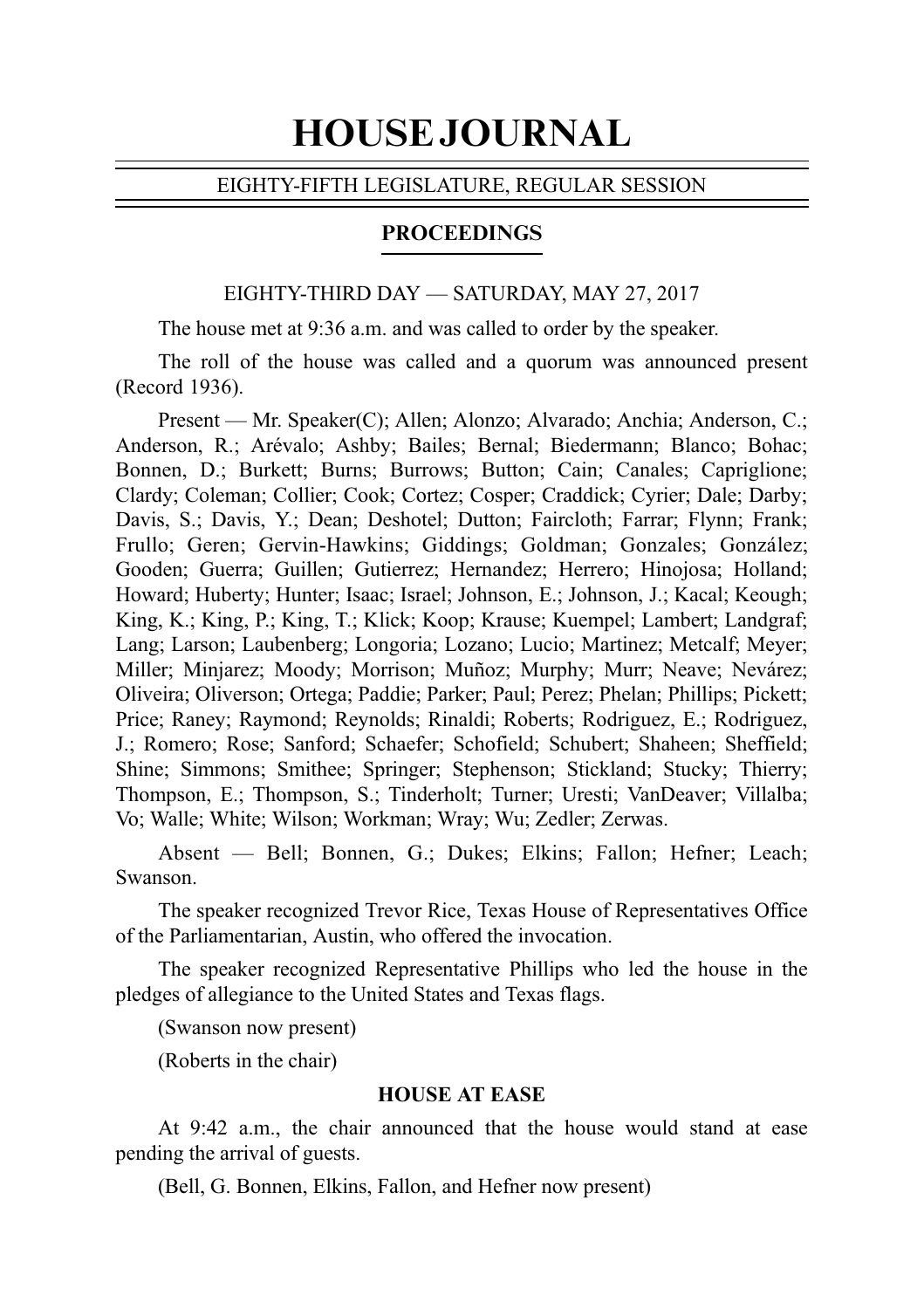# **FALLEN HEROES MEMORIAL SERVICE (The House of Representatives and Senate in Joint Session)**

In accordance with the provisions of HCR 136, convening a joint memorial session to honor Texans killed while serving in the United States military, Governor Greg Abbott, Lieutenant Governor Dan Patrick, and the honorable senators were announced at the door of the house and were admitted.

The Honorable Dan Patrick, president of the senate, called the senate to order at 10:02 a.m. and stated that a quorum of the senate was present.

The Honorable Joe Straus, speaker of the house, called the house to order at  $10:02$  a.m. and stated that a quorum of the house of representatives was present.

Speaker Straus stated that the two houses were in joint session pursuant to **HCR 136** in honor of Texans killed while serving in the United States military and welcomed Governor Abbott, Lieutenant Governor Patrick, members of the senate, and other state officials, and addressed the assemblage, speaking as follows:

On behalf of the members of the Texas Legislature, I would like to welcome you to your state Capitol for this very important, very meaningful ceremony. We are reminded this Memorial Day weekend of something that nobody should ever forget: that those who serve in uniform put themselves in great danger in order to defend our country and to protect our freedoms. Everything that happens in this Capitol, the free exchange of ideas, the engagement of concerned citizens, the opportunity to work on our neighbor's behalf, all of it is made possible by the brave men and women who serve in the armed forces. Our very system of government, the one we practice with sometimes great imperfection on this floor every day, is a testament to their valor. As then General James A. Garfield said at Arlington National Cemetery on the very first Memorial Day, "We do not know one promise these men made, one pledge they gave, one word they spoke, but we do know they summed up and perfected, by one supreme act, the highest virtues of men and citizens. For love of country they accepted death, and thus resolved any doubts and made immortal their patriotism and their virtue."

Here in the legislature, we often say that families serve together, but nobody serves together like our military families for whom the stakes are so high and the sacrifice so great. That's why we are here today, to honor not only our departed heroes but also their families and all families who have lost a loved one in the service to his country. We cannot fill the void that has been left in their lives, but we honor our departed heroes in how we treat their survivors, by the way we comfort them, care for them, and serve them. Today and this weekend, our gratitude is on full display, and as we go about our work as public servants and our lives as American citizens, no matter what day it is, may our commitment to the families of the fallen never diminish. Thank you all for being here today.

Speaker Straus recognized Senator Campbell who addressed the joint session.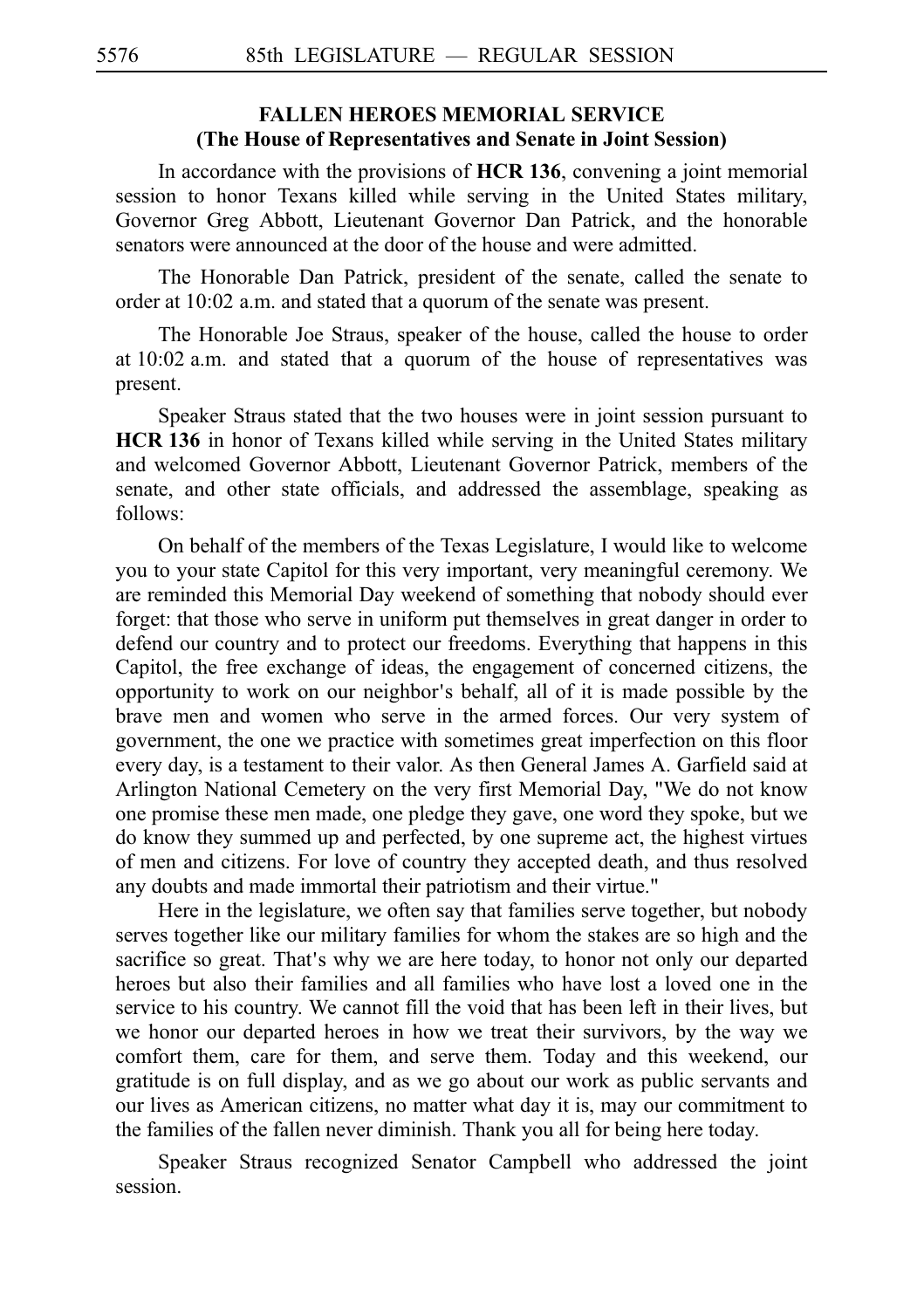Representative Gutierrez addressed the families of the honored fallen soldiers.

Sergeant Bonnie Rosensteel sang the national anthem as the assemblage rose for the presentation of the colors by Texas Army National Guard soldiers.

Representative Blanco led the assemblage in the pledges of allegiance to the United States and Texas flags.

Speaker Straus recognized Captain Frank Baik, 549th Military Intelligence Battalion, who offered the invocation.

Speaker Straus laid out and had read HCR 136, convening a joint memorial session to honor Texans killed while serving in the United States military.

The service medley was played and members rose as their respective branch's song was played.

Lieutenant Governor Patrick introduced Governor Abbott, who addressed the joint session and assemblage, speaking as follows:

It is so impressive on a day like this, when we remember those who paid the ultimate price for our country, to get to see so many members of the house and senate stand up and show that they themselves served in our United States military. We thank you for the leadership that you have brought to this country and the leadership that you continue to display. You know, when you think about it, it is so fitting that we gather in this Capitol on this day to remember and honor those who gave the ultimate sacrifice for our country. It is not lost on anybody that during the past few months, this Capitol has been a battleground of democracy. The people who made that democratic process even possible, the people who ensure that we would have the freedom to come in here and fight for our ideas, are the men and women who have worn the uniform of the greatest military in the history of the entire world. We are all so grateful for all who have served.

As we commemorate this day all the way through Memorial Day on Monday, we particularly remember those who made the ultimate sacrifice for our country. Today, we recognize especially, Texas military members killed while serving since the last legislative session. We honor their dedication. We remember their sacrifice. And we celebrate their lives. A moving event every year is an event called Wreaths Across America, when wreaths are placed upon tombstones of fallen soldiers buried at burial grounds across the entire United States. There is one primary goal to be achieved during that ceremony: the goal of remembering the names of those who have served. The ceremony includes a process where people will go up to a gravesite, lay down a wreath, and recite the name on that tombstone. It's symbolic of what we must achieve as Americans and that is to not let those who have served for us and who have passed away to be forgotten. They will forever be alive, and we must muster their lives in recognition of who they are by reciting their names.

Today, I want to do that but also add a little bit of background about the names of the men and women we want to recognize today. It includes U.S. Army Counterintelligence Warrant Officer Travis Tamayo of Brownsville, Texas. He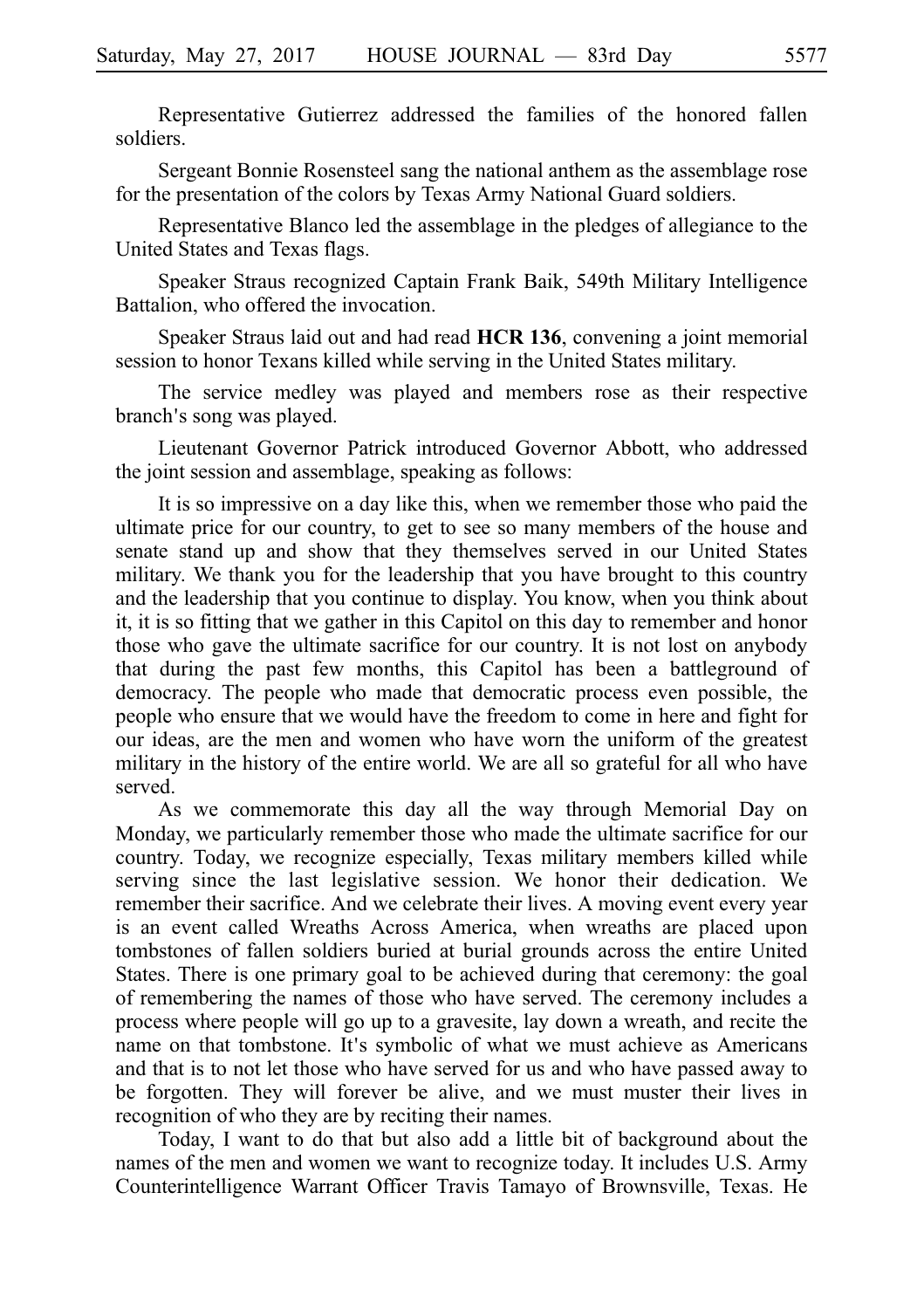knew he wanted to join the military from the moment he graduated from high school. Travis joined as soon as he turned 18 years old. In the words of his father, he was determined to be the best soldier he could be. U.S. Army Specialist Isiah Booker of Cibolo––he loved God; he loved his family; he loved his friends; he loved cooking and dancing. And Isiah genuinely cared for everybody around him. Isiah's message to the entire world was this: Know Christ. Love your family and friends. Serve your country. Honor them all. Anyone who met Staff Sergeant James Moriarty of Kerrville would agree that he was one of the most kind, warm, and brilliant people you would have ever met. His father takes comfort knowing that his son loved serving in the United States Army. It's where he wanted to be, doing what he wanted to do. A high school friend remembers Jimmy as the most selfless person and a hero in their heart. Captain Jordan Pierson of Abilene was devoted to his family and devoted to his country. He was kind and shy, but Jordan was always quick with a joke. His coach remembers him as quiet and determined but tough. A family marveled, he had every reason to brag being a United States Air Force fighter pilot, but despite that, he forever remained so very modest. Chief Warrant Officer Lucas Lowe from Hardin served in the Texas Army National Guard. Being a warrior was not something that he did. It was something he was from the inside out. He loved our country. He believed in our values. His pastor adds, Luke was born to lead. Chief Warrant Officer Dustin Mortenson's quick wit, his sharp intelligence, and his piloting skill made a lasting impression for those he served with in the Texas Army National Guard. One person remembers Dustin as a devoted family man who would tell stories about his son that would have all of them rolling around the flight line. Everyone liked him. They say he was just a guy who never had a bad day. Private First Class Juan Castro of San Antonio served in the Texas Army National Guard. He is remembered by one of his teachers as more than just a great student. He was a young man who made everybody feel happy. He had a grin that was irresistible, and his quiet sense of humor was absolutely wonderful. The teacher said, I know he is making heaven a better place for all of us. For United States Marine Captain Jake Frederick of Corpus Christi, God, family, and country were of the utmost importance. Flying was his dream, and he lived that dream. His preflight checklist included a remembrance of the Holy Spirit. A devoted husband, a loving father, an incredible brother and son, his life continues to shine as a beacon to all.

The legacy of these extraordinary men lives on because they fought and died for a cause greater than themselves. It was the greatest cause our country stands for, and that is the cause of liberty. The heroes we honor gave their all to fight for that liberty. Those who went into harm's way to protect the American way, they stood in the face of dangers both known and unknown and protected the rest of us from all that threatens. For the families of the fallen, those with us here today and those who could not be here with us today, we recognize that our words are small solace for the loss that you have suffered. We hope, we hope that we have earned what these sons, husbands, fathers, and heroes have sacrificed for us. Speaking on behalf of all who work in this Capitol, speaking on behalf of all of the people who call themselves Texans, I want to assure you we will continue to work to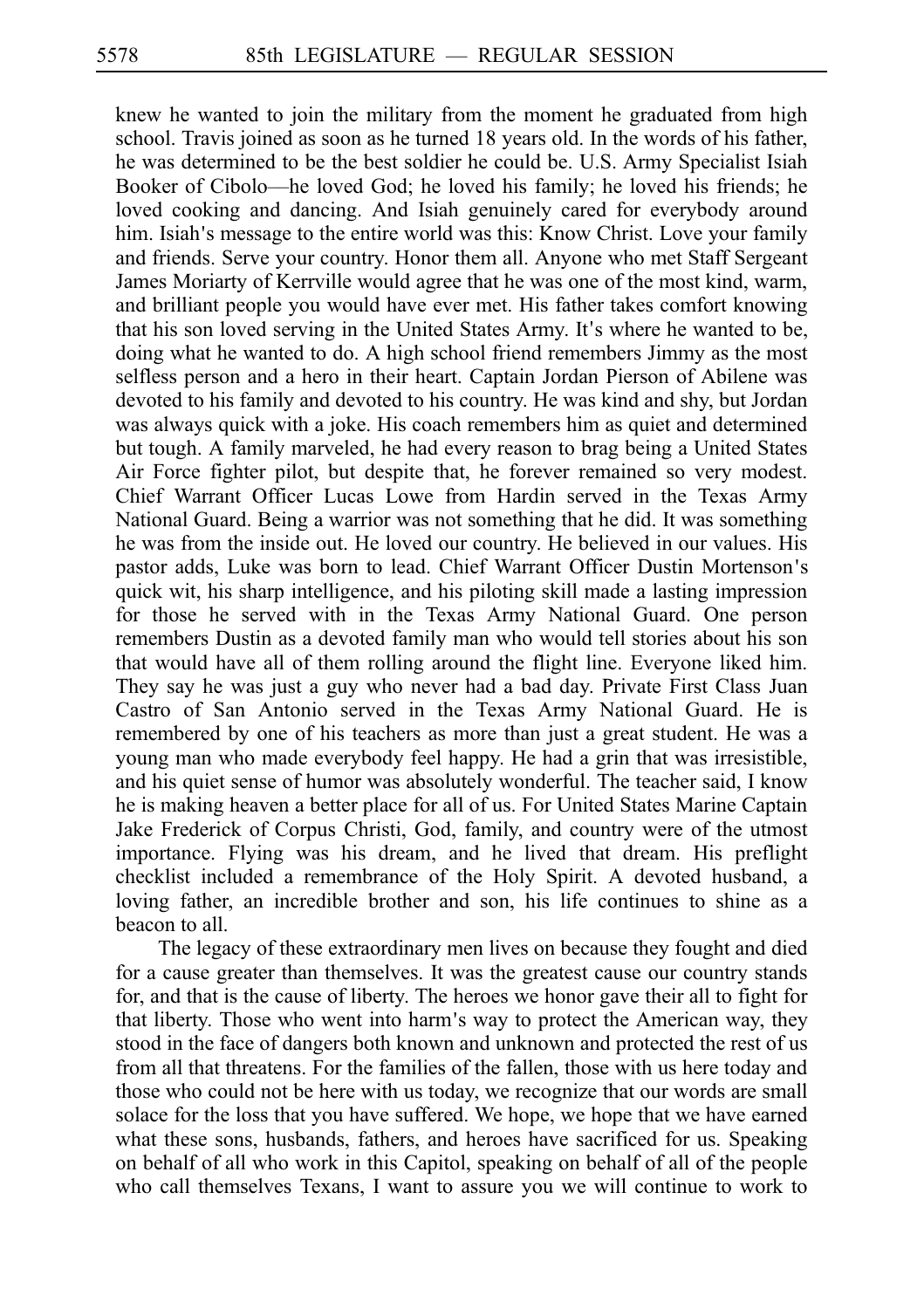earn what your family has done for us. We will continue on the homeland to fight for the freedom they died for in lands across the entire globe. On this day and every day we say thank you, and we remember those who served this country and who died for liberty. May God bless these families, and may God forever bless the United States of America.

Governor Abbott presented flags flown over the Capitol to family members as Senator Campbell and Representative Gutierrez read the names of the following fallen soldiers:

Specialist Isiah L. Booker, Army (Cibolo); Private First Class Juan L. Castro, Texas Army National Guard (San Antonio); Captain Jake Frederick, Marines (Corpus Christi); Chief Warrant Officer II Lucas Maurice Lowe, Texas Army National Guard (Hardin); Staff Sergeant James F. Moriarty, Army (Kerrville); Chief Warrant Officer III Dustin Lee Mortenson, Texas Army National Guard (League City); Captain Jordan B. Pierson, Air Force (Abilene); Warrant Officer Travis R. Tamayo, Army (Brownsville).

The joint session and assemblage observed a moment of silence broken by "Amazing Grace" sung by Sergeant Bonnie Rosensteel, followed by a 21-gun salute fired by the DPS Honor Guard. "Taps" was played in the gallery by Jacqueline Gibson and Tyler Morton played "Amazing Grace" on the floor of the house chamber.

Captain Frank Baik offered the benediction.

Lieutenant Governor Patrick and Speaker Straus thanked the attendees of today's service.

#### **SENATE RECESS**

At 10:50 a.m., Lieutenant Governor Patrick stated that the purpose for which the joint session was called had been completed and that the senate would, in accordance with a previous motion, stand recessed until 1:30 p.m. today.

# **HOUSE AT EASE**

At 10:50 a.m., the speaker announced that the house would stand at ease pending the departure of guests.

(Geren in the chair)

Representative Geren called the house to order at 11:04 a.m.

## **PROVIDING FOR RECESS**

At 11:05 a.m., Representative Stephenson moved that, at the conclusion of the receipt of messages from the senate and administrative duties, the house recess until 2 p.m. today.

The motion prevailed.

(Goldman in the chair)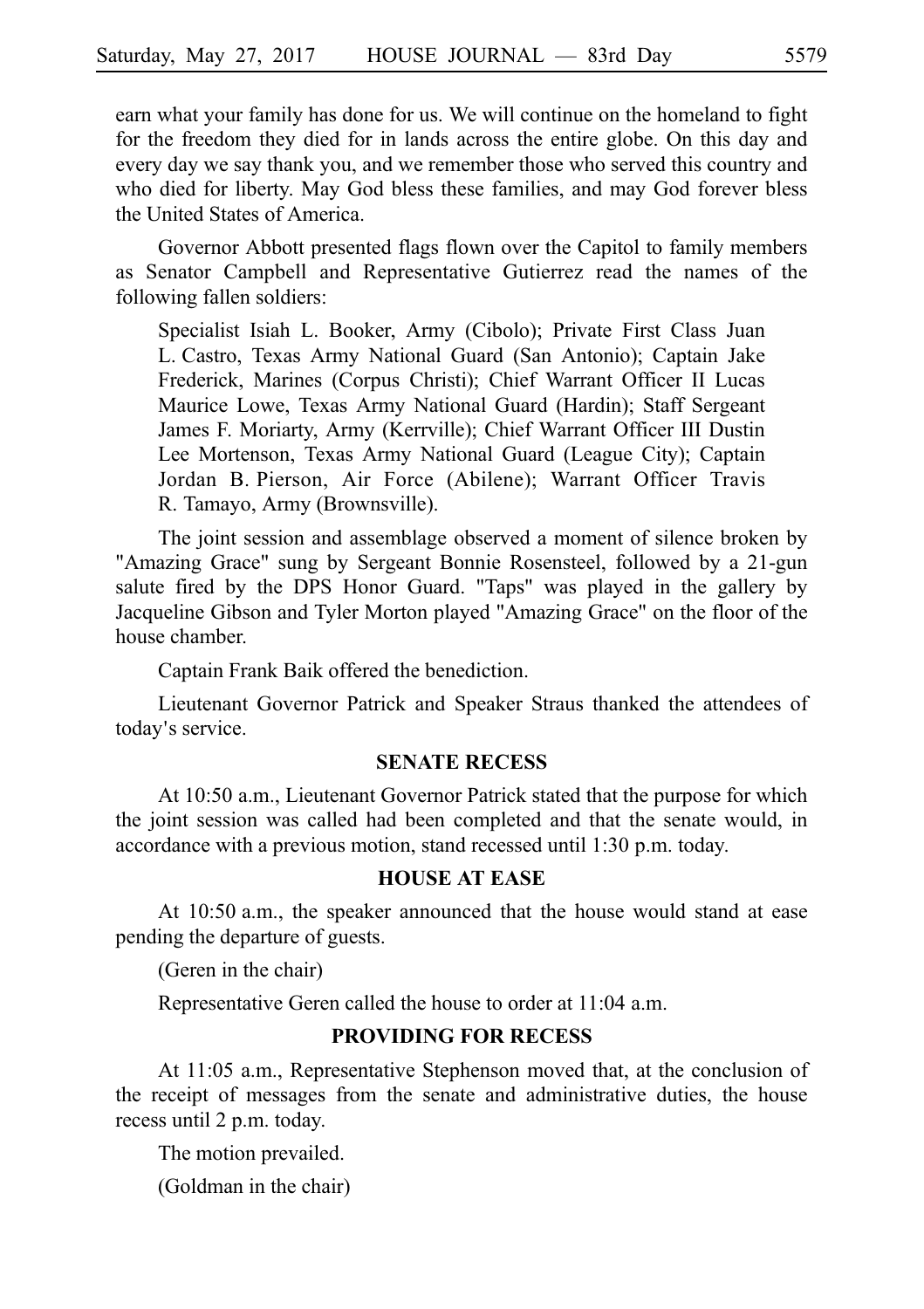## **HR 2552 - NOTICE OF INTRODUCTION**

Pursuant to Rule 13, Section 9(f) of the House Rules, the chair announced the introduction of HR 2552, suspending the limitations on the conferees for **SBi1289**.

#### **AFTERNOON SESSION**

The house met at 2:06 p.m. and was called to order by the speaker.

#### **BILLS AND RESOLUTIONS SIGNED BY THE SPEAKER**

Notice was given at this time that the speaker had signed bills and resolutions in the presence of the house (see the addendum to the daily journal, Signed by the Speaker, House List No. 34).

(Leach now present)

(Cyrier in the chair)

# **HR 2598 - ADOPTED (by Neva´rez)**

Representative Nevárez moved to suspend all necessary rules to take up and consider at this time **HR 2598**.

The motion prevailed.

The following resolution was laid before the house:

**HR 2598**, In memory of Noe Tinajero of Eagle Pass.

**HR 2598** was read and was unanimously adopted by a rising vote.

On motion of Representatives Geren and Canales, the names of all the members of the house were added to **HR 2598** as signers thereof.

# **INTRODUCTION OF GUESTS**

The chair recognized Representative Nevárez who introduced family members of Noe Tinajero.

#### **SB 1172 - RECOMMITTED**

Representative Geren moved to recommit **SBi1172** to the Conference Committee on **SBi1172**.

The motion prevailed.

#### **HR 2573 - NOTICE OF INTRODUCTION**

Pursuant to Rule 13, Section 9(f) of the House Rules, the chair announced the introduction of **HR 2573**, suspending the limitations on the conferees for **SBi533**.

## **HB 322 - HOUSE CONCURS IN SENATE AMENDMENTS TEXT OF SENATE AMENDMENTS**

On motion of Representative Parker and by unanimous consent, Representative Canales called up with senate amendments for consideration at this time,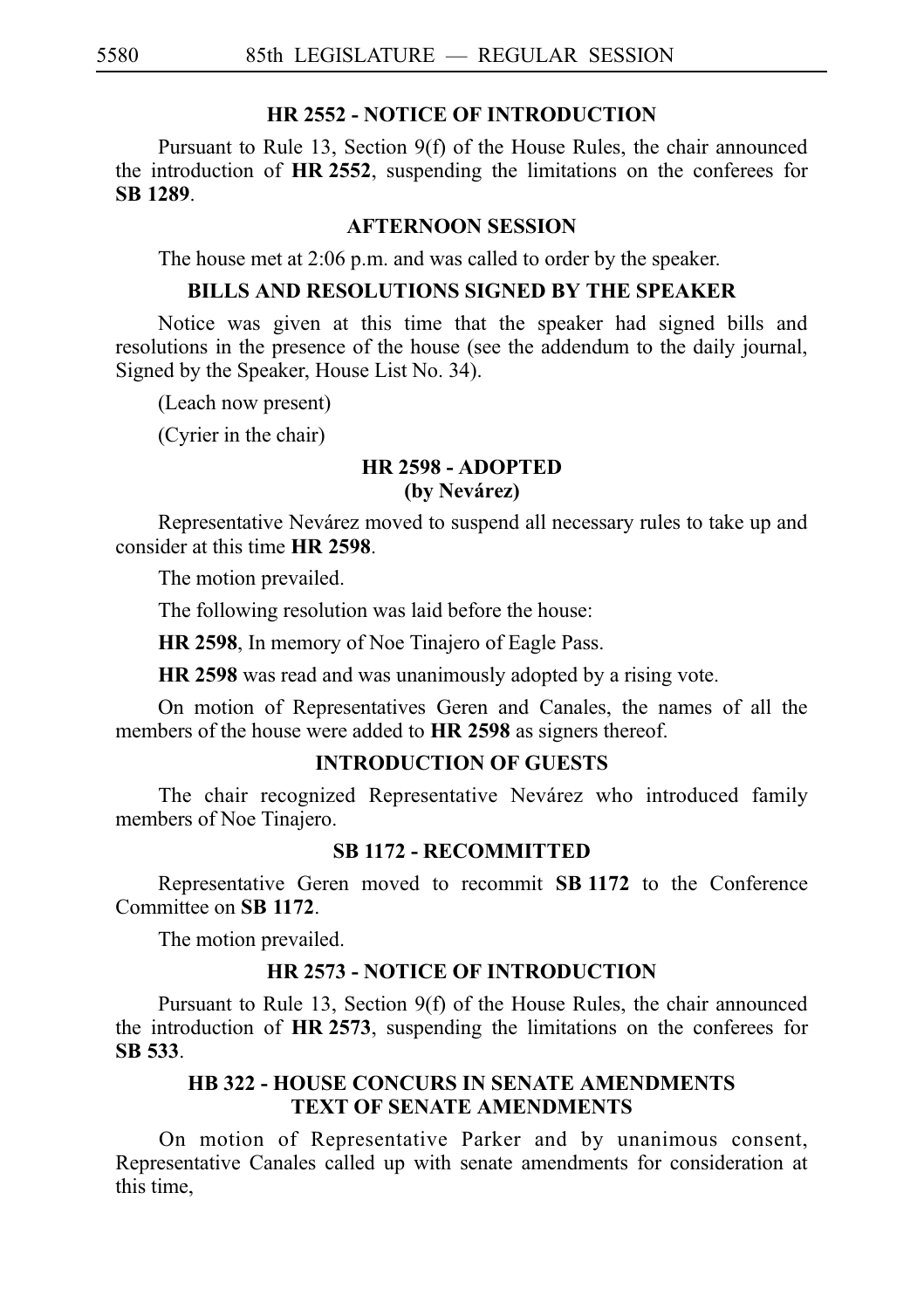**HB 322**, A bill to be entitled An Act relating to the expunction of arrest records and files for certain veterans and the waiver of fees and costs charged for the expunction.

Representative Canales moved to concur in the senate amendments to **HB** 322.

The motion to concur in the senate amendments to **HB 322** prevailed by (Record 1937): 145 Yeas, 1 Nays, 2 Present, not voting.

Yeas — Allen; Alonzo; Alvarado; Anchia; Anderson, C.; Anderson, R.; Arévalo; Ashby; Bailes; Bell; Bernal; Biedermann; Blanco; Bohac; Bonnen, D.; Bonnen, G.; Burkett; Burns; Button; Cain; Canales; Capriglione; Clardy; Coleman; Collier; Cook; Cortez; Cosper; Craddick; Dale; Darby; Davis, S.; Davis, Y.; Dean; Deshotel; Elkins; Faircloth; Fallon; Farrar; Flynn; Frank; Frullo; Geren; Gervin-Hawkins; Giddings; Goldman; Gonzales; González; Gooden; Guerra; Guillen; Gutierrez; Hefner; Hernandez; Herrero; Hinojosa; Holland; Howard; Huberty; Hunter; Isaac; Israel; Johnson, E.; Johnson, J.; Kacal; Keough; King, K.; King, P.; King, T.; Klick; Koop; Krause; Kuempel; Lambert; Landgraf; Lang; Larson; Laubenberg; Leach; Longoria; Lozano; Lucio; Martinez; Metcalf; Meyer; Miller; Minjarez; Moody; Morrison; Muñoz; Murphy; Murr; Neave; Nevárez; Oliveira; Oliverson; Ortega; Paddie; Parker; Paul; Perez; Phelan; Phillips; Pickett; Price; Raney; Raymond; Reynolds; Rinaldi; Roberts; Rodriguez, E.; Rodriguez, J.; Romero; Rose; Sanford; Schaefer; Schofield; Schubert; Shaheen; Sheffield; Shine; Simmons; Smithee; Springer; Stephenson; Stickland; Stucky; Swanson; Thierry; Thompson, E.; Thompson, S.; Tinderholt; Turner; Uresti; VanDeaver; Villalba; Vo; Walle; White; Wilson; Workman; Wray; Wu; Zedler; Zerwas.

Nays — Dutton.

Present, not voting — Mr. Speaker; Cyrier(C).

Absent — Burrows; Dukes.

#### **STATEMENT OF VOTE**

When Record No. 1937 was taken, I was in the house but away from my desk. I would have voted yes.

Burrows

#### **Senate Committee Substitute**

**CSHB 322**, A bill to be entitled An Act relating to the expunction of arrest records and files for certain veterans and the waiver of fees and costs charged for the expunction.

BE IT ENACTED BY THE LEGISLATURE OF THE STATE OF TEXAS:

SECTION 1. Article 55.01, Code of Criminal Procedure, is amended by amending Subsection (a) and adding Subsection  $(a-3)$  to read as follows:

(a) A person who has been placed under a custodial or noncustodial arrest for commission of either a felony or misdemeanor is entitled to have all records and files relating to the arrest expunged if: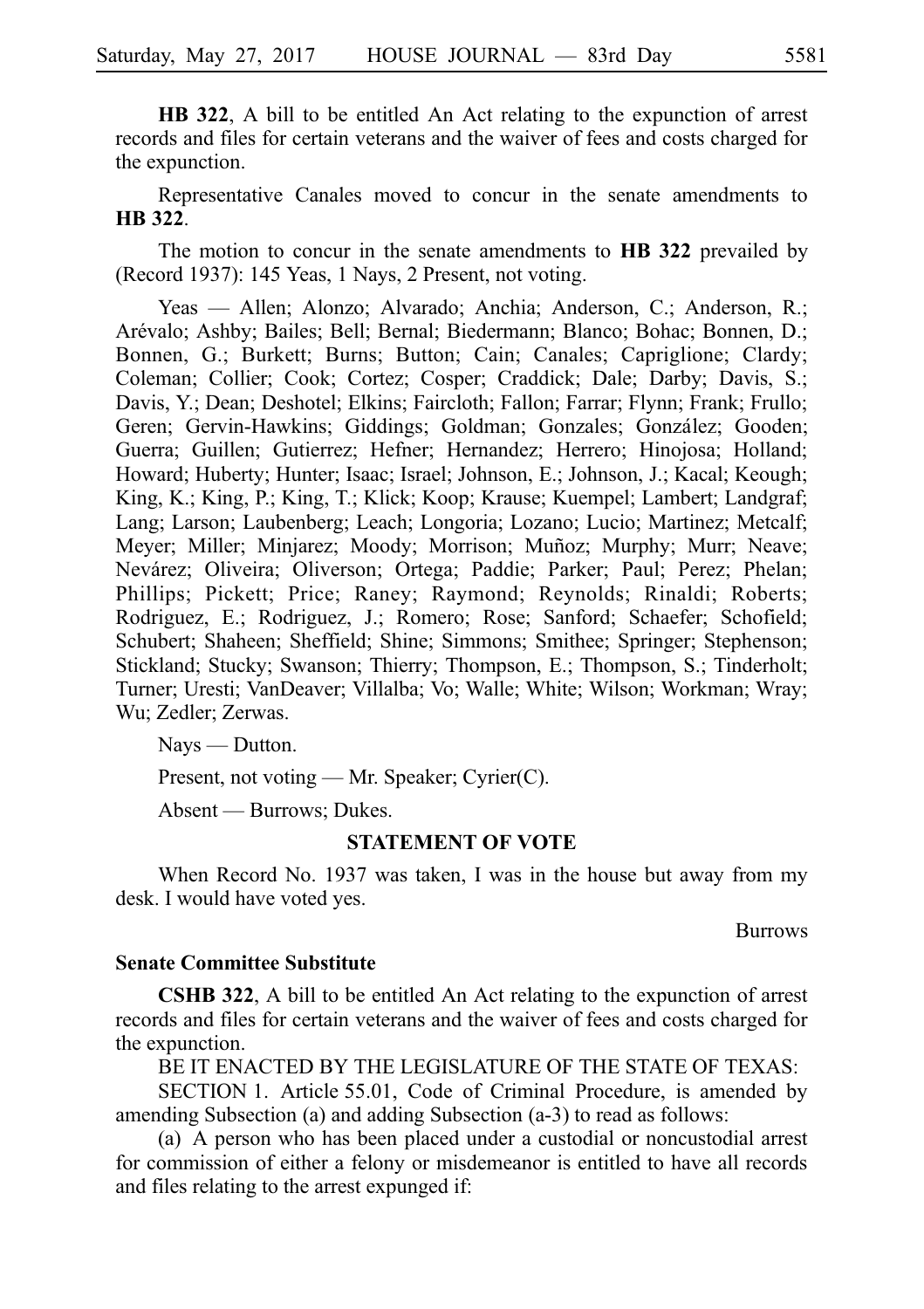$(1)$  the person is tried for the offense for which the person was arrested and is:

 $(A)$  acquitted by the trial court, except as provided by Subsection  $(c)$ ; or

(B) convicted and subsequently:

(i) pardoned for a reason other than that described by Subparagraph  $(ii)$ ; or

(ii) pardoned or otherwise granted relief on the basis of actual innocence with respect to that offense, if the applicable pardon or court order clearly indicates on its face that the pardon or order was granted or rendered on the basis of the person's actual innocence; or

 $(2)$  the person has been released and the charge, if any, has not resulted in a final conviction and is no longer pending and there was no court-ordered community supervision under Chapter 42A for the offense, unless the offense is a Class C misdemeanor, provided that:

(A) regardless of whether any statute of limitations exists for the offense and whether any limitations period for the offense has expired, an indictment or information charging the person with the commission of a misdemeanor offense based on the person's arrest or charging the person with the commission of any felony offense arising out of the same transaction for which the person was arrested:

(i) has not been presented against the person at any time following the arrest, and:

(a) at least 180 days have elapsed from the date of arrest if the arrest for which the expunction was sought was for an offense punishable as a Class C misdemeanor and if there was no felony charge arising out of the same transaction for which the person was arrested;

(b) at least one year has elapsed from the date of arrest if the arrest for which the expunction was sought was for an offense punishable as a Class B or A misdemeanor and if there was no felony charge arising out of the same transaction for which the person was arrested;

(c) at least three years have elapsed from the date of arrest if the arrest for which the expunction was sought was for an offense punishable as a felony or if there was a felony charge arising out of the same transaction for which the person was arrested; or

(d) the attorney representing the state certifies that the applicable arrest records and files are not needed for use in any criminal investigation or prosecution, including an investigation or prosecution of another person; or

(ii) if presented at any time following the arrest, was dismissed or quashed, and the court finds that the indictment or information was dismissed or quashed because:

(a) the person completed a veterans treatment court program created under Chapter 124, Government Code, or former law, subject to Subsection (a-3);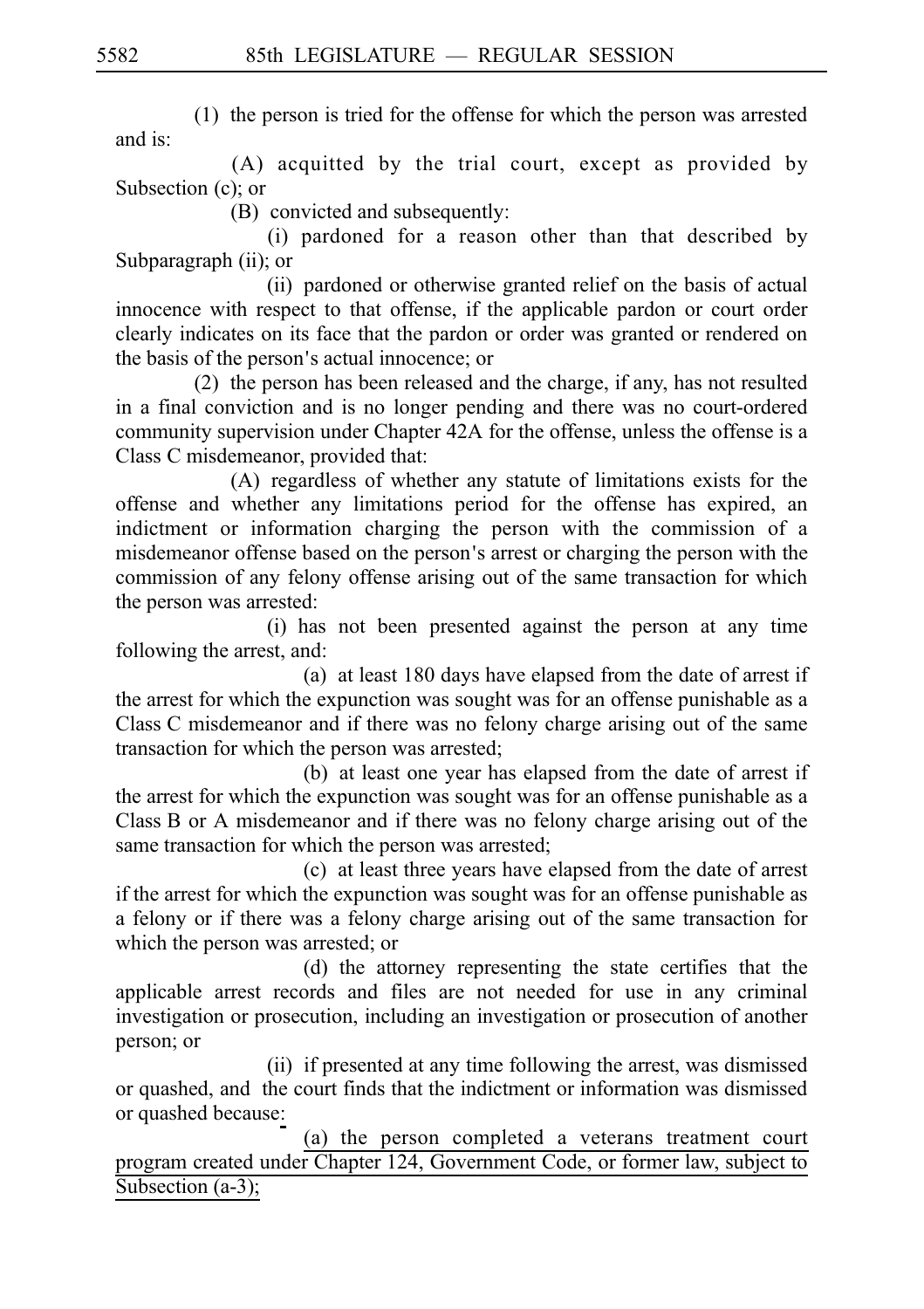(b) the person completed a pretrial intervention program authorized under Section 76.011, Government Code, other than a veterans treatment court program created under Chapter 124, Government Code, or former law;

(c) [because] the presentment had been made because of mistake, false information, or other similar reason indicating absence of probable cause at the time of the dismissal to believe the person committed the offense; or

(d)  $\overline{z}$ , or because] the indictment or information was void; or

(B) prosecution of the person for the offense for which the person was arrested is no longer possible because the limitations period has expired.

(a-3) A person is eligible under Subsection (a)(2)(A)(ii)(a) for an expunction of arrest records and files only if:

 $(1)$  the person has not previously received an expunction of arrest records and files under that sub-subparagraph; and

 $(2)$  the person submits to the court an affidavit attesting to that fact.

SECTION 2. Section 1a, Article 55.02, Code of Criminal Procedure, is amended by adding Subsection  $(a-1)$  to read as follows:

 $(a-1)$  A trial court dismissing a case following a person's successful completion of a veterans treatment court program created under Chapter 124, Government Code, or former law, if the trial court is a district court, or a district court in the county in which the trial court is located may, with the consent of the attorney representing the state, enter an order of expunction for a person entitled to expunction under Article  $55.01(a)(2)(A)(ii)(a)$  not later than the 30th day after the date the court dismisses the case or receives the information regarding that dismissal, as applicable. Notwithstanding any other law, a court that enters an order for expunction under this subsection may not charge any fee or assess any cost for the expunction.

SECTION 3. Article 102.006(b), Code of Criminal Procedure, is amended to read as follows:

(b) The fees under Subsection (a) shall be waived if.

 $[\frac{(1)}{1}]$  the petitioner:

 $(1)$  seeks expunction of a criminal record that relates to an arrest for an offense of which the person was acquitted, other than an acquittal for an offense described by Article  $55.01(c)$ , [ $\frac{1}{2}$ ] and

 $[2]$  the petition for expunction is filed not later than the 30th day after the date of the acquittal; or

(2) is entitled to expunction under Article  $55.01(a)(2)(A)(ii)(a)$  after successful completion of a veterans treatment court program created under Chapter 124, Government Code, or former law.

SECTION 4. Section 124.001(b), Government Code, is amended to read as follows:

(b) If a defendant successfully completes a veterans treatment court program, after notice to the attorney representing the state and a hearing in the veterans treatment court at which that court determines that a dismissal is in the best interest of justice, the veterans treatment court shall provide to the court in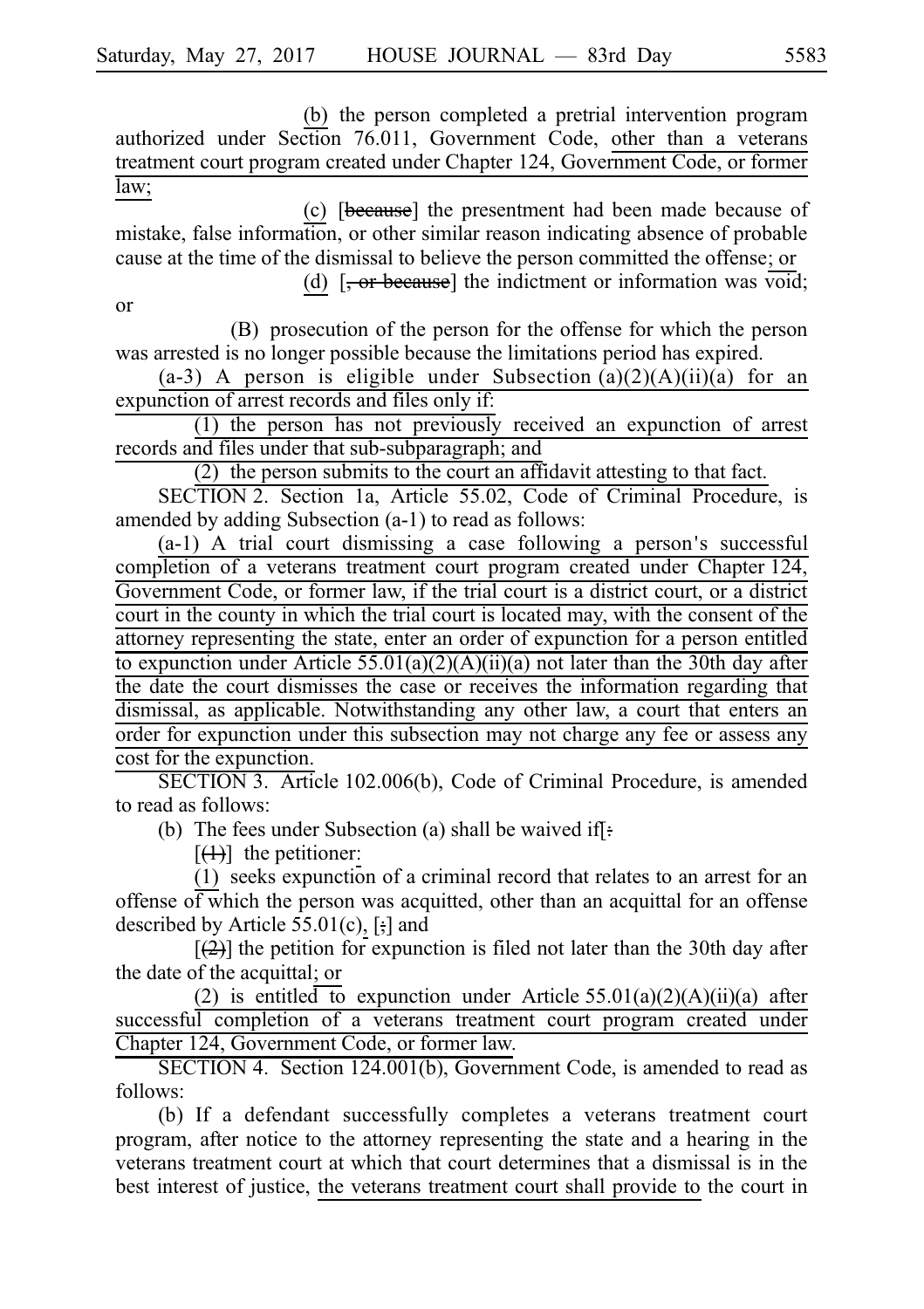which the criminal case is pending information about the dismissal and shall include all of the information required about the defendant for a petition for expunction under Section  $2(b)$ , Article 55.02, Code of Criminal Procedure. The court in which the criminal case is pending shall dismiss the case against the defendant and:

 $\overline{(1)}$  if that trial court is a district court, the court may, with the consent of the attorney representing the state, enter an order of expunction on behalf of the defendant under Section 1a(a-1), Article 55.02, Code of Criminal Procedure; or

 $(2)$  if that trial court is not a district court, the court may, with the consent of the attorney representing the state, forward the appropriate dismissal and expunction information to enable a district court with jurisdiction to enter an order of expunction on behalf of the defendant under Section  $1a(a-1)$ , Article 55.02, Code of Criminal Procedure.

SECTION 5. (a) Except as provided by Subsection (b) of this section, this Act applies to the expunction of arrest records and files for a person who successfully completes a veterans treatment court program under Chapter 124, Government Code, or former law before, on, or after the effective date of this Act, regardless of when the underlying arrest occurred.

(b) The change in law made by this Act to Article  $102.006$ , Code of Criminal Procedure, applies to the fees charged or costs assessed for an expunction order entered on or after the effective date of this Act, regardless of whether the underlying arrest occurred before, on, or after the effective date of this Act.

(c) For a person who is entitled to expunction under Article  $55.01(a)(2)(A)(ii)(a)$ , Code of Criminal Procedure, as amended by this Act, based on a successful completion of a veterans treatment court program under Chapter 124, Government Code, or former law before the effective date of this Act, notwithstanding the 30-day time limit provided for the court to enter an automatic order of expunction under Section  $1a(a-1)$ , Article 55.02, Code of Criminal Procedure, as added by this Act, the court may, with the consent of the attorney representing the state, enter an order of expunction for the person as soon as practicable after the court receives written notice from any party to the case about the person's entitlement to the expunction.

SECTION 6. This Act takes effect September 1, 2017.

# **Senate Amendment No. 1 (Senate Floor Amendment No. 1)**

Amend CSHB 322 (senate committee report) by adding the following appropriately numbered SECTIONS and renumbering the subsequent SECTIONS of the bill accordingly:

SECTION . Section 411.0728, Government Code, is amended by amending Subsections (a), (c), and (d), and adding Subsection  $(b-1)$  to read as follows:

(a) This section applies only to a person:

(1) who  $[*on*$  conviction for an offense under Section 43.02, Penal Code, $]$ is placed on community supervision under Chapter  $42A$  [Article  $42.12$ ], Code of Criminal Procedure, after conviction for an offense under: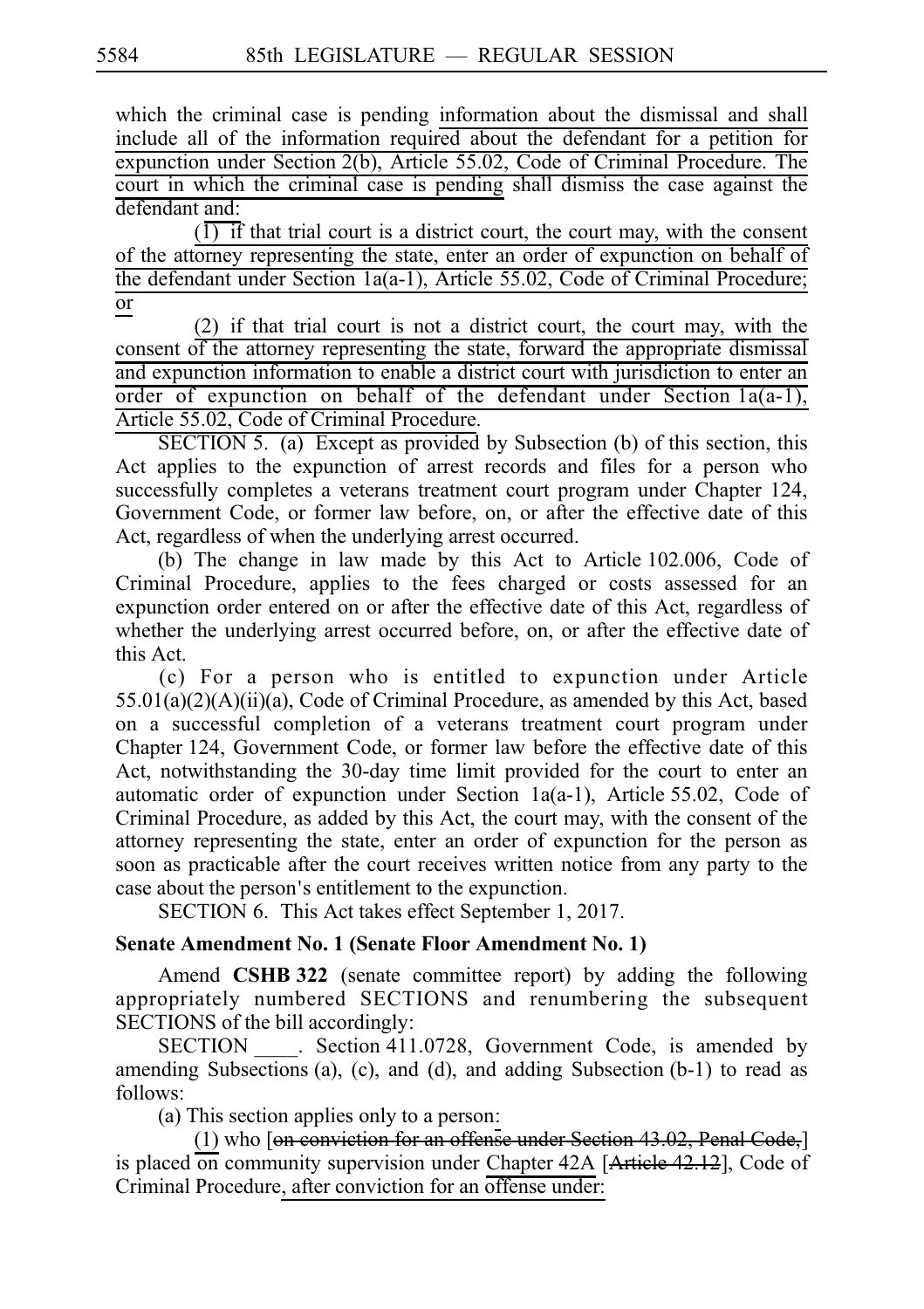$(A)$  Section 481.120, Health and Safety Code, if the offense is punishable under Subsection  $(b)(1);$ 

 $(B)$  Section 481.121, Health and Safety Code, if the offense is punishable under Subsection  $(b)(1)$ ;

 $(C)$  Section 31.03, Penal Code, if the offense is punishable under Subsection (e)(1) or (2);

 $(D)$  Section 43.02, Penal Code; or

 $(E)$  Section 43.03(a)(2), Penal Code, if the offense is punishable as a Class A misdemeanor; [,] and

(2) with respect to whom the conviction is subsequently set aside by the court under Article 42A.701, Code of Criminal Procedure [Section 20(a) of that article].

 $(b-1)$  A petition under Subsection  $(b)$  must assert that the person seeking an order of nondisclosure under this section has not previously received an order of nondisclosure under this section.

(c) After notice to the state, an opportunity for a hearing, a determination by the court that the person has not previously received an order of nondisclosure under this section, and a determination by the court that the person committed the offense solely as a victim of trafficking of persons and that issuance of the order is in the best interest of justice, the court shall issue an order prohibiting criminal justice agencies from disclosing to the public criminal history record information related to the offense for which the defendant was placed on community supervision as described by Subsection (a) [under Section 43.02, Penal Code, giving rise to the community supervision].

(d) A person may petition the court that placed the person on community supervision for an order of nondisclosure of criminal history record information under this section only after the person's conviction [under Section 43.02, Penal  $\epsilon$  Gode, is set aside as described by Subsection (a).

SECTION The change in law made by this Act applies to a person whose conviction for an offense is set aside under Article 42A.701, Code of Criminal Procedure, on or after the effective date of this Act, regardless of when the person committed the offense for which the person was convicted.

## **SB 1450 - REQUEST OF SENATE GRANTED CONFERENCE COMMITTEE APPOINTED**

On motion of Representative G. Bonnen, the house granted the request of the senate for the appointment of a Conference Committee on **SBi1450**.

The chair announced the appointment of the following conference committee, on the part of the house, on **SB 1450**: G. Bonnen, chair; Munoz, Phillips, Paul, and Frullo.

## **SB 463 - REQUEST OF SENATE GRANTED CONFERENCE COMMITTEE APPOINTED**

On motion of Representative Huberty, the house granted the request of the senate for the appointment of a Conference Committee on **SB 463**.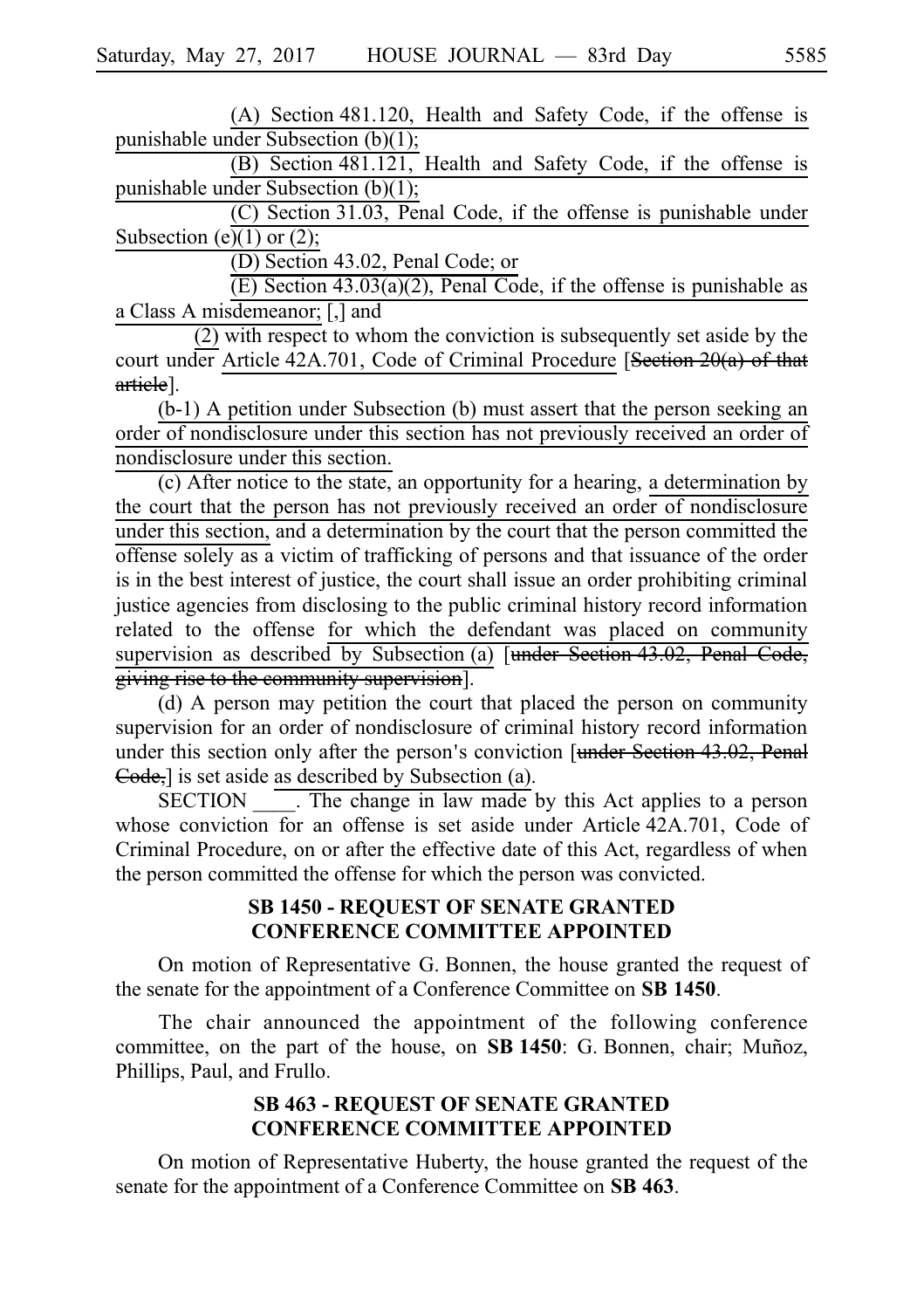The chair announced the appointment of the following conference committee, on the part of the house, on SB 463: Huberty, chair; Guillen, Workman, K. King, and Gooden.

# **SB 1784 - REQUEST OF SENATE GRANTED CONFERENCE COMMITTEE APPOINTED**

On motion of Representative Huberty, the house granted the request of the senate for the appointment of a Conference Committee on **SB 1784**.

The chair announced the appointment of the following conference committee, on the part of the house, on **SBi1784**: Huberty, chair; Bernal, Meyer, Koop, and Bohac.

## **SB 1001 - REQUEST OF SENATE GRANTED CONFERENCE COMMITTEE APPOINTED**

On motion of Representative Paul, the house granted the request of the senate for the appointment of a Conference Committee on **SB 1001**.

The chair announced the appointment of the following conference committee, on the part of the house, on **SB 1001**: Paul, chair; E. Thompson, Workman, C. Anderson, and Perez.

# **SB 179 - CONFERENCE COMMITTEE REPORT ADOPTED**

Representative Minjarez submitted the conference committee report on **SBi179**.

Representative Minjarez moved to adopt the conference committee report on **SBi179**.

The motion to adopt the conference committee report on **SB 179** prevailed by (Record 1938): 136 Yeas, 11 Nays, 2 Present, not voting.

Yeas — Allen; Alonzo; Alvarado; Anchia; Anderson, C.; Anderson, R.; Are´valo; Ashby; Bailes; Bell; Bernal; Biedermann; Blanco; Bohac; Bonnen, G.; Burkett; Burns; Button; Canales; Capriglione; Clardy; Coleman; Collier; Cook; Cortez; Cosper; Craddick; Dale; Darby; Davis, S.; Davis, Y.; Dean; Deshotel; Dutton; Elkins; Faircloth; Farrar; Flynn; Frank; Frullo; Geren; Gervin-Hawkins; Giddings; Goldman; Gonzales; González; Gooden; Guerra; Guillen; Gutierrez; Hefner; Hernandez; Herrero; Hinojosa; Holland; Howard; Huberty; Hunter; Isaac; Israel; Johnson, E.; Johnson, J.; Kacal; Keough; King, K.; King, P.; King, T.; Klick; Koop; Krause; Kuempel; Lambert; Landgraf; Larson; Laubenberg; Longoria; Lozano; Lucio; Martinez; Metcalf; Meyer; Miller; Minjarez; Moody; Morrison; Muñoz; Murphy; Murr; Neave; Nevárez; Oliveira; Oliverson; Ortega; Paddie; Parker; Paul; Perez; Phelan; Phillips; Pickett; Price; Raney; Raymond; Reynolds; Roberts; Rodriguez, E.; Rodriguez, J.; Romero; Rose; Sanford; Schofield; Schubert; Shaheen; Sheffield; Shine; Simmons; Smithee; Springer; Stephenson; Stucky; Thierry; Thompson, E.; Thompson, S.; Turner; Uresti; VanDeaver; Villalba; Vo; Walle; White; Wilson; Workman; Wray; Wu; Zedler; Zerwas.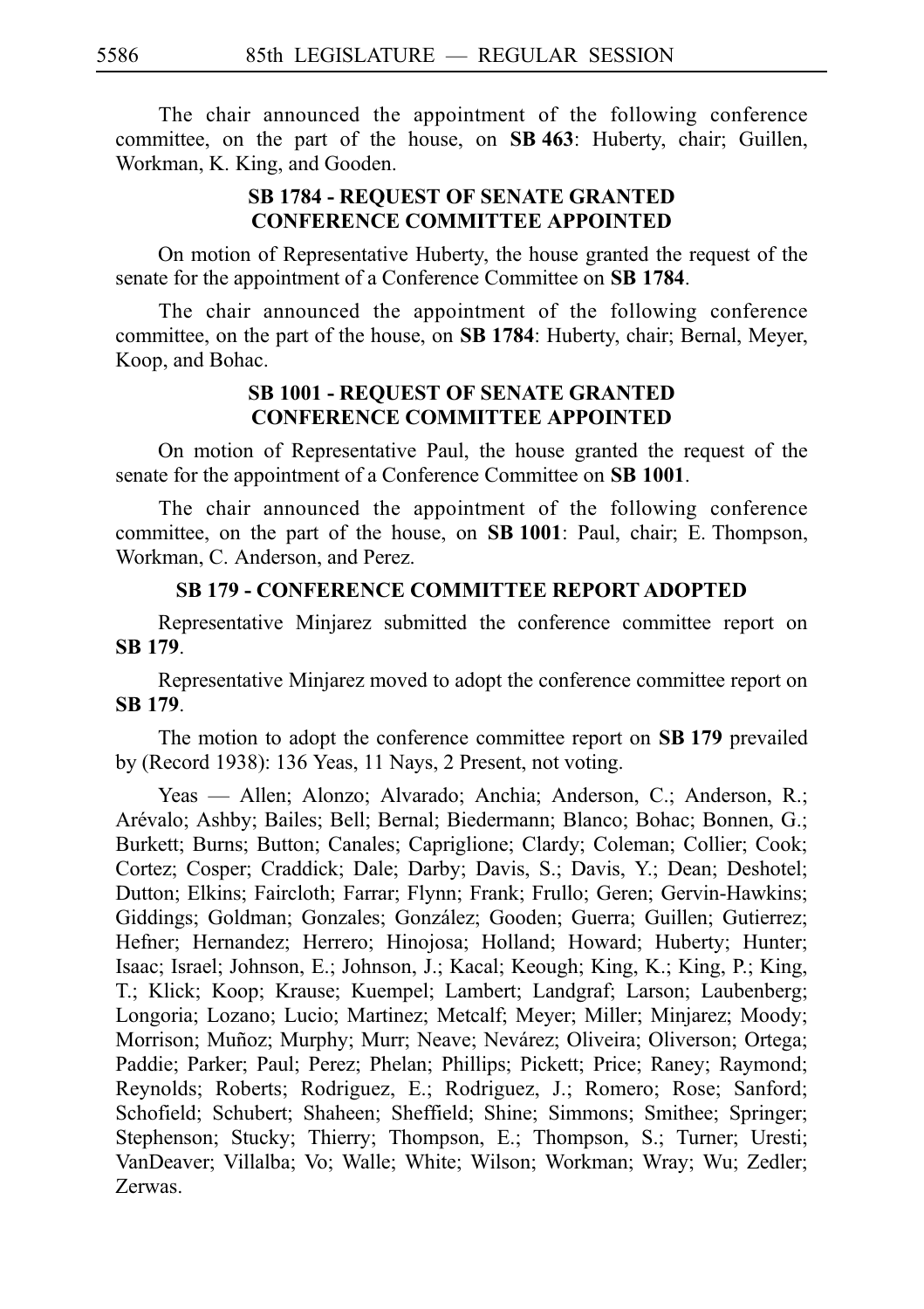Nays — Bonnen, D.; Burrows; Cain; Fallon; Lang; Leach; Rinaldi; Schaefer; Stickland; Swanson; Tinderholt.

Present, not voting — Mr. Speaker; Cyrier(C).

Absent — Dukes.

#### **STATEMENTS OF VOTE**

When Record No. 1938 was taken, I was shown voting yes. I intended to vote no.

Laubenberg

When Record No. 1938 was taken, I was shown voting no. I intended to vote yes.

Leach

When Record No. 1938 was taken, I was shown voting yes. I intended to vote no.

Phillips

## **HR 2552 - ADOPTED (by Paddie)**

The following privileged resolution was laid before the house:

#### **HR 2552**

BE IT RESOLVED by the House of Representatives of the State of Texas, 85th Legislature, Regular Session, 2017, That House Rule 13, Section 9(a), be suspended in part as provided by House Rule 13, Section 9(f), to enable the conference committee appointed to resolve the differences on **SBi1289** (the purchase of iron and steel products made in the United States for certain governmental entity projects) to consider and take action on the following matters:

(1) House Rule 13, Section 9(a)(4), is suspended to permit the committee to add text on a matter not included in either the house or senate version of the bill by adding, in SECTION 1 of the bill, the following:

Sec. 2252.2025. REPORT. (a) Not later than December 1, 2018, the Texas Water Development Board shall electronically submit to the state auditor a report on all contracts for construction of a project that received financial assistance under Chapter 15, 16, or 17, Water Code, during the state fiscal year ending August 31, 2017. The report must include:

 $(1)$  the impacts on a political subdivision that has obtained or applied for financial assistance from the board under Chapter 15, 16, or 17, Water Code; and

 $(2)$  for each project that has obtained financial assistance as described by this subsection:

 $\overline{(A)}$  the country of origin of the iron and steel products used in the project, in accordance with 19 U.S.C. Section 1304;

(B) the cost and quantity of all iron and steel products received from each country of origin for the project; and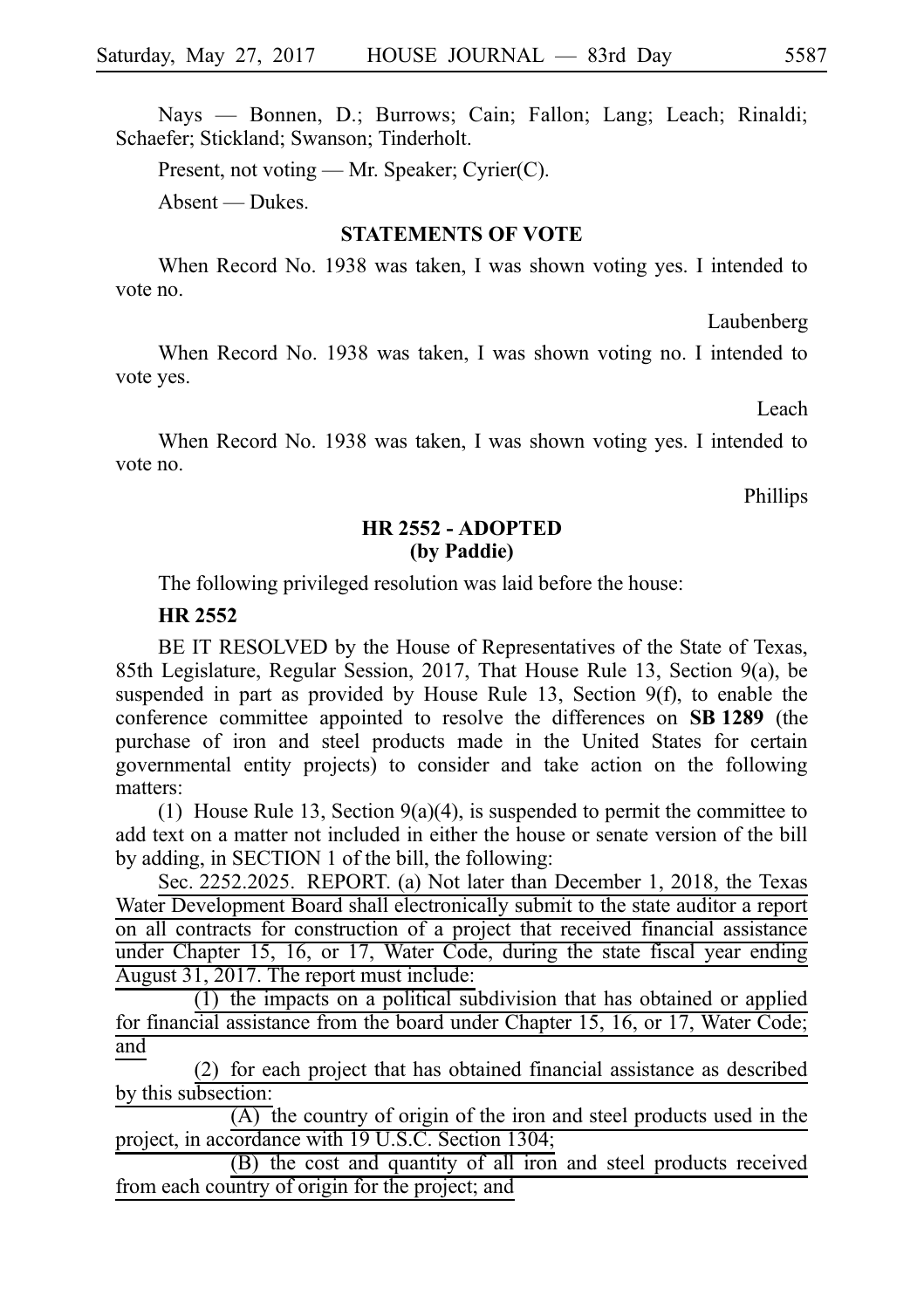(C) any related bond information, including the credit rating of general obligation bonds or revenue bonds issued by the board to finance or refinance projects included in the state water plan and the potential impact to that credit rating as a result of the bond issuance by the board.

(b) The state auditor shall prepare a summary on the report submitted under Subsection (a) and electronically submit the summary to the legislature not later than January 1, 2019.

(c) This section expires September 1, 2019.

Explanation: The change is necessary to require the Texas Water Development Board to electronically submit to the state auditor a report on all contracts for construction of projects that received financial assistance from the board under Chapter 15, 16, or 17, Water Code, during the state fiscal year ending August 31, 2017, and to require the state auditor to submit to the legislature a summary of that report.

(2) House Rule 13, Section  $9(a)(1)$ , is suspended to permit the committee to amend text not in disagreement in proposed SECTION 6(b) of the bill, in the transition provisions of the bill, to read as follows:

(b) Subchapter F, Chapter 2252, Government Code, as added by this Act, does not apply to a project as described by Section 15.432 or 15.472, Water Code, that the Texas Water Development Board has formally approved for financial assistance. In this subsection, the term "formally approved" means any project that is the subject of a resolution approving an application for financial assistance adopted by the Texas Water Development Board before May 1, 2019, for any portion of the financing of the project.

Explanation: The change is necessary to extend the time before certain contracts are subject to Subchapter F, Chapter 2252, Government Code, as added by the Act, to allow the Texas Water Development Board to submit the report and the state auditor to submit the summary required by Section 2252.2025, Government Code, as added by the Act.

**HR 2552** was adopted by (Record 1939): 114 Yeas, 32 Nays, 2 Present, not voting.

Yeas — Allen; Alonzo; Alvarado; Anderson, C.; Anderson, R.; Arévalo; Ashby; Bailes; Bell; Bernal; Blanco; Burkett; Burns; Button; Canales; Clardy; Coleman; Collier; Cook; Cortez; Cosper; Craddick; Dale; Darby; Davis, S.; Davis, Y.; Dean; Deshotel; Dutton; Farrar; Flynn; Frank; Frullo; Geren; Gervin-Hawkins; Giddings; Gonzales; González; Gooden; Guerra; Guillen; Gutierrez; Hernandez; Herrero; Hinojosa; Holland; Howard; Huberty; Hunter; Isaac; Israel; Johnson, E.; Johnson, J.; Kacal; King, K.; King, T.; Klick; Koop; Kuempel; Lambert; Landgraf; Longoria; Lozano; Lucio; Martinez; Metcalf; Meyer; Miller; Minjarez; Moody; Morrison; Muñoz; Murphy; Murr; Neave; Nevárez; Oliveira; Oliverson; Ortega; Paddie; Parker; Paul; Perez; Phelan; Phillips; Price; Raney; Raymond; Reynolds; Roberts; Rodriguez, E.; Rodriguez, J.; Romero; Rose; Schubert; Sheffield; Shine; Smithee; Stephenson; Stucky; Thierry; Thompson, E.; Thompson, S.; Turner; Uresti; VanDeaver; Villalba; Vo; Walle; White; Workman; Wray; Wu; Zerwas.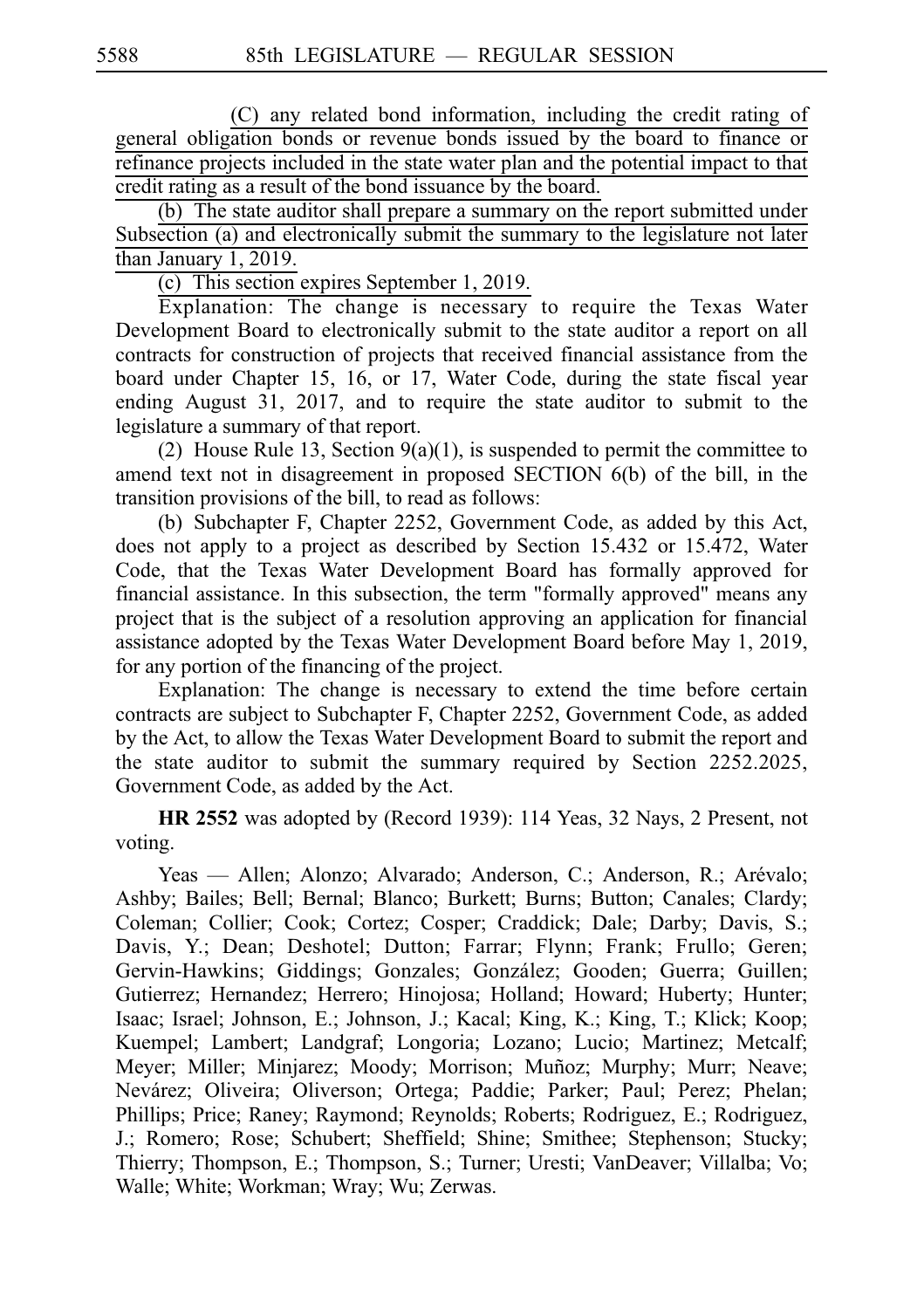Nays — Anchia; Biedermann; Bohac; Bonnen, D.; Bonnen, G.; Burrows; Cain; Capriglione; Elkins; Faircloth; Fallon; Goldman; Hefner; Keough; King, P.; Krause; Lang; Larson; Laubenberg; Leach; Rinaldi; Sanford; Schaefer; Schofield; Shaheen; Simmons; Springer; Stickland; Swanson; Tinderholt; Wilson; Zedler.

Present, not voting — Mr. Speaker; Cyrier(C).

Absent — Dukes; Pickett.

#### **STATEMENTS OF VOTE**

When Record No. 1939 was taken, I was shown voting yes. I intended to vote no.

Murr

When Record No. 1939 was taken, I was shown voting yes. I intended to vote no.

Parker

#### **SB 1289 - CONFERENCE COMMITTEE REPORT ADOPTED**

Representative Paddie submitted the conference committee report on **SBi1289**.

Representative Paddie moved to adopt the conference committee report on **SBi1289**.

The motion to adopt the conference committee report on **SB 1289** prevailed by (Record 1940): 102 Yeas, 33 Nays, 2 Present, not voting.

Yeas — Allen; Alonzo; Alvarado; Anchia; Anderson, R.; Arévalo; Ashby; Bailes; Bernal; Blanco; Bonnen, D.; Burns; Button; Capriglione; Clardy; Coleman; Collier; Cook; Cortez; Cosper; Dale; Darby; Davis, S.; Davis, Y.; Dean; Deshotel; Farrar; Flynn; Frank; Gervin-Hawkins; Giddings; Gonzales; González; Gooden; Guerra; Guillen; Gutierrez; Hernandez; Herrero; Hinojosa; Holland; Howard; Huberty; Hunter; Isaac; Israel; Johnson, E.; Kacal; King, K.; King, T.; Koop; Kuempel; Lambert; Longoria; Lozano; Lucio; Martinez; Metcalf; Meyer; Minjarez; Moody; Muñoz; Murphy; Murr; Neave; Oliveira; Oliverson; Ortega; Paddie; Paul; Perez; Phelan; Phillips; Pickett; Price; Raymond; Reynolds; Roberts; Rodriguez, E.; Rodriguez, J.; Romero; Rose; Schubert; Sheffield; Shine; Smithee; Stephenson; Stucky; Thierry; Thompson, E.; Thompson, S.; Turner; Uresti; VanDeaver; Villalba; Vo; Walle; White; Workman; Wray; Wu; Zerwas.

Nays — Anderson, C.; Bell; Biedermann; Bonnen, G.; Burrows; Cain; Canales; Craddick; Elkins; Faircloth; Fallon; Goldman; Hefner; Keough; King, P.; Krause; Landgraf; Lang; Larson; Leach; Miller; Nevárez; Rinaldi; Sanford; Schofield; Shaheen; Simmons; Springer; Stickland; Swanson; Tinderholt; Wilson; Zedler.

Present, not voting — Mr. Speaker; Cyrier(C).

Absent — Bohac; Burkett; Dukes; Dutton; Frullo; Geren; Johnson, J.; Klick; Laubenberg; Morrison; Parker; Raney; Schaefer.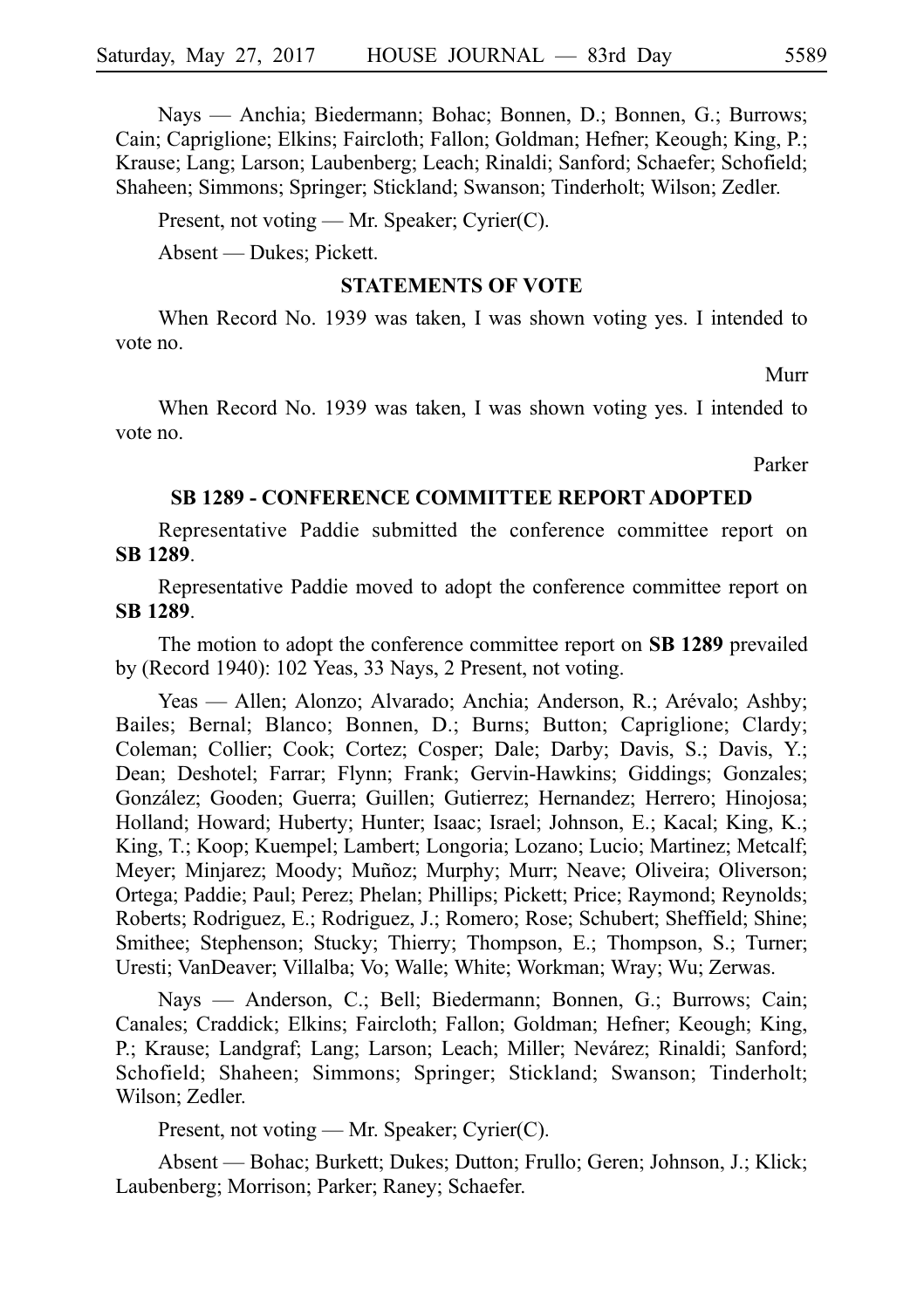#### **STATEMENTS OF VOTE**

When Record No. 1940 was taken, I was in the house but away from my desk. I would have voted yes.

Bohac

Burkett

When Record No. 1940 was taken, I was in the house but away from my desk. I would have voted yes.

When Record No. 1940 was taken, I was shown voting no. I intended to vote yes.

Cain

When Record No. 1940 was taken, I was shown voting no. I intended to vote yes.

Faircloth

When Record No. 1940 was taken, I was in the house but away from my desk. I would have voted yes.

J. Johnson

When Record No. 1940 was taken, I was in the house but away from my desk. I would have voted yes.

Morrison

When Record No. 1940 was taken, I was shown voting yes. I intended to vote no.

Murr

When Record No. 1940 was taken, my vote failed to register. I would have voted no.

Parker

When Record No. 1940 was taken, I was in the house but away from my desk. I would have voted no.

Schaefer

# **MESSAGE FROM THE SENATE**

A message from the senate was received at this time (see the addendum to the daily journal, Messages from the Senate, Message No. 1).

# **SB 813 - CONFERENCE COMMITTEE REPORT ADOPTED**

Representative Meyer submitted the conference committee report on **SBi813**.

(Speaker in the chair)

Representative Meyer moved to adopt the conference committee report on **SBi813**.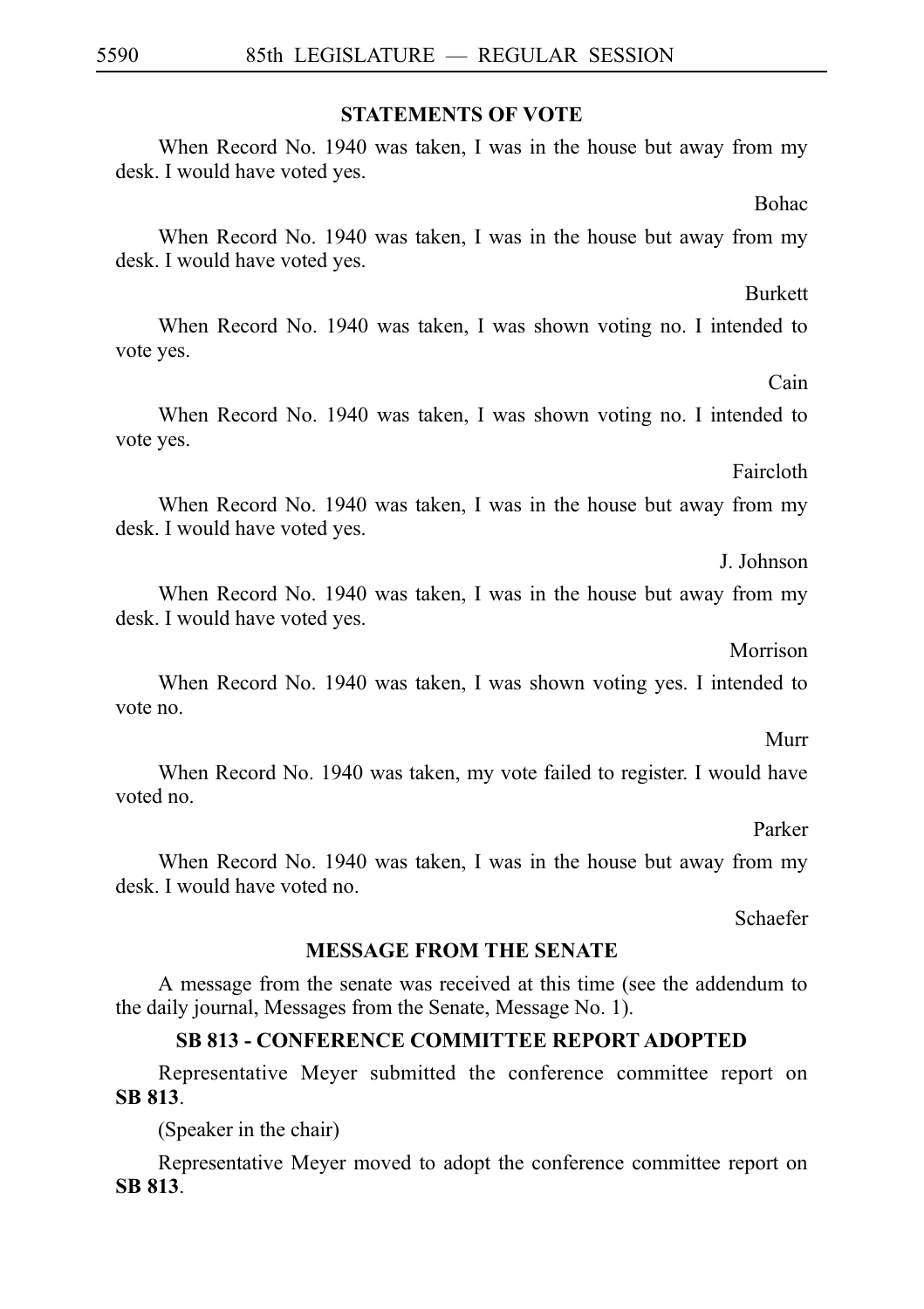The motion to adopt the conference committee report on **SB 813** prevailed by (Record 1941): 144 Yeas, 0 Nays, 1 Present, not voting.

Yeas — Allen; Alonzo; Alvarado; Anchia; Anderson, C.; Anderson, R.; Are´valo; Ashby; Bailes; Bell; Bernal; Biedermann; Blanco; Bonnen, D.; Bonnen, G.; Burkett; Burns; Burrows; Button; Cain; Canales; Capriglione; Clardy; Coleman; Collier; Cook; Cortez; Cosper; Craddick; Cyrier; Dale; Darby; Davis, S.; Davis, Y.; Dean; Dutton; Elkins; Faircloth; Fallon; Farrar; Flynn; Frank; Frullo; Geren; Gervin-Hawkins; Goldman; Gonzales; González; Gooden; Guerra; Guillen; Gutierrez; Hefner; Hernandez; Herrero; Hinojosa; Holland; Howard; Huberty; Hunter; Isaac; Israel; Johnson, E.; Johnson, J.; Kacal; Keough; King, K.; King, P.; King, T.; Klick; Koop; Krause; Kuempel; Lambert; Landgraf; Lang; Larson; Laubenberg; Leach; Longoria; Lozano; Lucio; Martinez; Metcalf; Meyer; Minjarez; Moody; Morrison; Muñoz; Murphy; Murr; Neave; Nevárez; Oliveira; Oliverson; Ortega; Paddie; Parker; Paul; Perez; Phelan; Phillips; Pickett; Price; Raney; Raymond; Reynolds; Rinaldi; Roberts; Rodriguez, E.; Rodriguez, J.; Romero; Rose; Sanford; Schaefer; Schofield; Schubert; Shaheen; Sheffield; Shine; Simmons; Smithee; Springer; Stephenson; Stickland; Stucky; Swanson; Thierry; Thompson, E.; Thompson, S.; Tinderholt; Turner; Uresti; VanDeaver; Villalba; Vo; Walle; White; Wilson; Workman; Wray; Wu; Zedler; Zerwas.

Present, not voting — Mr. Speaker(C).

Absent — Bohac; Deshotel; Dukes; Giddings; Miller.

#### **STATEMENTS OF VOTE**

When Record No. 1941 was taken, I was in the house but away from my desk. I would have voted yes.

Bohac

When Record No. 1941 was taken, I was in the house but away from my desk. I would have voted yes.

Deshotel

#### **SCR 33 - ADOPTED (Raymond - House Sponsor)**

Representative Raymond moved to suspend all necessary rules to take up and consider at this time **SCR 33**.

The motion prevailed.

The following resolution was laid before the house:

**SCR 33**, Approving the amended 2009 settlement agreement between the State of Texas and the U.S. Department of Justice.

**SCR 33** was adopted by (Record 1942): 129 Yeas, 16 Nays, 2 Present, not voting.

Yeas — Allen; Alonzo; Alvarado; Anchia; Anderson, C.; Anderson, R.; Are´valo; Ashby; Bailes; Bell; Bernal; Blanco; Bohac; Bonnen, D.; Burkett; Burns; Button; Canales; Capriglione; Clardy; Coleman; Collier; Cook; Cortez;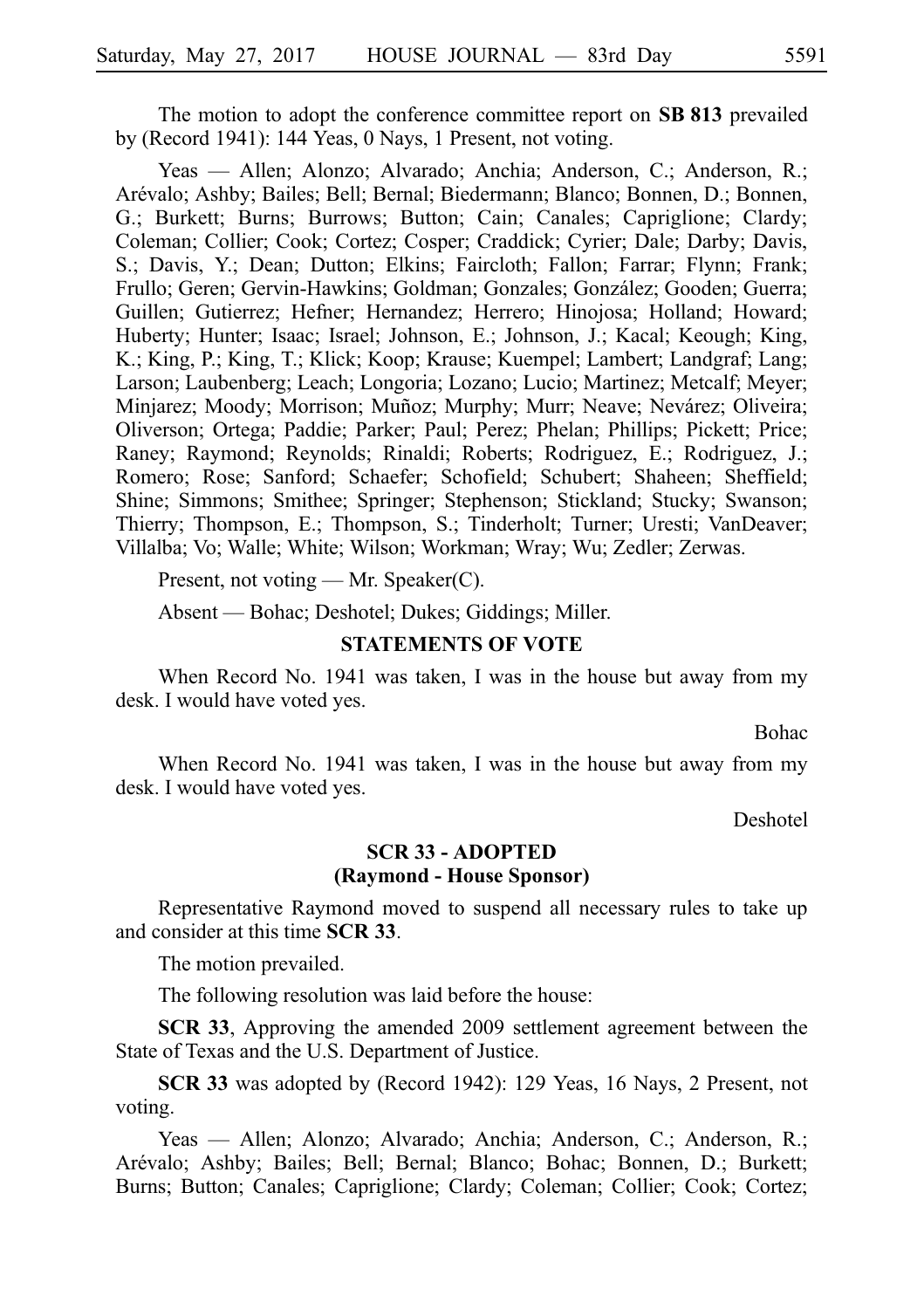Cosper; Craddick; Cyrier; Dale; Darby; Davis, S.; Davis, Y.; Dean; Dutton; Elkins; Faircloth; Fallon; Farrar; Flynn; Frank; Frullo; Geren; Gervin-Hawkins; Giddings; Gonzales; González; Gooden; Guerra; Guillen; Gutierrez; Hernandez; Herrero; Hinojosa; Holland; Howard; Huberty; Hunter; Isaac; Israel; Johnson, E.; Johnson, J.; Kacal; Keough; King, K.; King, P.; King, T.; Koop; Kuempel; Lambert; Landgraf; Larson; Laubenberg; Leach; Longoria; Lozano; Lucio; Martinez; Metcalf; Meyer; Miller; Minjarez; Moody; Morrison; Muñoz; Murphy; Murr; Neave; Nevárez; Oliveira; Oliverson; Ortega; Paddie; Parker; Perez; Phelan; Phillips; Pickett; Price; Raney; Raymond; Reynolds; Roberts; Rodriguez, E.; Rodriguez, J.; Romero; Rose; Sanford; Schaefer; Schubert; Sheffield; Shine; Simmons; Smithee; Springer; Stephenson; Stucky; Thierry; Thompson, E.; Thompson, S.; Turner; VanDeaver; Villalba; Vo; Walle; White; Wilson; Workman; Wray; Wu; Zerwas.

Nays — Biedermann; Bonnen, G.; Burrows; Cain; Goldman; Hefner; Krause; Lang; Paul; Rinaldi; Schofield; Shaheen; Stickland; Swanson; Tinderholt; Zedler.

Present, not voting — Mr. Speaker(C); Klick.

Absent — Deshotel; Dukes; Uresti.

#### **STATEMENT OF VOTE**

When Record No. 1942 was taken, I was in the house but away from my desk. I would have voted yes.

Deshotel

#### **SCR 33 - VOTE RECONSIDERED**

Representative Raymond moved to reconsider the vote by which **SCR 33** was adopted by Record No. 1942 earlier today.

The motion to reconsider prevailed.

#### **SCR 33 - ADOPTED (Raymond - House Sponsor)**

The following resolution was laid before the house:

**SCR 33**, Approving the amended 2009 settlement agreement between the State of Texas and the U.S. Department of Justice.

**SCR 33** was laid before the house earlier today and was adopted by Record No. 1942.

**SCR 33** was adopted by (Record 1943): 148 Yeas, 0 Nays, 1 Present, not voting.

Yeas — Allen; Alonzo; Alvarado; Anchia; Anderson, C.; Anderson, R.; Are´valo; Ashby; Bailes; Bell; Bernal; Biedermann; Blanco; Bohac; Bonnen, D.; Bonnen, G.; Burkett; Burns; Burrows; Button; Cain; Canales; Capriglione; Clardy; Coleman; Collier; Cook; Cortez; Cosper; Craddick; Cyrier; Dale; Darby; Davis, S.; Davis, Y.; Dean; Deshotel; Dutton; Elkins; Faircloth; Fallon; Farrar; Flynn; Frank; Frullo; Geren; Gervin-Hawkins; Giddings; Goldman; Gonzales;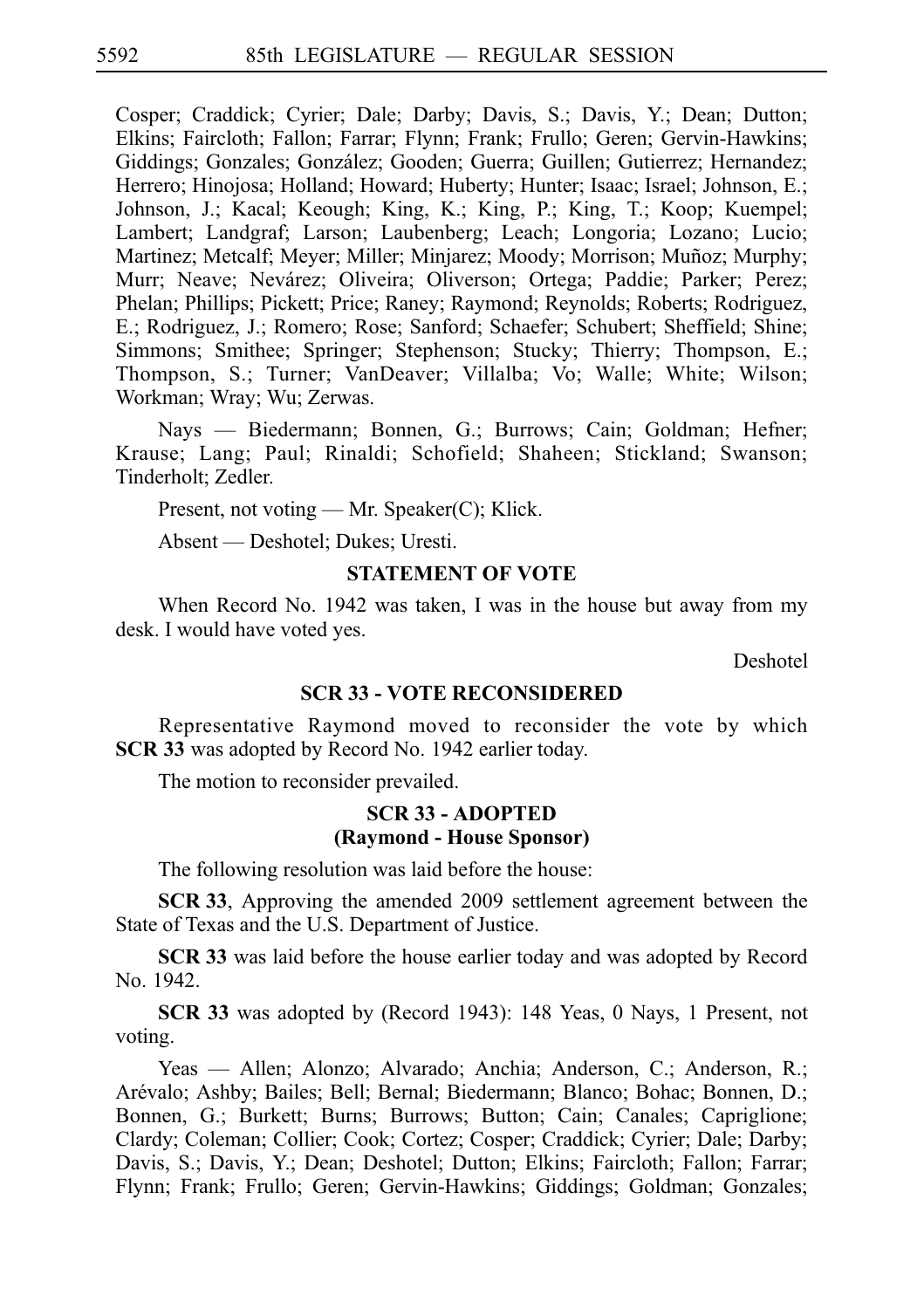González; Gooden; Guerra; Guillen; Gutierrez; Hefner; Hernandez; Herrero; Hinojosa; Holland; Howard; Huberty; Hunter; Isaac; Israel; Johnson, E.; Johnson, J.; Kacal; Keough; King, K.; King, P.; King, T.; Klick; Koop; Krause; Kuempel; Lambert; Landgraf; Lang; Larson; Laubenberg; Leach; Longoria; Lozano; Lucio; Martinez; Metcalf; Meyer; Miller; Minjarez; Moody; Morrison; Muñoz; Murphy; Murr; Neave; Nevárez; Oliveira; Oliverson; Ortega; Paddie; Parker; Paul; Perez; Phelan; Phillips; Pickett; Price; Raney; Raymond; Reynolds; Rinaldi; Roberts; Rodriguez, E.; Rodriguez, J.; Romero; Rose; Sanford; Schaefer; Schofield; Schubert; Shaheen; Sheffield; Shine; Simmons; Smithee; Springer; Stephenson; Stickland; Stucky; Swanson; Thierry; Thompson, E.; Thompson, S.; Tinderholt; Turner; Uresti; VanDeaver; Villalba; Vo; Walle; White; Wilson; Workman; Wray; Wu; Zedler; Zerwas.

Present, not voting — Mr. Speaker(C).

Absent — Dukes.

#### **SB 762 - REQUEST OF SENATE GRANTED CONFERENCE COMMITTEE APPOINTED**

On motion of Representative Moody, the house granted the request of the senate for the appointment of a Conference Committee on SB 762.

The chair announced the appointment of the following conference committee, on the part of the house, on **SB 762**: Moody, chair; Laubenberg, Phelan, Alvarado, and Stucky.

## **SB 1731 - REQUEST OF SENATE GRANTED CONFERENCE COMMITTEE APPOINTED**

On motion of Representative Meyer, the house granted the request of the senate for the appointment of a Conference Committee on **SB 1731**.

The chair announced the appointment of the following conference committee, on the part of the house, on **SBi1731**: Meyer, chair; Landgraf, Kuempel, Darby, and E. Rodriguez.

## **SB 2014 - REQUEST OF SENATE GRANTED CONFERENCE COMMITTEE APPOINTED**

On motion of Representative Schubert, the house granted the request of the senate for the appointment of a Conference Committee on **SB 2014**.

The chair announced the appointment of the following conference committee, on the part of the house, on SB 2014: Schubert, chair; Murphy, Bell, Bernal, and Cosper.

# **HR 2583 - ADOPTED (by E. Thompson)**

Representative E. Thompson moved to suspend all necessary rules to take up and consider at this time **HRi2583**.

The motion prevailed.

The following resolution was laid before the house: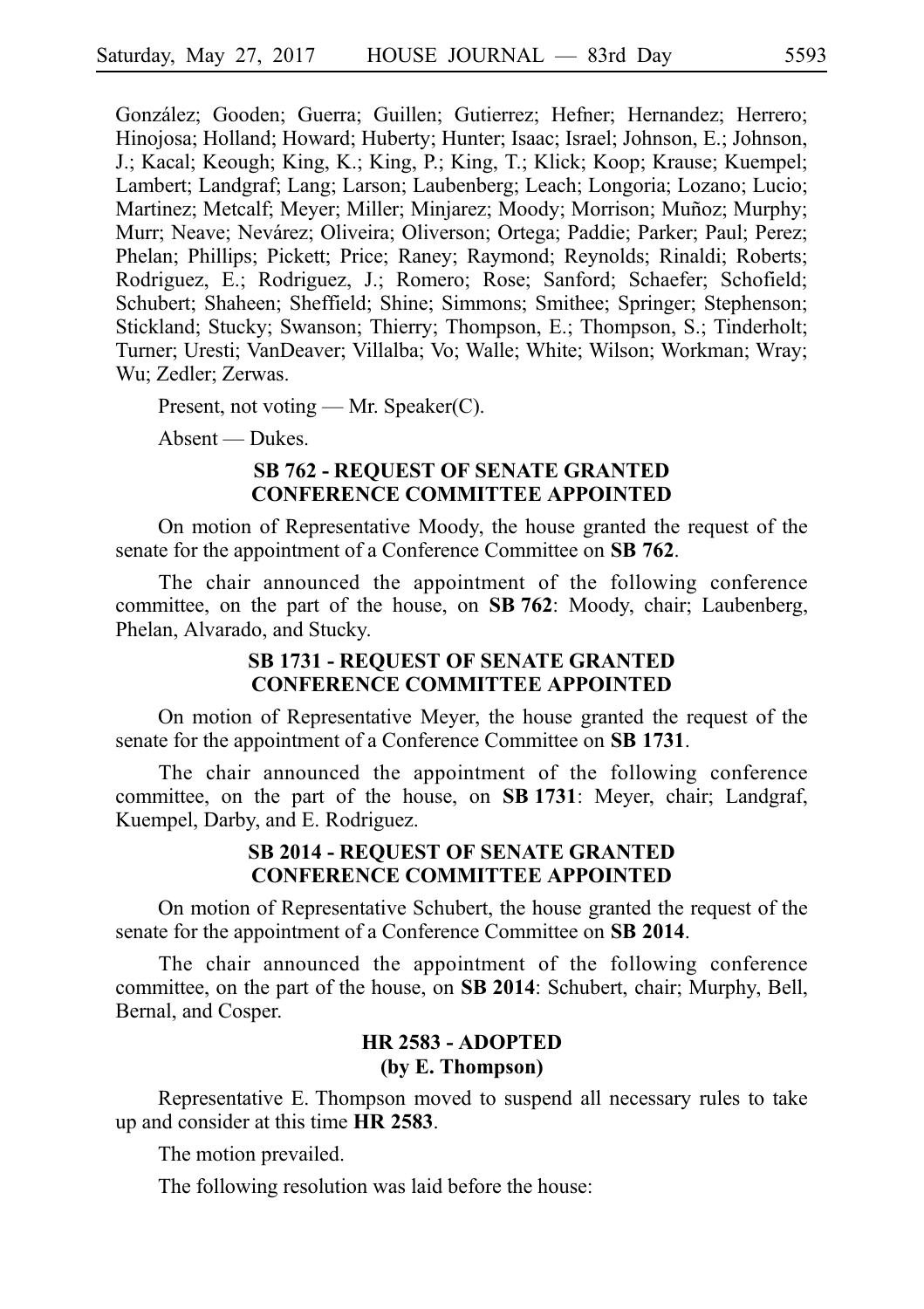**HR 2583**, In memory of David C. Bonnen of Angleton.

**HR 2583** was read and was unanimously adopted by a rising vote.

On motion of Representative Geren, the names of all the members of the house were added to HR 2583 as signers thereof.

#### **INTRODUCTION OF GUESTS**

The chair recognized Representative E. Thompson who introduced family members of David C. Bonnen, speaking as follows:

Members, I want to share with you a few little things about Mr. Bonnen. He brought a tremendous amount of honesty and dignity to his profession. His character was beyond reproach, and he was well-respected both in his community and in Brazoria County. He passed on his incredible work ethic to his children. He did his own yard work and maintenance at his home and his office and had his children working along beside him, even if it meant painting the law office on New Year's Day. I can just see Dennis and Greg with paintbrushes in their hands. He had a phenomenal memory. Whether it was an old football game score or unusual real estate law, he knew them well and amazed people with his skill at remembering and reciting them. To listen to him would remind many of us in this chamber of his youngest son, our speaker pro tempore.

A high school teacher tells a story of when Mark Bonnen, one of his sons, was in a conversation with another student, and they were talking about money and wealth. He overheard Mark and the other student talking. The other student said, "Well, your dad is rich. You don't have money problems." And Mark retorted, "We're not rich. My dad is an honest lawyer." He had a distinguished legal career. He had a private practice there in Angleton, and he was an Angleton city attorney for nine years and a municipal court judge in Angleton for 15 years. Angleton's municipal court is named in his honor.

As many of you heard earlier, he was very active in his community with the chamber of commerce and the Angleton Emergency Medical Corps. President of the Angleton Texas A&M Club, he loved the Aggies very much. He was part of the Angleton Lions Club, the Brazoria County Bar Association, and was an active member at St. Basil's Catholic Church. And a sidenote, as it was mentioned in the resolution, he was a connoisseur of sweets.

Without a doubt, his proudest accomplishment was his family. He and his wife, Tina, had four children: Greg, Mark, Penelope, and Dennis. Joining us today on the dais, it is an honor to have his wife, Tina, the matriarch of the Bonnen family; his son Greg Bonnen; daughter-in-law Kim with daughters Lindsay and Janae; his daughter Dr. Penelope Bonnen; grandchildren Sebastien, Luca, and Pax; his speaker pro tem son, Dennis Bonnen, and his wife, Kim; and grandsons Jackson and Gregory. Mr. Bonnen endured a long struggle with Parkinson's disease, and he passed on March 30 of this year. He was a pillar in his community and will be sorely missed. I ask that when the house adjourns today, we do so in the memory of David C. Bonnen.

Representative G. Bonnen addressed the house, speaking as follows:

Thank you, Ed. I appreciate that. That was very well done. As you can imagine, it's a very emotional, hard time for us. It's not been that long. But I want to just share a couple of brief things with you because Ed did an awesome job.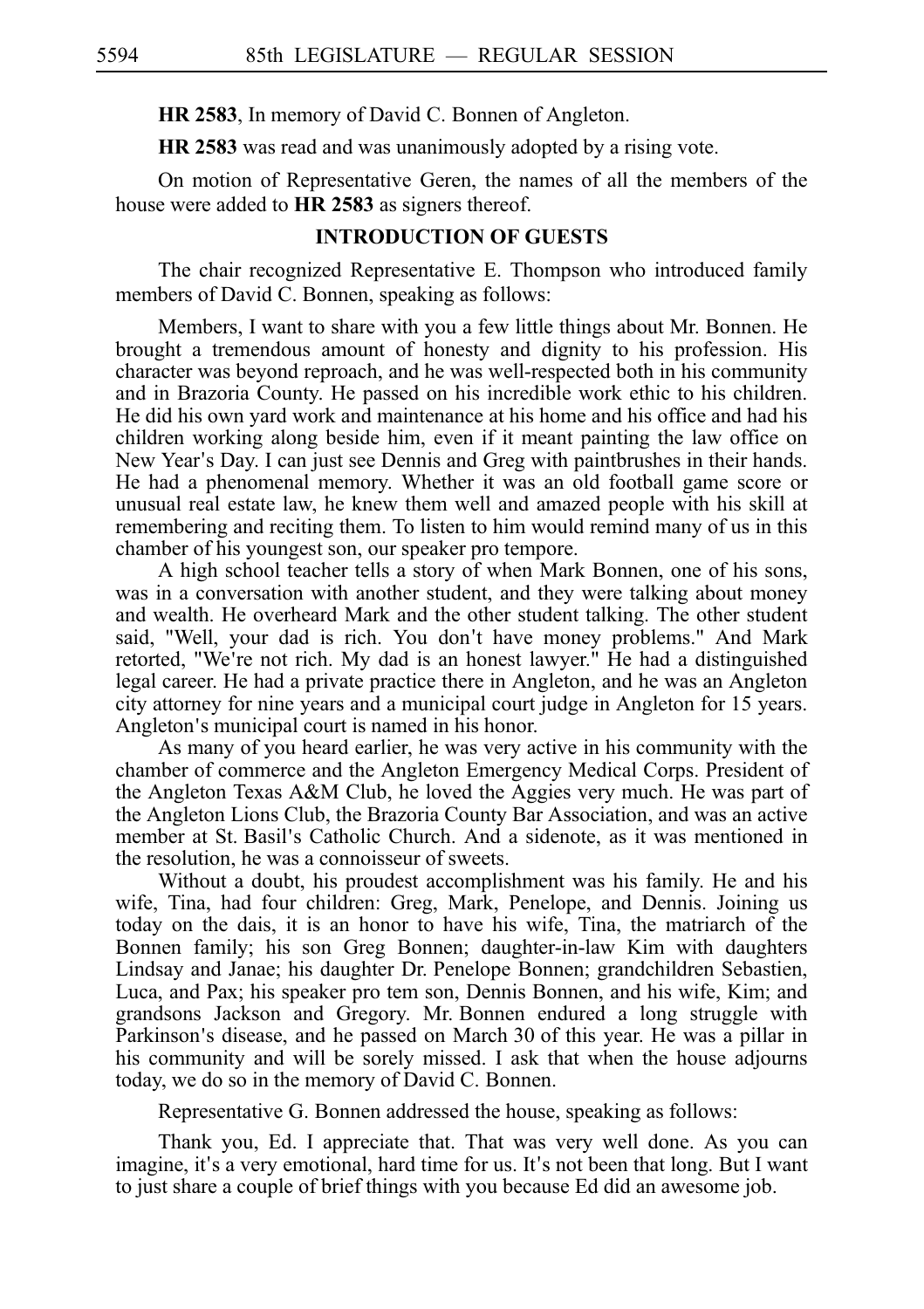Our dad was a really quiet man, and it was easy to maybe not fully appreciate or understand the complexity of this guy unless you kind of got to know him. He had a wisdom about him that went way beyond intelligence or intellect, and it was an ability to know right from wrong even when those of us who are very close to him and around him might easily become clouded in our judgment or when circumstances might lead you to see things maybe in a not so clear way. He had this clarity about him about what was true, and I know that served him incredibly well not only in life in general but as an attorney and as a judge but especially as a dad. I mean, what a wonderful father who can see right from wrong and can instill that into his children. He had a real sense of humor, and because he was quiet, it was very dry. You might not appreciate that, but some of the witness to that was at family get-togethers on holidays, the children and the grandchildren would kind of jockey to position themselves close to him so we could hear whatever came out of his mouth, because it was usually something that was very much worth hearing.

Our brother Mark shares this story that one time he was visiting with his good friend Chris, and Chris wanted to be part of the American diplomatic corps. They're having this conversation in the family room, and our dad was just silently sitting there behind his newspaper. And when he heard Chris's aspirations, he quipped, "I'm going to buy stock in bomb shelters." And to be fair, Chris has actually gone on to do just that and has done well, and none of us have needed to use our bomb shelters as a result of that. He was very determined, and again, because he was kind of quiet and soft-spoken you might not appreciate that, but when he got his mind set on doing something, he was persistent and he was relentless. You heard Ed talk about painting the office on New Year's Eve. That was sanding and scraping and painting, and it wasn't like his personal office, it was like the whole building of the office, because then that way after the holidays work was not interrupted. And that was just a common example of what life was like around the Bonnen household growing up.

We were all blessed to have had a really close relationship with him, and I'm very thankful for that. I think that any of the good things that you see around here coming out of me or Dennis, you can know that that originates in him and in our mom, who is here with us today. In those moments when we're maybe not quite at our very best, well, we own that. That is not our dad, because that's not who he was at all. We loved him very dearly. I loved him very much. He's greatly missed, but I want to thank each and every one of you guys for the support that you've shown our family during this time and during what was a challenging session, in particular Larry Phillips and Tom Oliverson. Those were guys who really, for me personally, stepped into the void around the time of our dad's death.

And I'm just going to leave you with a couple of things. One I shared at the funeral service and that is that the human pupil in darkness will dilate. It gets really as wide as it can because it's trying to bring in any available light that it might find. And similarly, the human soul when we re suffering and grieving and ' experiencing loss will dilate. We're looking for hope and meaning and understanding and in doing that what we find is God. His faith, which was very deeply held and quiet and sincere, was something that he was very diligent and disciplined in instilling in each of us. I remember at his graveside service, this is kind of interesting. His grandsons, particularly the youngest, had decided that they really wanted to help. They were really happy to learn that papou, which is Greek for grandfather, hadn't been buried yet, because they were really good at digging, and so that was going to be their contribution. And so when we were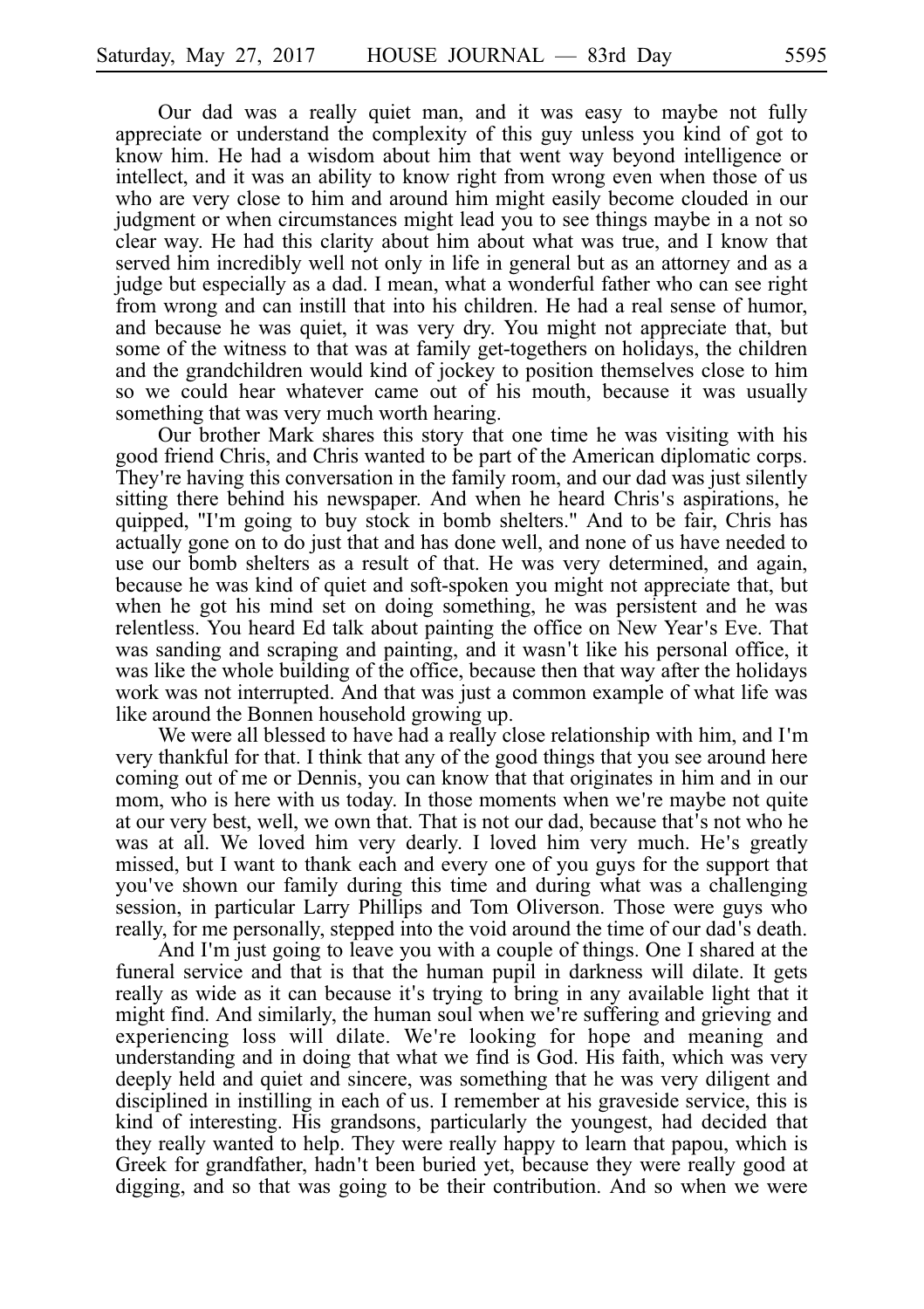there, they didn't get to do that, but they did get to help to put some dirt into the grave after we had lowered the casket in there. But I had a true peace, because I could stand there and look at that and say, you know, there's this wooden casket, but what's in there is just organic material. It's a worn out, old body that he left, and he is not in there. And until you are in that moment, I don't know if you can really know how you're going to feel or how you're going to respond, but there was tremendous peace in being able to stand there and have that assurance.

His legacy is his family. He took great pride in us, and in a very literal sense but then in a practical sense, the whole reason that Dennis and I are here today is because of his integrity and his reputation in our community, and that's really a part of Dennis' story. But I thank each and every one of you for the kindness and the compassion and the support that you have given us.

Representative D. Bonnen addressed the house, speaking as follows:

Oddly enough, I'll be briefer than Greg. It usually goes the other way. I just want to tell two quick stories. So Greg talked about my father's determination, and I get a kick out of this. You know, he was wheelchair-bound for the last several years of his life before he was bedridden. We were at my parents' house in Angleton. Kim and I still live there. We gather for holidays and birthdays there, and he was in the wheelchair in the backyard, and Gregory, my youngest, saw him. They were playing, the grandkids were, and my father wanted to get over to where they were, but the wheelchair couldn't get through the grass. So my father got up out of the chair and took a few steps. To which Gregory proclaims, "He can walk!" And so that was my father's determination. One of the biggest challenges we had was literally having him not get up and be so determined to go and walk.

I'm always very proud of what Greg has accomplished politically, because Greg got elected in a community that he and his wife moved into after medical school. No one knew him before they got there, and he went and won a campaign on his name and his reputation. The whole reason I'm here today is because of my parents' reputation. I did not campaign one minute of one day in the city of Angleton and got around 75 percent of the vote. That was solely because of my mother and father. Eight years after I was elected, I had a Democrat opponent, and a gentleman in Angleton called and asked for a yard sign. So I said, well, I ll' deliver it over there myself. And as I'm putting this sign in this gentleman's yard, he says, "Well, does your dad enjoy being in the legislature?" I'm embarrassed to tell you I said, "Well, it's okay."

But the reality of it is I'm here because a small town attorney and his wife created a sterling reputation. It allowed me to campaign in Ed's hometown—one of my first supporters––of Pearland day and night, Lake Jackson, Alvin, and I never spent a second in Angleton. I'm here because of them. I remind myself, and many of you might want to start reminding me of this on occasion, too: When you become elected, you can ruin that reputation that they built over 40 years in one moment. And so I try to rein myself in with that peaceful thought. Don t' destroy what your parents created.

But with that, Vice-Chair Davis, I thank you. She ran our committee at least once, maybe twice, in my absence, but I thank each and every one of you. We are at the end of this session, and everyone's frustrated. Some have had success on certain things, failures on others, but what's amazing about this body is that we create a family and a brotherhood and a sisterhood amongst each other. And it's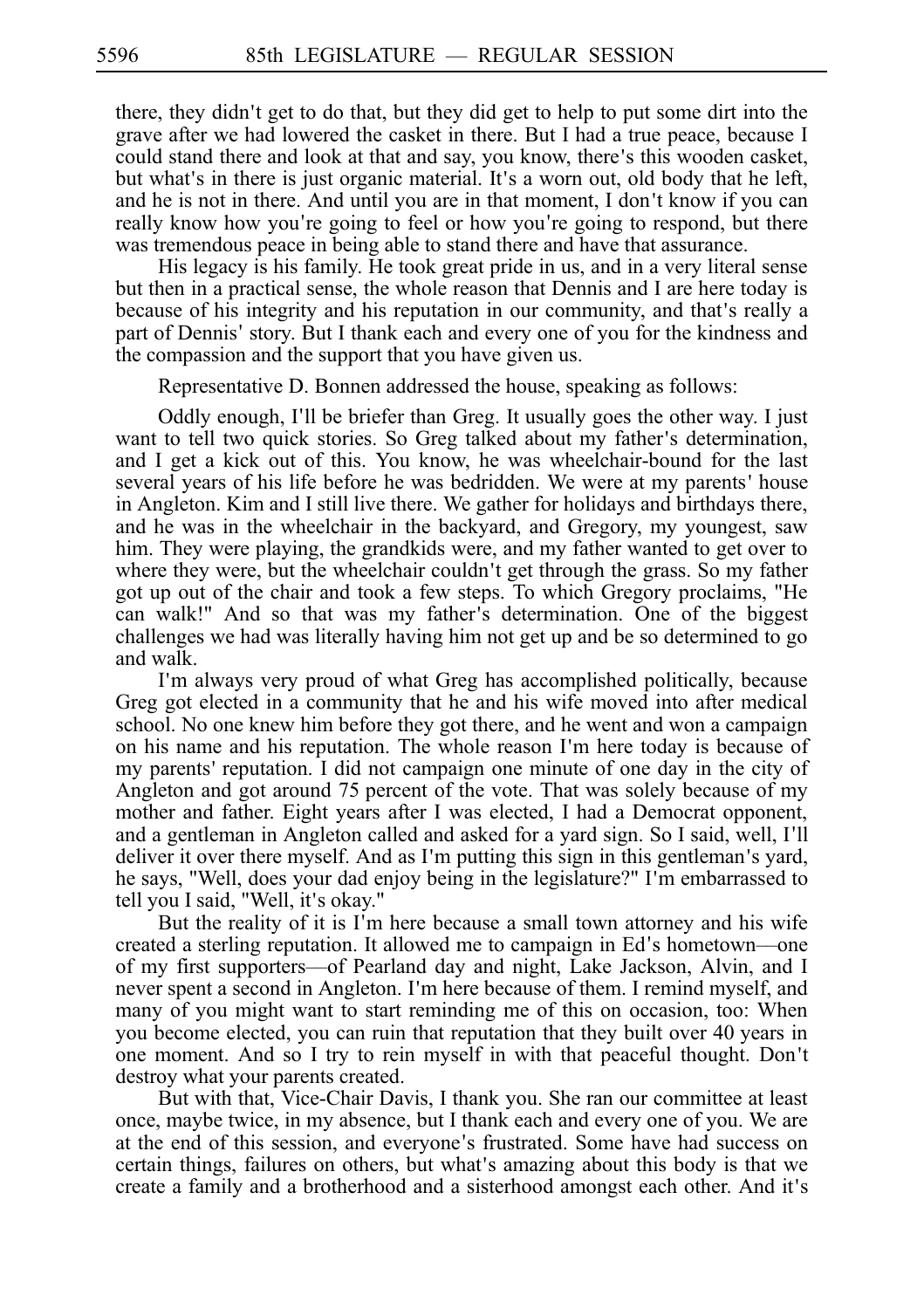in times of loss like we've experienced that it means the world. I thank each and every one of you for that. Let's not ever lose sight of how important we are to each other and getting each other through these losses.

#### **REMARKS ORDERED PRINTED**

Representative Moody moved to print all remarks on **HR 2583**.

The motion prevailed.

#### **MESSAGE FROM THE SENATE**

A message from the senate was received at this time (see the addendum to the daily journal, Messages from the Senate, Message No. 2).

# **HR 2544 - ADOPTED**

#### **(by Zerwas)**

The following privileged resolution was laid before the house:

**HR 2544**, Suspending limitations on conference committee jurisdiction, **SBi1**.

**HR 2544** was adopted by (Record 1944): 145 Yeas, 2 Nays, 1 Present, not voting.

Yeas — Allen; Alonzo; Alvarado; Anchia; Anderson, C.; Anderson, R.; Are´valo; Ashby; Bailes; Bell; Bernal; Biedermann; Blanco; Bohac; Bonnen, D.; Bonnen, G.; Burkett; Burns; Burrows; Button; Cain; Canales; Capriglione; Clardy; Coleman; Collier; Cook; Cortez; Cosper; Craddick; Cyrier; Dale; Darby; Davis, S.; Davis, Y.; Dean; Deshotel; Dutton; Elkins; Faircloth; Fallon; Farrar; Flynn; Frank; Frullo; Geren; Gervin-Hawkins; Giddings; Goldman; Gonzales; González; Gooden; Guerra; Guillen; Gutierrez; Hefner; Hernandez; Herrero; Hinojosa; Holland; Howard; Huberty; Hunter; Isaac; Israel; Johnson, E.; Johnson, J.; Kacal; Keough; King, K.; King, P.; King, T.; Klick; Koop; Krause; Kuempel; Lambert; Landgraf; Lang; Larson; Laubenberg; Leach; Longoria; Lozano; Lucio; Martinez; Metcalf; Meyer; Miller; Minjarez; Moody; Morrison; Murphy; Murr; Neave; Nevárez; Oliveira; Oliverson; Ortega; Paddie; Parker; Paul; Perez; Phelan; Phillips; Price; Raney; Raymond; Reynolds; Rinaldi; Roberts; Rodriguez, E.; Rodriguez, J.; Romero; Rose; Sanford; Schaefer; Schofield; Schubert; Shaheen; Sheffield; Shine; Simmons; Smithee; Springer; Stephenson; Stickland; Stucky; Swanson; Thierry; Thompson, E.; Thompson, S.; Tinderholt; Turner; Uresti; VanDeaver; Villalba; Vo; Walle; White; Workman; Wray; Wu; Zedler; Zerwas.

Nays — Muñoz; Pickett.

Present, not voting — Mr. Speaker(C).

Absent — Dukes; Wilson.

#### **SB 1 - CONFERENCE COMMITTEE REPORT ADOPTED**

Representative Zerwas submitted the conference committee report on **SBi1**.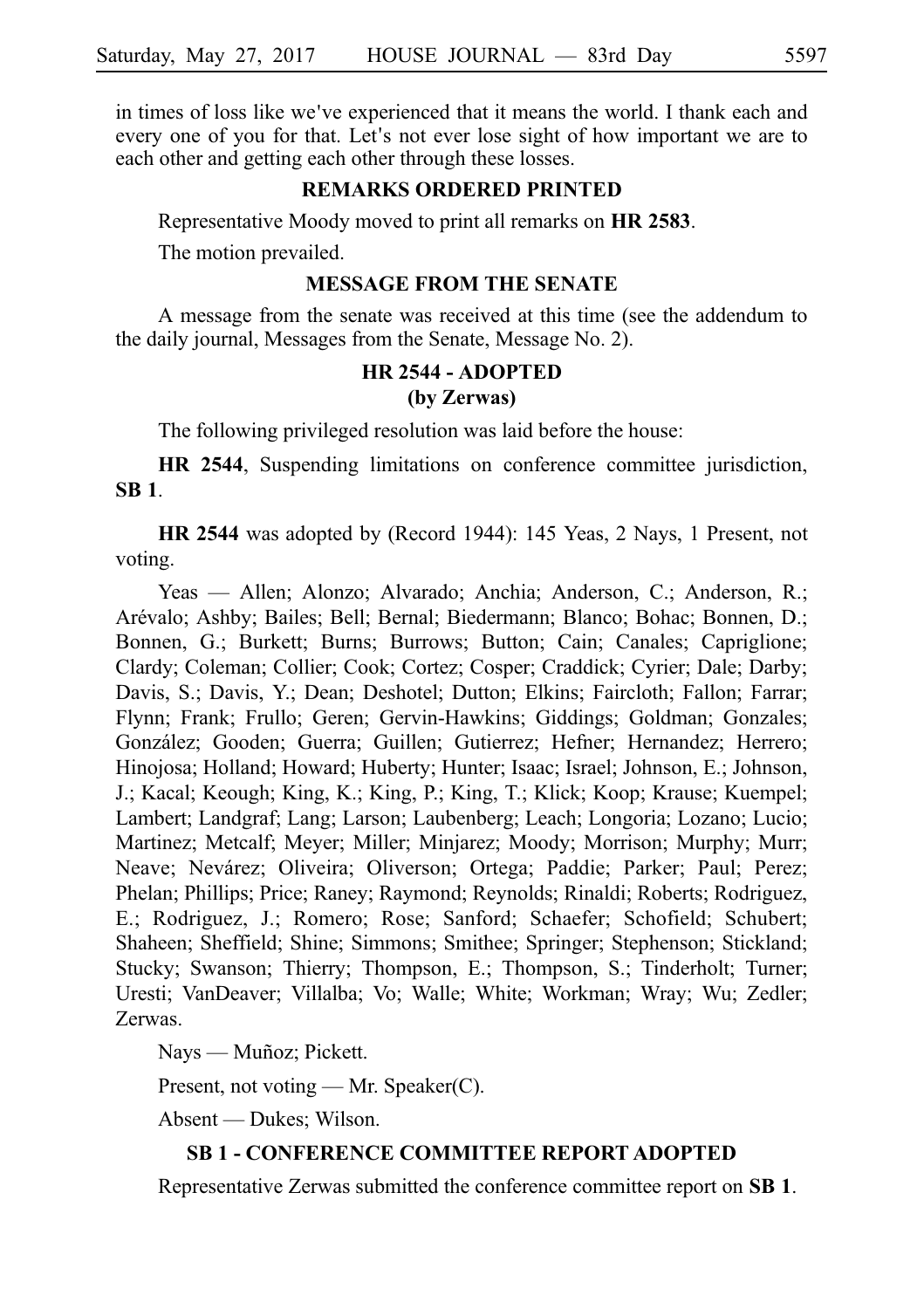#### **SB 1 - REMARKS**

REPRESENTATIVE ZERWAS: I appreciate the opportunity to lay out a significant amount of work that has been done over the past several months, and I trust all of y'all have had an opportunity to review the conference report for  $SB$  1. The budget today is a product of what is a true compromise. It will satisfy the needs of our state for the next two years at a time when our resources are dramatically limited compared to the previous biennium. Before I begin laying out a summary of the conference committee report, I want to first thank my vice-chair, Representative Oscar Longoria. I cannot say enough of how helpful he has been in this process, and I appreciate his work very, very much. Likewise, the subcommittee chairs carried their pieces of this bill from start to finish, and their incredible work ethic put the house at a place to strongly negotiate the budget. And as I shared with you when I left here, I believe this budget put us in a very, very strong position to negotiate with the senate, and I hope that you ll agree with ' me at the conclusion of this debate that in fact, that the bill that you have before you reflects that. Representative Ashby, Representative Capriglione, Representative Davis, and Representative Gonzales, I thank you for your leadership also in leading this, and certainly again, Representative Longoria for carrying the weight on one of the other subcommittee article considerations.

Additionally, the membership of this house has been instrumental in communicating their concerns on the budget, and I, along with the committee members, worked to address those considerations as much as possible. I thank you for your participation and involvement, because this budget, at the end of the day, is owned by all of us. Finally, as you all know, none of this gets done without a very capable staff. The budget would not be possible without the Appropriations staff. Kyler Arnold, Cameron Cocke, Emily Howell, Malika Te, Sam Johnson, and my Chief of Staff and Director, Nelda Hunter worked incredibly hard, and I appreciate each and every one of those people. The speaker's staff, Andrew Blifford and Jennifer Deegan in particular, and the Legislative Budget Board with Ursula Parks and Sarah Keyton are also invaluable resources that literally, I mean literally, worked nonstop to ensure that this bill makes it through each step of the process.

Now to get down to the business of laying out **SBi1**. As I previously stated, **SBi1** is a result of a true compromise, and I am proud to say that this bill uses \$1 billion of rainy day funds. This bill also utilizes an accounting maneuver preferred by the senate, which is to delay transfer of general revenue into the state highway fund. I'm proud of the fact that we agreed to not use the full amount, which is \$2.5 billion, but instead we'll only transfer \$1.8 billion. We also insisted that this bill clearly show that the money is not available in both general revenue and in the state fund. I know all of y'all will have questions, and so I will lay out several of the highlights and then open it up for you to ask questions as you wish.

So some of the major funding issues in **SB 1** are as follows. In public education, we maintained full funding for enrollment growth and provided for an increase in the golden penny yield. There's an additional \$75 million for districts experiencing rapid property value decreases. Members, this overlaps significantly with those of you who have what we call ASATR districts. At this moment in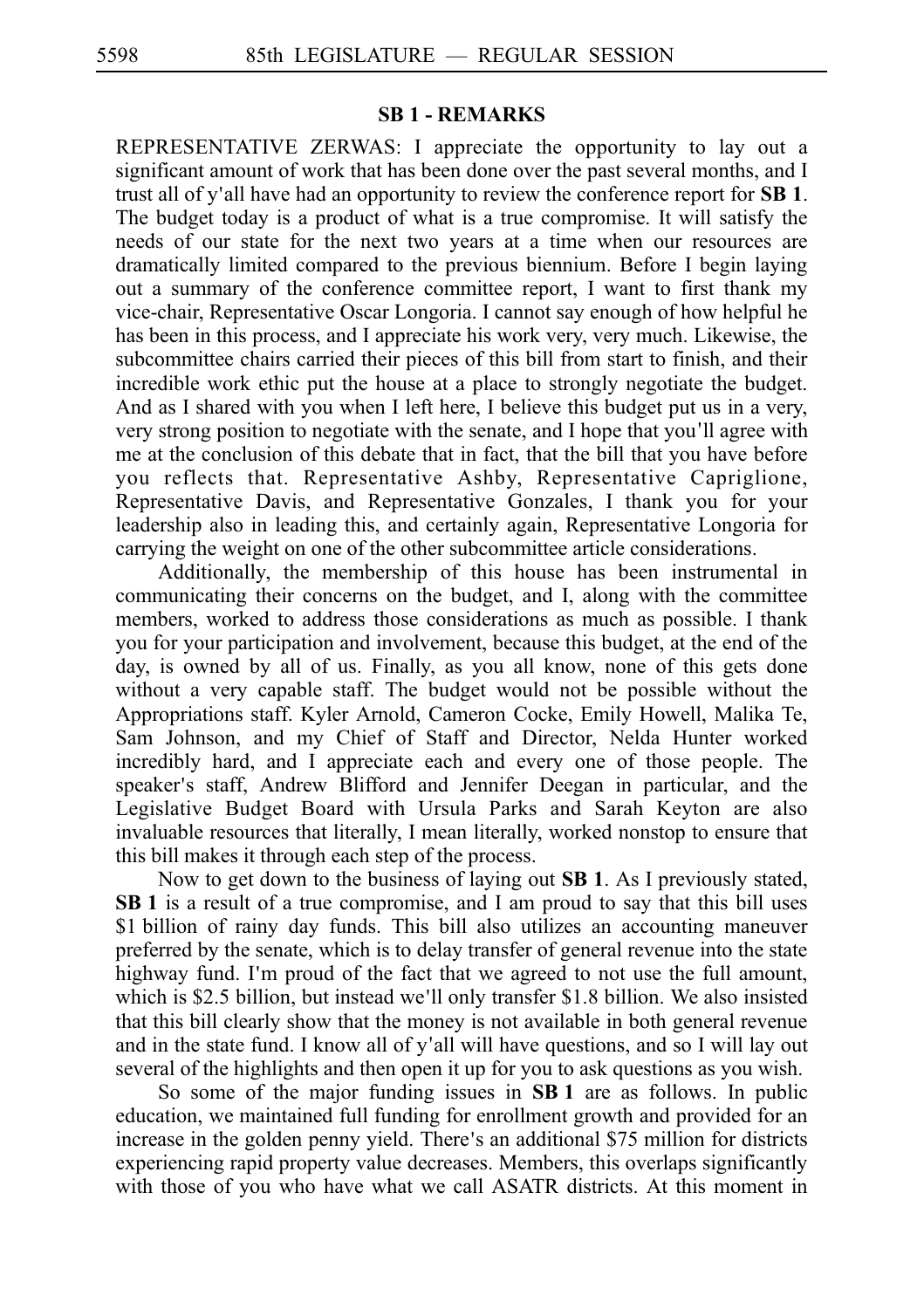time, there is not another way to get some relief to those ASATR districts other than the depressed property value, and there is a significant overlap in that circumstance. It maintains \$47.5 million for the new instructional facilities allotment. It provides \$25 million for E-rate, which will bring high speed broadband to public schools, and an additional \$1 million is provided to public libraries for the same purpose. There's \$1.6 billion in pre-kindergarten funding, with  $$236$  million going to implementing high quality pre-K. And a very important thing that you want to take home, members, is TRS-Care. There's a two-year solvency fix paid for with changes in HB 3976 by Representative Ashby that provides for a \$350 million payment.

In higher education, financial aid increases—increases at a time where we have a more limited revenue over this current biennium—in TEXAS Grants and TEOGs in the junior colleges. It increases the number of graduate medical education slots over the  $2016-2017$  level. With regard to institutional support, we maintained rate and level funding for institutions of higher education. There were funding reductions in some special items. We accepted the four percent cuts that were offered by the institutions at the get-go from when we started this. There's an additional 10 percent cut for formula-funded special items or an additional five percent cut for any other special items, and you will notice in this budget we get away from calling these "special items," which is a little bit of a misnomer, and simply refer to them as non-formula items. And every one of those has a community college that's incredibly important to our districts. The total formula funding is up nearly \$23 million over the current  $2016-2017$  levels.

In Medicaid, we maintained rates to support community attendant wages, and we maintained the add-on hospital payments. \$24.5 million is used to restore approximately 25 percent of the Medicaid therapy rate reductions, and  $$14.1$  million for the phased-in implementation of the therapy assistance policy change rate reduction. These, members, were a big, big win for the house. As you know, we came in a little higher than that, but we were starting at zero with the senate—and that was a very, very dug-in hard zero, I will tell you. There's \$350 million in Medicaid cost-containment initiatives. The \$1 billion federal flexibility rider that we heard a great deal of concern about has been removed. There ' s an exemption of consumer-directed services from assumed rate reductions in HCS and the Texas Home Living waivers. **SB1** directs an evaluation of the managed care system in Medicaid. As many of you know, this has been quite a run that we've had with this. It's time to step back, and let's do an evaluation of just how it's working.

In women's health there's an increase of \$30.4 million in GR. There's also an assumption of federal funding match assumed for Healthy Texas Women in 2019. As you may be aware, that was federal funding that we opted out of quite a number of years ago, and with the new administration in Washington, we believe that this is a very good chance we can return these federal funds to Texas. There's no changes in eligibility for early childhood intervention. There is a major investment in behavioral health. I think we have heard many, many bills, most of which have passed, related to improvements in the behavioral health challenge that this state has. Funding is included for inpatient client services at state and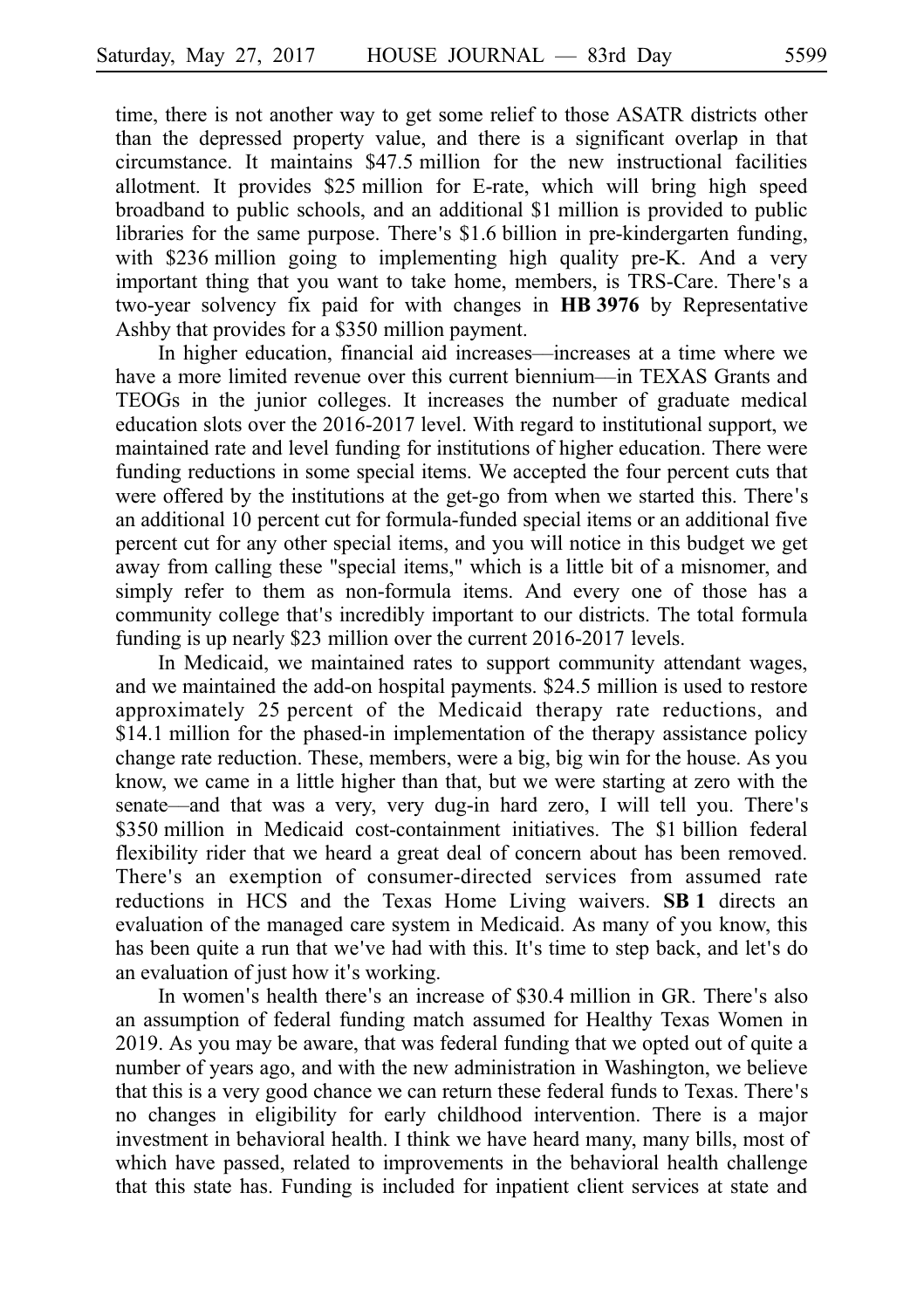community hospitals. Funding is there for the local mental health authorities, substance abuse prevention for adults and children, and veterans' care. And I will point out that we eliminate, in this budget of limited revenue, the waitlist for adult and pediatric mental health care.

In the Department of Family and Protective Services, which was certainly the headline issue for this legislative session, there is \$41 million increased rates to foster families and providers. There's \$80 million in GR for 598 new caseworkers by 2019, which includes decreasing caseloads for conservatorship caseworkers to a 17 to one ratio which fits very well within the court's range of their expectations. It supports foster care redesign in the current area that we have as well as an expansion into three areas. We came in recommending two; they came in recommending four––it was just an even split. And despite the challenge with revenue, we have nearly \$9 million for expansion of prevention and early intervention.

In regard to border security, the bottom line is we cannot count on federal assistance at this time except for some very limited areas. The funding is at  $$800$  million and includes 250 new troopers to expand operations, a 50-hour workweek for all DPS troopers statewide, and \$30 million of those already-appropriated funds are reclassified as border security. The LBB and DPS will study available federal resources over the interim, but unfortunately, members, despite some of our excitement and ambition that something would happen in this area—we just don't have enough concrete evidence that the federal government's going to start stepping up and providing the security along the border that we would expect.

There's quite a few things for health and safety and deferred maintenance needs at all state agencies. There's \$87 million for Alamo preservation. There's \$28.5 million for parts deferred maintenance and about \$50 million for parts weather-related construction. There's \$160 million for deferred maintenance at state hospitals and the SSLCs, approximately \$20 million for the courthouse preservation program, and \$300 million to replace or significantly repair state hospitals and other inpatient mental health facilities. Members, this is something that I think, again, reflects the great stride that this legislature has taken and has taken over the past several biennia to address our issue with mental health. Many of us know in what state of disrepair our state hospitals are in. This is a giant step toward actually achieving some significant improvement in those facilities.

In reference to IT and cybersecurity, the funding of IT items identified by DIR as tier one and tier two cybersecurity risks were funded. For contract cost containment, there's a house rider that remains. Article II was removed from the rider and placed in cost containment overall. There were some things that we needed to do with the Employment Retirement System with reference to cost containment. These are things that do disincentivize out-of-network freestanding emergency rooms, and we are working with our state's health-related institutions on securing an improved rate structure and encouraging value-based plans to help rein in some of those costs. In the governor's office there is a new item that's called Create Jobs and Promote Texas. This is a new goal that actually includes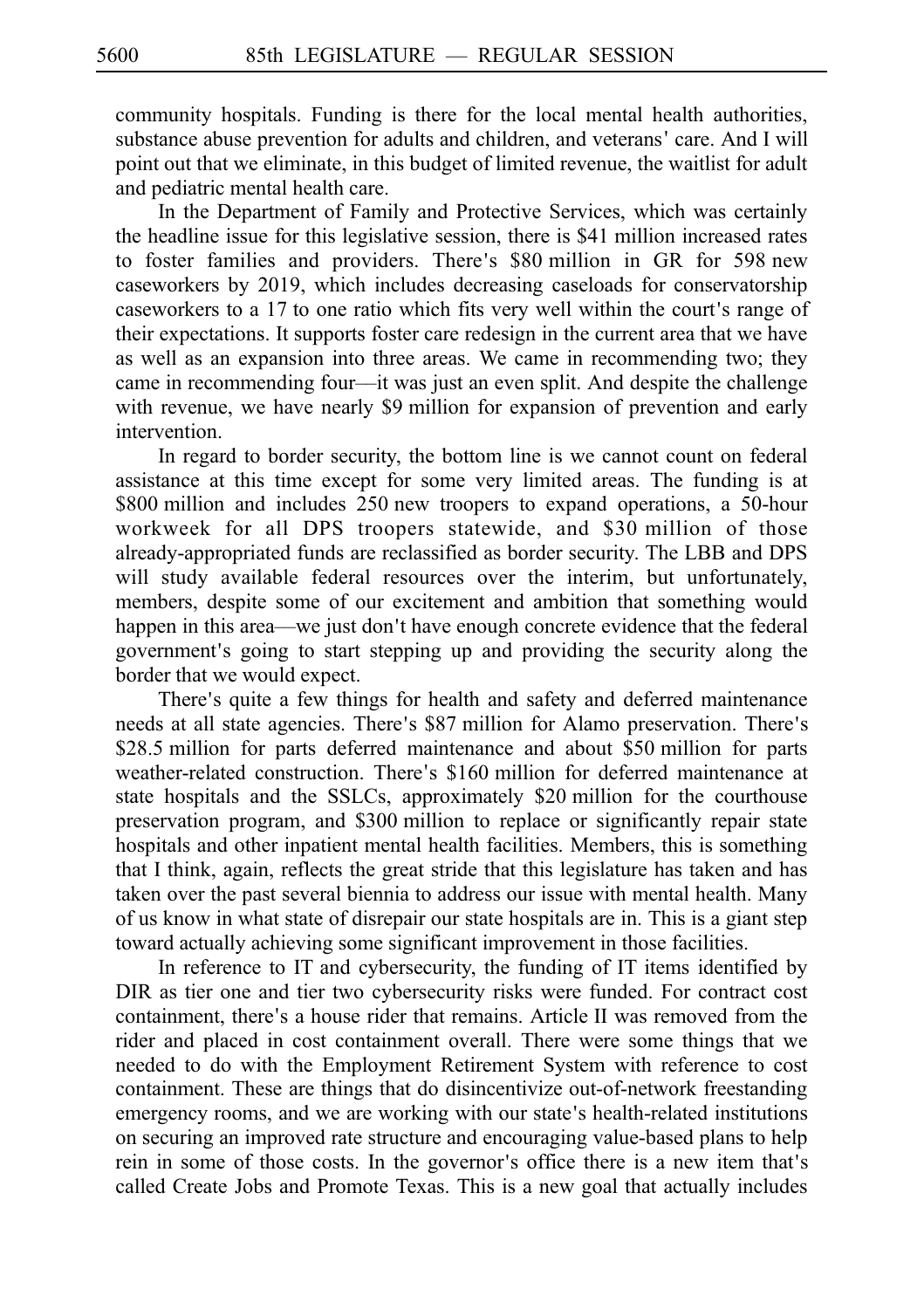tourism, films, spaceport, the Governor's University Research Initiative, DEAAG, and the Texas enterprise fund. It includes \$100 million in new money to be used across all items.

There's a new funding formula for correctional managed health care. As you know, this is an area in which we frequently come in with a shortfall. We have worked with UTMB and those institutions that are involved in providing this care and came up with a new way to provide that funding, but a way that still retains their ability to cover the cost of GME. A priority for the house was safe and clean drinking water, funding items at TCEQ and the Water Development Board, and those things are included. At TxDOT, it funds critical agency needs that include 313 FTEs and the deferred maintenance. For high speed rail we have a rider that ensures that any proposed HSR line is built with private funds while protecting the agency's ability to perform its state and federal duties. Regarding ports, there's \$40 million to help do things that are critically important to enhancing our Texas ports. And then we spoke of the border intelligent transportation system that I spoke to with reference to Chairman Pickett and Chairman Moody from the back mic. Constitutional spending limits in **SB 1** is under Article III pay-as-you-go. Under Article VIII, limitation on growth of appropriations, it is within the Article III debt limit and Article III welfare spending limit.

REPRESENTATIVE RINALDI: Chairman Zerwas, thank you very much for all the work that you've put in the budget. I appreciate it. It wasn't too long ago that we were here on the previous house version of the budget. It was a budget that I did cast a vote against, and I appreciate you coming up with a conference committee report that many of us who voted against can now support. I wanted to go over some of the specific items in the budget that we had talked about last time that were of concern that have changed. First of all, we had talked about the Medicaid federal flexibility rider in the previous budget, and that doesn't appear in this conference committee report, correct?

ZERWAS: That's not in this report, yes.

RINALDI: Right, and the education deferral also doesn ' t appear in this conference committee report, correct?

ZERWAS: That's correct. That was connected to **HB 21** and in light of where **HB** 21 was going. And again, something may change over this period of time, but it is not in this conference committee report.

RINALDI: And there is \$1.8 billion in deferred transportation funding which I believe you had spoken about. I just wanted to confirm that this is transportation funding that's coming in 15 payments, so it's shifting over a finite number of payments one payment ahead essentially. Correct?

ZERWAS: Correct. We adopted the \$1.8 billion. It was the only way that we could get comfortable with showing the money in the BRE as well as it not being in the state highway fund. There really are only three options, Representative Rinaldi, on this. You either don't use it at all, you use \$1.8 billion, or you use \$2.5 billion. When you use \$2.5 billion, then you start monkeying with the dates in the next biennium that would have to appear in this report. That's a significant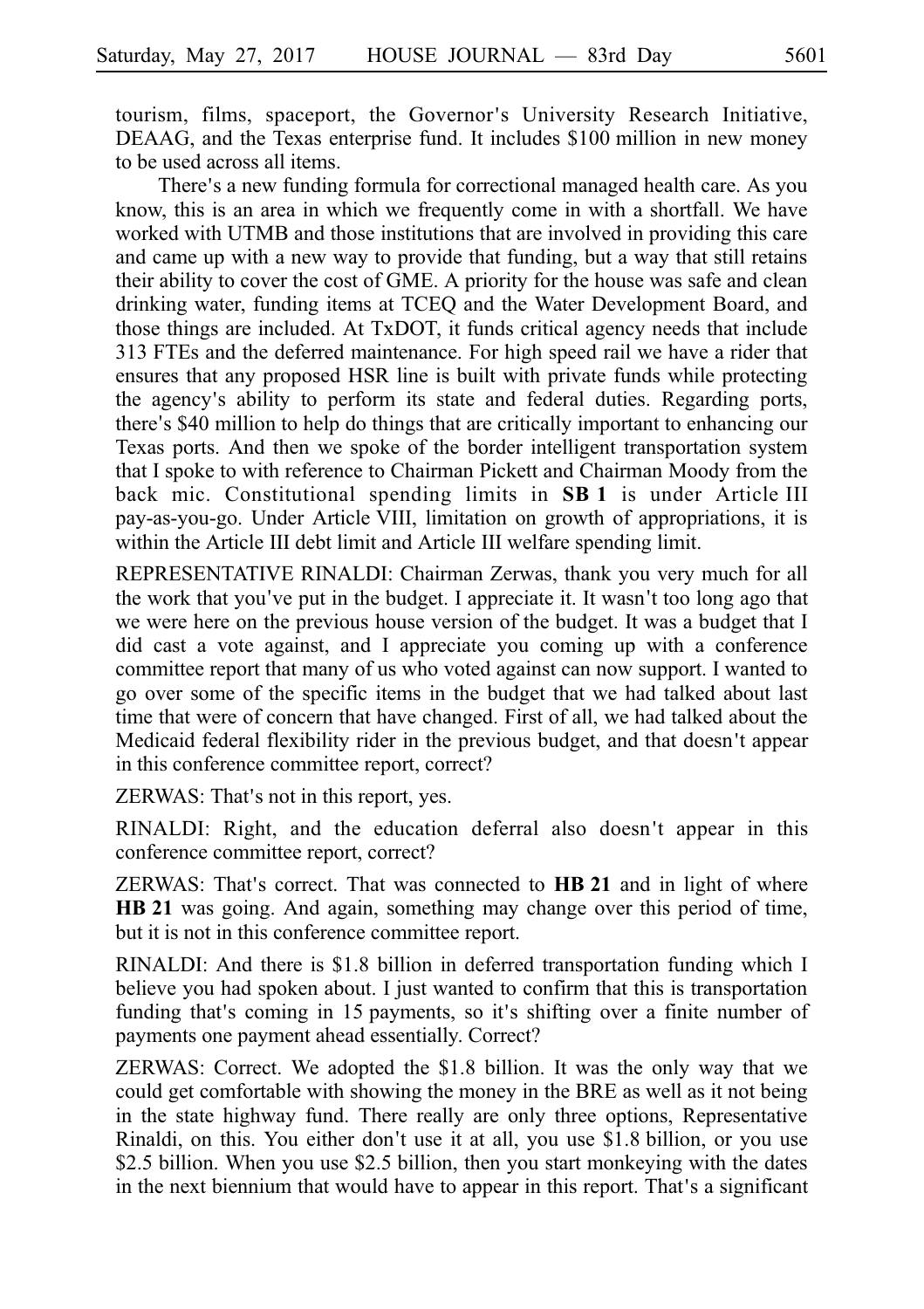problem when that happens. And so through a variety of conversations with my fellow conferees, we settled in on  $$1$  billion of rainy day fund and  $$1.8$  billion of state highway. As you may recall, the attorney general basically said that this could be constitutional, at least if you were going to use the full \$2.5 billion. Our big issue on this issue was, you know, you can't show the money twice. You can't show the money both in state highway fund as well as being used in the BRE. We have remedied that problem with this particular approach, and it only appears in one place at a time.

RINALDI: And there's no intent to pay the  $$1.8$  billion in a supplemental during this budget period, correct?

ZERWAS: No, sir.

RINALDI: Great, and you talked about the ESF as well. There's a 64 percent, if my math is correct, decrease in ESF usage from the house budget. It's about \$900 million instead of \$2.5 billion, correct?

ZERWAS: Correct. \$993 million, I think, is what it adds up to.

RINALDI: And also you had spoken about the pro-life priorities that were funded in the rider in the budget, the \$800 million in border security—just the actual amount of the budget. I have \$216.8 billion in All Funds and GR, GRD, and other of \$143.9 billion. Does that sound right?

ZERWAS: Yes, sir.

RINALDI: And I know we had talked about population plus inflation, which some of us use as measuring the real size of government, and that comes in under population growth plus inflation. So this is actually a minor cut in the real size of government, I think. What is the amount of the supplemental that you anticipate currently?

ZERWAS: To finish this biennium?

RINALDI: For the finish when we come back.

ZERWAS: Oh, the anticipated shortfall like in Medicaid and that?

RINALDI: Correct.

ZERWAS: We anticipate that is––again, just sort of figuring where we are––at \$1.1 billion to \$1.2 billion. You know, the comfort zone in talking to LBB, who live and breathe these things and obviously have helped guide us as to where the appropriate place is, says that anything under \$2 billion is actually a comfort zone for us. This is actually the same amount of money that we were looking at coming into finishing up this biennium, and so it's a place that we're pretty comfortable with. I will tell you, this is my fifth term to serve on the Appropriations Committee, and short of 2011 and then going into 2013, I would say that most of the time we end up at a place like this. Although I have seen the Medicaid shortfall as little as a couple hundred million, but again, I've seen it as a high as over a couple billion when we came back from the 2011 session.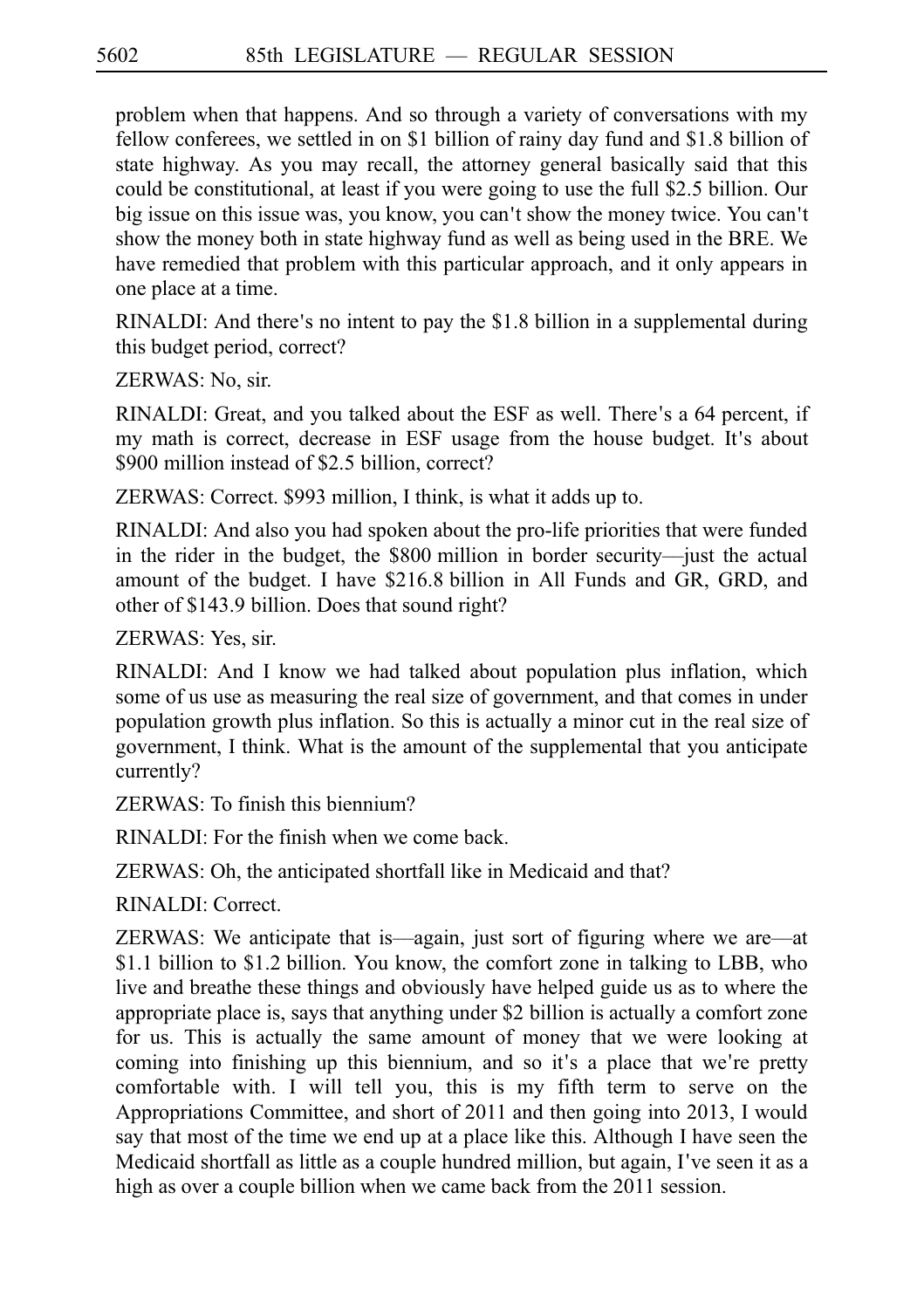RINALDI: And you don't intend, I guess, at this point in time you do not intend that any other money will be added to this budget except for a contemplated supplemental when we come back. Is that correct?

ZERWAS: That's correct. Now, you know, we have baked into this contingency things that would—bills as they're continuing to go along, we keep track of that. That's actually accounted for in this budget, so we're good on that.

REPRESENTATIVE DUTTON: Let me ask you about public education. Do we spend less in GR in public education than when the bill left this house?

ZERWAS: I'm going to defer to Chairman Ashby on that. He's the one who led very ably on this, Chairman Dutton. I think that would be appropriate to kind of dig deep into some of these numbers with you.

REPRESENTATIVE ASHBY: Representative Dutton, thank you for your question regarding public education spending. As you recall, we had a very healthy discussion that evening when the house passed the budget about the level of spending for public education.  $$1.9$  billion of that was, of course, contingent on passage of **HB 21**. What we have done in the conference report before us is we have kept the basic allotment. Last session, we increased the basic allotment of \$5,140. We've kept that the same, and we've added the additional golden penny money as well as the \$75 million for the property value decline.

DUTTON: Does the total amount of GR that's going into public ed—is it reduced or is it the same or is it more?

ASHBY: Let me verify that. My inclination is to say that if anything there is a slight increase, but I don't want to mislead you.

DUTTON: Because what I keep hearing is that it's actually reduced.

ASHBY: Well, let me verify that, but I would say this. I mean, I know this for a fact. We have fully funded the enrollment growth for the State of Texas for the next two years.

DUTTON: Right, about 80,000 kids.

ASHBY: A year, so 160,000. And again, I can t imagine, to answer your question ' directly, that there is not going to be an increase in GR in public education.

DUTTON: So you don't know whether the budget anticipates local taxpayers having to put more in, in terms of public education dollars, than what they currently do.

ASHBY: I would like to verify that with the staff that's to the side. I don't want to mislead anybody with that question.

DUTTON: Because the information I have gotten back from my school district is that we actually spend now—I think the budget anticipates some  $$200$  less per student spending in public education in this budget.

ASHBY: That does not sound accurate to me, but I will find out.

DUTTON: Well, let me ask it this way. Does the budget contemplate an increase in the recapture monies going from the districts?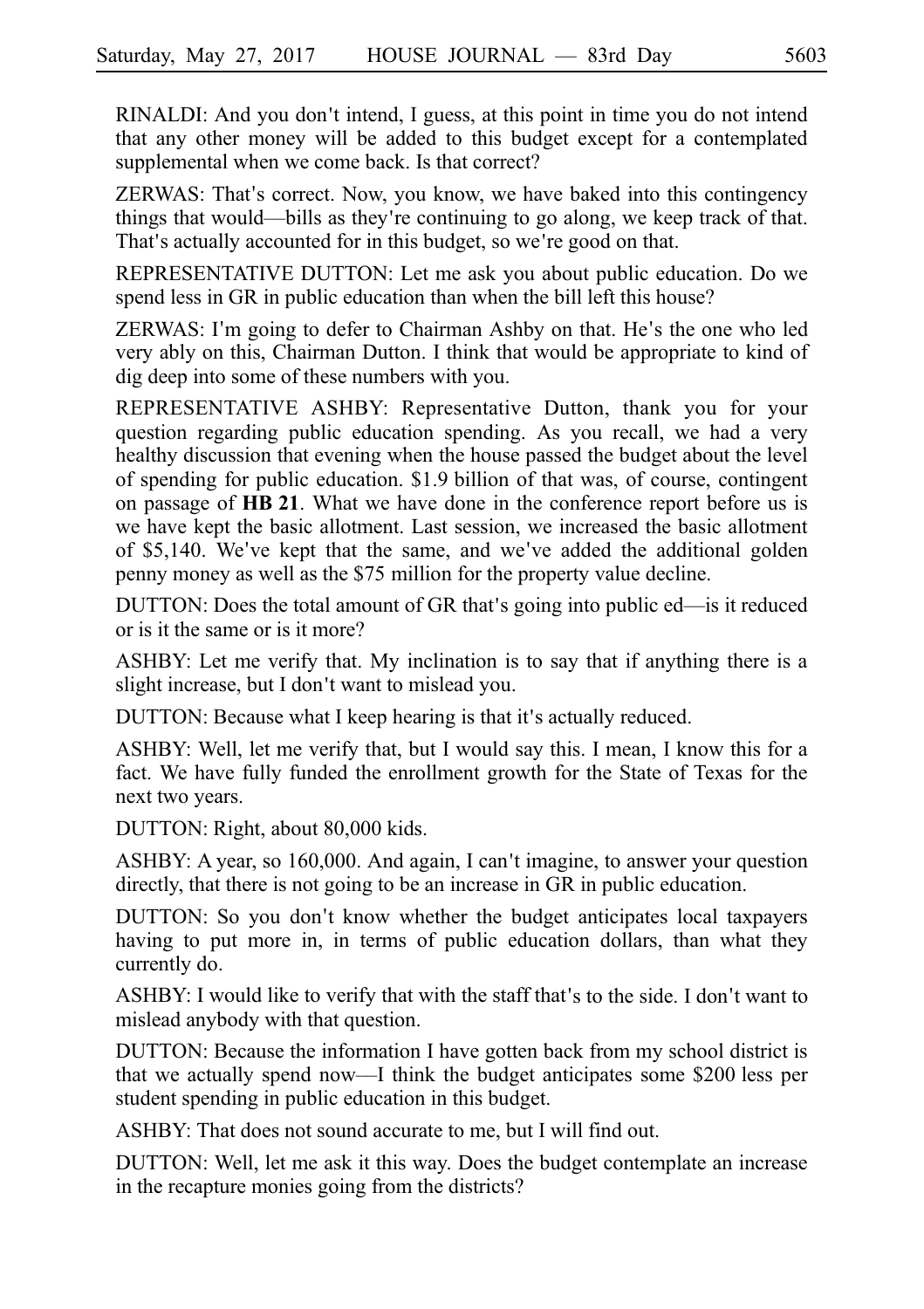ASHBY: There is a slight increase in the recapture dollars anticipated in this conference report, yes.

DUTTON: So even though we raise the basic allotment, you still anticipate that there are going to be a number of districts, or is the increase because of the districts that are going to be—

ASHBY: Brought into recapture?

DUTTON: Yes. Is that what the budget anticipates?

ASHBY: So to the extent that there's an increase in recapture payments, that would be the reason why, because additional districts could fall into the recapture method of payment, which of course is something that we were trying to address with **HBi21**.

DUTTON: And because we don't have **HB 21** though, which would have taken a number of districts––well, had the payments lowered for recapture. And you certainly wouldn't have had the increase in number of districts now going into that status.

ASHBY: That is correct.

DUTTON: I'd appreciate if you could just confirm for me at some point what those numbers are. Again, my school district keeps saying one thing, and I keep hearing on the other side somebody saying, no, that's not the case. I couldn't figure it out myself looking at it, but I tried.

ASHBY: I'll try with you. Bear with me.

REPRESENTATIVE E. JOHNSON: My questions really have to do with one area in particular that's of importance to me and my constituents and that's the pre-K funding. I have heard a lot of things that I wanted to clarify with you and so that the body can understand what we've actually done.

ASHBY: Sure.

E. JOHNSON: Correct me if I'm wrong. Last session, the governor made pre-K an emergency item. We passed **HB 4**. It created a grant program for high quality pre-K outside of the formula. I actually was the only democrat, I believe, who voted against that, because I didn't think it went far enough. I thought we should spend more, and I thought it should be done through the formula. What have we done in this budget to **HB 4**, the pre-K grant program created by the governor?

ASHBY: So there is \$236 million in the conference report for the high quality pre-K program.

E. JOHNSON: What does that mean exactly? There's \$236 million in the conference report. How is it—

ASHBY: For the school districts that qualify for the high quality pre-K program, **HB 4**, there's \$236 million earmarked in this budget for that program.

E. JOHNSON: So I'm wrong then, I guess, if it's my understanding that this money is not part of the Foundation School Program funds through the formula as opposed to the grant program? Because it's my understanding that the grant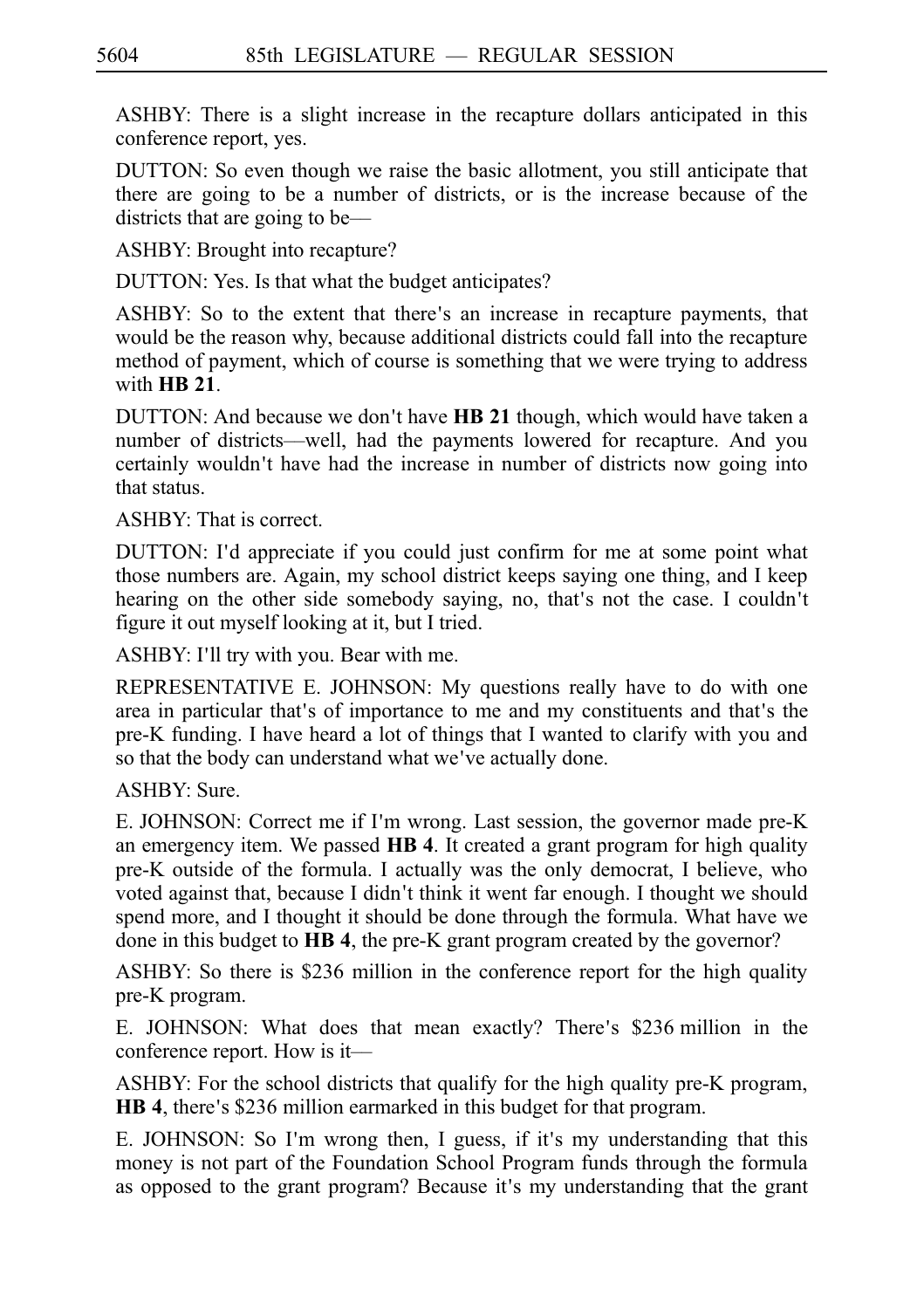program is gone in this new budget, and we are asking them to now run pre-K programs with their existing half-day funding that they ve been receiving up to ' now. That's how they're supposed to meet this newer high quality standards, with existing funds as opposed to having access to a new pool of money. Is that correct?

ASHBY: So the \$236 million for the high quality pre-K––I think the chairman mentioned it in his layout—is part of the overall funding for pre-K in the budget which is  $$1.6$  billion through the Foundation School Program. So that \$236 million is encompassed or included in the \$1.6 billion.

E. JOHNSON: I've also been told—and I want to understand what this rider is, though, that's included in the conference report. It says—the one I have says 15 percent of their money has to be spent on these high quality programs. What is this rider telling our school districts they have to do that operate a pre-K program?

ASHBY: Representative Johnson, if you don't mind, I think I'm being handed a note here in regard to Representative Dutton's question. Let me check with the staff on the exact intent of that rider and get back to you.

E. JOHNSON: Okay, because I'll tell you what my concern is and what I really am worried about. I'm worried about the fact that we've asked our school districts––who were actually pretty excited about this grant program last session that I didn't even get excited about because I didn't think it was enough—I feel like we are asking them to do the same things that we were asking them to do last session that the governor wanted them to do, but now we aren't giving them the resources to do it with. We're asking them to do it with existing resources and to take money––that would otherwise be there to use how they want––to meet these higher standards, but we haven't given them any access to any additional funds to do it. So I would appreciate the clarity if you wouldn't mind.

REPRESENTATIVE GONZÁLEZ: Chairman Zerwas, you or Chairwoman Davis could answer these questions. I want you to know first off, thank you to you and the conference committee. I know you worked really hard, and I plan to vote for **SB 1**. I just have some questions for legislative intent if you don't mind.

ZERWAS: Absolutely, and thank you for the all the contributions you made, especially on Article III.

GONZALEZ: I appreciate that. Thank you. So as part of the bill pattern for Article II, there are performance measured targets, correct?

ZERWAS: There are.

GONZÁLEZ: And as part of this, in each goal in Article II there's corresponding target performance levels, so to each appropriation there are target performance levels, correct?

ZERWAS: That's correct.

GONZALEZ: And so can you explain or maybe the agency can explain a little bit how target performance measures work?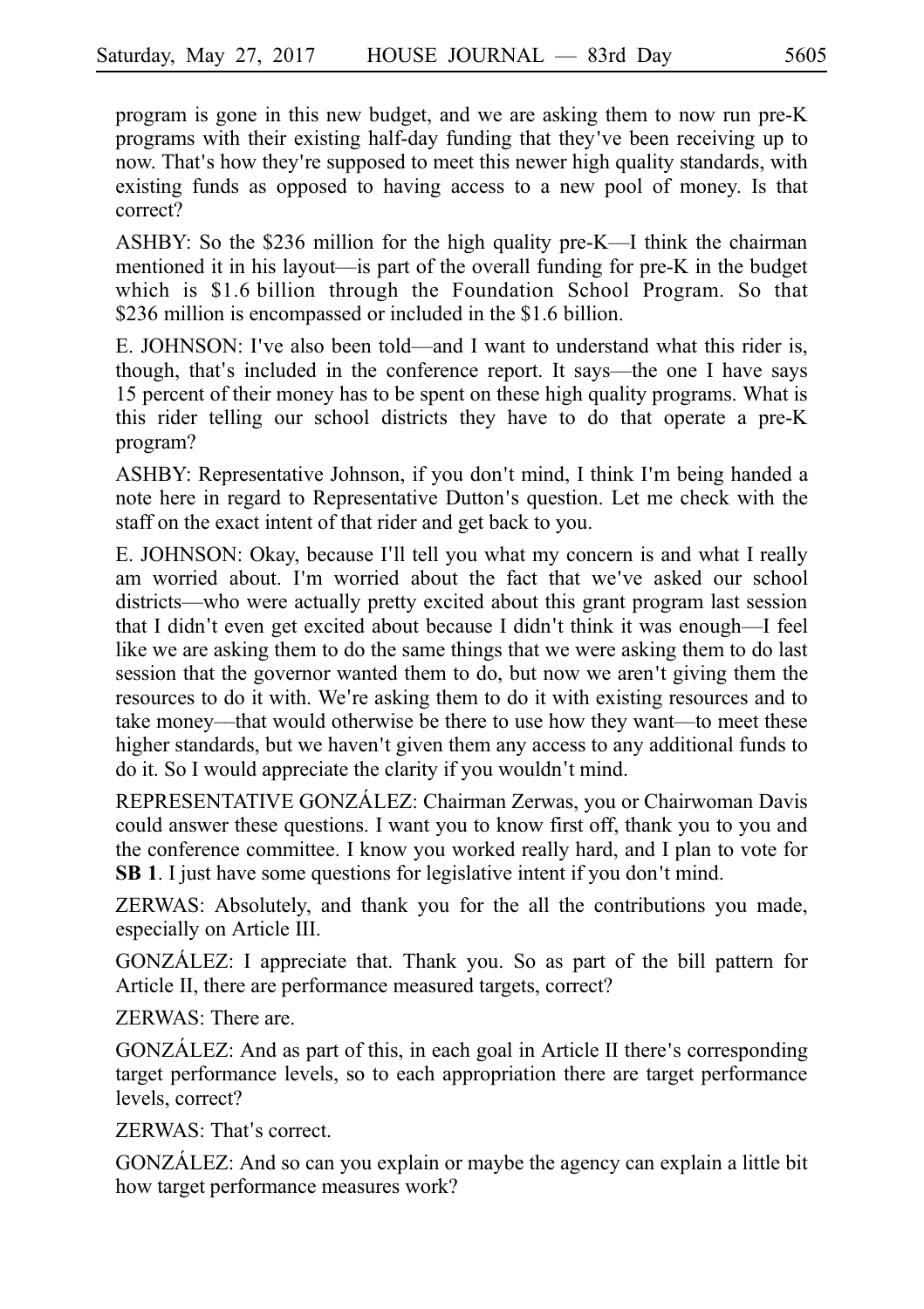ZERWAS: Well, I think they re going to be dependent, obviously, and unique to ' each one that is out there. Sometimes it's the number of clients that are served out there and things of that nature. But there's an intent that based on the amount of appropriation, that they will hit certain targets and again, defined by each of them. I would not say that there's any one sort of performance target that applies across all the different strategies.

GONZÁLEZ: Exactly, so for each one there's a certain goal. So acknowledging that the targets are simply measurements of performance and they may not be exact, is it safe to say that if there are target measurements listed, that there is some level of expectation that the agency, in this case HHSC, will try to meet those goals?

ZERWAS: That's correct.

GONZÁLEZ: And I see in the conference committee report that a target output performance measure—sorry, I'm going to go back. On page 245, under Goal F—specifically Goal F.1.2 Strategy: Non-Medicaid Services, a target output performance measure of 5,482 individuals per month in 2018 and 2019 at a cost of  $$67.85$  per individual for the in-home and family support program category—is it safe to say, because that's the performance measurement, is it safe to assume that the expectation exists for the agency and the funds that will be used from the corresponding appropriated item on the budget under Goal F.1.2 to strive to meet the performance measure?

ZERWAS: I think that would be the expectation––very well said. I must say I don't have it right here in front of me, and certainly I would defer to Chair Davis if she would like to speak to that.

GONZÁLEZ: I mean, in layman's terms—I gave the details—but in layman's terms, what we're saying is that if there's a performance measurement attached to a specific area in the appropriations, we expect for HHSC to try to meet that performance measure.

ZERWAS: Absolutely. I think that's true throughout the whole bill.

GONZÁLEZ: Exactly, and I gave a detailed example because that's the one I'm specifically concerned about, and so I want to highlight that just as making sure the agency knows that that would be an expectation, at least for me, that we work on that specific area to meet those target measurement performances. And then the last question, since that holds true and there is not a separate line item––because previously there was for this specific area in the appropriation of Goal F—so because there's not a specific line item like previously, there's still the same level of expectation for performance, yes?

ZERWAS: Correct.

REPRESENTATIVE FAIRCLOTH: I just want to say it's a herculean effort that you have taken on and, I think, balanced and done an incredible job with, and I sincerely mean that. You're someone that listens and someone who takes the role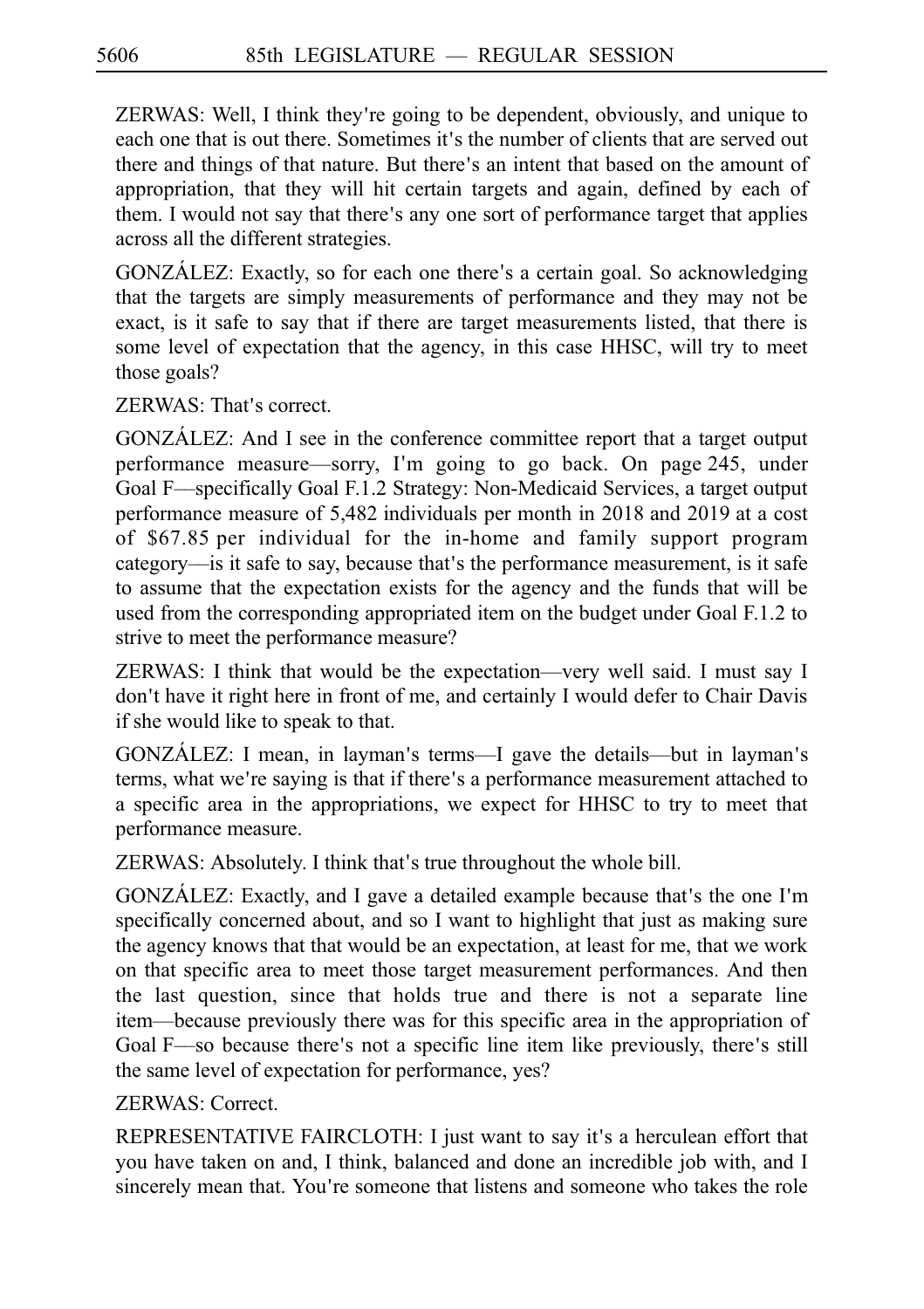of head of Appropriations––you ve taken that seriously. And having to balance ' all the different aspects of this, it's overwhelming. It's challenging for me just to try and read through it, let alone help craft it, so I want to thank you for that.

ZERWAS: And I would say thank you on behalf of the whole committee. It s' been absolutely a team effort, and I owe any success that we've had to all the very hardworking and talented individuals that the speaker allowed to serve on the committee as well as the many, many staff members. But thank you, I appreciate that.

FAIRCLOTH: Well, you're exactly right. You've got some very talented people around you, and they do a very, very good job. That hard work, I think, has paid off, because this is a very challenging session. And so I just wanted to visit with you just a little bit, because I looked at some of the challenging of the funding, and as you know, I happen to have, I guess, a unique position in representing one of the oldest, maybe the oldest, medical school.

#### ZERWAS: UTMB?

FAIRCLOTH: University of Texas Medical Branch at Galveston, 1891.

ZERWAS: It's a great institution.

FAIRCLOTH: Thank you, and I appreciate that. We had some challenges with that. I came to you, and you were able to find a creative way to help offset some of the losses that were occurring there. I just want to thank you and the speaker and the leadership for doing that. I do notice that there's some things there going forward that are going to be challenging, and one of those is going to be formula funding. Because with the hold harmless that came through this time, the formula funding is going to play in next time, so we're going to start at a lower level. Would that be accurate to say that?

ZERWAS: That would be, but that's how we do it every biennium. That does move around a little bit. I will say, there is in this budget a rider—it's a fairly detailed rider, about a page and a half, in fact—that speaks to how we fund all of our higher academic institutions. Chairman Ashby worked diligently on that in coming up with a charge for this committee to, in fact, look at how we could be more equitable in terms of providing funding to our higher institutions as well as our HRIs within that. And I think there are going to be some good things that come out of that committee that are going to look at that. It's going to specifically look at formula funding. It's going to specifically look at these things that we have up to this point called special items. It connotes the wrong thing, whereas those special items actually are critically important to the everyday functions of certain universities and HRIs. So we're going to have some expectations to come out of that joint committee that will work to really kind of come up with some methodology to achieve that.

The senate worked on this to some extent in something of isolation. They took an approach to actually try to do that. It was great work led by Senator Seliger, and I appreciate his work as do all of us on this committee, but we did not work the bill that way. And so one of the greatest challenges that Chairman Ashby had coming together with his counterpart is how do we make these two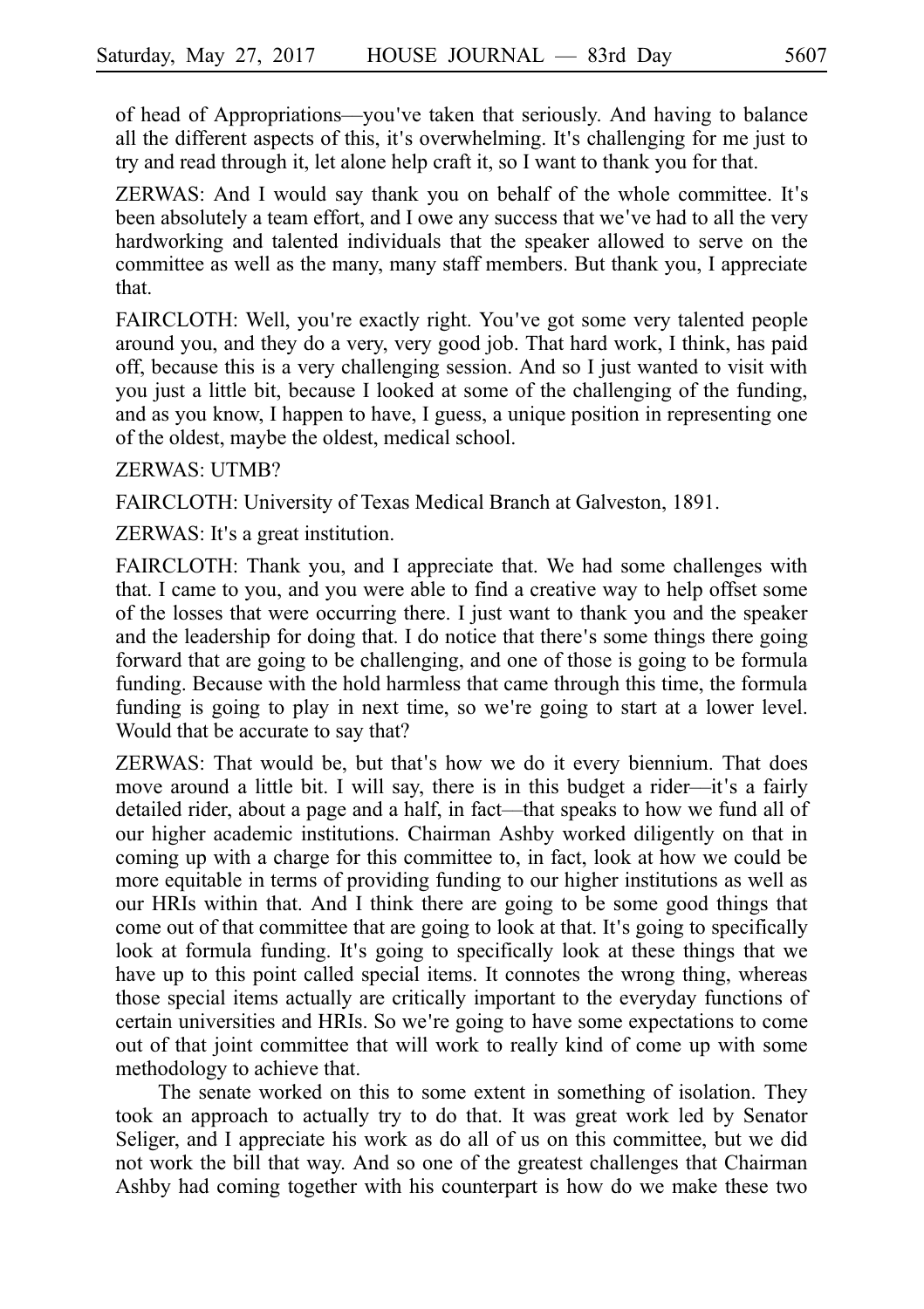bills work and come together. I think I can speak for him that that was a herculean task, and I'm glad it was in his book of work and not mine, per se. But he did a tremendous job of ultimately bringing a budget pattern to you today that looks much, much more like the house than the senate. Yes, there were some things we had to cut. Anytime we start doing this and look at the product, sometimes we have to come back and rebalance some of the numbers, add some money in certain places, and things like that.

UTMB was one of those institutions that kind of fell victim to all of that. We were able to make some sort of last minute efforts to bring that into a more equitable place. I appreciate exactly what you're saying. I will tell you, Article III, the education article, and specifically the higher education institutions are always going to be an incredibly important part for each of us, because that's a big part of what we do representing the interests of those particular institutions out there. I'm pleased that we were able to help UTMB out, Representative Faircloth. You were instrumental in bringing that to our attention and helping us understand the importance that was needed to have in terms of bringing a better approach to them. And I know that they are incredibly grateful for the efforts that you made.

FAIRCLOTH: Well, they are. As you know well, too, they are a level one trauma unit, and their work in infectious disease is second to none. We re excited about ' the potential going forward, and so I appreciate your hard work. Thank you very much for what you've done.

REPRESENTATIVE GIDDINGS: To begin with, Representative Zerwas, like everyone else up here, I just want to thank you for the way you have led this committee. I absolutely have no complaints about that, and I understand the parameters in which you had to work. And with that understanding, I give you very high marks for what you were able to do.

ZERWAS: Does that mean a green light on the board?

GIDDINGS: I do want to ask a couple of questions or highlight a couple of things. Representative Zerwas, you know, in 2013, I passed some legislation that I thought would allow universities to keep those B-On-Time funds that were collected in their universities in those same universities to develop financial aid programs for those students in the universities from which they were collected. You may recall that.

ZERWAS: I do. In fact, I was very much involved in some of those conversations that you brought to the committee.

GIDDINGS: And when I came back in 2015, I found that nothing had changed. And so at that point, you may recall, I filed legislation to repeal B-On-Time, and that legislation was signed by the governor.

ZERWAS: I recall it very well.

GIDDINGS: And you may recall that on several occasions during this last session while we worked on appropriations, I continued to ask the question: Will these B-On-Time funds that we have in the neighborhood, I think, of \$91 million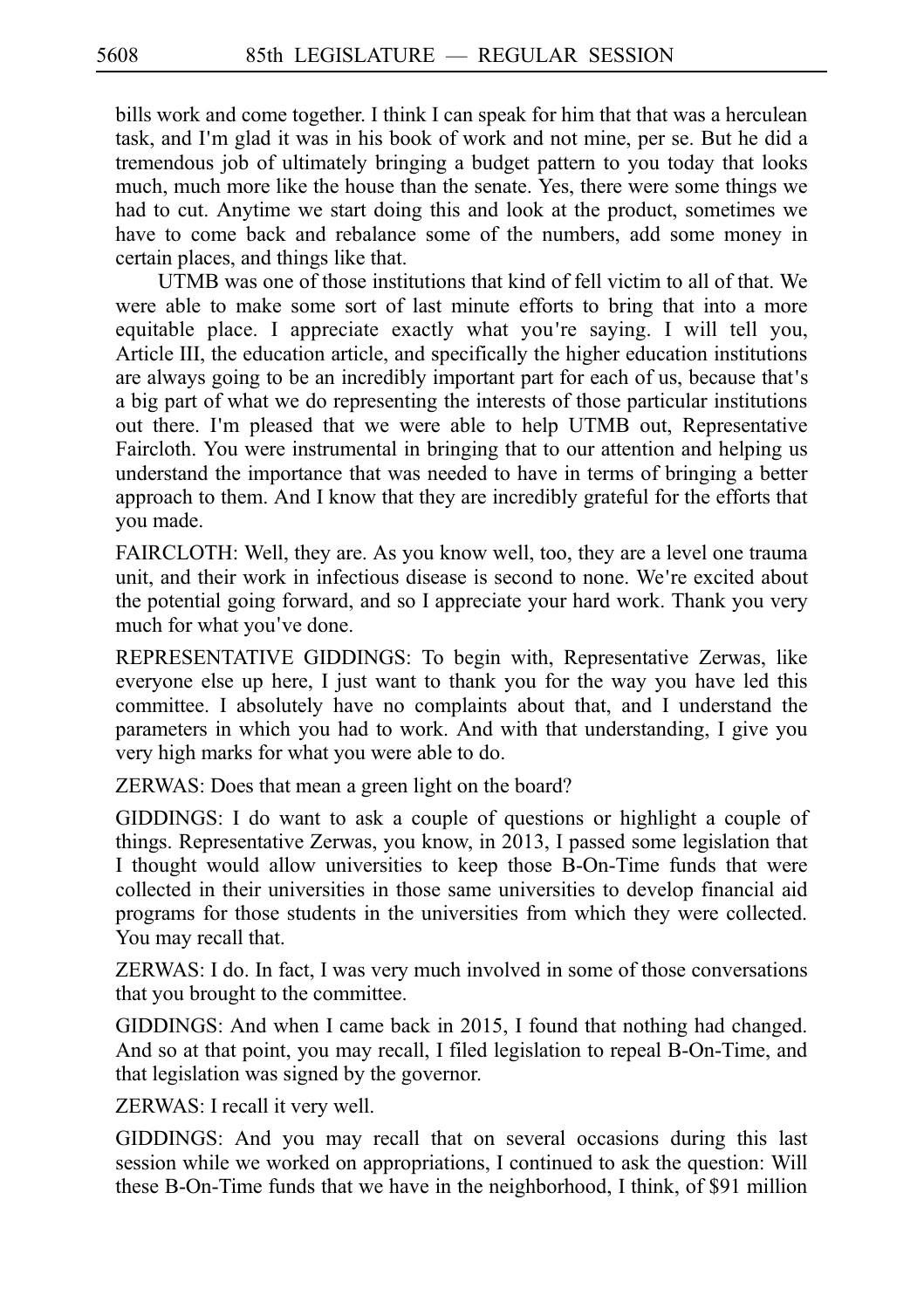be distributed to those schools from which they were collected so that those schools can then create those financial aid programs that we told them they would be able to do to help the students in those universities?

ZERWAS: I do recall that.

GIDDINGS: And you are familiar, of course, with the fact that when the house bill left us, in fact, it did do just that.

#### ZERWAS: It did.

GIDDINGS: And it came back to us differently in that we are not distributing these funds. I know they're not going anyplace else, but we are holding them to "certify" the budget. And I just want to point out to you, Mr. Chairman, as well as to the members of this house, that this is critically important, because in our state we have students who are graduating from college with debt north of \$40,000. And if these schools could have access to these funds, it might help those students to lower their average debt load. And I just want to point out just a few of those to you in terms of funds that are due and have not been distributed: Angelo State, \$1.6 million; Texas Tech, \$14 million; University of Houston, \$16 million; University of Texas at Arlington, \$19 million; The University of Texas at Austin, \$16 million; University of Texas at Dallas, \$10 million. That's a lot of money that could be used to help these schools with financial aid. So I know we are where we are, but I certainly hope for those people who are going to be on the Appropriations Committee next year, that we continue to look at this and insist that this issue be addressed.

ZERWAS: I would tell them, and as you know, I share your passion for accessible, affordable higher education, and part of that is through various grant programs that we have. We certainly, as you have noted, do include in the budget the renewals, so nobody who's currently on the B-On-Time program will be denied any of the funding that they are expected to have. And you're right, when we looked at the budget, in understanding the incredible lift that Chairman Ashby had in terms of getting the senate up and getting the house down to a place that was at least reasonable for higher education. You know, that came into play, and I was told that I was going to have to answer this before you, and here's that day. I appreciate you being so kind and gentle about it. I share with you the intent that we should give that money back to the universities.

What I will say, which I think is a reflection of the desire that you and I have to be sure that individuals have affordable access to higher education, is that we did push more money into TEXAS Grants. And though it's not as high as it left the house, it's still above the current biennium that we're in, as well as TEOGs. I think that's a statement to this house that we really wanted to keep that above what we had. That was a significant success for Chairman Ashby to have us end up in that place. And I think it's a huge testament that even in the hardest of times––which this financial cycle I would rate among those––we continue to put education, both foundation and higher education, at the center of what we do. And all these things put together are examples of that. I would say the B-On-Time money not going back to the universities and being maintained where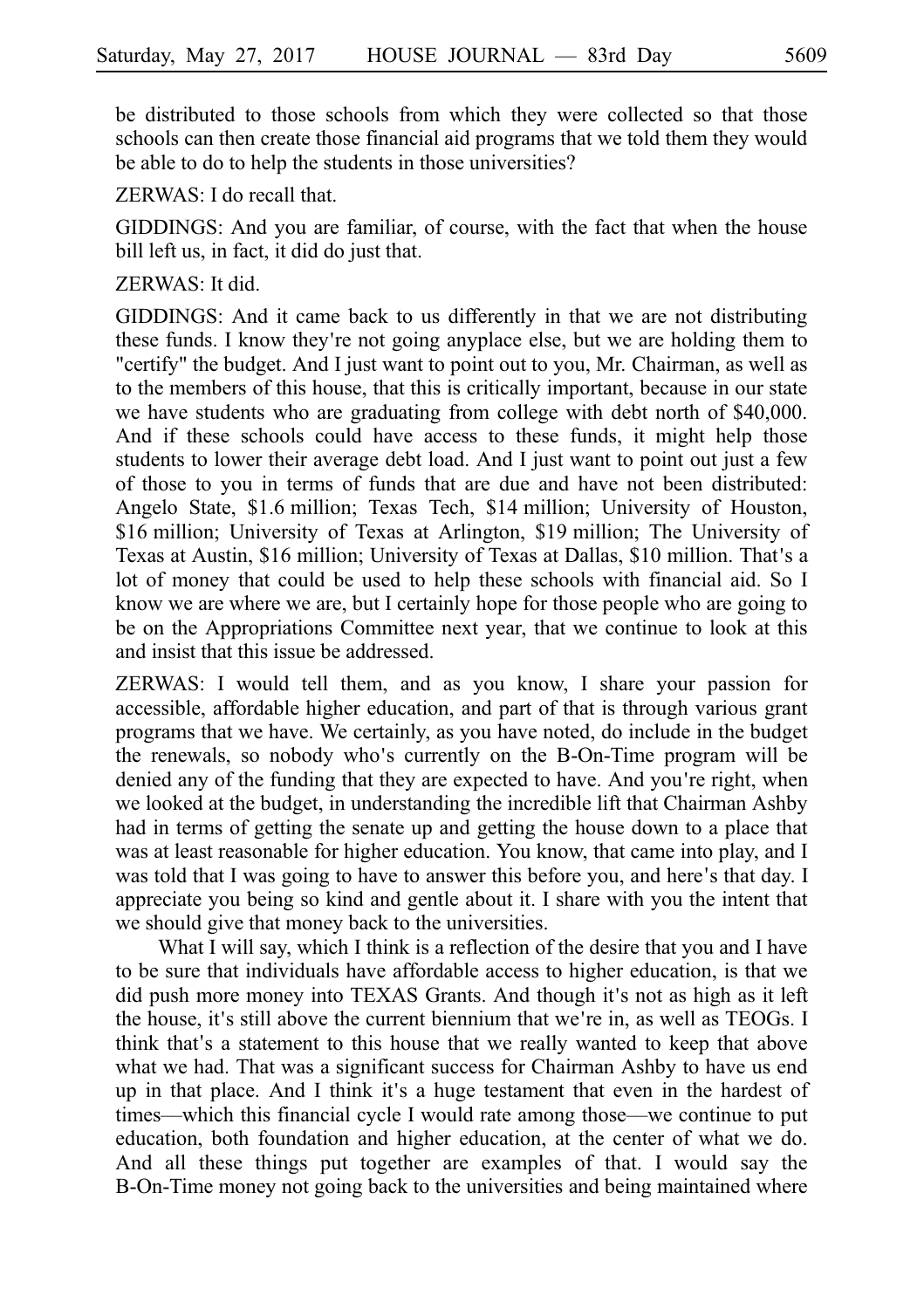it is in the Higher Education Coordinating Board is one of those things that we need to do in the coming biennium or whenever that is. But I can assure you that at least I––as a chairman this time and any impact that I might have in the future––I would share your intent that we get that money back to the universities so it can be used just exactly as you've articulated.

GIDDINGS: Thank you very much, Mr. Chairman. I certainly appreciate your support and Chairman Ashby's support as we work to get TEXAS Grants up higher and the TEOG. And before the speaker cuts me off, I am so sorry that we cut the Academic Bridge Program at the University of Texas at Dallas, not in my district but certainly one of the bright spots of something that we ve really done ' that's really working. And I just hope in the future we have programs like this where the graduation rate is higher than our state universities, higher than the national average, and where these kids are going into STEM and where out of a class of 23 at Southwestern Medical School last year, four of them came out of that program.

REPRESENTATIVE SMITHEE: Dr. Zerwas, I just want to amplify what the other previous members have said to say thank you. Thank you very much to you and the other conference committee members for what you did here. There's two factors that I think we need to point out. One is this was a very tight budget year. We didn't have a lot of extra money. And two, the budget that came out of the house was materially different from what had come out of the senate both in philosophy and numbers. I just want to thank you and the leadership in the house and your committee for staying faithful to the house and making the budget work and most importantly, getting the most important bill of the session out of here on time. So thank you very much.

ZERWAS: Thank you, Mr. Chairman. I appreciate that, and I share with you the perspective that I think the fingerprints of the house are all over this budget. You know, it is a consensus document, and therefore, it's not the same as it left. But if we look at the work of all the conferees, the committee, and all of you who have given us a tremendous amount of feedback of the things that are important, I think you see the fingerprints of the house all over this budget. And that was one of the initial charges that the speaker gave me when he asked me about participating as the chair of this program. Let's be sure that when people look at this budget, they see clearly the face of the house, and I'm proud of that. It's never as good as you would like for it to have been, because you do have to ultimately conference it, but it's a good product. It does meet the needs of Texas. And I think it will get us through these two years in a fiscally responsible way and will set us up well for the coming biennium regardless of how our economy goes.

REPRESENTATIVE MORRISON: Chairman Zerwas, I, too, want to echo all of the help and how easily you've been working with each and every member, and I know I've had the discussion with you about my concern about the Proposition 7 monies that were used in this budget. So I just want to get a little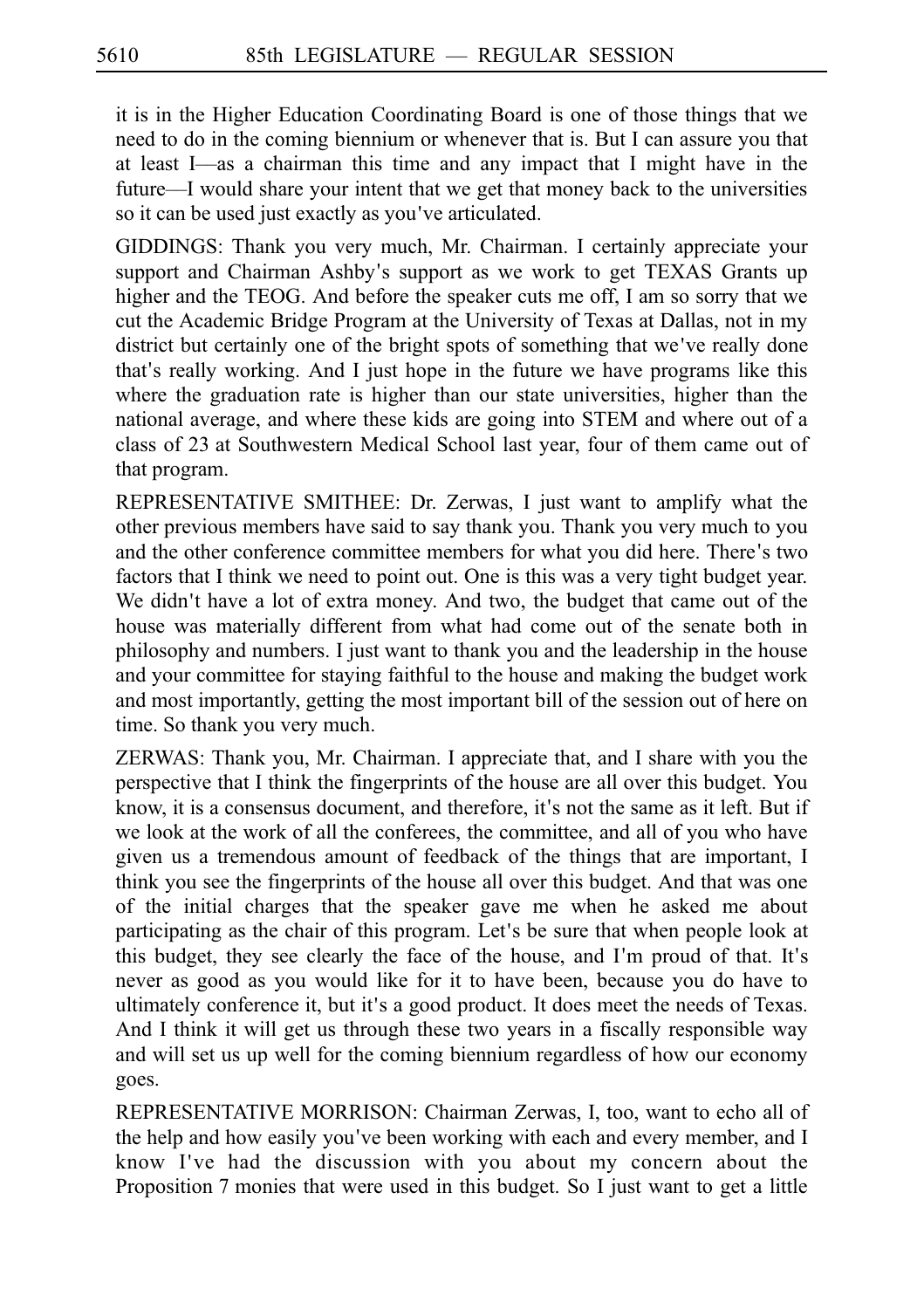bit of legislative intent on this. Mr. Chairman, for clarification, when **CSSB 1** left the house, there was funding for TxDOT under Proposition 7 of \$2.2 billion dollars in FY 2018 and \$2.5 billion in FY 2019. Is that correct?

ZERWAS: That's correct. That is our first manifestation of that overwhelmingly approved proposition.

MORRISON: Correct, and in the conference committee report of **SBi1**, there is zero in FY 2018 and \$2.9 billion in 2019, a biennial difference of about \$1.8 billion. Is that correct?

ZERWAS: Yes, ma'am.

MORRISON: The senate had the attorney general review the mechanism and found that it would be constitutional, correct?

ZERWAS: That's correct. I think specifically they were looking at the  $$2.5$  billion amount that they wanted to take, but yes, you're correct in terms of the attorney general's opinion.

MORRISON: And these funds are intended to be fully replaced, when they were merely delayed into the next biennium, correct?

ZERWAS: That's correct.

MORRISON: The general public, stakeholders, and financial observers might not understand when they look at this, **CSSBi1**, that this is an accounting mechanism only, and by moving the date of payments, there is no intent to change the actual funding amount or to stop the funding of any TxDOT project, correct?

 $ZERWAS$  That's correct.

MORRISON: And TxDOT has indicated that the delay in appropriating these funds will not impact their ability to enter into contracts or move forward with their planned construction, correct?

ZERWAS: That's my understanding.

REPRESENTATIVE RANEY: Dr. Zerwas, I d like to ask a question to you about ' the Texas Armed Services Scholarship Program to establish legislative intent. Is it not the intent of this budget of \$2.67 million allocated for the Texas Armed Services Scholarship Program to provide funds for not only funding renewal of all current recipients of these scholarships but to also provide funds for funding all new recipients of these scholarships?

ZERWAS: Yes, that's my understanding.

E. JOHNSON: My question before was, and I think I can sum it up even better now, how is what we're doing in Article III with respect to pre-K not an unfunded mandate to do something without providing any money to do it with?

ASHBY: I just was handed the rider before I walked up here to help with Representative Raney's colloquy with the chairman. It is not an unfunded mandate in the sense that we already have the  $$1.6$  billion appropriated for pre-K out of the FSP in the budget. An so I think, as you pointed out earlier, the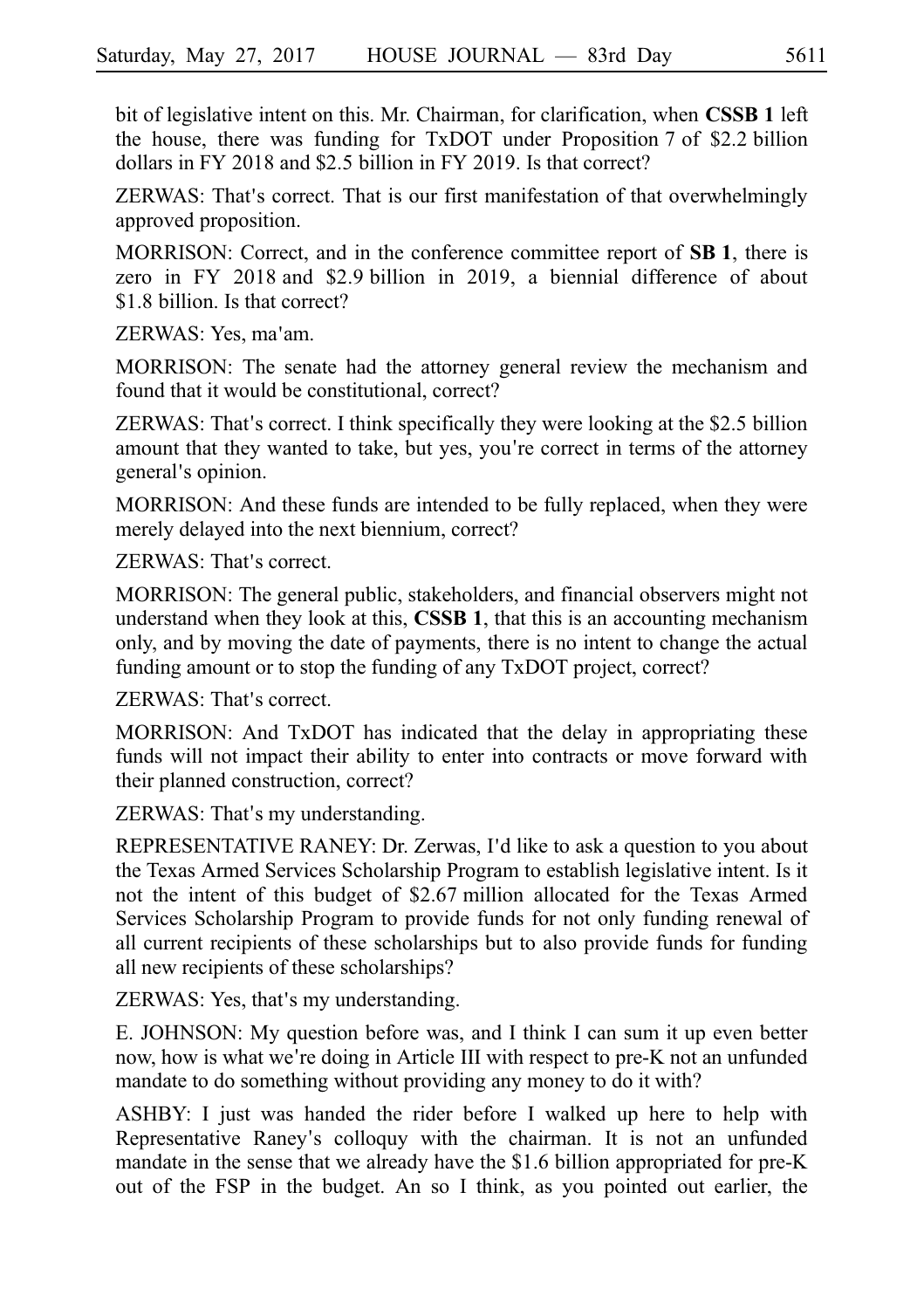$$236$  million that's part of that for the high quality pre-K is paid for out of that \$1.6 billion. As a former school board member, I know a lot about unfunded mandates, and I wouldn't quite characterize this as that.

E. JOHNSON: What I mean by that is this: We created a program last time that had standards, and we gave them money to achieve those standards. The standards are still there, but the money isn't there anymore. We're asking them to achieve the standards out of money they ve always received. This is the same ' amount of money they ve traditionally received. So how is this new rider not only ' not an unfunded mandate but essentially creating general law in the Appropriations Act?

ASHBY: In reading the rider here, it just says out of the funds appropriated for pre-K,  $$1.6$  billion, that the  $$236$  million for this high quality pre-K will be spent from those funds appropriated above the  $$1.6$  billion. Again, I'm not trying to be argumentative, but I do think it is paid for. I think your point is last session it was a standalone item outside of the FSP.

E. JOHNSON: In addition to—that's the thing. There was new money before. Now we're saying out of the existing funds please do what we passed a bill to tell you to do last session but with no additional money to do it with. Do it out of what you use to get, out of your existing funds. They're supposed to now do things that are actually expensive and require some effort and resources to do but without the resources. That's the concern.

ASHBY: I understand that, because you re right. Last session it was a standalone; ' it was \$118 million. We funded one year out of the biennium for the new high quality pre-K program, and that was a separate item.

E. JOHNSON: In addition to, though. That's the point.

ASHBY: You're right. In this conference report, the \$236 million is out of the \$1.6 billion for pre-K and the FSP.

E. JOHNSON: Okay, I just wanted to make sure.

REPRESENTATIVE HOWARD: I just want to clarify about the women's health funding if I could, please. I know we've talked about this before, so I just want to clarify for legislative intent here. And I very much appreciate all that you ve done ' to advocate for funding in this area. I see in Rider 161 that we're assuming that Texas will receive a federal 1115 family planning waiver for FY 2019, allowing us to draw down \$90 million in federal matching funds. That's the assumption at this point. Is that not correct?

REPRESENTATIVE S. DAVIS: That's correct.

HOWARD: So we clearly know that there are times that the federal application takes time to be approved. We don't yet know what things are going to look like. So if the federal government does not award Texas matching funding for our Healthy Texas Women program or if it's less than requested or if there's a delay in receipt of those federal funds, is it the intention of the legislature to fund the Healthy Texas Women program at at least the same level as today, even if this requires state funding that's not assumed in this document?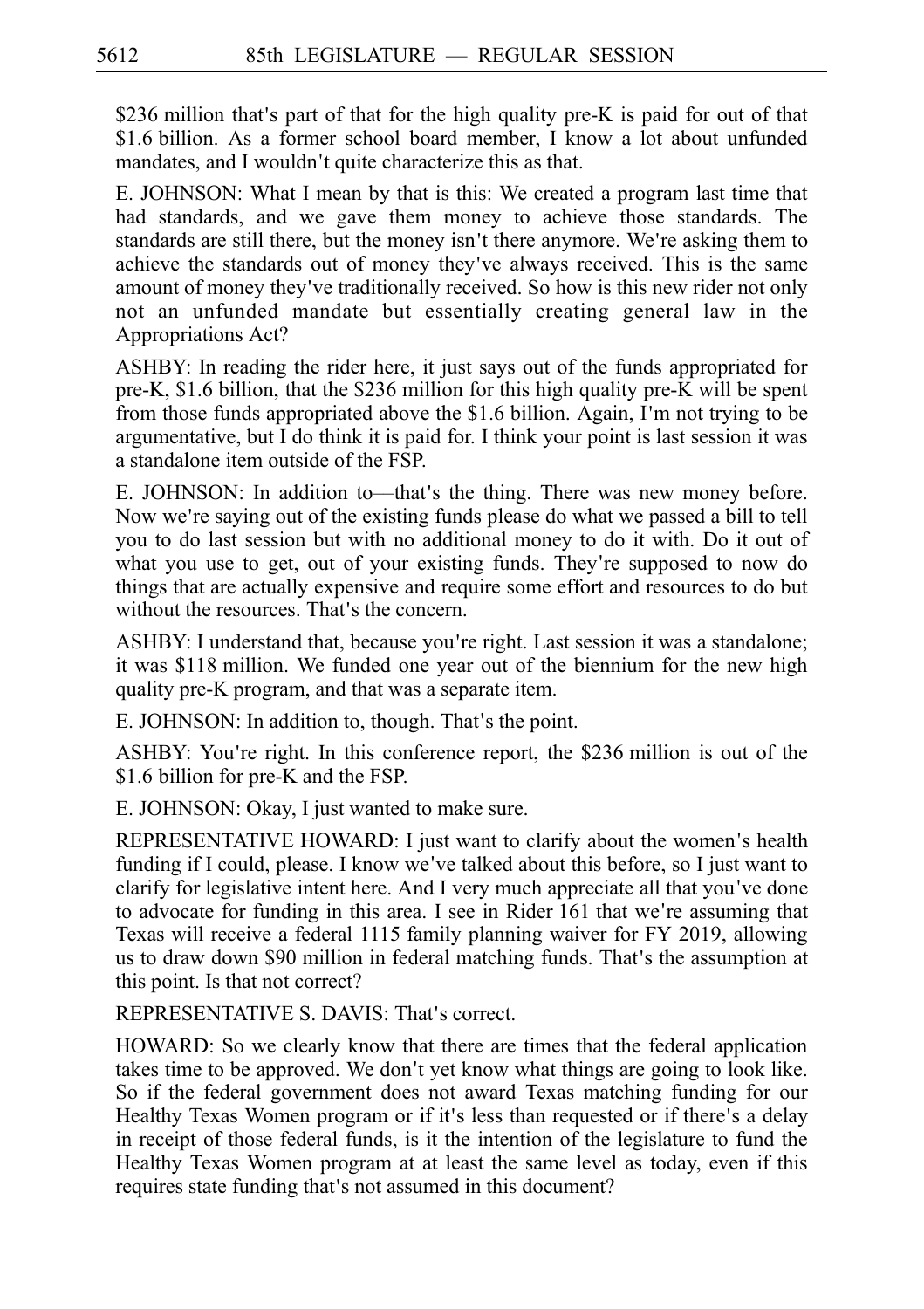S. DAVIS: That is 100 percent the intent. When **SB 1** came over into conference, they had \$180 million for women's health, but it was 100 percent of federal drawdown dollars. And so working through conference and working with the agency, it became obvious that it is unrealistic to assume that any federal dollars would be available in fiscal year 2018. But the agency was certain that they would receive it in fiscal year 2019. So we changed the rider and the conference had to come up with \$90 million in GR to replace these assumed federal dollars that I didn't have confidence were going to exist. And then in the end of the rider, it is absolutely the intent that they will find that GR if we do not get those federal dollars. That's absolutely the intent.

HOWARD: So we're assuming that we'll get it by FY 2019, but if we do not, then we still intend to find state dollars to fully fund at the current levels.

S. DAVIS: Yes, that is absolutely the intent.

HOWARD: Okay, I appreciate that. And the family planning program will not be part of the 1115 waiver application, but this of course is a very important safety net aspect for women's health. So is it the intention of the legislature to maintain current funding eligibility and benefits for the family planning program regardless of the receipt of the federal 1115 waiver?

S. DAVIS: Yes, absolutely. It is 100 percent the intent to maintain levels for family planning regardless of the waiver.

DUTTON: I just want to confirm the conversation I had. Now, we can understand that in public ed, in terms of GR spending over the next biennium in this budget, the state will spend \$1.1 billion less.

ASHBY: That is correct, and I want to clarify for the members, because that question did come up earlier, and I have the information in front of me. There is a \$1.1 billion decrease in GR for FSP, Foundation School Program, pub ed spending, largely because of the \$1.4 billion increase in other funds.

DUTTON: And that's what I was going to ask as my next question. The \$1.4 billion, that is all federal funds?

ASHBY: It's not all federal funds. My understanding, Representative Dutton, in looking at a description here—which is one sentence so I don't have a lot—it's partly federal funds and partly part of the property tax relief fund.

DUTTON: And as I have calculated, I think the reduction amounts to about a \$200-something decrease per student in GR spending.

ASHBY: I don't have the per person, what that \$1.1 billion decrease would be equivalent to per student.

DUTTON: Yes, but there's about 5.3 million students in Texas, and so I was just doing the math in my head.

ASHBY: I was an ag major, so I'll—I'll have to do some math on it. But what I would point out also is that the state funding in this represents a net increase of \$273.6 million in program funding for the FSP even considering the decrease.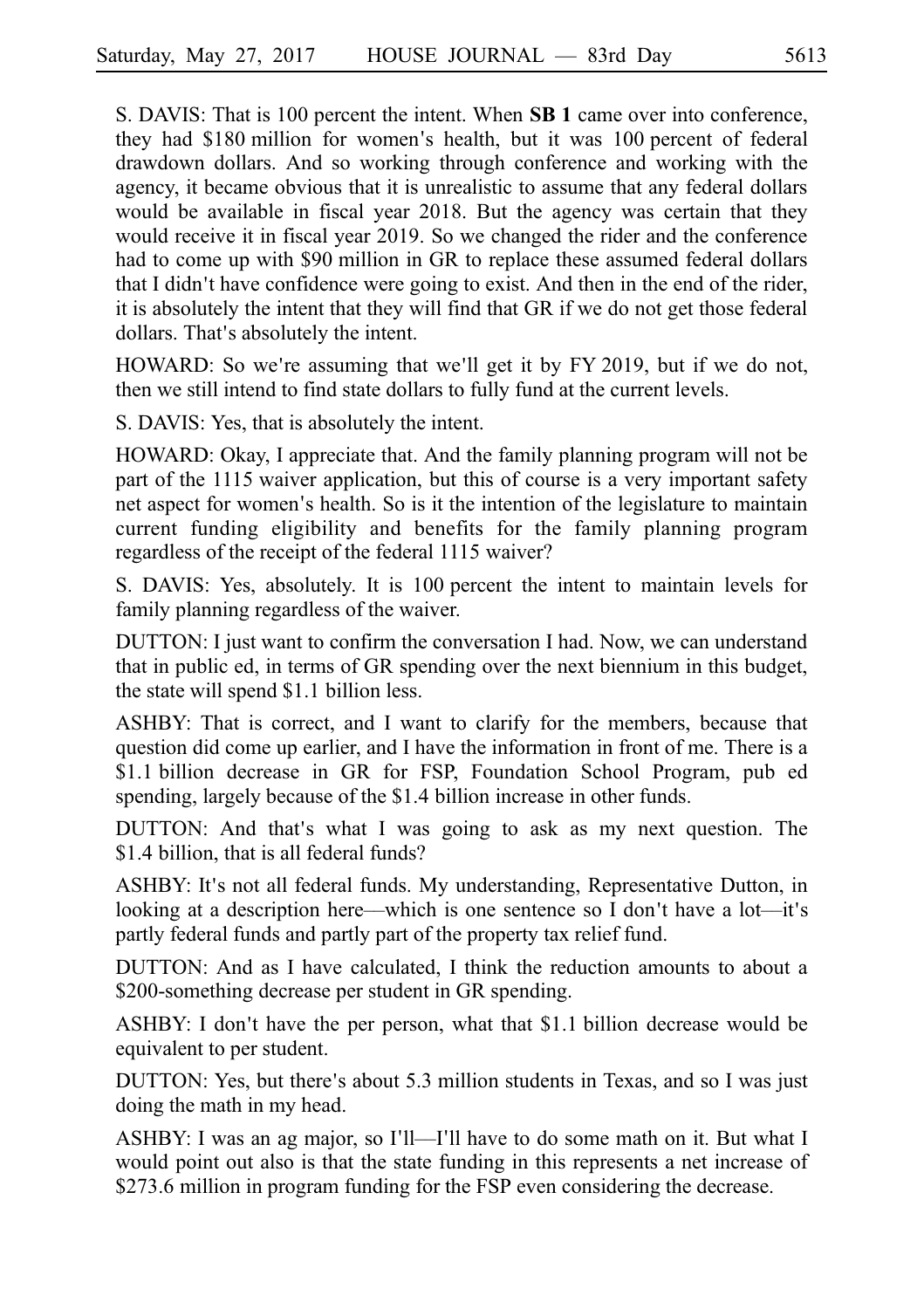DUTTON: And that decrease, does that contemplate an increase in the amount that local taxpayers would end up putting into public ed?

ASHBY: My assumption would be yes.

DUTTON: And would that also result in more, and I may have asked this, more districts being placed into Chapter 41 status?

ASHBY: Right, as we talked about last time we were here, yes, there are additional school districts that will be rolling into the recapture program. I don t' know how many standing here. You as a member of the Public Education Committee might actually know that number, but I know there's a few.

REPRESENTATIVE STICKLAND: How much are we putting into the feral hog abatement program, Mr. Chairman?

ZERWAS: Who had feral hogs up here?

STICKLAND: Ashby.

ASHBY: Representative Stickland, I want this body to know that in this conference report, that we have appropriated \$900,000 to eradicate these feral hogs.

STICKLAND: \$900,000 per year or for the biennium?

ASHBY: No, \$900,000 for the biennium. But I do want to point out, since you asked the question, we have shifted the program in this budget from the Texas Department of Agriculture to the Texas AgriLife Extension Service.

STICKLAND: All right, thank you. I just want to confirm that Bedford s' transportation dollars are specifically intact as well.

ZERWAS: I can confirm that, Mr. Stickland.

REPRESENTATIVE TURNER: Members, the budget, as we all know, is a reflection of our values, our goals for our state, and the future we want to have for future Texans, future generations. Today, we consider this two-year state budget for the last time. When we cast our votes, we have to consider what this vote will mean to the communities we represent, our kids, and the families we serve, and we also have to consider how our votes will impact the future. So my approach in looking at the budget is fairly simple. I try to look at what is good in the budget, what's not so good, and what we could have done differently. And I want to just talk on a few key issues that I think are important to all of us.

First off, I'll start with the good. In Child Protective Services, we all know our CPS system has been terribly broken over these last several years. Too many children have fallen through the cracks, and too many kids have died as a result. Any child dying because of abuse and neglect is one too many. Led by this house of representatives, we have passed meaningful legislation this session, including the provisions that we'll vote on shortly in this budget, to take major steps to fixing CPS and protecting Texas children. This budget is a critical part of that, adding more than \$500 million to hire an additional 600 full-time employees in order to reduce caseloads and serve more children. And I wanted to genuinely thank Dr. Zerwas and the appropriators for doing that.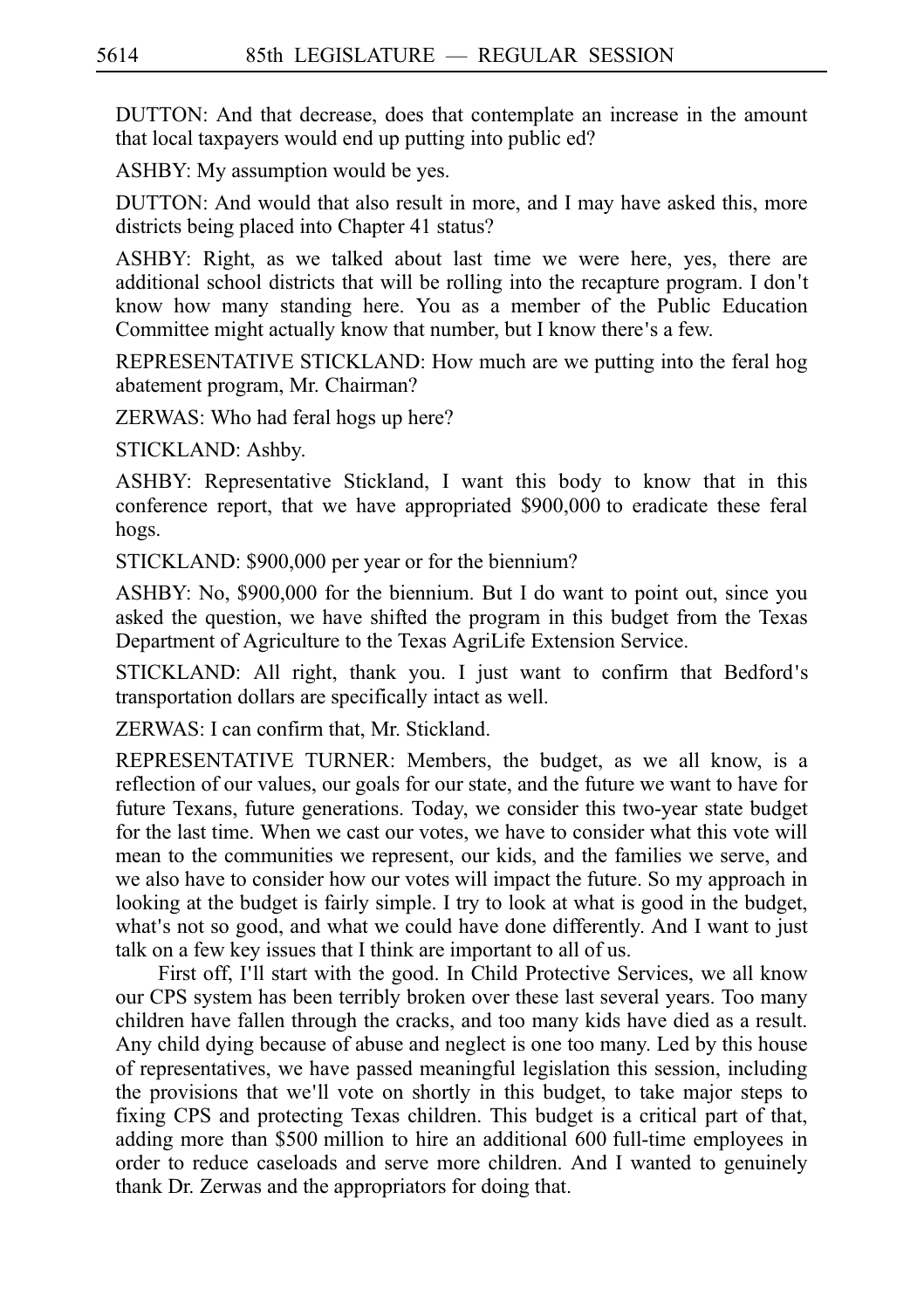With higher education, when we saw what came out of the senate a few months ago, I think all of us were alarmed at the risk and the peril our colleges and universities were facing with what the senate proposed. But I'm very grateful that the house appropriators, led by Chairman Ashby, have seen that the house prevailed on higher education. And while we don't see an overall funding increase, we do see the formulas preserved, and we also do see new funding for TEXAS Grants, a very important component that many of us fought for in the house-passed bill. And so I'm very, very grateful for that.

On mental health, I think this chamber has made tremendous strides this session. I had the privilege of serving on the interim Committee on Mental Health under Chairman Four Price. I think he, Chairman Coleman, and Chair Davis have all worked very, very hard to see that we're filling the holes in our mental health care system. This budget includes \$160 million to help community partners in all of our districts through grants created by **HBi13**, and money has been set aside for state hospitals, which is long, long overdue. I think that is something we should all be proud of, because that money will make a big difference.

Let me talk about a couple of things that aren't so good. We've talked a lot about border security in this chamber these last few years, and I want to commend the House Appropriations Committee for the approach it took in the house bill we passed back in late March. We lowered the amount of money being spent on border security by about \$160 million, and we said that would be an expenditure from the economic stabilization fund on the premise that this should be a one-time and last-time expenditure given the increases in federal spending in this area. Unfortunately, in this conference committee report, the senate appears to have gotten its way, and the funding remains at \$800 million, which a lot of us think is simply too high and not necessary when illegal border crossings are at their lowest level in a generation. And we still don't have concrete answers on where these funds are going and what they're getting.

With public education, Chairman Dutton talked a lot about this from the back mic a minute ago. And 132 of us voted for **HB 21**, the school finance reform bill that was passed on a bipartisan basis in this house. And we knew it wasn't a complete fix to our school finance system, but it put us on the right path, and it would have provided an additional \$1.6 billion for our public schools. Unfortunately, the senate turned it into a voucher bill and said no. And so with our state share of public education funding remaining essentially static, what's going to happen is that local property taxpayers are going to continue to bear the burden of increasingly funding our schools. Local taxpayers are paying 54 percent of public education right now, and the state share is down to 38 percent. This budget doesn't change that. We talked a lot yesterday about acute therapy. I won't rehash all of that, but I think people in this chamber agree it is horrendous that children who can't walk, can't talk, can't swallow are being denied services because of the therapy cuts that were instituted by the senate two years ago and will to a large extent continue in this budget.

So overall, I think that this budget is a mixed bag, and I want to speak to something very specific to my district and my region. On higher education in North Texas, our universities––University of North Texas, University of Texas at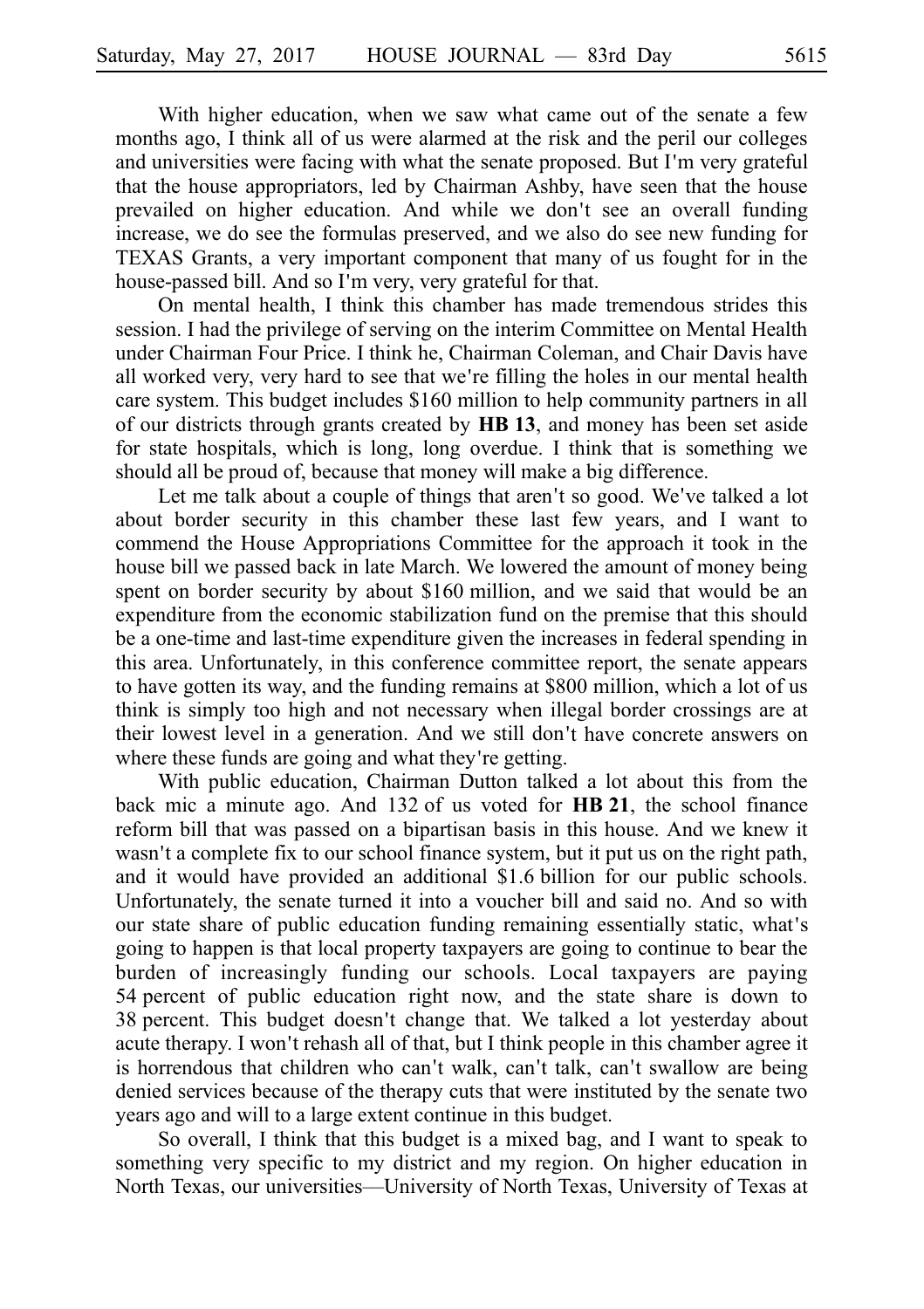Arlington, University of Texas at Dallas––are doing amazing work in helping the state meet its higher education goals in the 60x30TX program. We need to graduate more students; we need to graduate them faster; and we need to help people be able to get the jobs that they're going to need to be able to have in the years ahead so we can compete in a global economy. But in this budget, UTA will have to do with \$5.4 million less, UT Dallas \$2.4 million less, and UNT loses \$13.8 million. And I don't understand why these universities that are doing such good work and important work are seeing their budgets cut. I hope in the next session we will come back and address that, and we will address our public school finance system. Perhaps the senate will be willing to work with us at that point, and perhaps finally we can begin to make a real drawdown of the state's economic stabilization fund. It's inexplicable to me that we will have still \$11 billion at the end of this next biennium in the ESF with so many unmet needs and unmet priorities in our state.

REPRESENTATIVE FALLON: This process in the budget began about two years ago, and obviously a tremendous amount of work has been done by a host of dedicated professionals to craft a budget that will be north of \$216 billion. And I want to talk to the folks, not only the members here in this body but the folks up in the gallery, and not the ones that are paid to be there, but the ones that are the taxpayers. The ones that are here to see how this house works, because it's their house. Now, crafting a budget is a vital effort. On April 6, we looked at the first draft, and we thanked a lot of people. We thanked Chairman Zerwas, and there was a lot of long hours and days and weeks and months, and we should ve' thanked him, and it was right to do so. Then I remember we thanked the Appropriations vice-chair, Representative Longoria, and again, we should ve' done that. And we thanked the subcommittee chairs, Representative Ashby, Representative Davis, Representative Gonzales, and Representative Capriglione, and we should've done that as well. And we thanked the 27 members of the Appropriations Committee, we thanked the speaker's appropriations staff, and we thanked the entire Legislative Budget Board––and remember, we marched them out here on the north rail and thanked them with a standing ovation. And rightfully so, we should've done that.

But there's one person that night and today that we failed to recognize, and for that we should make amends, and we have to do it right now. The government doesn't make any money, and we don't produce anything. The private sector does that, and the one person we should, must, and will thank today is the Texas taxpayer—the one person who's paid for every budget in the past and will pay for every one moving forward in the future. So to the welder in Wichita Falls and the computer programmer here in Austin, the pharmacist in the Panhandle, the investment banker in Dallas, the physician in the Valley, the entrepreneur in Weatherford, the commercial fisherman in Corpus, the wildcatter in West Texas, the schoolteacher in Sherman, the small business owner in Houston, the nurse in Longview, the car dealer in Denton, and the web developer in Wylie––Texas taxpayers all––thank you for making Texas the greatest state in the greatest nation history has ever known. God bless you.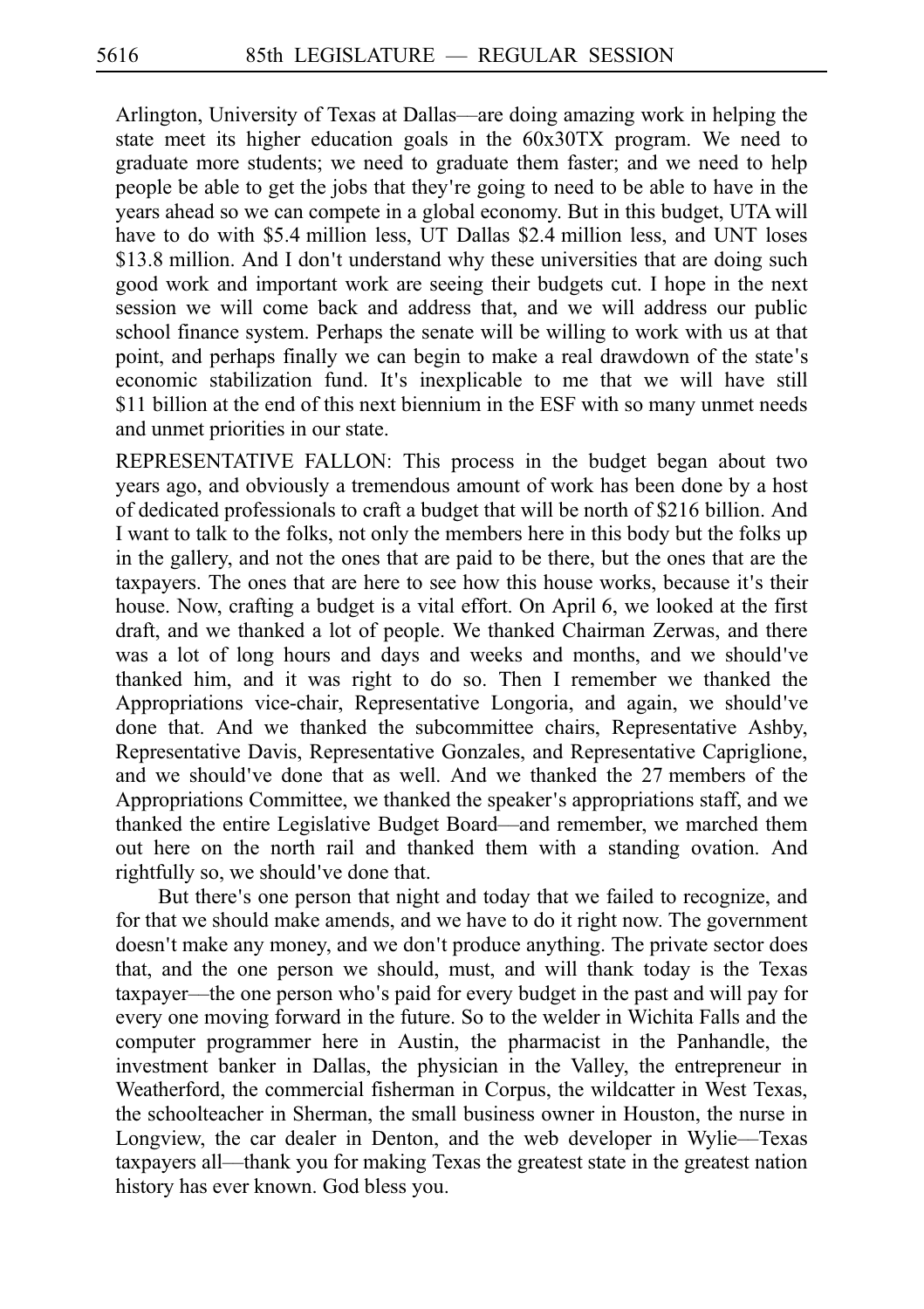Representative Zerwas moved to adopt the conference committee report on **SBi1**.

The motion to adopt the conference committee report on **SB 1** prevailed by (Record 1945): 135 Yeas, 14 Nays, 0 Present, not voting.

Yeas — Mr. Speaker(C); Alonzo; Alvarado; Anderson, C.; Anderson, R.; Are´valo; Ashby; Bailes; Bell; Bernal; Biedermann; Blanco; Bohac; Bonnen, D.; Bonnen, G.; Burkett; Burns; Burrows; Button; Cain; Canales; Capriglione; Clardy; Coleman; Collier; Cook; Cortez; Cosper; Craddick; Cyrier; Dale; Darby; Davis, S.; Dean; Deshotel; Elkins; Faircloth; Fallon; Farrar; Flynn; Frank; Frullo; Geren; Gervin-Hawkins; Giddings; Goldman; Gonzales; González; Gooden; Guerra; Hefner; Hernandez; Herrero; Hinojosa; Holland; Howard; Huberty; Hunter; Isaac; Israel; Johnson, J.; Kacal; Keough; King, K.; King, P.; King, T.; Klick; Koop; Krause; Kuempel; Lambert; Landgraf; Lang; Larson; Laubenberg; Leach; Longoria; Lozano; Lucio; Martinez; Metcalf; Meyer; Miller; Moody; Morrison; Murphy; Murr; Neave; Nevárez; Oliveira; Oliverson; Ortega; Paddie; Parker; Paul; Perez; Phelan; Phillips; Pickett; Price; Raney; Raymond; Rinaldi; Roberts; Rodriguez, J.; Romero; Rose; Sanford; Schaefer; Schofield; Schubert; Shaheen; Sheffield; Shine; Simmons; Smithee; Springer; Stephenson; Stickland; Stucky; Swanson; Thompson, E.; Thompson, S.; Tinderholt; Uresti; VanDeaver; Villalba; Vo; White; Wilson; Workman; Wray; Wu; Zedler; Zerwas.

Nays — Allen; Anchia; Davis, Y.; Dutton; Guillen; Gutierrez; Johnson, E.; Minjarez; Muñoz; Reynolds; Rodriguez, E.; Thierry; Turner; Walle.

Absent — Dukes.

The speaker stated that **SB1** was passed subject to the provisions of Article III, Section 49a of the Texas Constitution.

#### **STATEMENT OF VOTE**

When Record No. 1945 was taken, I was shown voting yes. I intended to vote no.

**White** 

#### **REASONS FOR VOTE**

First and foremost, I believe we could have done more in the Appropriations Act by tapping the rainy day fund to increase investments in public education and Medicaid. Our initial house version prioritized these items, but were unfortunately scaled back by the senate in conference committee negotiations while maintaining hefty border security spending.

I voted in favor of adopting this budget because my constituents didn't send me to the Texas House to grandstand. They sent me to fight for their needs and bring results home. While I have concerns where our budget falls short, there are critical investments in higher education, health care, trade, jobs, and economic development in the budget for El Paso and my district.

Notably, the budget provides \$142 million over the biennium for the Texas Tech Health Science Center–El Paso in my district. Included in this funding is \$50 million for the Paul L. Foster School of Medicine, of which \$8 million will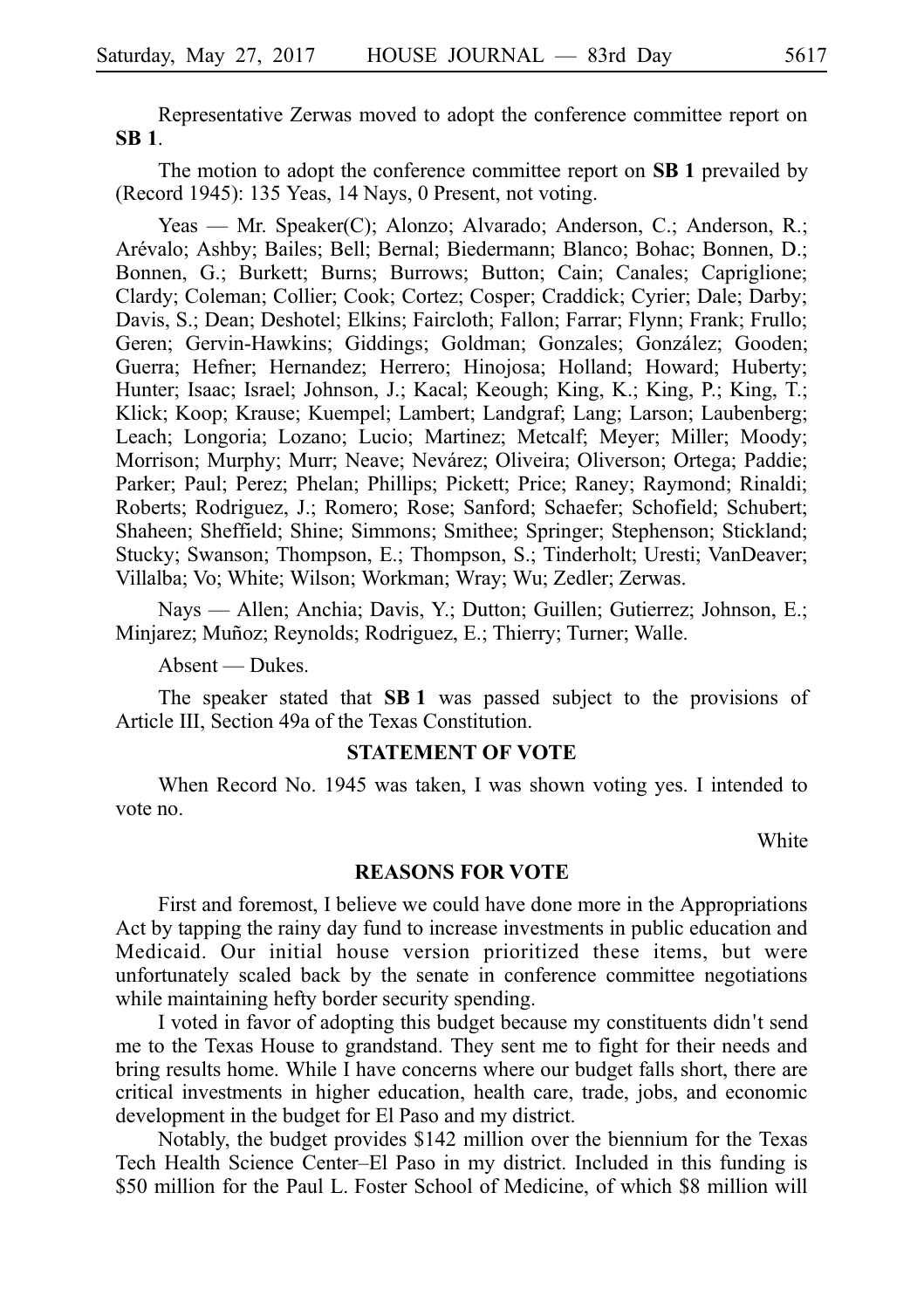be set aside for the new Woody L. Hunt School of Dental Medicine. This funding is critical in educating the health care providers of tomorrow and increasing access to quality care in the region.

Moreover, the budget provides \$32 million in financing for intelligent transportation systems (ITS) for El Paso's ports of entry, namely the Bridge of the Americas and the Zaragoza Bridge. The Bridge of the Americas is in my district, so I am very pleased we were able to secure that funding. ITS will make Zaragoza and the Bridge of the Americas ports of entry both safer and more efficient through enhanced management, control, and trafficking of goods and people. This investment will enhance trade and spur economic development, which ultimately means more better-paying jobs in El Paso.

Other notable highlights include an additional \$508 million for CPS, including \$88 million in new funding for almost 600 CPS caseworkers. In the area of mental health,  $SB1$  includes an additional \$300 million for new construction and repairs at state mental health hospitals, \$62.7 million to eliminate waiting lists for community mental health services, and \$37.5 million for a new mental health jail diversion program. **SBi1** also increases funding for higher education tuition assistance by providing  $$71.5$  million for TEXAS Grants, allowing the program to reach 93 percent of eligible students.

The budget also appropriates \$350 million to increase the contribution rate and address a projected shortfall in TRS-Care, the health care program for retired teachers. Without that funding, retired educators would have faced significant increases in their health care premiums and deductibles. While I would have liked to see the Medicaid therapy rate cuts fully restored, this budget makes a small but important step by restoring 25 percent of those cuts in the next biennium.

#### Blanco

I didn't support this budget because it cut funding to The University of Texas Rio Grande Valley but increased funding for other universities; it cut public education funding to some small, struggling public schools but boosted funding for others; it shortchanged retired teacher health care and strapped retirees with higher premiums and higher deductibles; it underfunded vital health and human services programs and included another "cost containment" rider which is code for cuts to services for our young, old, disabled, and most needy; and it cut funding for pre-K, housing, parks, arts, and cultural programs while doubling-down on the ongoing, half-baked border security splurge and wild-goose chase. But although I am shown voting against this bill, I do support the progress this budget makes with child protective services, behavioral health, substance abuse programs, crime victim services, workforce development, transportation, economic development and tourism, water development and conservation, animal health, historic preservation, and veterans programs.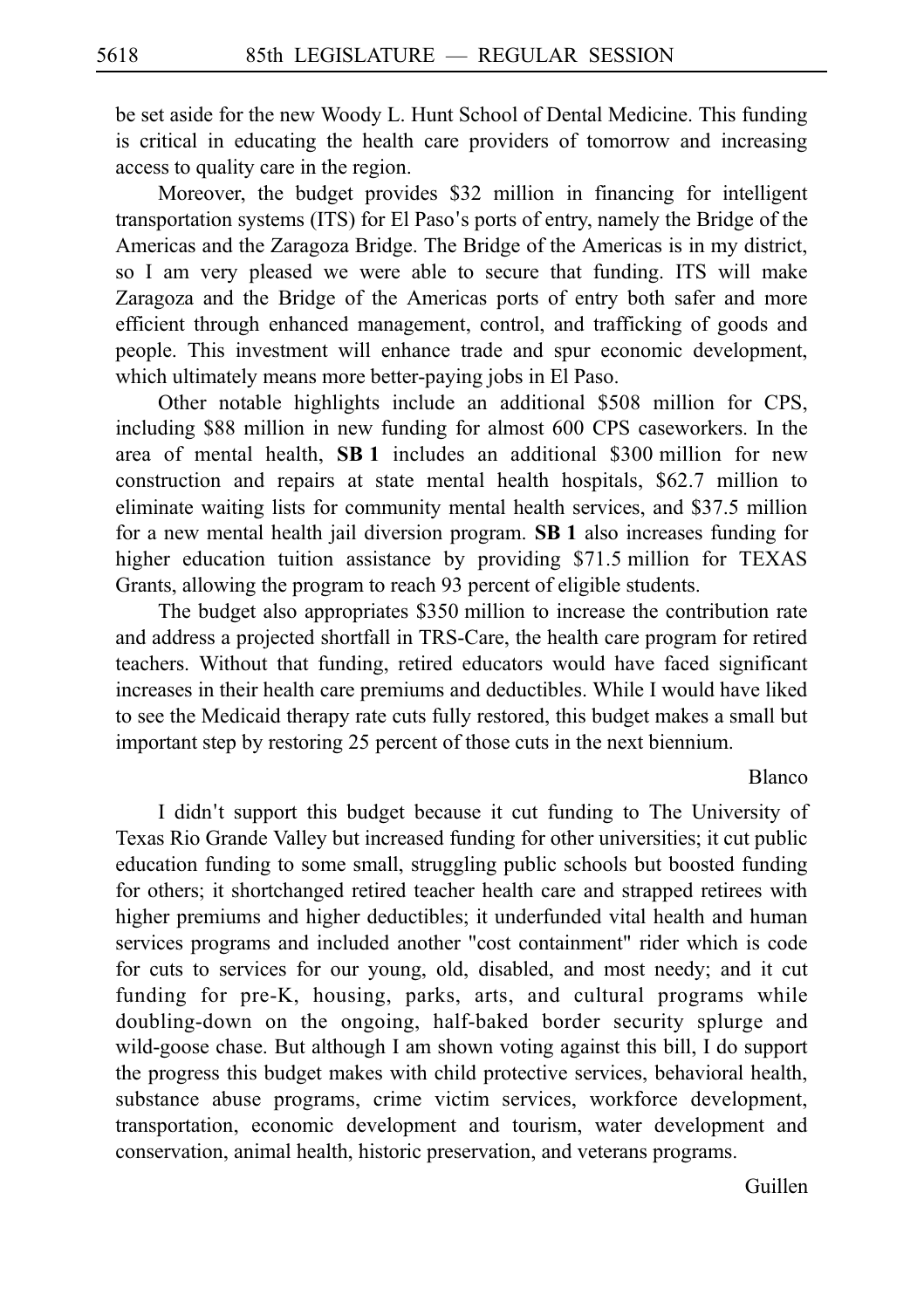While I would have preferred a bigger investment for children in pre-K and more funding for our institutions of higher education, I voted for the budget because, among other things, it increased funding to help children in the foster care and CPS system and appropriated \$4.2 million to help address the backlog of untested rape kits.

Neave

It is with concern and frustration that we vote against the conference committee report to SB 1. Chairman Zerwas and the house members of the conference committee to **SBi1** had the unenviable task of negotiating with a senate reluctant to make responsible choices instead of scoring political points and unwilling to understand the purpose of the economic stabilization fund (ESF). For that, we thank you for your hard work and perseverance.

But once again, the senate's reckless actions on basic functions the state is expected to carry out, like funding our kids' public education or preserving our public health safety net, leave us in a position to oppose the conference committee report on **SB 1**. One year after the Texas public school finance system received the equivalent of a D- from the Texas Supreme Court, the conference committee report on **SB 1** effectively cuts per pupil funding by not putting in a single dime to adjust for inflation and keeping the basic allotment at \$5,140. One of the main reasons to support **SBi1** as it passed the house was the reform and additional funding contemplated by the passage of Chairman Huberty's HB 21, but the senate played around with **HB 21**, adding controversial school voucher language to kill a modest fix to our current school finance system.

Though not underfunded as in 2011, Medicaid is underfunded again when we could address this on the front end. Instead, we will start next biennium in a projected \$1 billion hole in general revenue, which could balloon by some estimates up to \$2 billion if cost containment initiatives are not successful. With the dearth of evidence to support the cuts in acute therapy rates, refusing to make up those cuts and bring providers back is unforgivable. The \$150 million more in border security money in the conference committee report on SB 1 over the house bill alone would almost completely make up the acute therapy rate cuts.

Some suggest that we are in a tight budget cycle. This is more due to recent choices like franchise tax cuts for large businesses and sales tax diversions passed last session that have left us in this "tight" spot. But it was not so "tight" that the conference committee report on **SBi1** could not spend \$800 million on border security again, with a president expected to substantially replace those efforts at the federal level. Nevertheless, these eras of lesser available revenue were what the economic stabilization fund were intended to smooth out so our essential services would not be reduced. Chairman Huberty's school finance bill, the Medicaid shortfall, and restoration of acute therapy rate cuts could easily be covered while leaving a healthy cushion in the ESF above the balance sufficient for the state highway fund transfer.

So instead of improving our barely constitutional school finance system and budgeting for Medicaid, we will go into the next biennium leaving an estimated \$11 billion in the economic stabilization fund, by far the largest balance of its kind in the country. We leave this money in our state emergency account while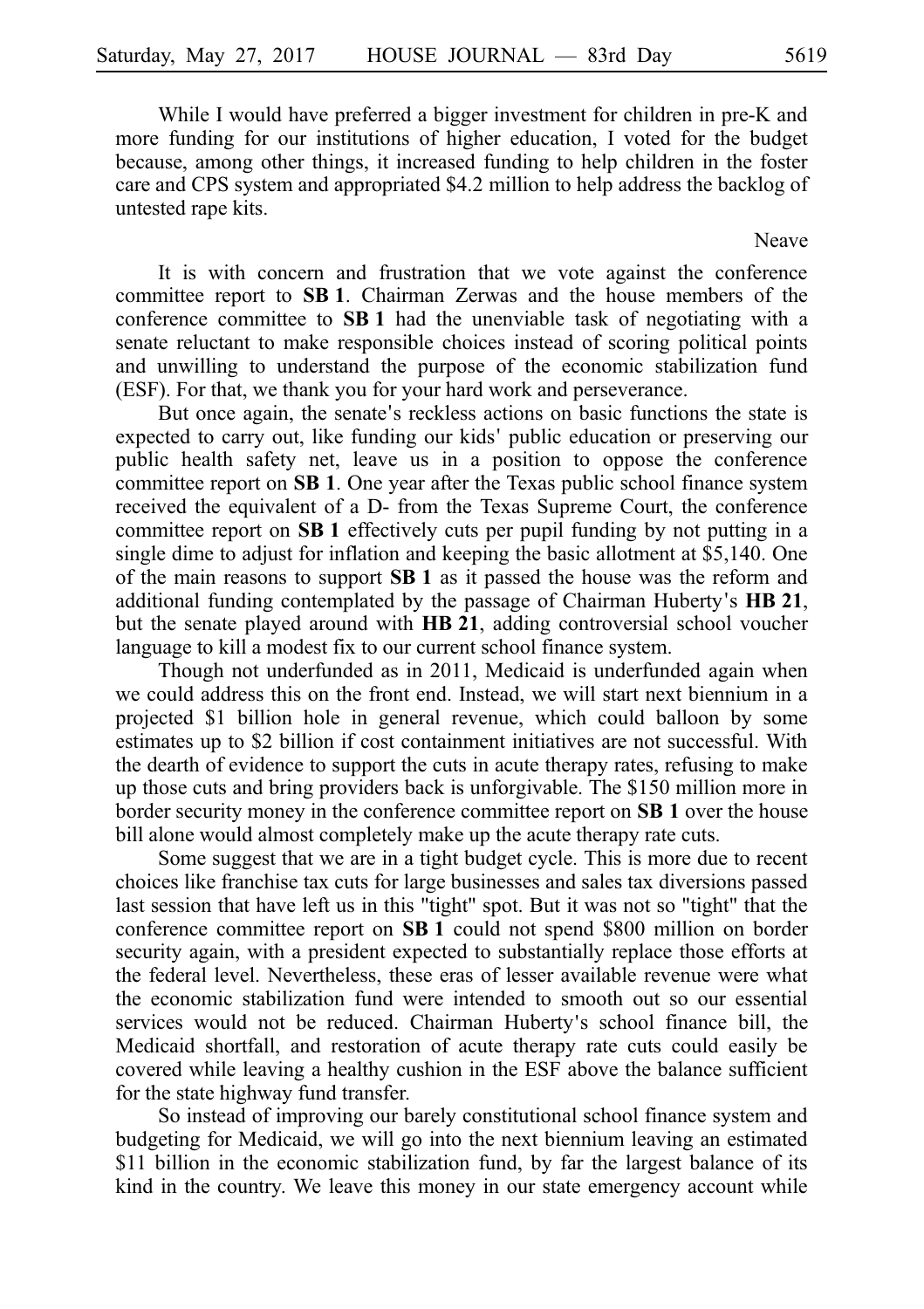unnecessarily building up a nearly \$3 billion hole to make up in our supplemental budget next session, between the \$1.8 billion transportation deferral and the \$1 billion in Medicaid cost growth. These "kick the can down the road" budgetary decisions are made nearly entirely on the backs of those served by these underfunded programs: children and medically vulnerable populations. We cannot sanction these choices.

This budget document has some positives, namely increased mental health funding, greatly improved funding for more CPS worker slots, and increased funding for state financial aid programs like TEXAS Grants, all of which we can be proud of the house for prioritizing. Whether the senate's widespread misunderstanding or willful ignorance of what the economic stabilization fund is intended to be used for, most of the under \$1 billion is spent on what is characterized as "one-time" expenses. This draw from the economic stabilization fund is underwhelming and could have been properly utilized to rectify the senate's games on school finance and pay for Medicaid up front.

This has been a session dominated by those who only want to rile up their primary base for election years, especially in the senate. With that consideration, we recognize the house was negotiating with the equivalent of toddlers throwing tantrums. The final result is a budget document that cuts corners on schoolchildren and vulnerable populations—a poor reflection of Texas' values.

**SB 1** reduces general revenue spending for public education by \$1.1 billion. Further, SB 1 assumes that local taxpayers will have to fill the void by raising school taxes. Roughly, SB 1 reduces student spending by \$200 per student.

> Walle, Gutierrez, E. Johnson, Reynolds, Allen, Dutton, and Minjarez

I am thankful for the work of Chairman Zerwas, the committee members, and committee staff to get us a budget that is fiscally responsible and that has taken many of our priorities into consideration. There were many moving parts shaping the budget, and I acknowledge that many negotiations were made to ensure the budget we voted on today. I voted for said budget conditionally.

After further review, I would like the record to show that I am a nay vote on the budget because it does not satisfy the constitutional provisions set out in Article 7, Section 1 of the Texas Constitution. The budget leaves too much uncertainty only because the political will to compromise did not exist.

We have failed to address matters as they pertain to school finance and hope that Governor Abbott will look into a special session regarding this matter. We must provide adequate aid to our school districts that are currently hurting, in particular those in our rural communities.

White

(Paddie in the chair)

## **REMARKS ORDERED PRINTED**

Representative Herrero moved to print all remarks on **SBi1**.

The motion prevailed.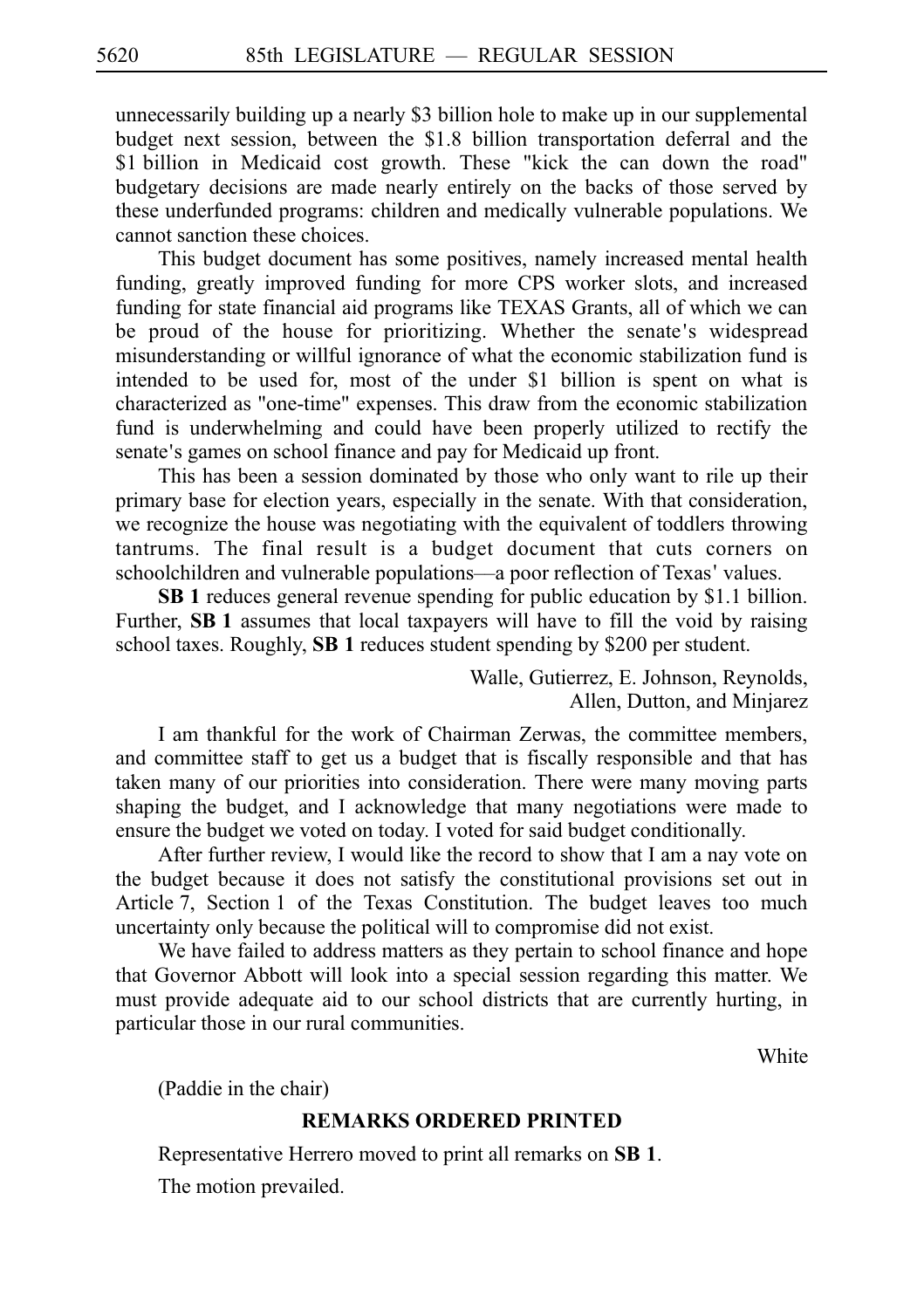# **SB 1553 - REQUEST OF SENATE GRANTED CONFERENCE COMMITTEE APPOINTED**

On motion of Representative Bernal, the house granted the request of the senate for the appointment of a Conference Committee on **SB 1553**.

The chair announced the appointment of the following conference committee, on the part of the house, on **SB 1553**: Bernal, chair; Minjarez, Dutton, Gooden, and Meyer.

## **SB 1929 - REQUEST OF SENATE GRANTED CONFERENCE COMMITTEE APPOINTED**

On motion of Representative Burkett, the house granted the request of the senate for the appointment of a Conference Committee on **SB 1929**.

The chair announced the appointment of the following conference committee, on the part of the house, on **SBi1929**: Burkett, chair; Thierry, Gonzales, Flynn, and S. Thompson.

# **HB 1424 - HOUSE REFUSES TO CONCUR IN SENATE AMENDMENTS CONFERENCE COMMITTEE APPOINTED**

On motion of Representative Murphy and by unanimous consent, **HBi1424** was called up with senate amendments for consideration at this time,

**HB 1424**, A bill to be entitled An Act relating to the operation of an unmanned aircraft over certain facilities or sports venues; creating a criminal offense.

Representative Murphy moved that the house not concur in the senate amendments and that a conference committee be requested to adjust the differences between the two houses on **HB 1424**.

The motion prevailed.

The chair announced the appointment of the following conference committee, on the part of the house, on **HB 1424**: Murphy, chair; Workman, Springer, Perez, and Parker.

## **HB 2552 - HOUSE DISCHARGES CONFEREES HOUSE CONCURS IN SENATE AMENDMENTS TEXT OF SENATE AMENDMENTS**

Representative S. Thompson called up with senate amendments for consideration at this time,

HB 2552, A bill to be entitled An Act relating to measures to address and deter certain criminal or other unlawful activity, including trafficking of persons, sexual offenses, prostitution, and activity that may constitute a public nuisance; increasing criminal penalties; creating a criminal offense.

Representative S. Thompson moved to discharge the conferees and concur in the senate amendments to **HB** 2552.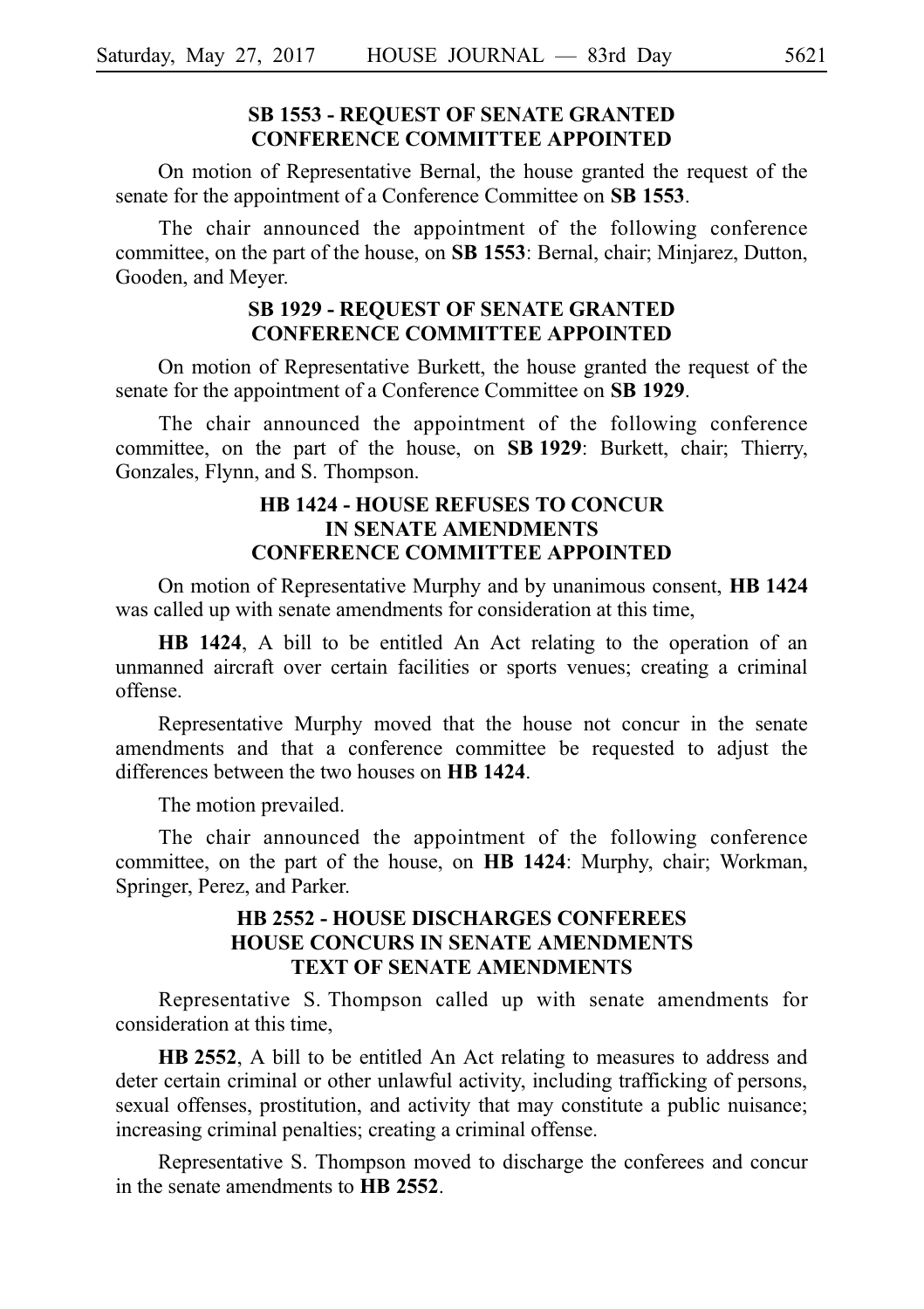The motion to discharge the conferees and concur in the senate amendments to **HB 2552** prevailed by (Record 1946): 136 Yeas, 8 Nays, 2 Present, not voting.

Yeas — Allen; Alonzo; Alvarado; Anchia; Anderson, C.; Anderson, R.; Are´valo; Ashby; Bailes; Bell; Bernal; Blanco; Bonnen, D.; Bonnen, G.; Burkett; Burns; Burrows; Button; Canales; Capriglione; Clardy; Coleman; Collier; Cook; Cortez; Cosper; Craddick; Cyrier; Dale; Darby; Davis, S.; Davis, Y.; Dean; Dutton; Elkins; Faircloth; Fallon; Farrar; Flynn; Frank; Frullo; Geren; Gervin-Hawkins; Goldman; Gonzales; González; Gooden; Guerra; Guillen; Gutierrez; Hefner; Hernandez; Herrero; Hinojosa; Holland; Howard; Huberty; Hunter; Isaac; Israel; Johnson, E.; Johnson, J.; Kacal; Keough; King, K.; King, P.; King, T.; Klick; Koop; Krause; Kuempel; Lambert; Landgraf; Larson; Laubenberg; Leach; Longoria; Lozano; Lucio; Martinez; Metcalf; Meyer; Miller; Minjarez; Moody; Morrison; Muñoz; Murphy; Murr; Neave; Nevárez; Oliveira; Oliverson; Ortega; Parker; Paul; Perez; Phelan; Phillips; Pickett; Price; Raney; Raymond; Reynolds; Roberts; Rodriguez, E.; Rodriguez, J.; Romero; Rose; Sanford; Schofield; Schubert; Shaheen; Sheffield; Shine; Simmons; Smithee; Springer; Stephenson; Stucky; Thierry; Thompson, E.; Thompson, S.; Turner; Uresti; VanDeaver; Villalba; Vo; Walle; White; Wilson; Workman; Wray; Wu; Zedler; Zerwas.

Nays — Biedermann; Cain; Lang; Rinaldi; Schaefer; Stickland; Swanson; Tinderholt.

Present, not voting — Mr. Speaker; Paddie(C).

Absent — Bohac; Deshotel; Dukes; Giddings.

#### **STATEMENT OF VOTE**

When Record No. 1946 was taken, I was in the house but away from my desk. I would have voted yes.

Giddings

#### **Senate Amendment No. 1 (Senate Floor Amendment No. 1)**

Amend **HB 2552** (senate committee report) by striking SECTION 18 of the bill (page 10, lines 15 through 39) and SECTION 25 of the bill (page 11, lines 47 through 54) and renumbering the SECTIONS of the bill accordingly.

## **Senate Amendment No. 2 (Senate Floor Amendment No. 2)**

Amend **HB 2552** (senate committee printing) as follows:

(1) Add the following appropriately numbered SECTIONS to the bill:

SECTION . Subchapter A, Chapter 125, Civil Practice and Remedies Code, is amended by adding Section 125.0017 to read as follows:

Sec. 125.0017. NOTICE OF ARREST FOR CERTAIN ACTIVITIES. If a law enforcement agency makes an arrest related to an activity described by Section  $125.0015(a)(6)$ ,  $(7)$ , or  $(18)$  that occurs at property leased to a person operating a massage establishment as defined by Section 455.001, Occupations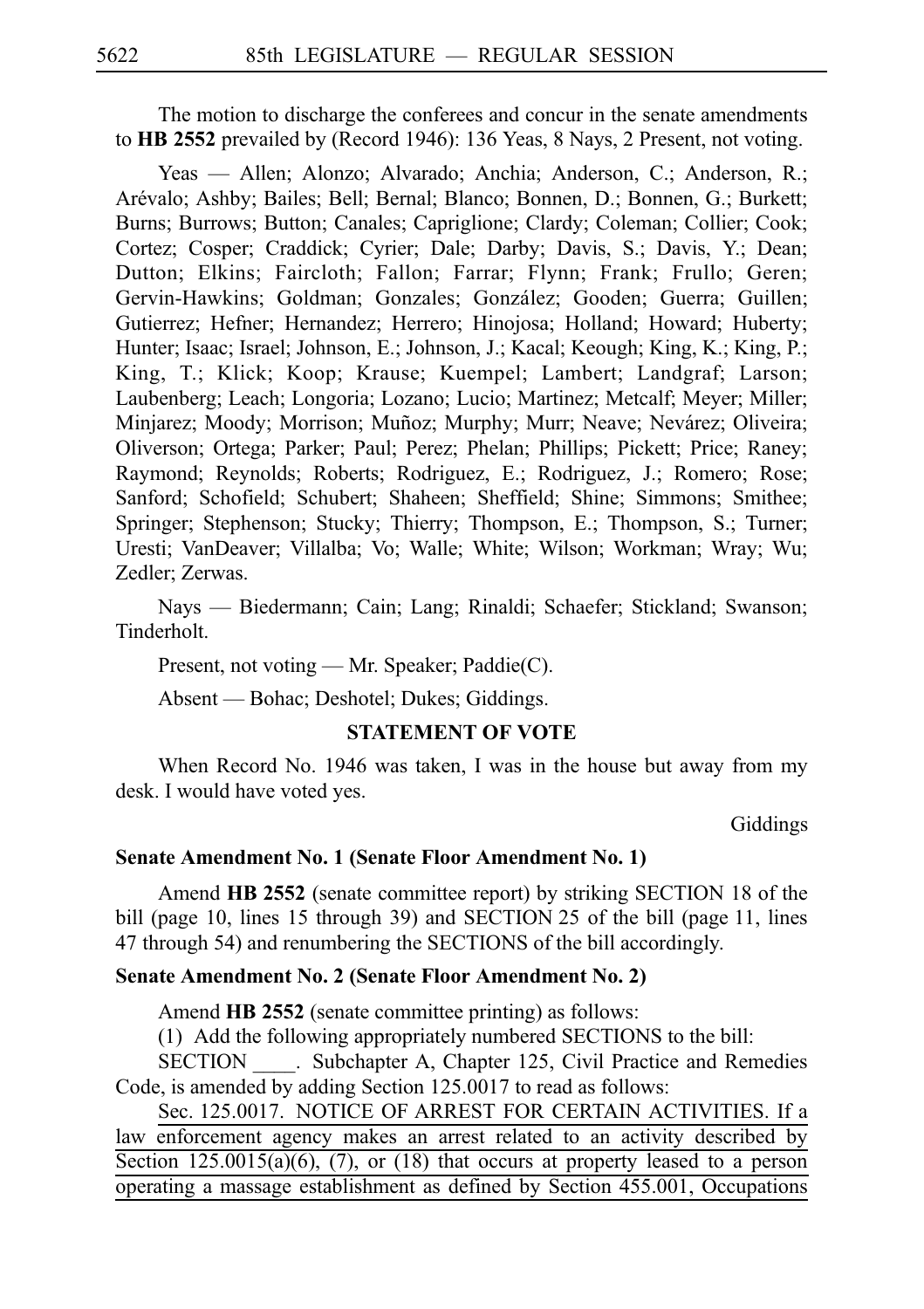Code, not later than the seventh day after the date of the arrest, the law enforcement agency shall provide written notice by certified mail to each person maintaining the property of the arrest.

SECTION Section 125.004, Civil Practice and Remedies Code, as amended by this Act, applies only to a cause of action that accrues on or after the effective date of this Act. A cause of action that accrues before the effective date of this Act is governed by the law applicable to the cause of action immediately before the effective date of this Act, and that law is continued in effect for that purpose.

(2) In the recital to SECTION 7 of the bill amending Section 125.004, Civil Practice and Remedies Code (page 5, line 30), between the comma and "and", insert "(a-3),".

(3) In the recital to SECTION 7 of the bill amending Section 125.004, Civil Practice and Remedies Code (page 5, line 30), between "(e)" and "to", insert "and amending Subsection (d)".

(4) In SECTION 7 of the bill, in added Section  $125.004(a-1)$ , Civil Practice and Remedies Code (page 5, line 36), between "services" and "is", insert "after notice of an arrest was provided to the defendant in accordance with Section 125.0017".

(5) In SECTION 7 of the bill, in added Section  $125.004(a-2)$ , Civil Practice and Remedies Code (page 5, lines 39-40), between "defendant" and "is", insert "after notice of an arrest was provided to the defendant in accordance with Section 125.0017".

(6) In SECTION 7 of the bill, between added Sections  $125.004(a-2)$  and (e), Civil Practice and Remedies Code (page 5, between lines 43 and 44), insert the following:

 $(a-3)$  For purposes of Subsections  $(a-1)$  and  $(a-2)$ , notice is considered to be provided to the defendant seven days after the postmark date of the notice provided under Section 125.0017.

(d) Notwithstanding Subsections  $[Subsection]$  (a), (a-1), or (a-2), evidence that the defendant, the defendant's authorized representative, or another person acting at the direction of the defendant or the defendant ' s authorized representative requested law enforcement or emergency assistance with respect to an activity at the place where the common nuisance is allegedly maintained is not admissible for the purpose of showing the defendant tolerated the activity or failed to make reasonable attempts to abate the activity alleged to constitute the nuisance but may be admitted for other purposes, such as showing that a crime listed in Section  $125.0015$  occurred. Evidence that the defendant refused to cooperate with law enforcement or emergency services with respect to the activity is admissible. The posting of a sign prohibiting the activity alleged is not conclusive evidence that the owner did not tolerate the activity.

(7) Renumber SECTIONS of the bill appropriately.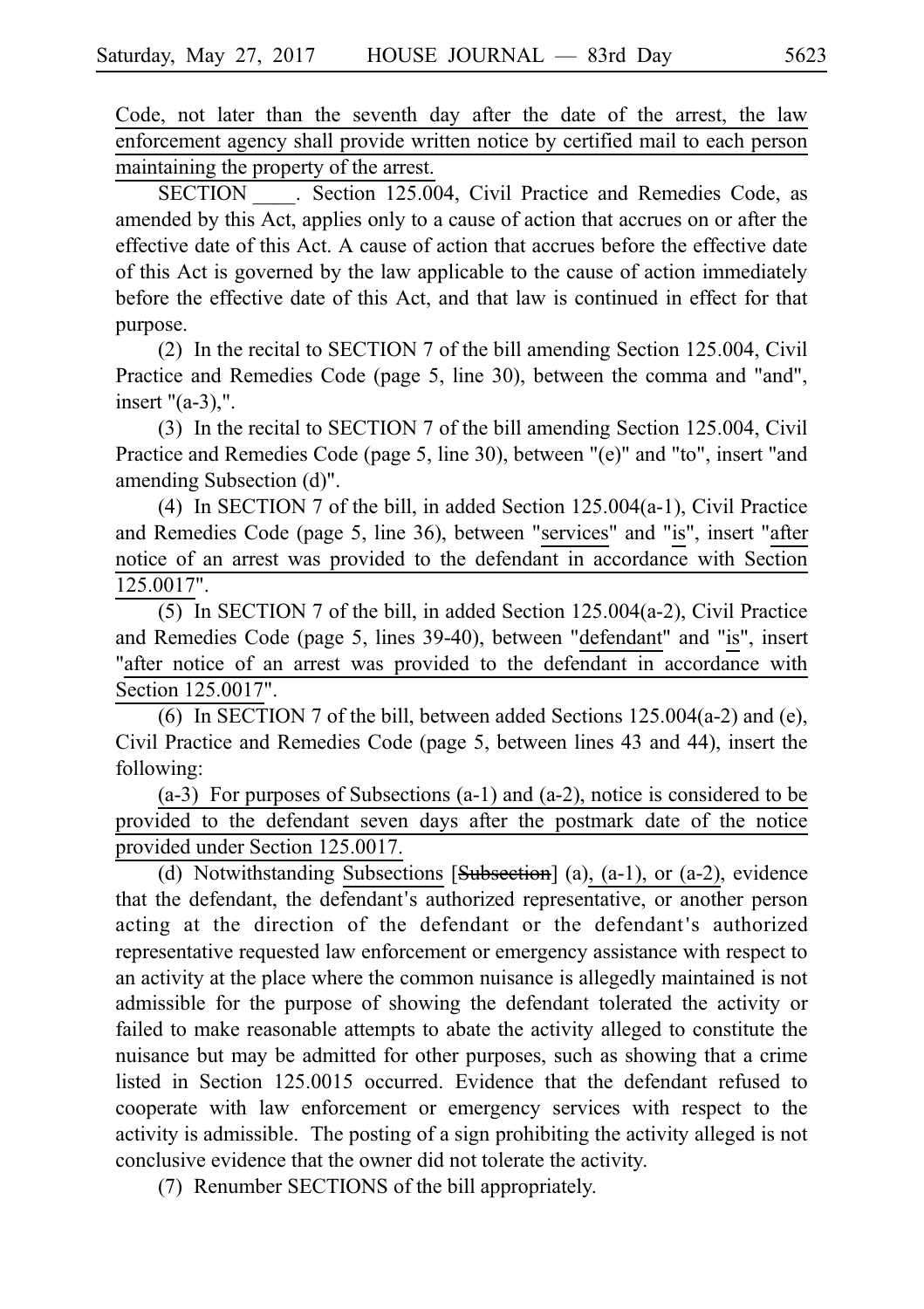## **HB 929 - HOUSE DISCHARGES CONFEREES HOUSE CONCURS IN SENATE AMENDMENTS TEXT OF SENATE AMENDMENTS**

Representative Miller called up with senate amendments for consideration at this time,

**HB 929**, A bill to be entitled An Act relating to certain early voting procedures.

Representative Miller moved to discharge the conferees and concur in the senate amendments to **HB 929**.

The motion to discharge the conferees and concur in the senate amendments to **HB 929** prevailed by (Record 1947): 133 Yeas, 6 Nays, 2 Present, not voting.

Yeas — Allen; Alonzo; Alvarado; Anchia; Anderson, C.; Anderson, R.; Arévalo; Ashby; Bailes; Bell; Bernal; Blanco; Bohac; Bonnen, G.; Burkett; Burns; Burrows; Button; Canales; Capriglione; Clardy; Collier; Cook; Cortez; Cosper; Craddick; Cyrier; Dale; Darby; Davis, S.; Davis, Y.; Dean; Dutton; Elkins; Faircloth; Fallon; Farrar; Flynn; Frank; Frullo; Geren; Gervin-Hawkins; Goldman; Gonzales; González; Gooden; Guerra; Guillen; Gutierrez; Hefner; Hernandez; Hinojosa; Holland; Howard; Huberty; Hunter; Isaac; Israel; Johnson, E.; Johnson, J.; Kacal; Keough; King, K.; King, T.; Klick; Koop; Krause; Kuempel; Lambert; Landgraf; Lang; Larson; Laubenberg; Leach; Longoria; Lozano; Lucio; Martinez; Metcalf; Meyer; Miller; Minjarez; Moody; Muñoz; Murphy; Murr; Neave; Nevárez; Oliveira; Oliverson; Ortega; Parker; Paul; Perez; Phelan; Phillips; Pickett; Price; Raney; Raymond; Reynolds; Roberts; Rodriguez, E.; Rodriguez, J.; Romero; Rose; Sanford; Schaefer; Schofield; Schubert; Shaheen; Sheffield; Shine; Simmons; Smithee; Stephenson; Stucky; Swanson; Thierry; Thompson, E.; Thompson, S.; Turner; Uresti; VanDeaver; Villalba; Vo; White; Wilson; Workman; Wray; Wu; Zedler; Zerwas.

Nays — Biedermann; Bonnen, D.; Cain; Rinaldi; Stickland; Tinderholt.

Present, not voting — Mr. Speaker; Paddie(C).

Absent — Coleman; Deshotel; Dukes; Giddings; Herrero; King, P.; Morrison; Springer; Walle.

### **STATEMENTS OF VOTE**

When Record No. 1947 was taken, I was in the house but away from my desk. I would have voted yes.

Giddings

When Record No. 1947 was taken, I was in the house but away from my desk. I would have voted yes.

**Herrero** 

When Record No. 1947 was taken, I was in the house but away from my desk. I would have voted yes.

Morrison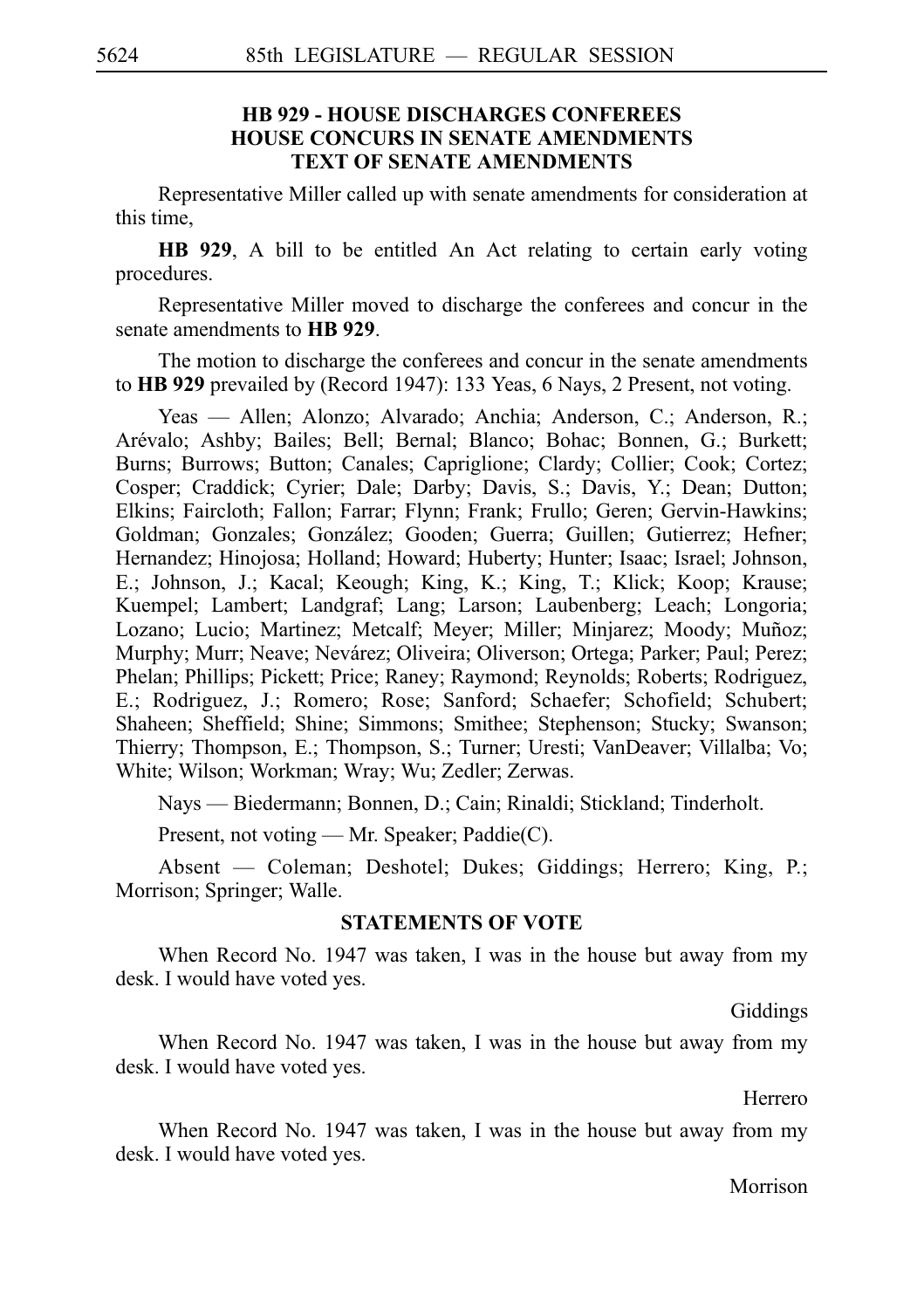When Record No. 1947 was taken, I was in the house but away from my desk. I would have voted yes.

Springer

## **Senate Committee Substitute**

**CSHB 929**, A bill to be entitled An Act relating to the time for returning ballots mailed by certain federal postcard applicants.

BE IT ENACTED BY THE LEGISLATURE OF THE STATE OF TEXAS:

SECTION 1. Section 67.003(b), Election Code, is amended to read as follows:

(b) Except as provided by Subsection  $(c)$ , each local canvassing authority shall convene to conduct the local canvass at the time set by the canvassing authority's presiding officer [For an election held on the uniform election date in May, the local canvass must occur] not later than the 11th day after election day and not earlier than the later of:

(1) the third day after election day;

(2) the date on which the early voting ballot board has verified and counted all provisional ballots, if a provisional ballot has been cast in the election; or

(3) the date on which all timely received ballots cast from addresses outside of the United States are counted, if a ballot to be voted by mail in the election was provided to a person outside of the United States.

SECTION 2. Section 101.057, Election Code, is amended to read as follows:

Sec. 101.057. RETURN OF VOTED BALLOT. (a) A ballot voted under this subchapter may be returned to the early voting clerk by mail, common or contract carrier, or courier.

(b) A ballot voted by a voter described by Section  $101.001(2)(A)$  or (B) shall be counted if the ballot arrives at the address on the carrier envelope not later than the sixth day after the date of the election, except that if that date falls on a Saturday, Sunday, or legal state or national holiday, then the deadline is extended to the next regular business day.

SECTION 3. Section  $67.003(a)$ , Election Code, is repealed. SECTION 4. This Act takes effect September 1, 2017.

# **HB 8 - HOUSE DISCHARGES CONFEREES HOUSE CONCURS IN SENATE AMENDMENTS TEXT OF SENATE AMENDMENTS**

Representative Capriglione called up with senate amendments for consideration at this time,

**HB 8**, A bill to be entitled An Act relating to cybersecurity for state agency information resources.

Representative Capriglione moved to discharge the conferees and concur in the senate amendments to **HB 8**.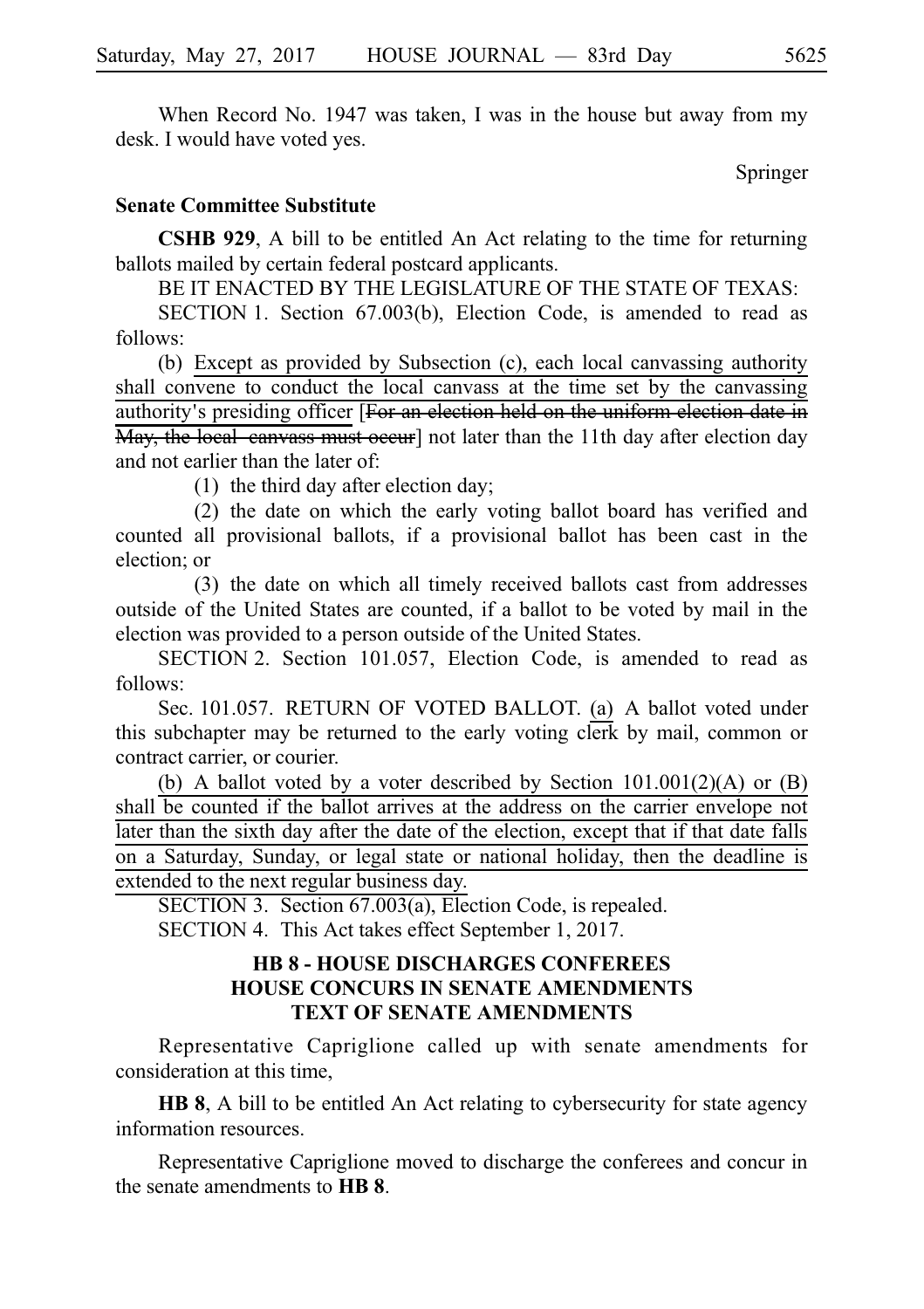The motion to discharge the conferees and concur in the senate amendments to **HB 8** prevailed by (Record 1948): 139 Yeas, 7 Nays, 2 Present, not voting.

Yeas — Allen; Alonzo; Alvarado; Anchia; Anderson, C.; Anderson, R.; Arévalo; Ashby; Bailes; Bell; Bernal; Blanco; Bohac; Bonnen, G.; Burkett; Burns; Burrows; Button; Canales; Capriglione; Clardy; Coleman; Collier; Cook; Cortez; Cosper; Craddick; Cyrier; Dale; Darby; Davis, S.; Davis, Y.; Dean; Dutton; Elkins; Faircloth; Fallon; Farrar; Flynn; Frank; Frullo; Geren; Gervin-Hawkins; Giddings; Goldman; Gonzales; González; Gooden; Guerra; Guillen; Gutierrez; Hefner; Hernandez; Herrero; Hinojosa; Holland; Howard; Huberty; Hunter; Isaac; Israel; Johnson, E.; Johnson, J.; Kacal; Keough; King, K.; King, P.; King, T.; Klick; Koop; Krause; Kuempel; Lambert; Landgraf; Lang; Larson; Laubenberg; Leach; Longoria; Lozano; Lucio; Martinez; Metcalf; Meyer; Miller; Minjarez; Moody; Morrison; Muñoz; Murphy; Murr; Neave; Nevárez; Oliveira; Oliverson; Ortega; Parker; Paul; Perez; Phelan; Phillips; Pickett; Price; Raney; Raymond; Reynolds; Roberts; Rodriguez, E.; Rodriguez, J.; Romero; Rose; Sanford; Schaefer; Schofield; Schubert; Shaheen; Sheffield; Shine; Simmons; Smithee; Springer; Stephenson; Stucky; Swanson; Thierry; Thompson, E.; Thompson, S.; Turner; Uresti; VanDeaver; Villalba; Vo; Walle; White; Workman; Wray; Wu; Zedler; Zerwas.

Nays — Biedermann; Bonnen, D.; Cain; Rinaldi; Stickland; Tinderholt; Wilson.

Present, not voting — Mr. Speaker; Paddie(C).

Absent — Deshotel; Dukes.

#### **Senate Committee Substitute**

**CSHB 8**, A bill to be entitled An Act relating to cybersecurity for state agency information resources.

BE IT ENACTED BY THE LEGISLATURE OF THE STATE OF TEXAS:

SECTION 1. This Act may be cited as the Texas Cybersecurity Act.

SECTION 2. Section 551.089, Government Code, is amended to read as follows:

Sec. 551.089. DELIBERATION REGARDING SECURITY DEVICES OR SECURITY AUDITS; CLOSED MEETING [DEPARTMENT OF INFORMATION RESOURCES]. This chapter does not require a governmental body [the governing board of the Department of Information Resources] to conduct an open meeting to deliberate:

 $(1)$  security assessments or deployments relating to information resources technology;

(2) network security information as described by Section 2059.055(b); or

(3) the deployment, or specific occasions for implementation, of security personnel, critical infrastructure, or security devices.

SECTION 3. Section 552.139, Government Code, is amended by adding Subsection (d) to read as follows: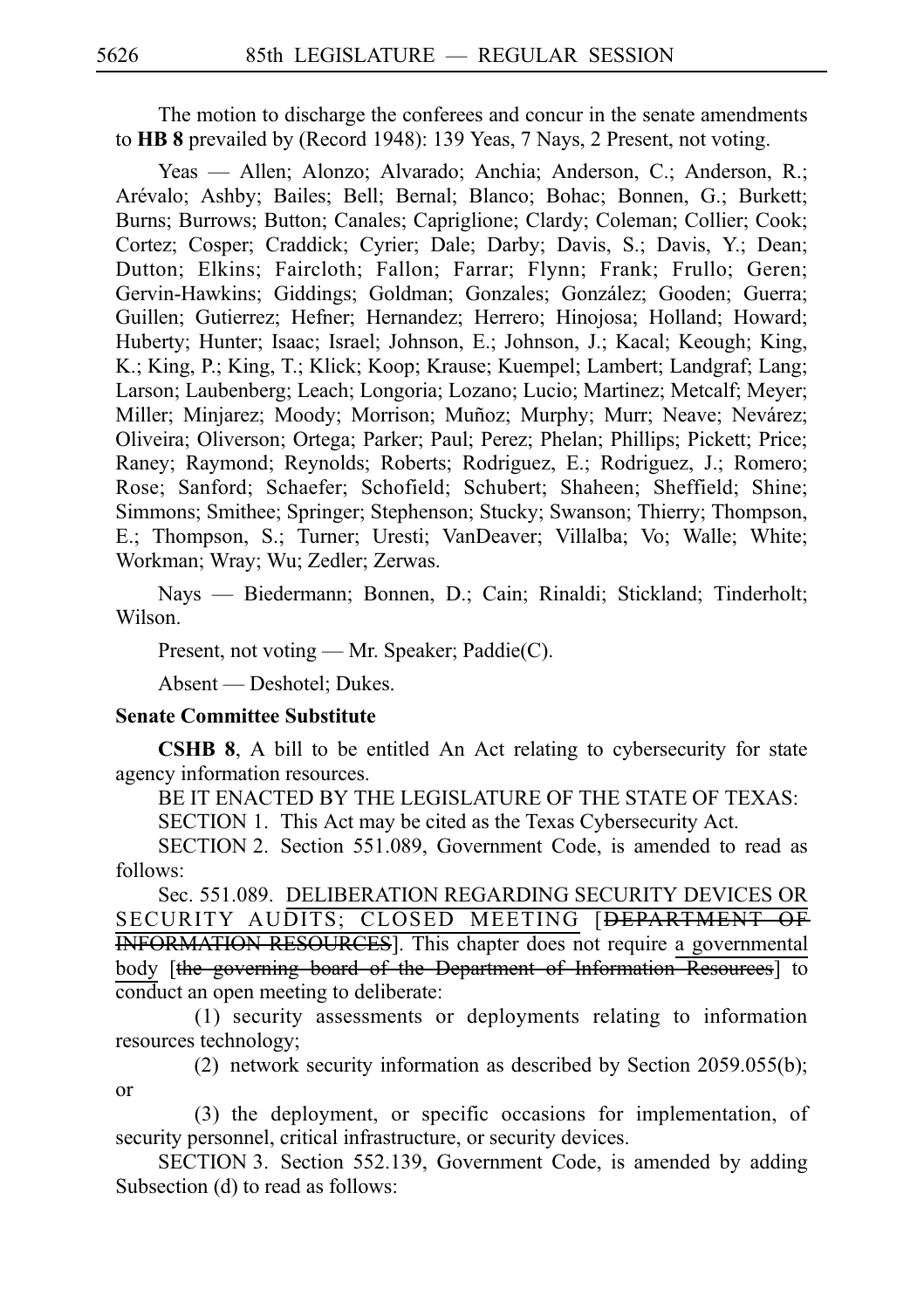(d) When posting a contract on an Internet website as required by Section 2261.253, a state agency shall redact information made confidential by this section or excepted from public disclosure by this section. Redaction under this subsection does not except information from the requirements of Section 552.021.

SECTION 4. Subchapter C, Chapter 2054, Government Code, is amended by adding Section 2054.0594 to read as follows:

Sec. 2054.0594. INFORMATION SHARING AND ANALYSIS CENTER. (a) The department shall establish an information sharing and analysis center to provide a forum for state agencies to share information regarding cybersecurity threats, best practices, and remediation strategies.

 $(b)$  The department shall appoint persons from appropriate state agencies to serve as representatives to the information sharing and analysis center.

(c) The department, using funds other than funds appropriated to the department in a general appropriations act, shall provide administrative support to the information sharing and analysis center.

SECTION 5. Sections  $2054.077(b)$  and (e), Government Code, are amended to read as follows:

(b) The information resources manager of a state agency may prepare or have prepared a report, including an executive summary of the findings of the report, assessing the extent to which a computer, a computer program, a computer network, a computer system, a printer, an interface to a computer system, including mobile and peripheral devices, computer software, or data processing of the agency or of a contractor of the agency is vulnerable to unauthorized access or harm, including the extent to which the agency's or contractor's electronically stored information is vulnerable to alteration, damage, erasure, or inappropriate use.

(e) Separate from the executive summary described by Subsection (b), a state agency [whose information resources manager has prepared or has had prepared a vulnerability report] shall prepare a summary of the agency's vulnerability report that does not contain any information the release of which might compromise the security of the state agency's or state agency contractor's computers, computer programs, computer networks, computer systems, printers, interfaces to computer systems, including mobile and peripheral devices, computer software, data processing, or electronically stored information. The summary is available to the public on request.

SECTION 6. Section 2054.1125(b), Government Code, is amended to read as follows:

(b) A state agency that owns, licenses, or maintains computerized data that includes sensitive personal information, confidential information, or information the disclosure of which is regulated by law shall, in the event of a breach or suspected breach of system security or an unauthorized exposure of that information:

 $\overline{(1)}$  comply[, in the event of a breach of system security,] with the notification requirements of Section 521.053, Business & Commerce Code, to the same extent as a person who conducts business in this state; and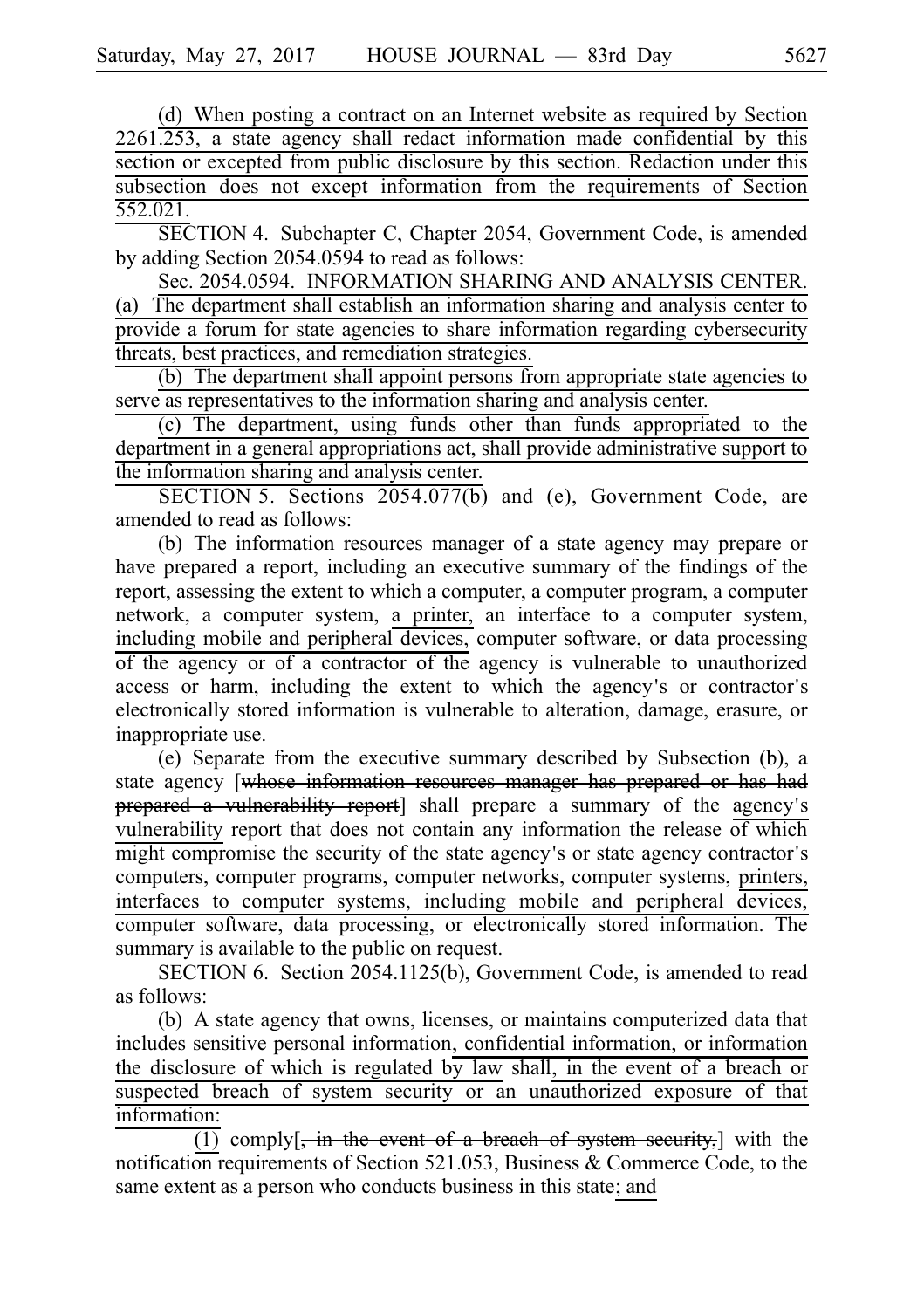(2) not later than 48 hours after the discovery of the breach, suspected breach, or unauthorized exposure, notify:

 $(A)$  the department, including the chief information security officer and the state cybersecurity coordinator; or

(B) if the breach, suspected breach, or unauthorized exposure involves election data, the secretary of state.

SECTION 7. Section 2054.133, Government Code, is amended by adding Subsections (b-1), (b-2), and (b-3) to read as follows:

(b-1) The executive head and information security officer of each state agency shall annually review and approve in writing the agency's information security plan and strategies for addressing the agency's information resources systems that are at highest risk for security breaches. The plan at a minimum must include solutions that isolate and segment sensitive information and maintain architecturally sound and secured separation among networks. If a state agency does not have an information security officer, the highest ranking information security employee for the agency shall review and approve the plan and strategies. The executive head retains full responsibility for the agency's information security and any risks to that security.

 $(b-2)$  Each state agency shall include in the agency's information security plan the actions the agency is taking to incorporate into the plan the core functions of "identify, protect, detect, respond, and recover" as recommended in the "Framework for Improving Critical Infrastructure Cybersecurity" of the United States Department of Commerce National Institute of Standards and Technology. The agency shall, at a minimum, identify any information the agency requires individuals to provide to the agency or the agency retains that is not necessary for the agency's operations. The agency may incorporate the core functions over a period of years.

 $(b-3)$  A state agency's information security plan must include appropriate privacy and security standards that, at a minimum, require a vendor who offers cloud computing services or other software, applications, online services, or information technology solutions to any state agency to contractually warrant that data provided by the state to the vendor will be maintained in compliance with all applicable state and federal laws and rules as specified in the applicable scope of work, request for proposal, or other document requirements.

SECTION 8. Section 2054.512, Government Code, is amended to read as follows:

Sec. 2054.512. CYBERSECURITY [PRIVATE INDUSTRY-GOVERNMENT] COUNCIL. (a) The state cybersecurity coordinator shall [may] establish and lead a cybersecurity council that includes public and private sector leaders and cybersecurity practitioners to collaborate on matters of cybersecurity concerning this state.

(b) The cybersecurity council must include:

 $(1)$  one member who is an employee of the office of the governor;

 $\overline{(2)}$  one member of the senate appointed by the lieutenant governor;

 $\overrightarrow{(3)}$  one member of the house of representatives appointed by the speaker of the house of representatives; and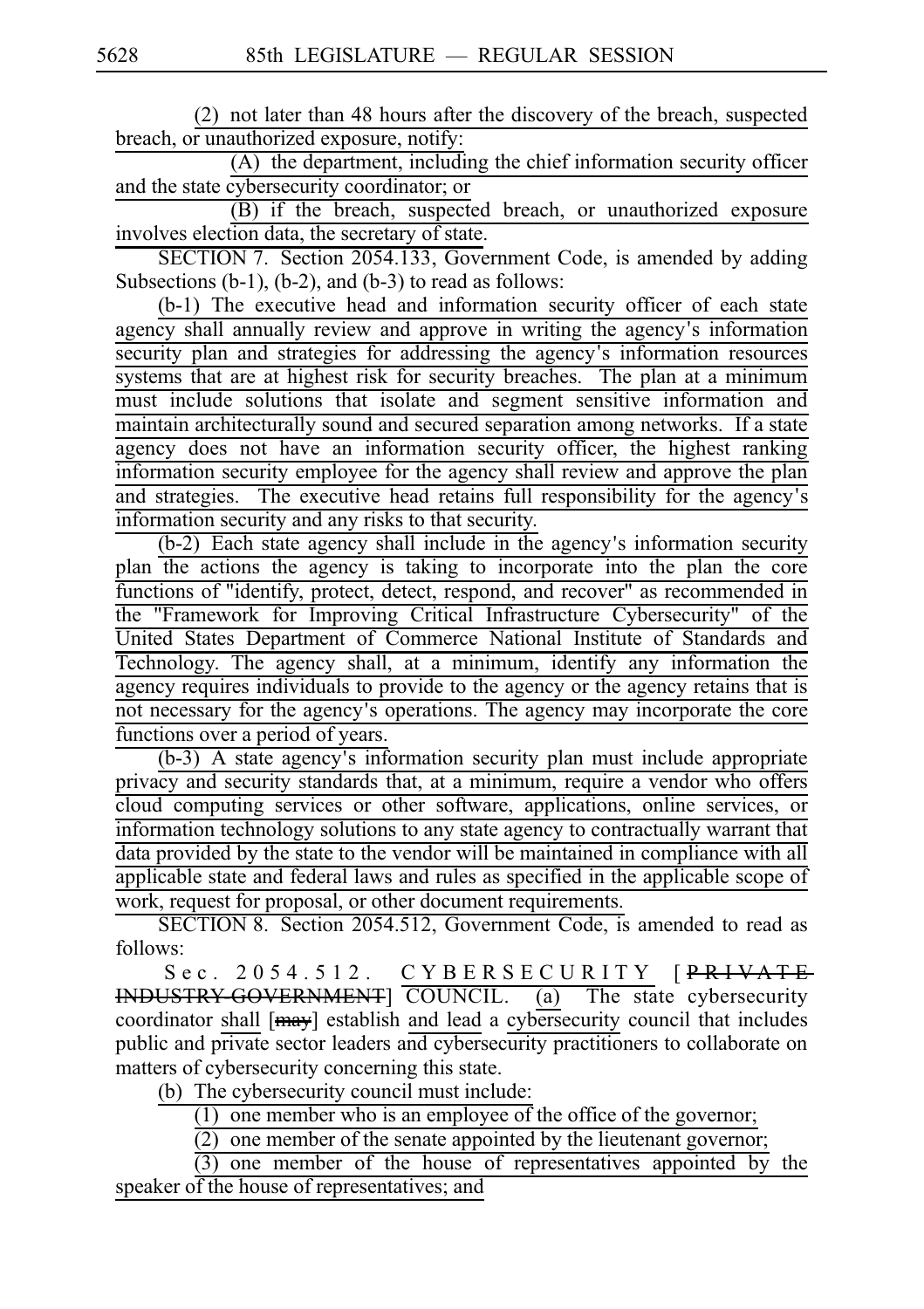(4) additional members appointed by the state cybersecurity coordinator, including representatives of institutions of higher education and private sector leaders.

 $(c)$  In appointing representatives from institutions of higher education to the cybersecurity council, the state cybersecurity coordinator shall consider appointing members of the Information Technology Council for Higher Education.

 $\overline{d}$ ) The cybersecurity council shall provide recommendations to the legislature on any legislation necessary to implement cybersecurity best practices and remediation strategies for this state.

SECTION 9. Subchapter N-1, Chapter 2054, Government Code, is amended by adding Section 2054.515 to read as follows:

Sec. 2054.515. AGENCY INFORMATION SECURITY ASSESSMENT AND REPORT. (a) At least once every two years, each state agency shall conduct an information security assessment of the agency's information resources systems, network systems, digital data storage systems, digital data security measures, and information resources vulnerabilities.

(b) Not later than December 1 of the year in which a state agency conducts the assessment under Subsection (a), the agency shall report the results of the assessment to the department, the governor, the lieutenant governor, and the speaker of the house of representatives.

(c) The department by rule may establish the requirements for the information security assessment and report required by this section.

SECTION 10. Section 2054.575(a), Government Code, is amended to read as follows:

(a) A state agency shall, with available funds, identify information security issues and develop a plan to prioritize the remediation and mitigation of those issues. The agency shall include in the plan:

 $\frac{1}{1}$  procedures for reducing the agency's level of exposure with regard to information that alone or in conjunction with other information identifies an individual maintained on a legacy system of the agency;

 $(2)$  the best value approach for modernizing, replacing, renewing, or disposing of a legacy system that maintains information critical to the agency's responsibilities;

 $\overline{(3)}$  an analysis of the percentage of state agency personnel in information technology, cybersecurity, or other cyber-related positions who currently hold the appropriate industry-recognized certifications as identified by the National Initiative for Cybersecurity Education;

 $(4)$  the level of preparedness of state agency cyber personnel and potential personnel who do not hold the appropriate industry-recognized certifications to successfully complete the industry-recognized certification examinations; and

 $(5)$  a strategy for mitigating any workforce-related discrepancy in information technology, cybersecurity, or other cyber-related positions with the appropriate training and industry-recognized certifications.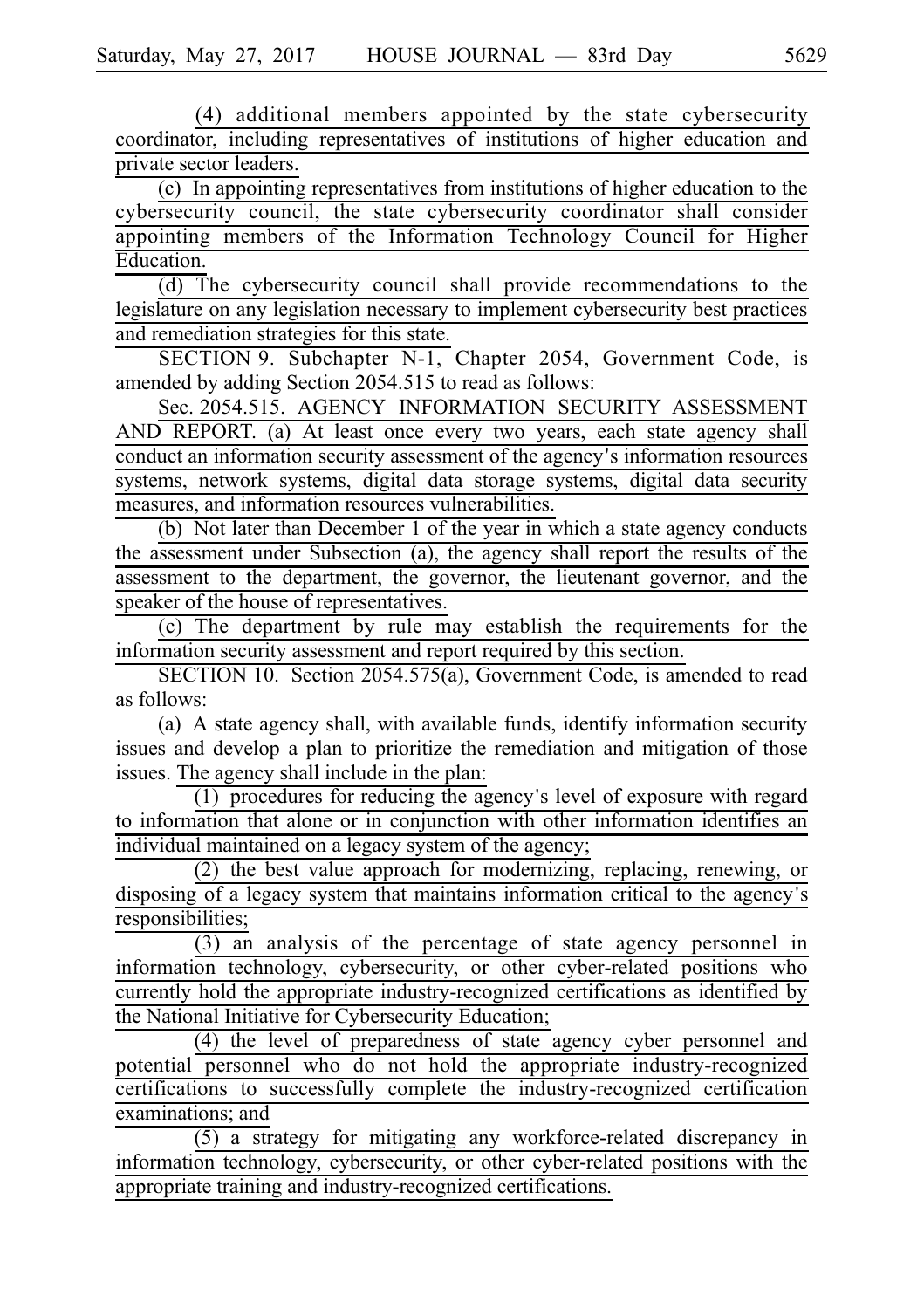SECTION 11. Section 2059.055(b), Government Code, is amended to read as follows:

(b) Network security information is confidential under this section if the information is:

(1) related to passwords, personal identification numbers, access codes, encryption, or other components of the security system of a governmental entity [state ageney];

(2) collected, assembled, or maintained by or for a governmental entity to prevent, detect, or investigate criminal activity; or

(3) related to an assessment, made by or for a governmental entity or maintained by a governmental entity, of the vulnerability of a network to criminal activity.

SECTION 12. Subtitle B, Title 10, Government Code, is amended by adding Chapter 2061 to read as follows:

CHAPTER 2061. INDIVIDUAL-IDENTIFYING INFORMATION

Sec. 2061.001. DEFINITIONS. In this chapter:

(1) "Cybersecurity risk" means a material threat of attack, damage, or unauthorized access to the networks, computers, software, or data storage of a state agency.

 $\overline{(2)}$  "State agency" means a department, commission, board, office, council, authority, or other agency in the executive, legislative, or judicial branch of state government, including a university system or institution of higher education, as defined by Section 61.003, Education Code, that is created by the constitution or a statute of this state.

Sec. 2061.002. DESTRUCTION AUTHORIZED. (a) A state agency shall destroy or arrange for the destruction of information that presents a cybersecurity risk and alone or in conjunction with other information identifies an individual in connection with the agency's networks, computers, software, or data storage if the agency is otherwise prohibited by law from retaining the information for a period of years.

(b) This section does not apply to a record involving criminal activity or a criminal investigation retained for law enforcement purposes.

(c) A state agency may not destroy or arrange for the destruction of any election data before the third anniversary of the date the election to which the data pertains is held.

 $(d)$  A state agency may not under any circumstance sell:

 $(1)$  a person's Internet browsing history;

 $(2)$  a person's application usage history; or

 $(3)$  the functional equivalent of the information described in Subdivisions (1) and (2).

SECTION 13. Chapter 276, Election Code, is amended by adding Section 276.011 to read as follows:

Sec. 276.011. ELECTION CYBER ATTACK STUDY. (a) Not later than December 1, 2018, the secretary of state shall:

 $\overline{(1)}$  conduct a study regarding cyber attacks on election infrastructure;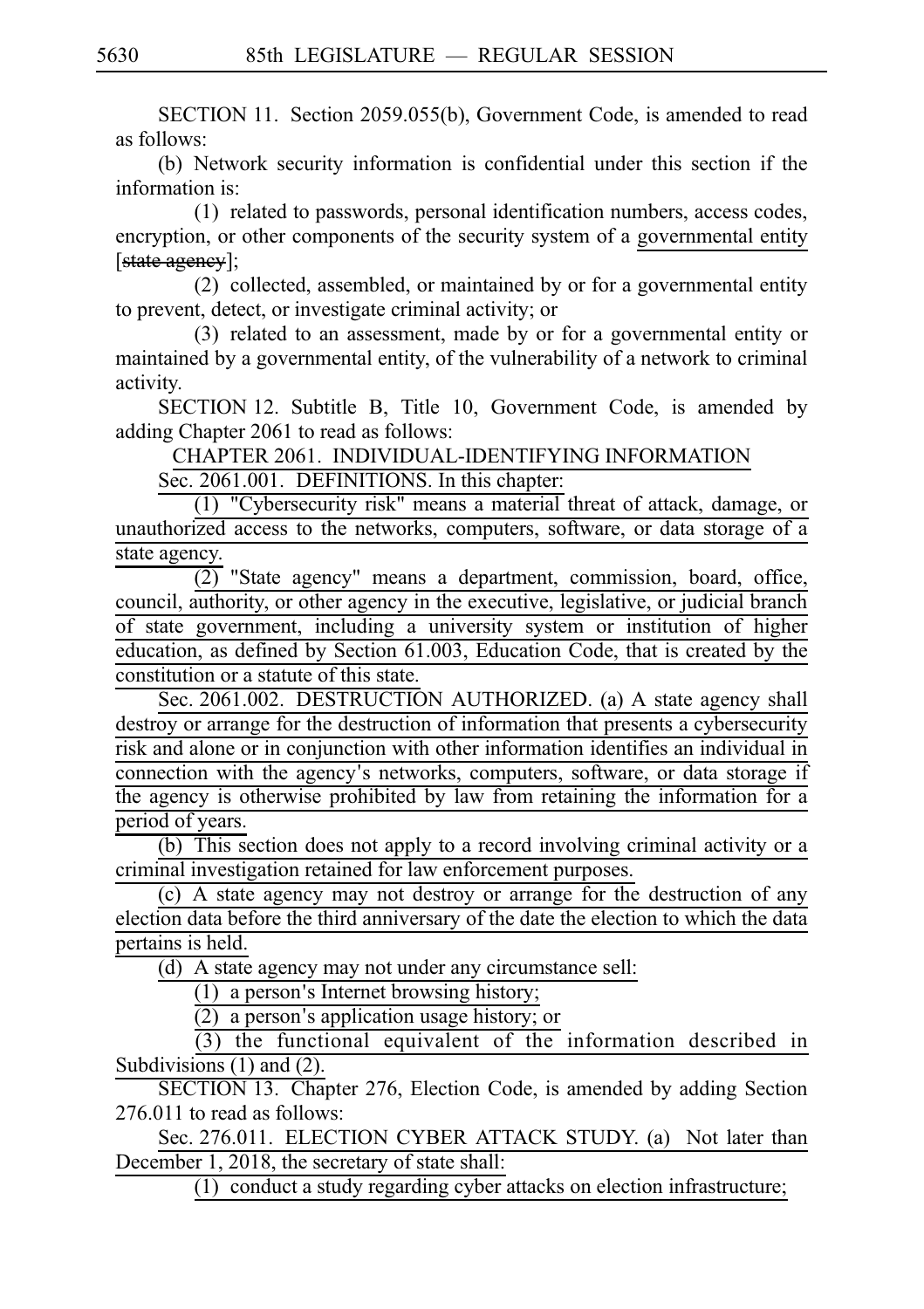$(2)$  prepare a public summary report on the study's findings that does not contain any information the release of which may compromise any election;

 $(3)$  prepare a confidential report on specific findings and vulnerabilities that is exempt from disclosure under Chapter 552, Government Code; and

 $(4)$  submit to the standing committees of the legislature with jurisdiction over election procedures a copy of the report required under Subdivision (2) and a general compilation of the report required under Subdivision (3) that does not contain any information the release of which may compromise any election.

(b) The study must include:

 $(1)$  an investigation of vulnerabilities and risks for a cyber attack against a county's voting system machines or the list of registered voters;

 $(2)$  information on any attempted cyber attack on a county's voting system machines or the list of registered voters; and

 $(3)$  recommendations for protecting a county's voting system machines and list of registered voters from a cyber attack.

 $(c)$  The secretary of state, using existing resources, may contract with a qualified vendor to conduct the study required by this section.

(d) This section expires January 1, 2019.

SECTION 14. (a) The lieutenant governor shall establish a Senate Select Committee on Cybersecurity and the speaker of the house of representatives shall establish a House Select Committee on Cybersecurity to, jointly or separately, study:

- (1) cybersecurity in this state;
- $(2)$  the information security plans of each state agency; and
- $(3)$  the risks and vulnerabilities of state agency cybersecurity.

(b) Not later than November 30, 2017:

 $(1)$  the lieutenant governor shall appoint five senators to the Senate Select Committee on Cybersecurity, one of whom shall be designated as chair; and

 $(2)$  the speaker of the house of representatives shall appoint five state representatives to the House Select Committee on Cybersecurity, one of whom shall be designated as chair.

(c) The committees established under this section shall convene separately at the call of the chair of the respective committees, or jointly at the call of both chairs. In joint meetings, the chairs of each committee shall act as joint chairs.

(d) Following consideration of the issues listed in Subsection (a) of this section, the committees established under this section shall jointly adopt recommendations on state cybersecurity and report in writing to the legislature any findings and adopted recommendations not later than January 13, 2019.

(e) This section expires September 1, 2019.

SECTION 15. (a) In this section, "state agency" means a board, commission, office, department, council, authority, or other agency in the executive or judicial branch of state government that is created by the constitution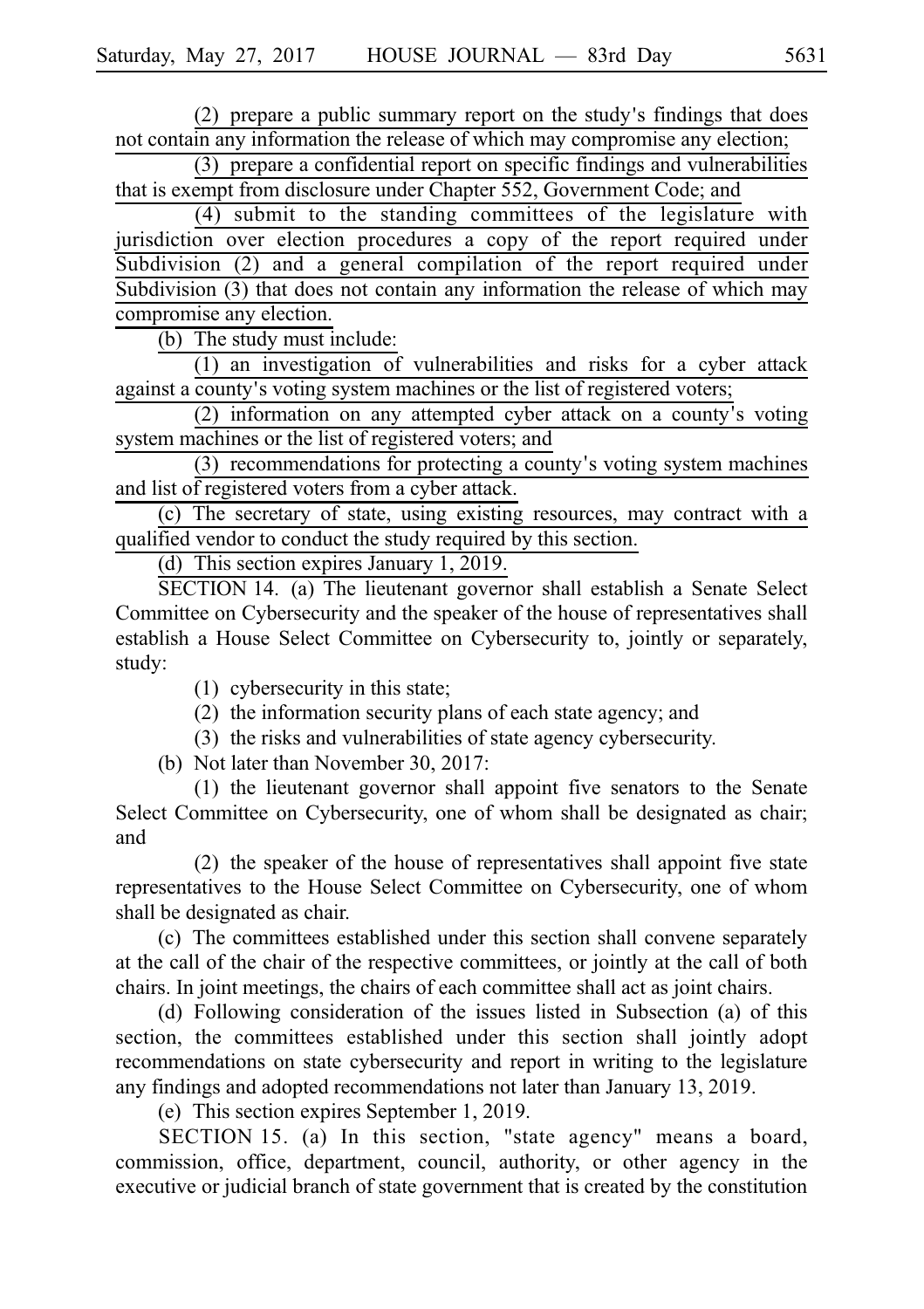or a statute of this state. The term does not include a university system or institution of higher education as those terms are defined by Section 61.003, Education Code.

(b) The Department of Information Resources, in consultation with the Texas State Library and Archives Commission, shall conduct a study on state agency digital data storage and records management practices and the associated costs to this state.

(c) The study required under this section must examine:

 $(1)$  the current digital data storage practices of state agencies in this state;

 $(2)$  the costs associated with those digital data storage practices;

(3) the digital records management and data classification policies of state agencies and whether the state agencies are consistently complying with the established policies;

(4) whether the state agencies are storing digital data that exceeds established retention requirements and the cost of that unnecessary storage;

 $(5)$  the adequacy of storage systems used by state agencies to securely maintain confidential digital records;

 $(6)$  possible solutions and improvements recommended by the state agencies for reducing state costs and increasing security for digital data storage and records management; and

(7) the security level and possible benefits of and the cost savings from using cloud computing services for agency data storage, data classification, and records management.

(d) Each state agency shall participate in the study required by this section and provide appropriate assistance and information to the Department of Information Resources and the Texas State Library and Archives Commission.

(e) Not later than December 1, 2018, the Department of Information Resources shall issue a report on the study required under this section and recommendations for reducing state costs and for improving efficiency in digital data storage and records management to the lieutenant governor, the speaker of the house of representatives, and the appropriate standing committees of the house of representatives and the senate.

(f) This section expires September 1, 2019.

SECTION 16. The changes in law made by this Act do not apply to the Electric Reliability Council of Texas.

SECTION 17. This Act takes effect September 1, 2017.

## **Senate Amendment No. 1 (Senate Floor Amendment No. 1)**

Amend **CSHB 8** (senate committee printing) by striking all below the enacting clause and substituting the following:

SECTION 1. This Act may be cited as the Texas Cybersecurity Act.

SECTION 2. Section 325.011, Government Code, is amended to read as follows: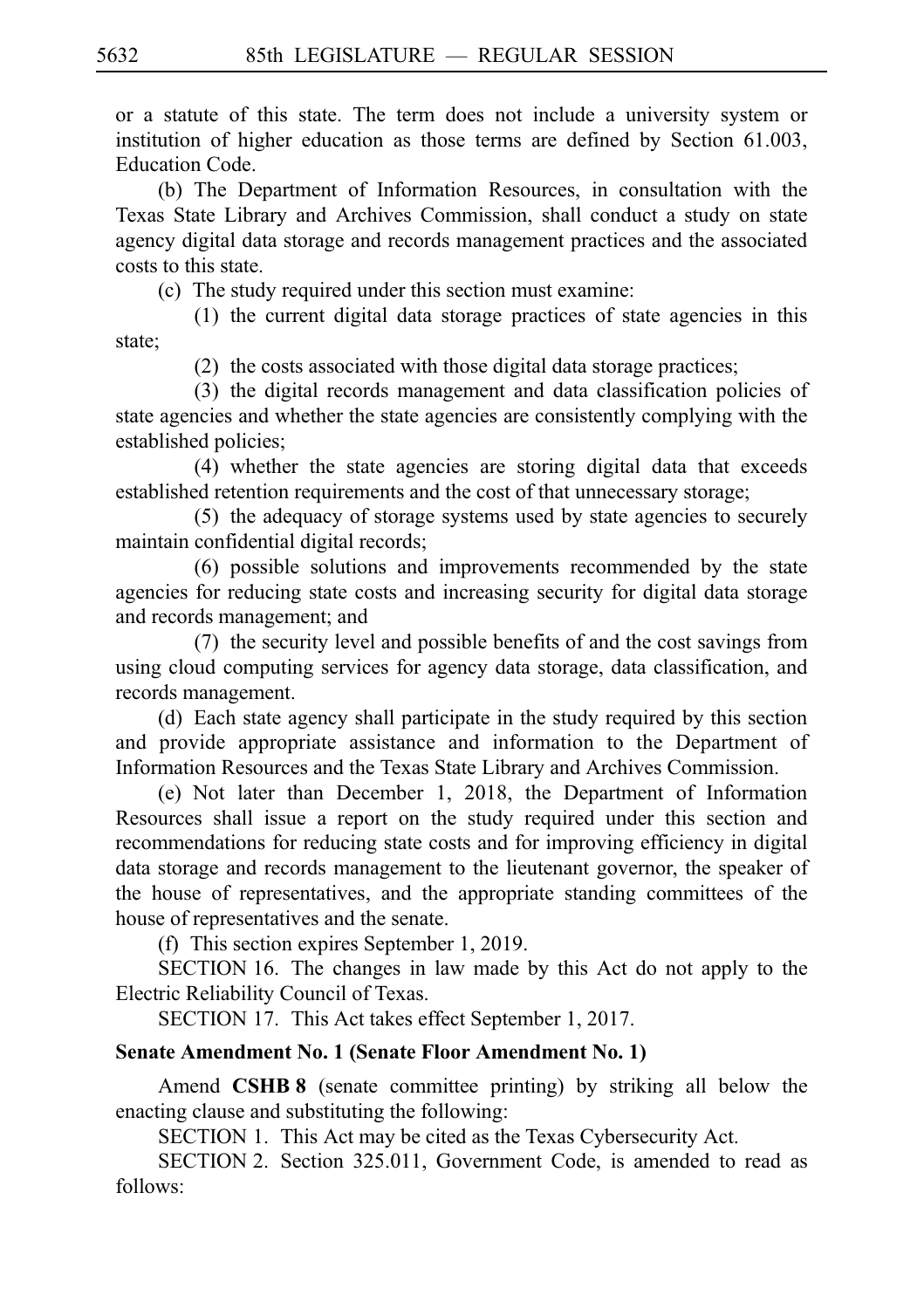Sec. 325.011. CRITERIA FOR REVIEW. The commission and its staff shall consider the following criteria in determining whether a public need exists for the continuation of a state agency or its advisory committees or for the performance of the functions of the agency or its advisory committees:

 $(1)$  the efficiency and effectiveness with which the agency or the advisory committee operates;

 $(2)(A)$  an identification of the mission, goals, and objectives intended for the agency or advisory committee and of the problem or need that the agency or advisory committee was intended to address; and

(B) the extent to which the mission, goals, and objectives have been achieved and the problem or need has been addressed;

 $(3)(A)$  an identification of any activities of the agency in addition to those granted by statute and of the authority for those activities; and

(B) the extent to which those activities are needed:

 $(4)$  an assessment of authority of the agency relating to fees, inspections, enforcement, and penalties;

 $(5)$  whether less restrictive or alternative methods of performing any function that the agency performs could adequately protect or provide service to the public;

 $(6)$  the extent to which the jurisdiction of the agency and the programs administered by the agency overlap or duplicate those of other agencies, the extent to which the agency coordinates with those agencies, and the extent to which the programs administered by the agency can be consolidated with the programs of other state agencies;

(7) the promptness and effectiveness with which the agency addresses complaints concerning entities or other persons affected by the agency, including an assessment of the agency's administrative hearings process;

 $(8)$  an assessment of the agency's rulemaking process and the extent to which the agency has encouraged participation by the public in making its rules and decisions and the extent to which the public participation has resulted in rules that benefit the public;

 $(9)$  the extent to which the agency has complied with:

(A) federal and state laws and applicable rules regarding equality of employment opportunity and the rights and privacy of individuals; and

(B) state law and applicable rules of any state agency regarding purchasing guidelines and programs for historically underutilized businesses;

 $(10)$  the extent to which the agency issues and enforces rules relating to potential conflicts of interest of its employees;

 $(11)$  the extent to which the agency complies with Chapters 551 and 552 and follows records management practices that enable the agency to respond efficiently to requests for public information;

 $(12)$  the effect of federal intervention or loss of federal funds if the agency is abolished; [and]

 $(13)$  the extent to which the purpose and effectiveness of reporting requirements imposed on the agency justifies the continuation of the requirement; and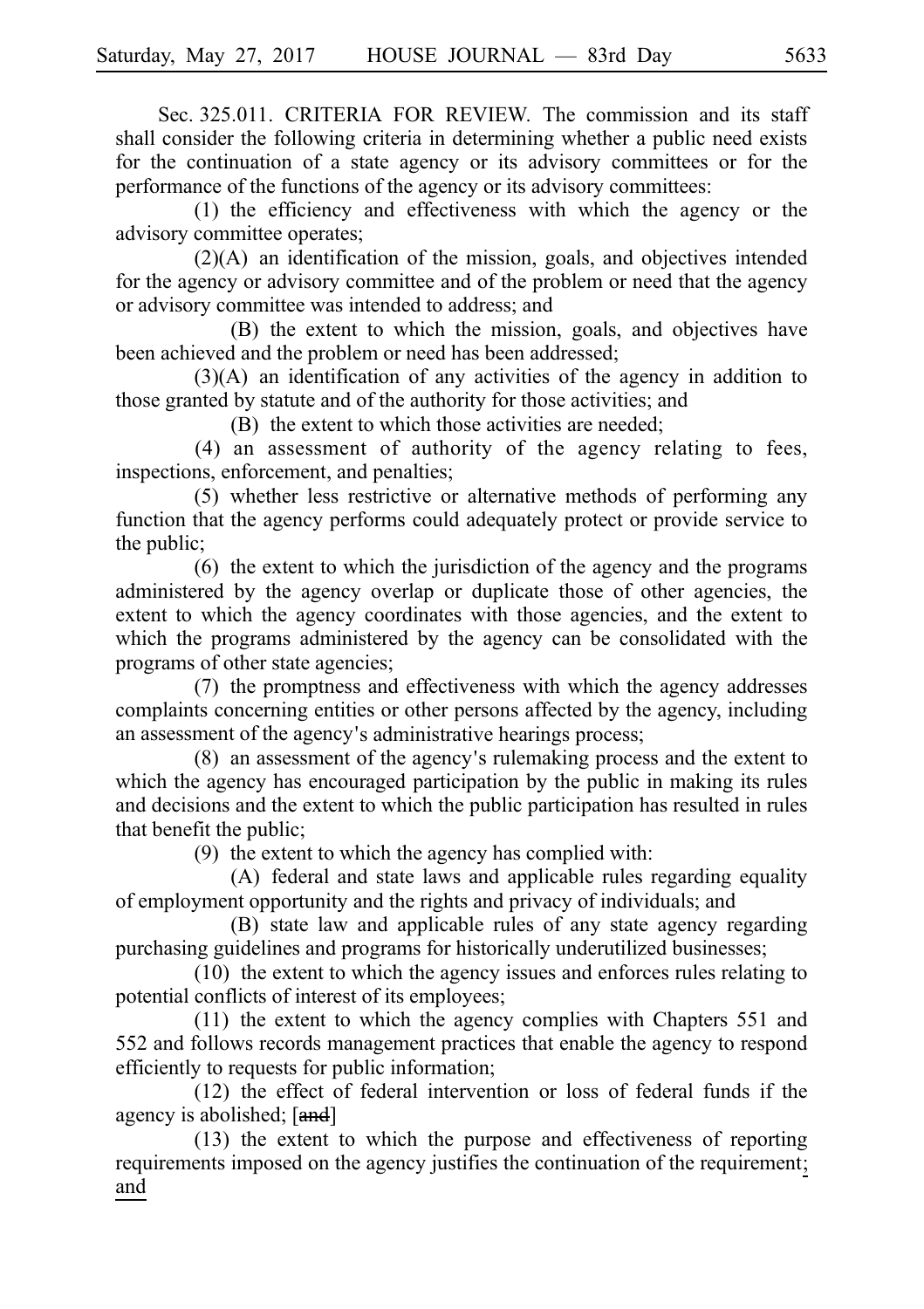(14) an assessment of the agency's cybersecurity practices using confidential information available from the Department of Information Resources or any other appropriate state agency.

 $\overline{\text{SECTION 3}}$ . Section 551.089, Government Code, is amended to read as follows:

Sec. 551.089. DELIBERATION REGARDING SECURITY DEVICES OR SECURITY AUDITS; CLOSED MEETING [DEPARTMENT OF INFORMATION RESOURCES]. This chapter does not require a governmental body [the governing board of the Department of Information Resources] to conduct an open meeting to deliberate:

 $(1)$  security assessments or deployments relating to information resources technology;

(2) network security information as described by Section 2059.055(b); or

(3) the deployment, or specific occasions for implementation, of security personnel, critical infrastructure, or security devices.

SECTION 4. Section 552.139, Government Code, is amended by adding Subsection (d) to read as follows:

(d) When posting a contract on an Internet website as required by Section 2261.253, a state agency shall redact information made confidential by this section or excepted from public disclosure by this section. Redaction under this subsection does not except information from the requirements of Section 552.021.

SECTION 5. Subchapter C, Chapter 2054, Government Code, is amended by adding Section 2054.0594 to read as follows:

Sec. 2054.0594. INFORMATION SHARING AND ANALYSIS CENTER. (a) The department shall establish an information sharing and analysis center to provide a forum for state agencies to share information regarding cybersecurity threats, best practices, and remediation strategies.

 $(b)$  The department shall appoint persons from appropriate state agencies to serve as representatives to the information sharing and analysis center.

(c) The department, using funds other than funds appropriated to the department in a general appropriations act, shall provide administrative support to the information sharing and analysis center.

SECTION 6. Section 2054.076, Government Code, is amended by adding Subsection (b-1) to read as follows:

 $(b-1)$  The department shall provide mandatory guidelines to state agencies regarding the continuing education requirements for cybersecurity training that must be completed by all information resources employees of the agencies. The department shall consult with the Information Technology Council for Higher Education on applying the guidelines to institutions of higher education.

SECTION 7. Sections 2054.077(b) and (e), Government Code, are amended to read as follows:

(b) The information resources manager of a state agency shall  $[may]$ prepare or have prepared a report, including an executive summary of the findings of the biennial report, not later than October 15 of each even-numbered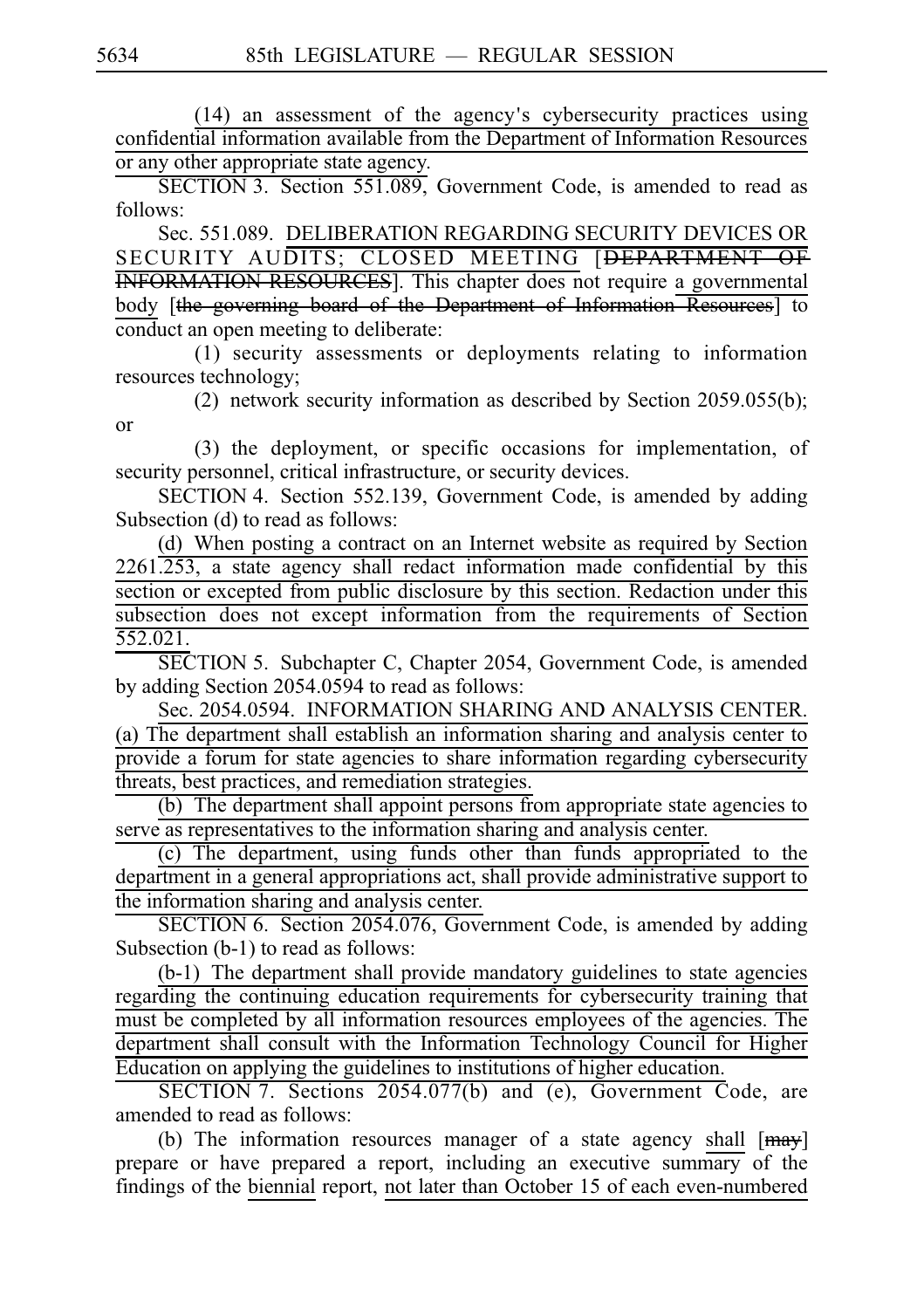year, assessing the extent to which a computer, a computer program, a computer network, a computer system, a printer, an interface to a computer system, including mobile and peripheral devices, computer software, or data processing of the agency or of a contractor of the agency is vulnerable to unauthorized access or harm, including the extent to which the agency's or contractor's electronically stored information is vulnerable to alteration, damage, erasure, or inappropriate use.

(e) Separate from the executive summary described by Subsection (b), a state agency [whose information resources manager has prepared or has had prepared a vulnerability report] shall prepare a summary of the agency's vulnerability report that does not contain any information the release of which might compromise the security of the state agency's or state agency contractor's computers, computer programs, computer networks, computer systems, printers, interfaces to computer systems, including mobile and peripheral devices, computer software, data processing, or electronically stored information. The summary is available to the public on request.

SECTION 8. Section 2054.1125(b), Government Code, is amended to read as follows:

(b) A state agency that owns, licenses, or maintains computerized data that includes sensitive personal information, confidential information, or information the disclosure of which is regulated by law shall, in the event of a breach or suspected breach of system security or an unauthorized exposure of that information:

 $\overline{(1)}$  comply[, in the event of a breach of system security,] with the notification requirements of Section 521.053, Business & Commerce Code, to the same extent as a person who conducts business in this state; and

(2) not later than 48 hours after the discovery of the breach, suspected breach, or unauthorized exposure, notify:

 $(A)$  the department, including the chief information security officer and the state cybersecurity coordinator; or

(B) if the breach, suspected breach, or unauthorized exposure involves election data, the secretary of state.

SECTION 9. Section 2054.512, Government Code, is amended to read as follows:

Sec. 2054.512. CYBERSECURITY [<del>PRIVATE</del> INDUSTRY-GOVERNMENT] COUNCIL. (a) The state cybersecurity coordinator shall [may] establish and lead a cybersecurity council that includes public and private sector leaders and cybersecurity practitioners to collaborate on matters of cybersecurity concerning this state.

(b) The cybersecurity council must include:

 $(1)$  one member who is an employee of the office of the governor;

 $(2)$  one member of the senate appointed by the lieutenant governor;

 $(3)$  one member of the house of representatives appointed by the speaker of the house of representatives; and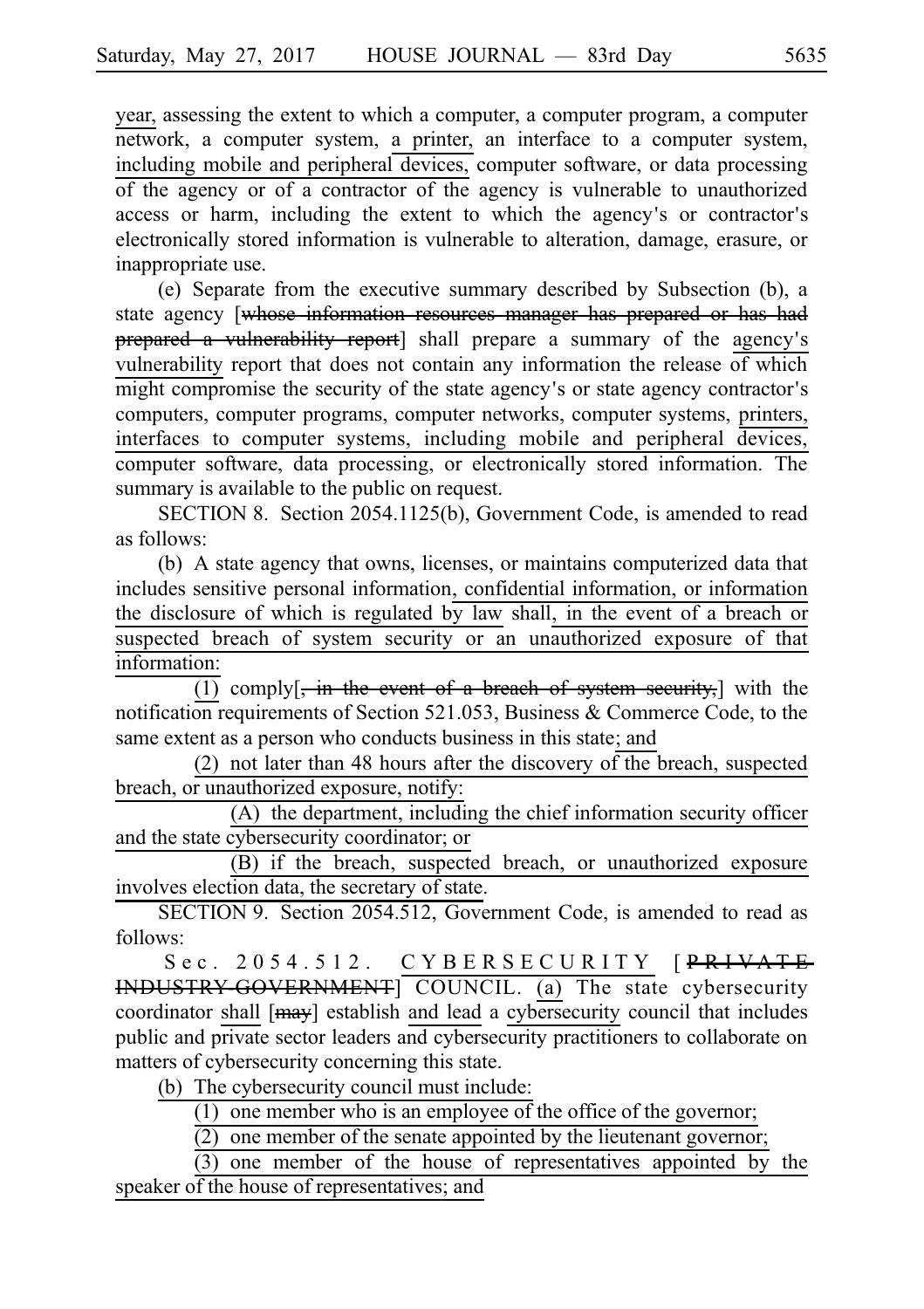(4) additional members appointed by the state cybersecurity coordinator, including representatives of institutions of higher education and private sector leaders.

 $(c)$  In appointing representatives from institutions of higher education to the cybersecurity council, the state cybersecurity coordinator shall consider appointing members of the Information Technology Council for Higher Education.

(d) The cybersecurity council shall:

 $(1)$  consider the costs and benefits of establishing a computer emergency readiness team to address cyber attacks occurring in this state during routine and emergency situations;

 $(2)$  establish criteria and priorities for addressing cybersecurity threats to critical state installations;

 $(3)$  consolidate and synthesize best practices to assist state agencies in understanding and implementing cybersecurity measures that are most beneficial to this state; and

 $(4)$  assess the knowledge, skills, and capabilities of the existing information technology and cybersecurity workforce to mitigate and respond to cyber threats and develop recommendations for addressing immediate workforce deficiencies and ensuring a long-term pool of qualified applicants.

(e) The cybersecurity council shall provide recommendations to the legislature on any legislation necessary to implement cybersecurity best practices and remediation strategies for this state.

SECTION 10. Section 2054.133, Government Code, is amended by adding Subsection (e) to read as follows:

(e) Each state agency shall include in the agency's information security plan a written acknowledgment that the executive director or other head of the agency, the chief financial officer, and each executive manager as designated by the state agency have been made aware of the risks revealed during the preparation of the agency's information security plan.

SECTION 11. Subchapter N-1, Chapter 2054, Government Code, is amended by adding Sections 2054.515, 2054.516, 2054.517, and 2054.518 to read as follows:

Sec. 2054.515. AGENCY INFORMATION SECURITY ASSESSMENT AND REPORT. (a) At least once every two years, each state agency shall conduct an information security assessment of the agency's information resources systems, network systems, digital data storage systems, digital data security measures, and information resources vulnerabilities.

(b) Not later than December 1 of the year in which a state agency conducts the assessment under Subsection (a), the agency shall report the results of the assessment to the department, the governor, the lieutenant governor, and the speaker of the house of representatives.

 $(c)$  The department by rule may establish the requirements for the information security assessment and report required by this section.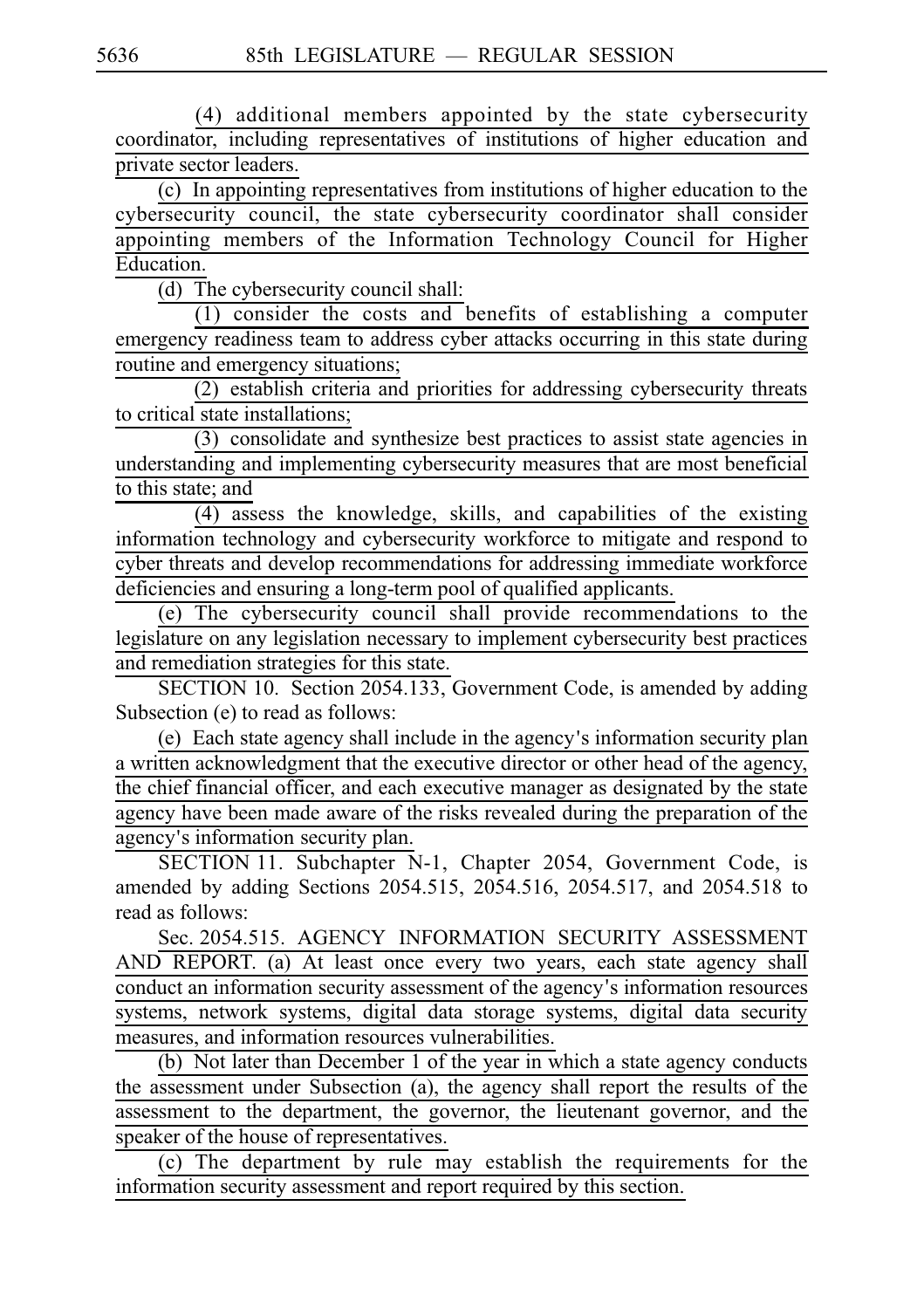Sec. 2054.516. DATA SECURITY PLAN FOR ONLINE AND MOBILE APPLICATIONS. Each state agency, other than an institution of higher education subject to Section 2054.517, implementing an Internet website or mobile application that processes any sensitive personal information or confidential information must:

 $(1)$  submit a biennial data security plan to the department not later than October 15 of each even-numbered year to establish planned beta testing for the website or application; and

 $(2)$  subject the website or application to a vulnerability and penetration test and address any vulnerability identified in the test.

Sec. 2054.517. DATA SECURITY PROCEDURES FOR ONLINE AND MOBILE APPLICATIONS OF INSTITUTIONS OF HIGHER EDUCATION. (a) Each institution of higher education, as defined by Section 61.003, Education Code, shall adopt and implement a policy for Internet website and mobile application security procedures that complies with this section.

(b) Before deploying an Internet website or mobile application that processes confidential information for an institution of higher education, the developer of the website or application for the institution must submit to the institution's information security officer the information required under policies adopted by the institution to protect the privacy of individuals by preserving the confidentiality of information processed by the website or application. At a minimum, the institution's policies must require the developer to submit information describing:

 $(1)$  the architecture of the website or application;

 $\overline{(2)}$  the authentication mechanism for the website or application; and

 $(3)$  the administrator level access to data included in the website or application.

 $(c)$  Before deploying an Internet website or mobile application described by Subsection (b), an institution of higher education must subject the website or application to a vulnerability and penetration test conducted internally or by an independent third party.

(d) Each institution of higher education shall submit to the department the policies adopted as required by Subsection (b). The department shall review the policies and make recommendations for appropriate changes.

Sec. 2054.518. CYBERSECURITY RISKS AND INCIDENTS. (a) The department shall develop a plan to address cybersecurity risks and incidents in this state. The department may enter into an agreement with a national organization, including the National Cybersecurity Preparedness Consortium, to support the department's efforts in implementing the components of the plan for which the department lacks resources to address internally. The agreement may include provisions for:

 $\overline{(1)}$  providing fee reimbursement for appropriate industry-recognized certification examinations for and training to state agencies preparing for and responding to cybersecurity risks and incidents;

 $\frac{1}{2}$  developing and maintaining a cybersecurity risks and incidents curriculum using existing programs and models for training state agencies;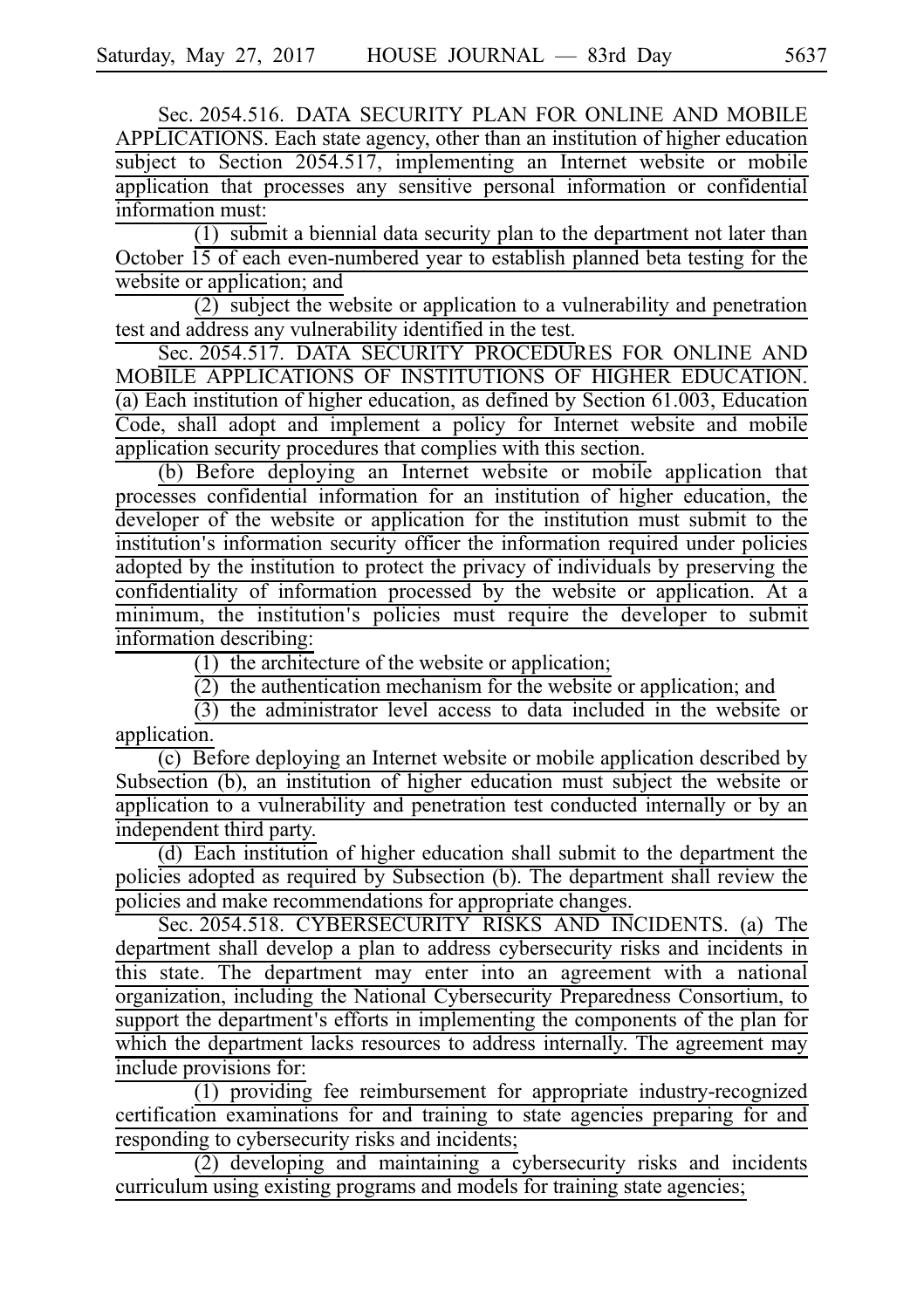(3) delivering to state agency personnel with access to state agency networks routine training related to appropriately protecting and maintaining information technology systems and devices, implementing cybersecurity best practices, and mitigating cybersecurity risks and vulnerabilities;

 $(4)$  providing technical assistance services to support preparedness for and response to cybersecurity risks and incidents;

 $(5)$  conducting cybersecurity training and simulation exercises for state agencies to encourage coordination in defending against and responding to cybersecurity risks and incidents;

 $(6)$  assisting state agencies in developing cybersecurity information-sharing programs to disseminate information related to cybersecurity risks and incidents; and

(7) incorporating cybersecurity risk and incident prevention and response methods into existing state emergency plans, including continuity of operation plans and incident response plans.

 $(b)$  In implementing the provisions of the agreement prescribed by Subsection (a), the department shall seek to prevent unnecessary duplication of existing programs or efforts of the department or another state agency.

 $(c)$  In selecting an organization under Subsection (a), the department shall consider the organization's previous experience in conducting cybersecurity training and exercises for state agencies and political subdivisions.

 $(d)$  The department shall consult with institutions of higher education in this state when appropriate based on an institution's expertise in addressing specific cybersecurity risks and incidents.

SECTION 12. Section 2054.575(a), Government Code, is amended to read as follows:

(a) A state agency shall, with available funds, identify information security issues and develop a plan to prioritize the remediation and mitigation of those issues. The agency shall include in the plan:

 $(1)$  procedures for reducing the agency's level of exposure with regard to information that alone or in conjunction with other information identifies an individual maintained on a legacy system of the agency;

 $(2)$  the best value approach for modernizing, replacing, renewing, or disposing of a legacy system that maintains information critical to the agency's responsibilities;

 $(3)$  analysis of the percentage of state agency personnel in information technology, cybersecurity, or other cyber-related positions who currently hold the appropriate industry-recognized certifications as identified by the National Initiative for Cybersecurity Education;

(4) the level of preparedness of state agency cyber personnel and potential personnel who do not hold the appropriate industry-recognized certifications to successfully complete the industry-recognized certification examinations; and

 $(5)$  a strategy for mitigating any workforce-related discrepancy in information technology, cybersecurity, or other cyber-related positions with the appropriate training and industry-recognized certifications.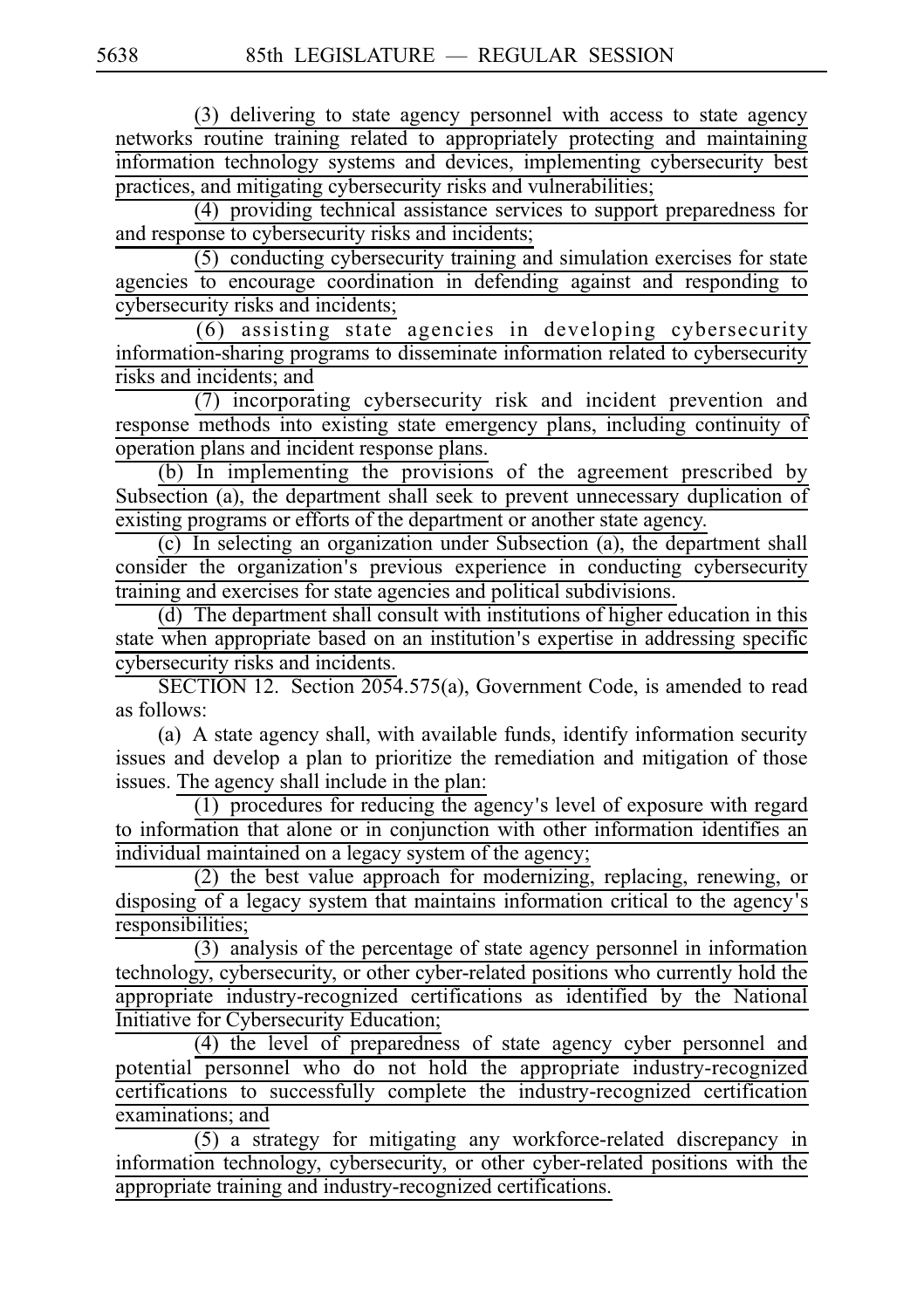SECTION 13. Section 2059.055(b), Government Code, is amended to read as follows:

(b) Network security information is confidential under this section if the information is:

(1) related to passwords, personal identification numbers, access codes, encryption, or other components of the security system of a governmental entity [state ageney];

 $(2)$  collected, assembled, or maintained by or for a governmental entity to prevent, detect, or investigate criminal activity; or

(3) related to an assessment, made by or for a governmental entity or maintained by a governmental entity, of the vulnerability of a network to criminal activity.

SECTION 14. Chapter 276, Election Code, is amended by adding Section 276.011 to read as follows:

Sec. 276.011. ELECTION CYBER ATTACK STUDY. (a) Not later than December 1, 2018, the secretary of state shall:

 $(1)$  conduct a study regarding cyber attacks on election infrastructure;

 $(2)$  prepare a public summary report on the study's findings that does not contain any information the release of which may compromise any election;

 $(3)$  prepare a confidential report on specific findings and vulnerabilities that is exempt from disclosure under Chapter 552, Government Code; and

 $(4)$  submit to the standing committees of the legislature with jurisdiction over election procedures a copy of the report required under Subdivision (2) and a general compilation of the report required under Subdivision (3) that does not contain any information the release of which may compromise any election.

(b) The study must include:

 $(1)$  an investigation of vulnerabilities and risks for a cyber attack against a county's voting system machines or the list of registered voters;

 $(2)$  information on any attempted cyber attack on a county's voting system machines or the list of registered voters; and

 $(3)$  recommendations for protecting a county's voting system machines and list of registered voters from a cyber attack.

(c) The secretary of state, using existing resources, may contract with a qualified vendor to conduct the study required by this section.

(d) This section expires January 1, 2019.

SECTION 15. (a) The lieutenant governor shall establish a Senate Select Committee on Cybersecurity and the speaker of the house of representatives shall establish a House Select Committee on Cybersecurity to, jointly or separately, study:

- $(1)$  cybersecurity in this state;
- $(2)$  the information security plans of each state agency; and
- (3) the risks and vulnerabilities of state agency cybersecurity.
- (b) Not later than November 30, 2017: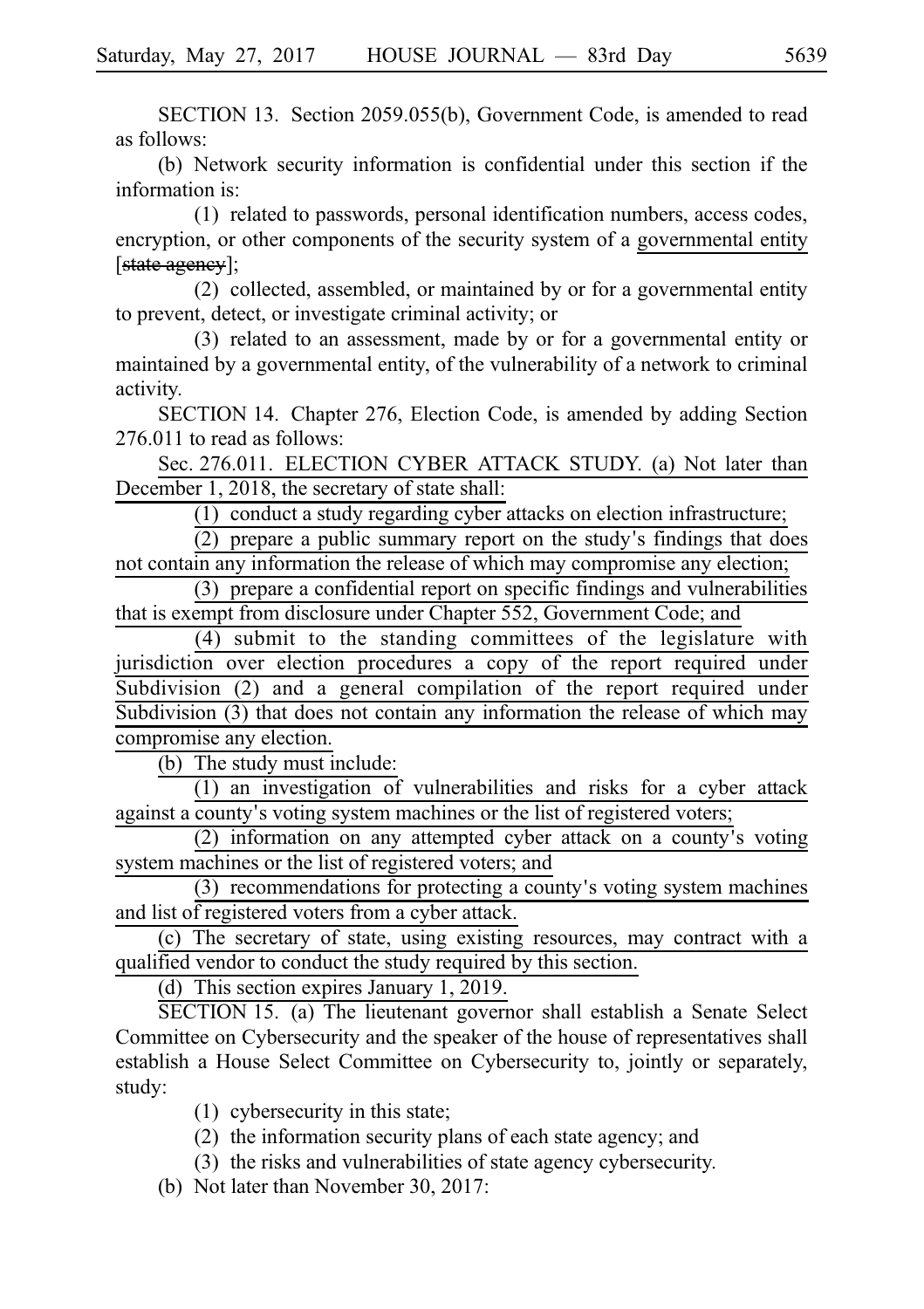$(1)$  the lieutenant governor shall appoint five senators to the Senate Select Committee on Cybersecurity, one of whom shall be designated as chair; and

 $(2)$  the speaker of the house of representatives shall appoint five state representatives to the House Select Committee on Cybersecurity, one of whom shall be designated as chair.

(c) The committees established under this section shall convene separately at the call of the chair of the respective committees, or jointly at the call of both chairs. In joint meetings, the chairs of each committee shall act as joint chairs.

(d) Following consideration of the issues listed in Subsection (a) of this section, the committees established under this section shall jointly adopt recommendations on state cybersecurity and report in writing to the legislature any findings and adopted recommendations not later than January 13, 2019.

(e) This section expires September 1, 2019.

SECTION 16. (a) In this section, "state agency" means a board, commission, office, department, council, authority, or other agency in the executive or judicial branch of state government that is created by the constitution or a statute of this state. The term does not include a university system or institution of higher education as those terms are defined by Section 61.003, Education Code.

(b) The Department of Information Resources, in consultation with the Texas State Library and Archives Commission, shall conduct a study on state agency digital data storage and records management practices and the associated costs to this state.

(c) The study required under this section must examine:

 $(1)$  the current digital data storage practices of state agencies in this state;

 $(2)$  the costs associated with those digital data storage practices;

(3) the digital records management and data classification policies of state agencies and whether the state agencies are consistently complying with the established policies;

(4) whether the state agencies are storing digital data that exceeds established retention requirements and the cost of that unnecessary storage;

 $(5)$  the adequacy of storage systems used by state agencies to securely maintain confidential digital records;

 $(6)$  possible solutions and improvements recommended by the state agencies for reducing state costs and increasing security for digital data storage and records management; and

 $(7)$  the security level and possible benefits of and the cost savings from using cloud computing services for agency data storage, data classification, and records management.

(d) Each state agency shall participate in the study required by this section and provide appropriate assistance and information to the Department of Information Resources and the Texas State Library and Archives Commission.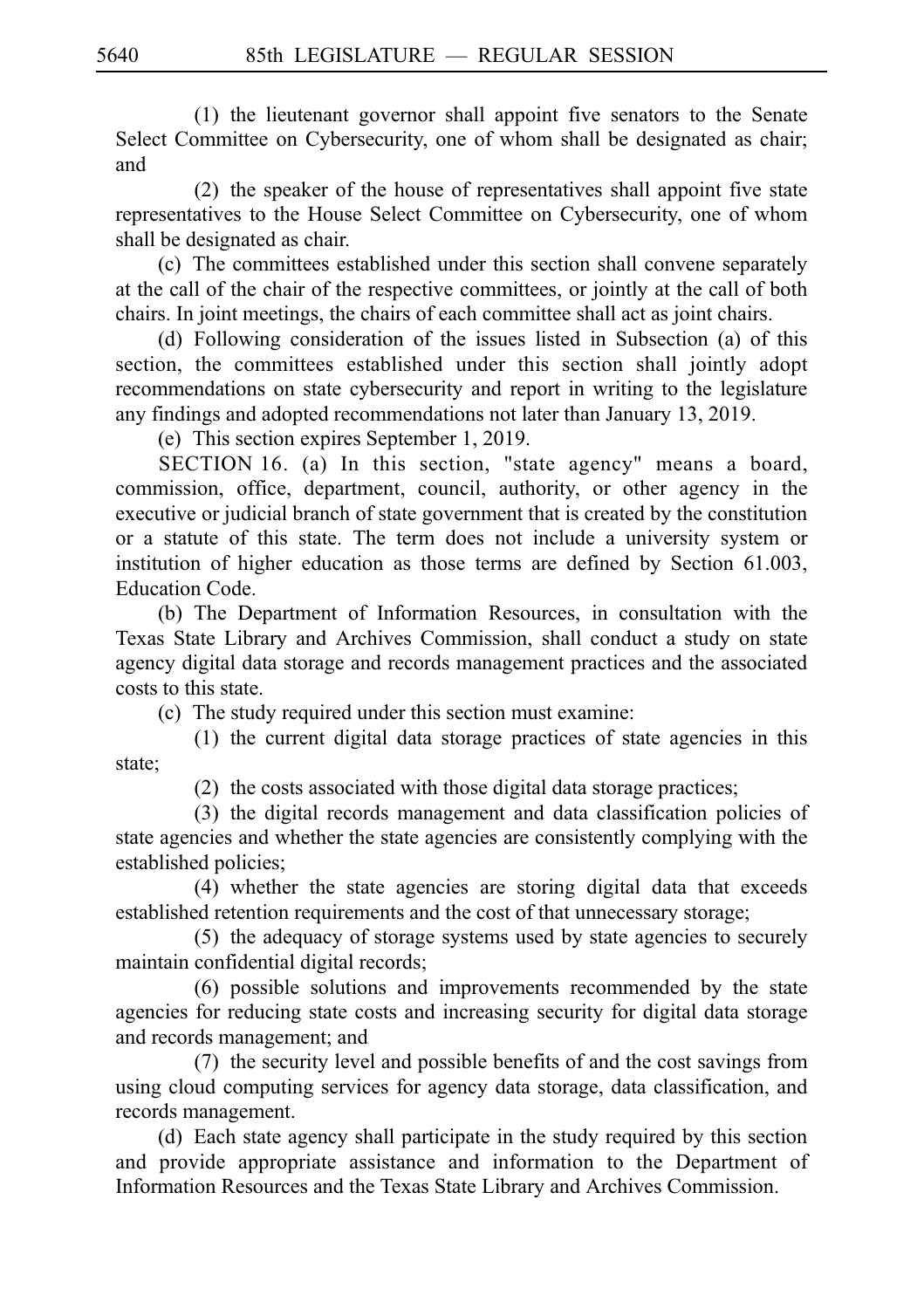(e) Not later than December 1, 2018, the Department of Information Resources shall issue a report on the study required under this section and recommendations for reducing state costs and for improving efficiency in digital data storage and records management to the lieutenant governor, the speaker of the house of representatives, and the appropriate standing committees of the house of representatives and the senate.

(f) This section expires September 1, 2019.

SECTION 17. The changes in law made by this Act do not apply to the Electric Reliability Council of Texas.

SECTION 18. This Act takes effect September 1, 2017.

## **HB 2639 - CONFERENCE COMMITTEE REPORT ADOPTED**

Representative Pickett submitted the following conference committee report on **HBi2639**:

Austin, Texas, May 26, 2017

The Honorable Dan Patrick President of the Senate

The Honorable Joe Straus Speaker of the House of Representatives

Sirs: We, your conference committee, appointed to adjust the differences between the senate and the house of representatives on **HBi2639** have had the same under consideration, and beg to report it back with the recommendation that it do pass in the form and text hereto attached.

| Buckingham                | Pickett                  |
|---------------------------|--------------------------|
| Creighton                 | P. King                  |
| Hughes                    | Dale                     |
| <b>Burton</b>             | Gutierrez                |
|                           | Wilson                   |
| On the part of the senate | On the part of the house |

**HB 2639**, A bill to be entitled An Act relating to an alert for a missing senior citizen or person with Alzheimer's disease.

BE IT ENACTED BY THE LEGISLATURE OF THE STATE OF TEXAS:

SECTION 1. The heading to Subchapter M, Chapter 411, Government Code, is amended to read as follows:

SUBCHAPTER M. SILVER ALERT FOR MISSING SENIOR CITIZENS AND PERSONS WITH ALZHEIMER'S DISEASE

SECTION 2. Sections  $411.381(1)$  and (2), Government Code, are amended to read as follows:

 $(1)$  "Alert" means the statewide silver alert for missing senior citizens and persons with Alzheimer's disease, as developed and implemented under this subchapter.

(2) "Local law enforcement agency" means a local law enforcement agency with jurisdiction over the investigation of a missing senior citizen or person with Alzheimer's disease.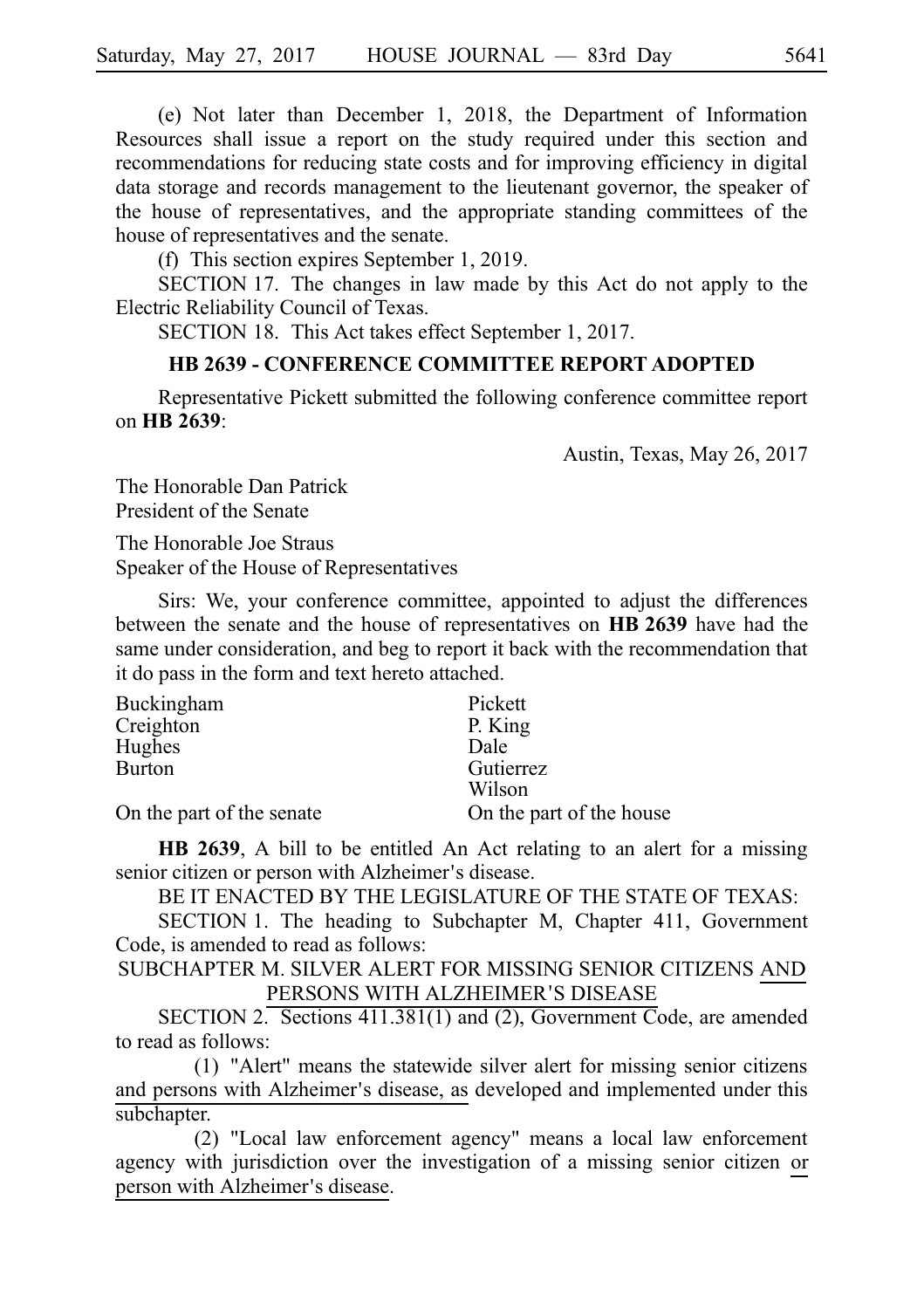SECTION 3. Section 411.382, Government Code, is amended to read as follows:

Sec. 411.382. SILVER ALERT FOR MISSING SENIOR CITIZENS AND PERSONS WITH ALZHEIMER'S DISEASE. With the cooperation of the Texas Department of Transportation, the office of the governor, and other appropriate law enforcement agencies in this state, the department shall develop and implement a statewide silver alert to be activated on behalf of a missing senior citizen or person with Alzheimer's disease.

SECTION 4. Section 411.383(b), Government Code, is amended to read as follows:

(b) The director shall adopt rules and issue directives as necessary to ensure proper implementation of the alert. The rules and directives must include:

(1) the procedures to be used by a local law enforcement agency to verify whether a person reported missing is a senior citizen with [:

 $[(A)$  is missing; and

 $[(B)$  has] an impaired mental condition or a person with Alzheimer's disease and whether the person's location is unknown;

 $(2)$  a description of the circumstances under which a local law enforcement agency is required to report a missing senior citizen or person with Alzheimer's disease to the department; and

 $(3)$  the procedures to be used by an individual or entity to report information about a missing senior citizen or person with Alzheimer's disease to designated media outlets in Texas.

SECTION 5. Section 411.386, Government Code, is amended to read as follows:

Sec. 411.386. NOTIFICATION TO DEPARTMENT OF MISSING SENIOR CITIZEN OR PERSON WITH ALZHEIMER'S DISEASE. (a) A local law enforcement agency may notify the department if the agency:

 $(1)$  receives notice of a missing senior citizen or person with Alzheimer's disease;

 $(2)$  verifies that at the time the senior citizen or person with Alzheimer's disease is reported missing:

 $(A)$  the person reported missing:

(i) is 65 years of age or older and has an impaired mental condition; or

(ii) is a person with Alzheimer's disease; and

 $(B)$  the person's [senior citizen's] location is unknown; and

 $[ (C)$  the senior citizen has an impaired mental condition; and]

(3) determines that the person's  $[$ senior citizen's $]$  disappearance poses a credible threat to the person's [senior citizen's] health and safety.

(b) The local law enforcement agency shall:

 $(1)$  require the family or legal guardian of the missing senior citizen or person with Alzheimer's disease to provide documentation of the person's age and [senior citizen's impaired mental] condition to verify the person's status **[condition]** as described [required] by Subsection (a)(2)(A)  $[(a)(2)(C)]$ ; and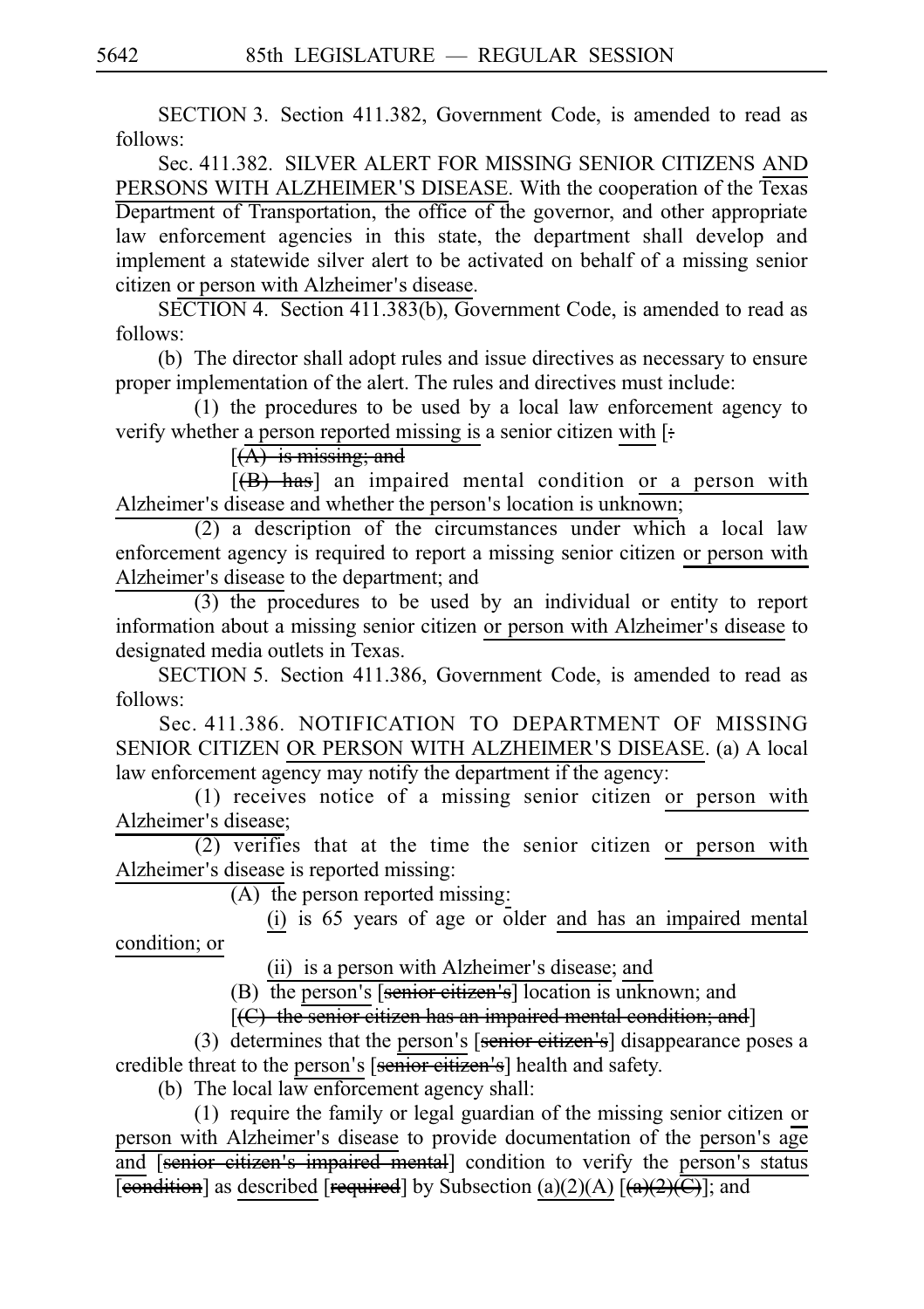$(2)$  as soon as practicable, determine whether the person's [senior eitizen's] disappearance poses a credible threat to the person's [senior citizen's] health and safety for purposes of Subsection (a)(3).

SECTION 6. Section 411.387(b), Government Code, is amended to read as follows:

(b) In issuing the alert, the department shall send the alert to designated media outlets in Texas. Following receipt of the alert, participating radio stations and[,] television stations[,] and other participating media outlets may issue the alert at designated intervals to assist in locating the missing senior citizen or person with Alzheimer's disease.

SECTION 7. Section 411.388, Government Code, is amended to read as follows:

Sec. 411.388. CONTENT OF SILVER ALERT. The alert must include:

 $(1)$  all appropriate information that is provided by the local law enforcement agency and that may lead to the safe recovery of the missing senior citizen or person with Alzheimer's disease; and

 $(2)$  a statement instructing any person with information related to the missing senior citizen or person with Alzheimer's disease to contact a local law enforcement agency.

SECTION 8. Section 411.389, Government Code, is amended to read as follows:

Sec. 411.389. TERMINATION OF SILVER ALERT. (a) The director shall terminate any activation of the alert with respect to a particular missing senior citizen or person with Alzheimer's disease not later than the earlier of the date on which:

(1) the missing person [senior citizen] is located or the situation is otherwise resolved; or

 $(2)$  the notification period ends, as determined by department rule.

(b) A local law enforcement agency that locates a missing senior citizen or person with Alzheimer's disease who is the subject of an alert under this subchapter shall notify the department as soon as possible that the missing person [senior citizen] has been located.

SECTION 9. This Act takes effect immediately if it receives a vote of two-thirds of all the members elected to each house, as provided by Section 39, Article III, Texas Constitution. If this Act does not receive the vote necessary for immediate effect, this Act takes effect September 1, 2017.

Representative Pickett moved to adopt the conference committee report on **HBi2639**.

The motion to adopt the conference committee report on **HB 2639** prevailed by (Record 1949): 137 Yeas, 8 Nays, 2 Present, not voting.

Yeas — Allen; Alonzo; Alvarado; Anchia; Anderson, C.; Anderson, R.; Arévalo; Ashby; Bailes; Bell; Bernal; Biedermann; Blanco; Bohac; Bonnen, G.; Burkett; Burns; Button; Canales; Capriglione; Clardy; Coleman; Collier; Cook; Cortez; Cosper; Craddick; Cyrier; Dale; Darby; Davis, S.; Davis, Y.; Dean; Dutton; Elkins; Faircloth; Fallon; Farrar; Flynn; Frullo; Geren; Gervin-Hawkins;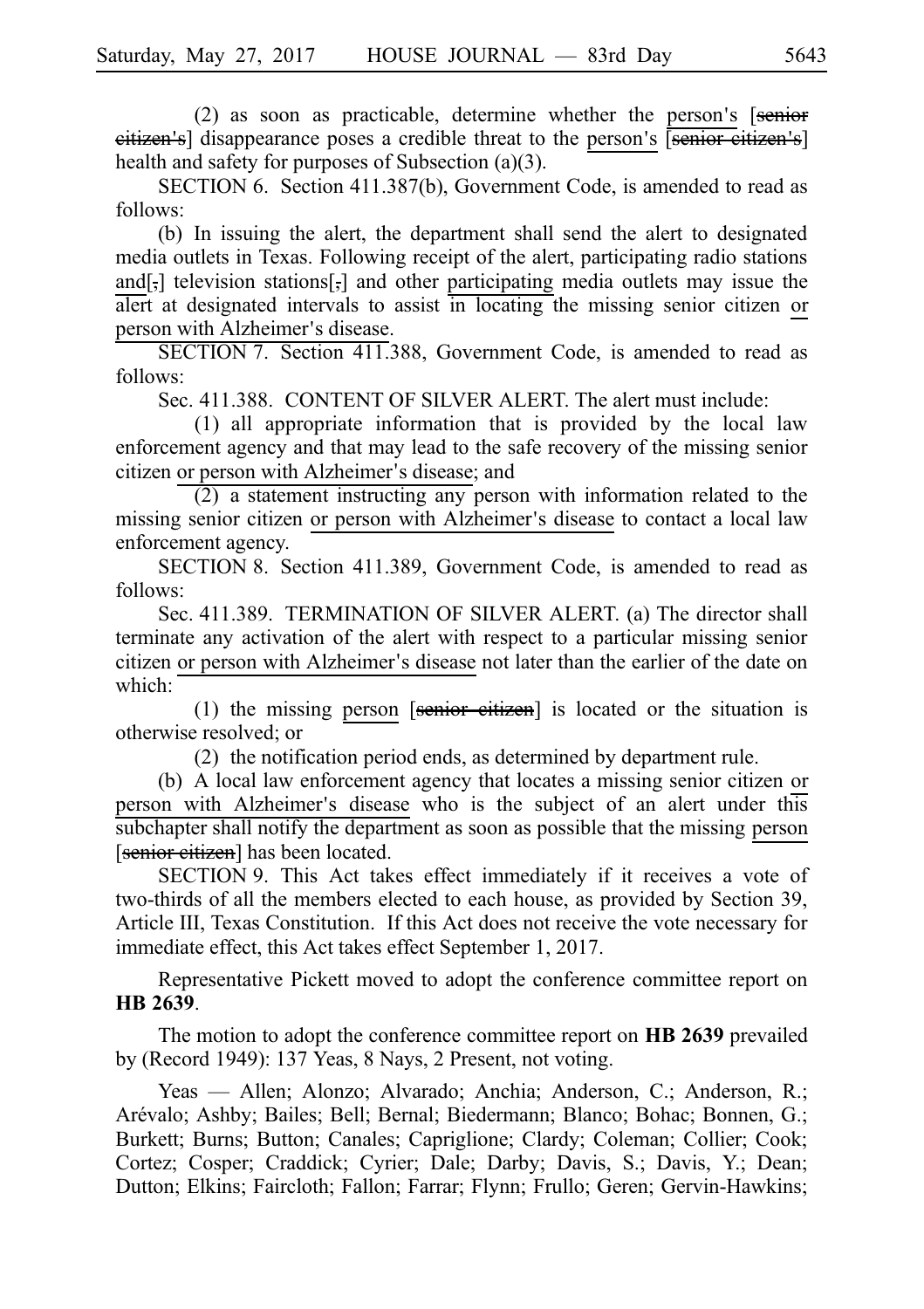Giddings; Goldman; Gonzales; González; Gooden; Guerra; Guillen; Gutierrez; Hefner; Hernandez; Herrero; Hinojosa; Holland; Howard; Huberty; Hunter; Isaac; Israel; Johnson, E.; Johnson, J.; Kacal; Keough; King, K.; King, P.; King, T.; Klick; Koop; Krause; Kuempel; Lambert; Landgraf; Larson; Laubenberg; Leach; Longoria; Lozano; Lucio; Martinez; Metcalf; Meyer; Miller; Minjarez; Moody; Morrison; Muñoz; Murphy; Murr; Neave; Nevárez; Oliveira; Oliverson; Ortega; Parker; Paul; Perez; Phelan; Phillips; Pickett; Price; Raney; Raymond; Reynolds; Roberts; Rodriguez, E.; Rodriguez, J.; Romero; Rose; Sanford; Schaefer; Schofield; Schubert; Shaheen; Sheffield; Shine; Simmons; Smithee; Springer; Stephenson; Stucky; Thierry; Thompson, E.; Thompson, S.; Turner; Uresti; VanDeaver; Villalba; Vo; Walle; White; Wilson; Workman; Wray; Wu; Zedler; Zerwas.

Nays — Bonnen, D.; Burrows; Cain; Lang; Rinaldi; Stickland; Swanson; Tinderholt.

Present, not voting — Mr. Speaker; Paddie(C).

Absent — Deshotel; Dukes; Frank.

### **STATEMENT OF VOTE**

When Record No. 1949 was taken, I was shown voting no. I intended to vote yes.

Tinderholt

## **LEAVE OF ABSENCE GRANTED**

The following member was granted leave of absence for the remainder of today because of medical treatment:

Dukes on motion of Reynolds.

#### **SB 302 - CONFERENCE COMMITTEE REPORT ADOPTED**

Representative S. Thompson submitted the conference committee report on **SBi302**.

Representative S. Thompson moved to adopt the conference committee report on **SB** 302.

The motion to adopt the conference committee report on **SB 302** prevailed by (Record 1950): 125 Yeas, 21 Nays, 3 Present, not voting.

Yeas — Allen; Alonzo; Alvarado; Anderson, C.; Arévalo; Ashby; Bailes; Bell; Bernal; Blanco; Bohac; Burkett; Burns; Burrows; Button; Canales; Capriglione; Clardy; Coleman; Collier; Cook; Cortez; Cosper; Craddick; Cyrier; Dale; Darby; Davis, S.; Davis, Y.; Dean; Deshotel; Dutton; Faircloth; Fallon; Farrar; Flynn; Frank; Frullo; Geren; Gervin-Hawkins; Giddings; Gonzales; González; Gooden; Guerra; Guillen; Gutierrez; Hernandez; Herrero; Hinojosa; Holland; Howard; Huberty; Hunter; Isaac; Johnson, E.; Johnson, J.; Kacal; Keough; King, K.; King, P.; King, T.; Klick; Koop; Kuempel; Lambert; Landgraf; Larson; Laubenberg; Leach; Longoria; Lozano; Lucio; Martinez; Metcalf; Meyer; Miller; Minjarez; Moody; Morrison; Muñoz; Murphy; Neave;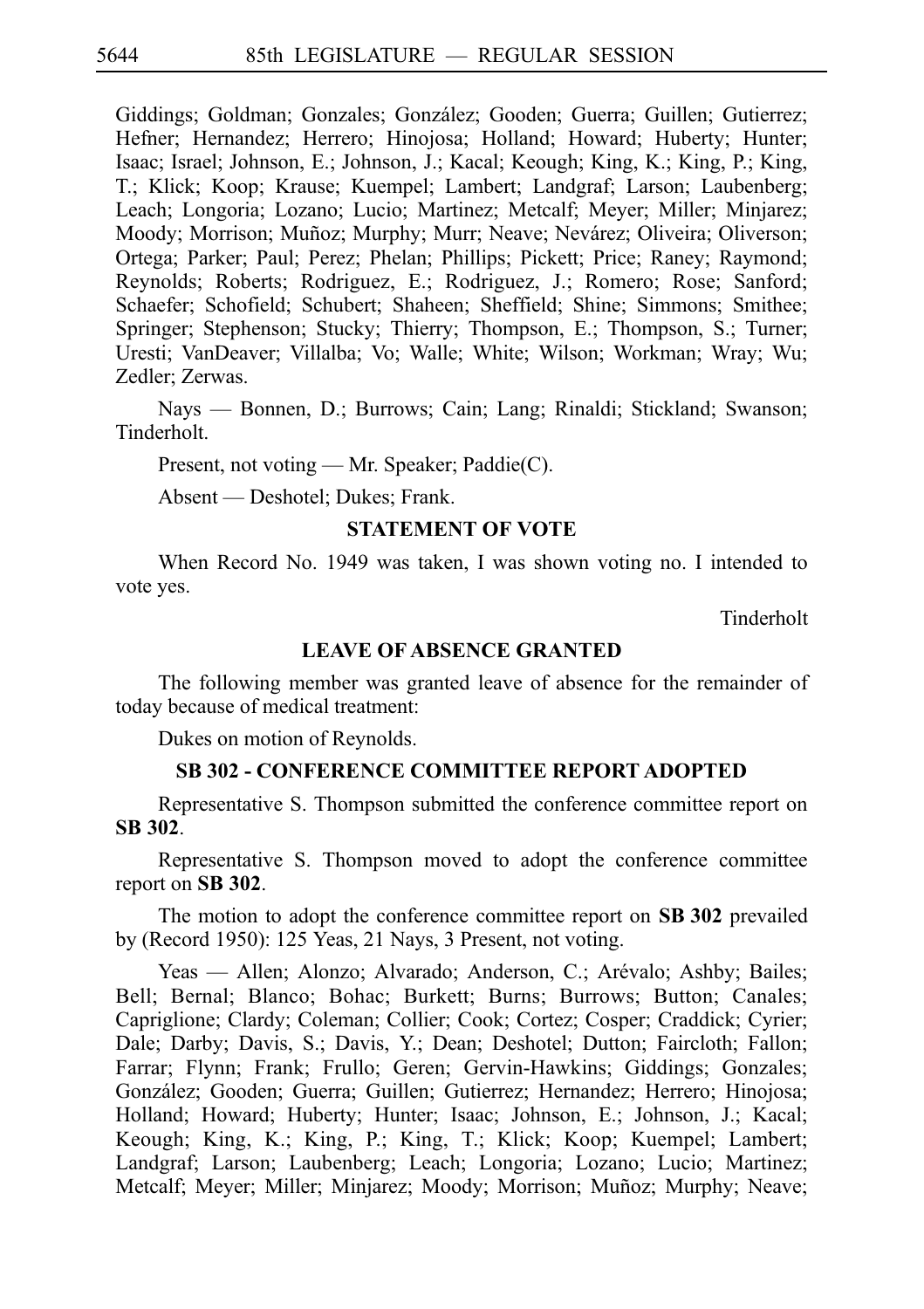Nevárez; Oliveira; Oliverson; Ortega; Parker; Paul; Perez; Phelan; Phillips; Pickett; Price; Raney; Raymond; Reynolds; Roberts; Rodriguez, E.; Rodriguez, J.; Romero; Rose; Schofield; Schubert; Shaheen; Sheffield; Shine; Smithee; Stephenson; Stucky; Thierry; Thompson, E.; Thompson, S.; Turner; Uresti; VanDeaver; Villalba; Vo; Walle; White; Workman; Wray; Wu; Zedler; Zerwas.

Nays — Anchia; Anderson, R.; Biedermann; Bonnen, D.; Bonnen, G.; Cain; Elkins; Goldman; Hefner; Israel; Krause; Lang; Rinaldi; Sanford; Schaefer; Simmons; Springer; Stickland; Swanson; Tinderholt; Wilson.

Present, not voting — Mr. Speaker; Murr; Paddie(C).

Absent, Excused — Dukes.

### **SB 303 - CONFERENCE COMMITTEE REPORT ADOPTED**

Representative S. Thompson submitted the conference committee report on **SBi303**.

Representative S. Thompson moved to adopt the conference committee report on SB 303.

The motion to adopt the conference committee report on **SB 303** prevailed by (Record 1951): 145 Yeas, 1 Nays, 2 Present, not voting.

Yeas — Allen; Alonzo; Alvarado; Anderson, C.; Anderson, R.; Arévalo; Ashby; Bailes; Bell; Bernal; Biedermann; Blanco; Bohac; Bonnen, D.; Bonnen, G.; Burkett; Burns; Burrows; Button; Cain; Canales; Capriglione; Clardy; Coleman; Collier; Cook; Cortez; Cosper; Craddick; Cyrier; Dale; Darby; Davis, S.; Davis, Y.; Dean; Deshotel; Dutton; Faircloth; Fallon; Farrar; Flynn; Frank; Frullo; Geren; Gervin-Hawkins; Giddings; Goldman; Gonzales; González; Gooden; Guerra; Guillen; Gutierrez; Hefner; Hernandez; Herrero; Hinojosa; Holland; Howard; Huberty; Hunter; Isaac; Israel; Johnson, E.; Johnson, J.; Kacal; Keough; King, K.; King, P.; King, T.; Klick; Koop; Krause; Kuempel; Lambert; Landgraf; Lang; Larson; Laubenberg; Leach; Longoria; Lozano; Lucio; Martinez; Metcalf; Meyer; Miller; Minjarez; Moody; Morrison; Muñoz; Murphy; Murr; Neave; Nevárez; Oliveira; Oliverson; Ortega; Parker; Paul; Perez; Phelan; Phillips; Pickett; Price; Raney; Raymond; Reynolds; Rinaldi; Roberts; Rodriguez, E.; Rodriguez, J.; Romero; Rose; Sanford; Schaefer; Schofield; Schubert; Shaheen; Sheffield; Shine; Simmons; Smithee; Springer; Stephenson; Stickland; Stucky; Swanson; Thierry; Thompson, E.; Thompson, S.; Tinderholt; Turner; Uresti; VanDeaver; Villalba; Vo; Walle; White; Wilson; Workman; Wray; Wu; Zedler; Zerwas.

Nays — Elkins. Present, not voting — Mr. Speaker; Paddie(C). Absent, Excused — Dukes. Absent — Anchia.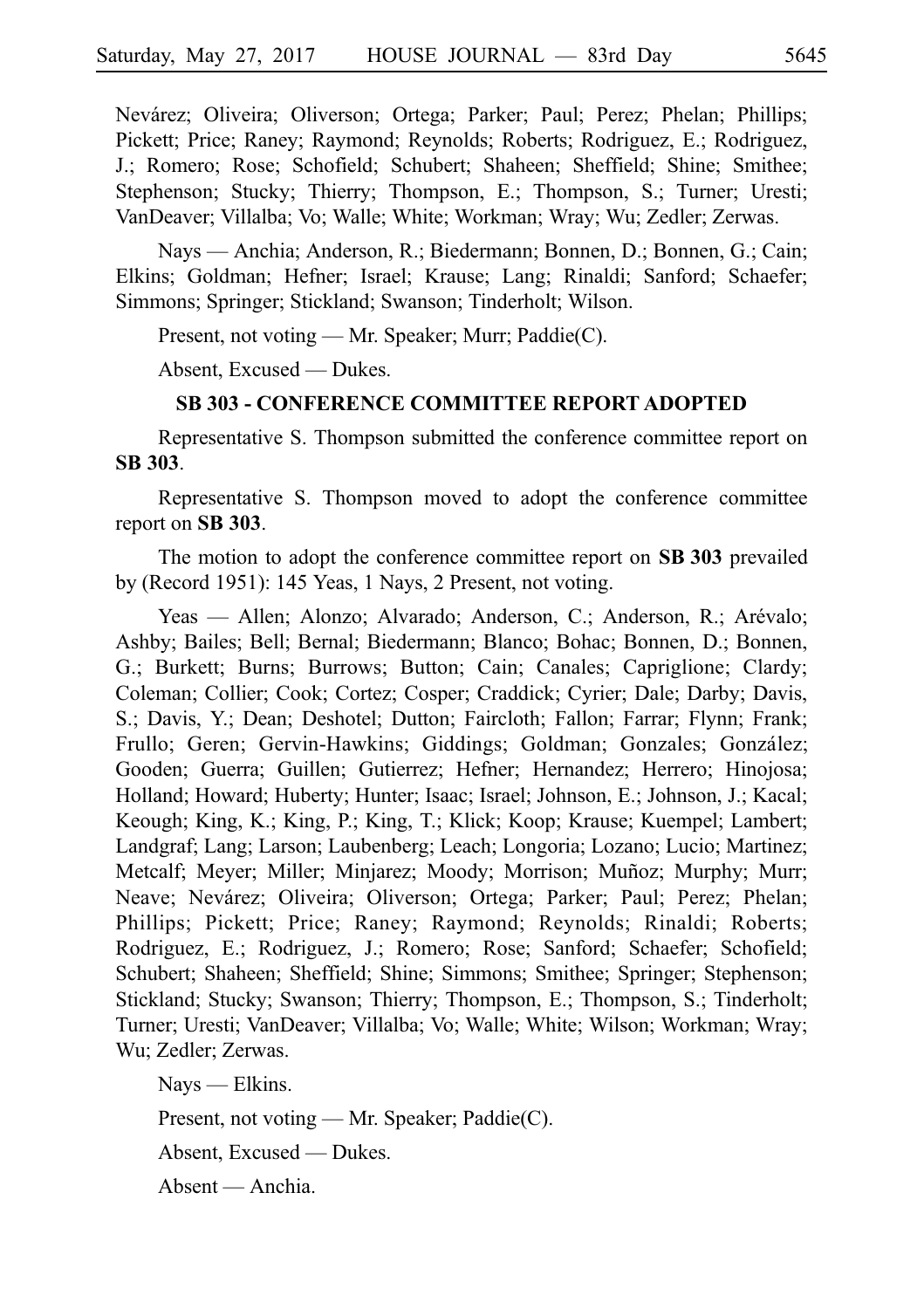### **SB 416 - CONFERENCE COMMITTEE REPORT ADOPTED**

Representative Smithee submitted the conference committee report on **SBi416**.

Representative Smithee moved to adopt the conference committee report on **SBi416**.

The motion to adopt the conference committee report on SB 416 prevailed by (Record 1952): 113 Yeas, 32 Nays, 4 Present, not voting.

Yeas — Allen; Alonzo; Alvarado; Anchia; Arévalo; Ashby; Bailes; Bernal; Blanco; Bohac; Burkett; Burns; Button; Canales; Clardy; Coleman; Collier; Cook; Cortez; Cosper; Craddick; Dale; Darby; Davis, S.; Davis, Y.; Dean; Deshotel; Dutton; Faircloth; Farrar; Flynn; Frank; Frullo; Geren; Gervin-Hawkins; Giddings; Gonzales; González; Gooden; Guerra; Guillen; Gutierrez; Hernandez; Herrero; Hinojosa; Howard; Huberty; Hunter; Isaac; Israel; Johnson, E.; Johnson, J.; Kacal; Keough; King, K.; King, P.; King, T.; Koop; Kuempel; Lambert; Larson; Laubenberg; Longoria; Lozano; Lucio; Martinez; Meyer; Miller; Minjarez; Moody; Morrison; Muñoz; Murphy; Neave; Nevárez; Oliveira; Oliverson; Ortega; Parker; Paul; Perez; Phelan; Pickett; Price; Raney; Raymond; Reynolds; Roberts; Rodriguez, E.; Rodriguez, J.; Romero; Rose; Schofield; Shaheen; Sheffield; Shine; Smithee; Stephenson; Stucky; Thierry; Thompson, S.; Turner; Uresti; VanDeaver; Villalba; Vo; Walle; White; Workman; Wray; Wu; Zedler; Zerwas.

Nays — Anderson, R.; Bell; Biedermann; Bonnen, D.; Bonnen, G.; Burrows; Cain; Capriglione; Cyrier; Elkins; Fallon; Goldman; Hefner; Holland; Klick; Krause; Landgraf; Lang; Leach; Metcalf; Phillips; Rinaldi; Sanford; Schaefer; Schubert; Simmons; Springer; Stickland; Swanson; Thompson, E.; Tinderholt; Wilson.

Present, not voting — Mr. Speaker; Anderson, C.; Murr; Paddie(C).

Absent, Excused — Dukes.

## **STATEMENT OF VOTE**

When Record No. 1952 was taken, I was shown voting yes. I intended to vote no.

White

### **HB 2950 - CONFERENCE COMMITTEE REPORT ADOPTED**

Representative Burkett submitted the following conference committee report on **HBi2950**:

Austin, Texas, May 26, 2017

The Honorable Dan Patrick President of the Senate

The Honorable Joe Straus Speaker of the House of Representatives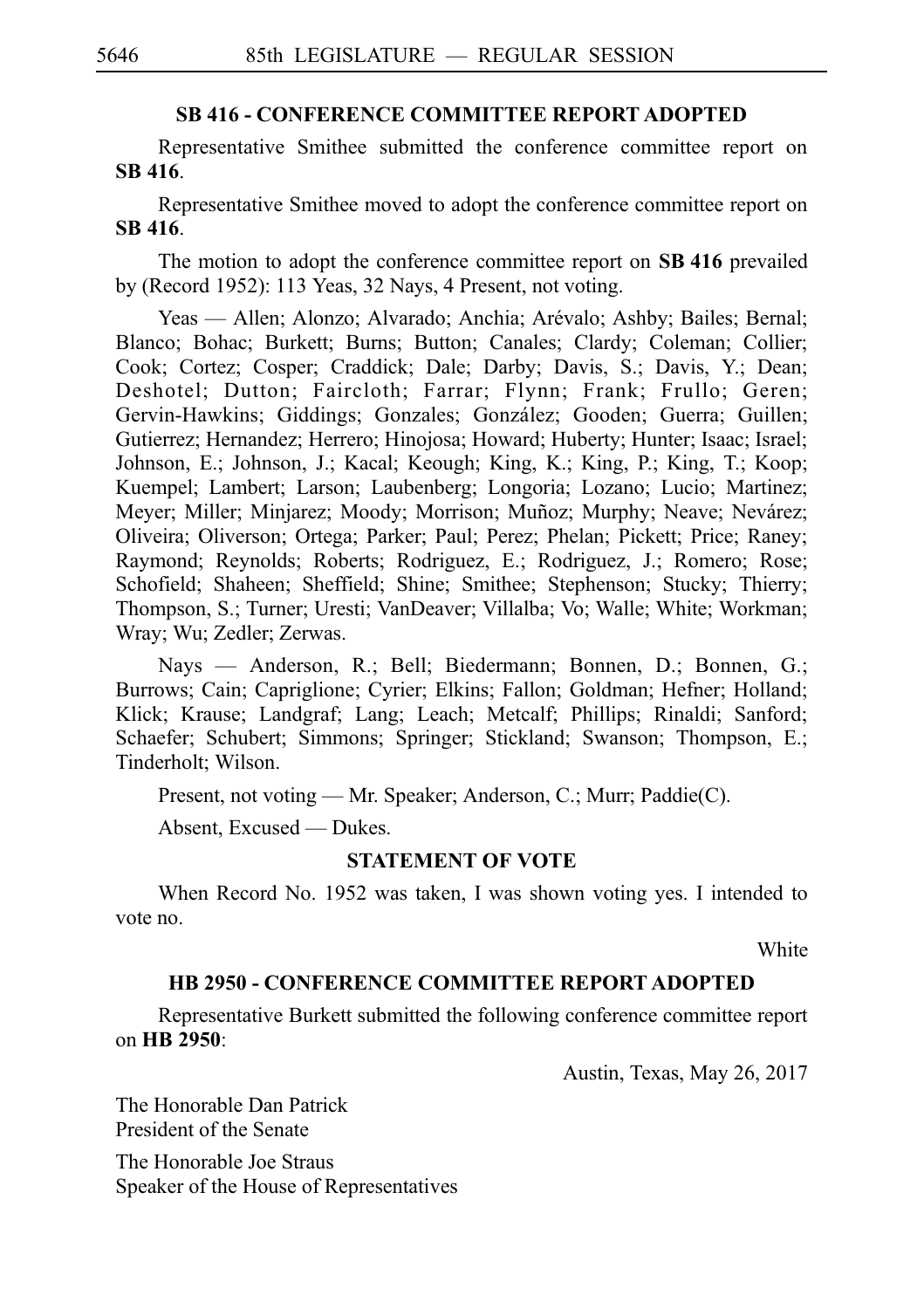Sirs: We, your conference committee, appointed to adjust the differences between the senate and the house of representatives on **HBi2950** have had the same under consideration, and beg to report it back with the recommendation that it do pass in the form and text hereto attached.

| Hinojosa                  | <b>Burkett</b>           |
|---------------------------|--------------------------|
| Nichols                   | Klick                    |
| Schwertner                | Oliverson                |
| V. Taylor                 | Raymond                  |
| Watson                    | S. Thompson              |
| On the part of the senate | On the part of the house |

**HB 2950**, A bill to be entitled An Act relating to the continuation and functions of the Texas Board of Nursing and to the regulation of the practice of nursing.

BE IT ENACTED BY THE LEGISLATURE OF THE STATE OF TEXAS:

SECTION 1. Section 193.005, Health and Safety Code, is amended by amending Subsections (a), (b), and (c) and adding Subsection (a-1) to read as follows:

(a) A person required to file a death certificate or fetal death certificate shall obtain the required medical certification from the decedent's  $[\theta_{\text{m}}]$  attending physician, or, subject to Subsection (a-1), an advanced practice registered nurse of the decedent, if the death occurred under [medical attendance for] the care of the person in connection with the [and] treatment of the condition or disease process that contributed to the death.

 $(a-1)$  An advanced practice registered nurse may only complete the medical certification for a death certificate or fetal death certificate under this section if:

 $(1)$  a patient who has executed a written certification of a terminal illness has elected to receive hospice care and is receiving hospice services, as defined under Chapter 142, from a qualified hospice provider; or

 $(2)$  a patient is receiving palliative care.

 $(b)$  The attending physician or advanced practice registered nurse shall complete the medical certification not later than five days after receiving the death certificate.

(c) An associate physician, the chief medical officer of the institution where the death occurred, or the physician who performed an autopsy on the decedent may complete the medical certification if:

(1) the attending physician and the advanced practice registered nurse described by Subsection (a) are [is] unavailable;

 $(2)$  the attending physician or the advanced practice registered nurse described by Subsection (a) approves; and

 $(3)$  the person completing the medical certification has access to the medical history of the case and the death is due to natural causes.

SECTION 2. Section 671.001(d), Health and Safety Code, is amended to read as follows:

(d) A registered nurse, including an advanced practice registered nurse, or physician assistant may determine and pronounce a person dead in situations other than those described by Subsection (b) if permitted by written policies of a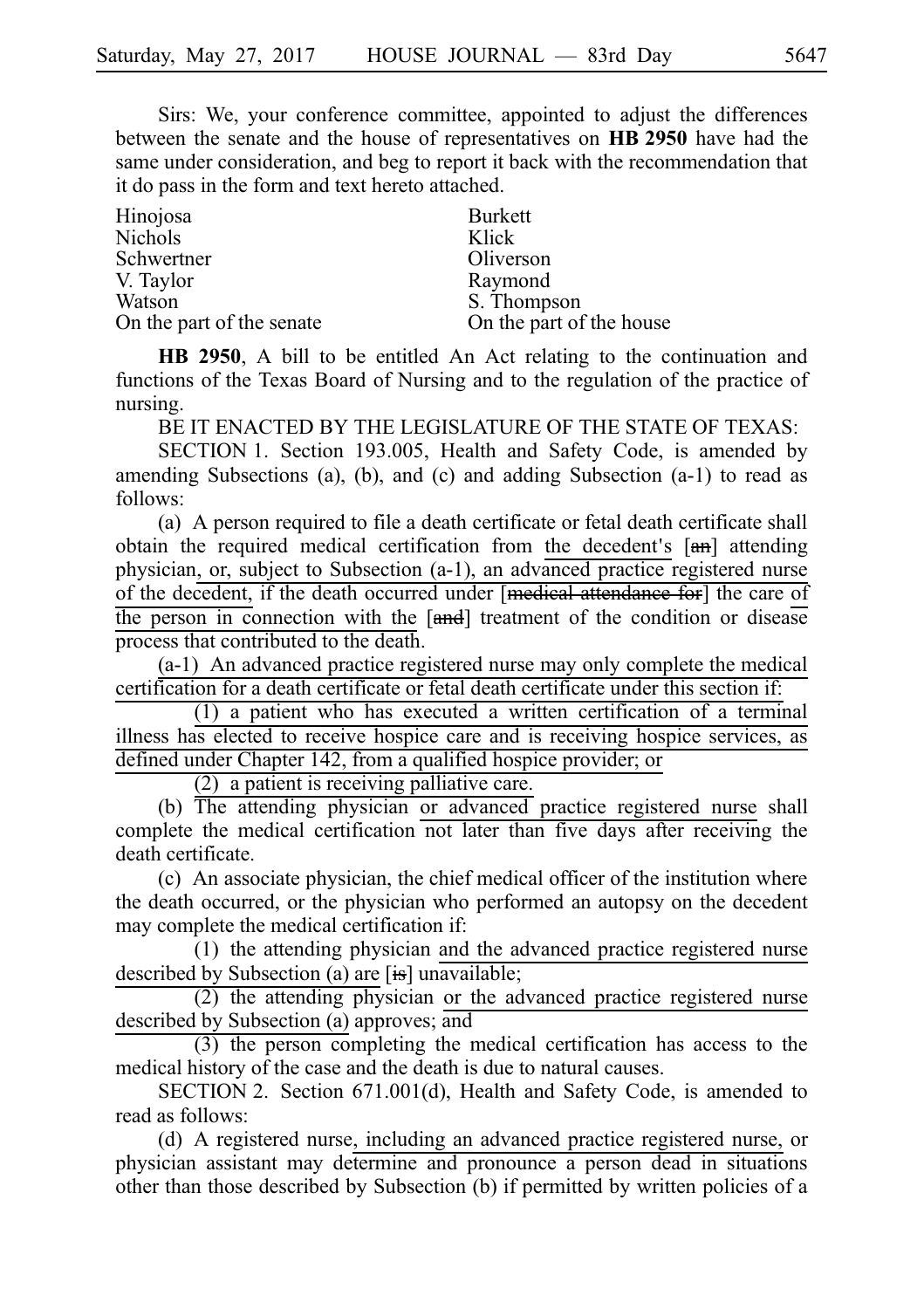licensed health care facility, institution, or entity providing services to that person. Those policies must include physician assistants who are credentialed or otherwise permitted to practice at the facility, institution, or entity. If the facility, institution, or entity has an organized nursing staff and an organized medical staff or medical consultant, the nursing staff and medical staff or consultant shall jointly develop and approve those policies. The executive commissioner of the Health and Human Services Commission shall adopt rules to govern policies for facilities, institutions, or entities that do not have organized nursing staffs and organized medical staffs or medical consultants.

SECTION 3. Section 671.002(a), Health and Safety Code, is amended to read as follows:

(a) A physician who determines death in accordance with Section 671.001(b) or a registered nurse, including an advanced practice registered nurse, or physician assistant who determines death in accordance with Section 671.001(d) is not liable for civil damages or subject to criminal prosecution for the physician's, registered nurse's, or physician assistant's actions or the actions of others based on the determination of death.

SECTION 4. Section 301.003, Occupations Code, is amended to read as follows:

Sec. 301.003. APPLICATION OF SUNSET ACT. The Texas Board of Nursing is subject to Chapter 325, Government Code (Texas Sunset Act). Unless continued in existence as provided by that chapter, the board is abolished September 1, 2029 [2017].

 $SECTION 5.$  Subchapter A, Chapter 301, Occupations Code, is amended by adding Section 301.006 to read as follows:

Sec. 301.006. CLAIM OR DEFENSE FOR PROHIBITED RULE OR POLICY. (a) The board may not adopt a rule, regulation, or policy that violates Chapter 110, Civil Practice and Remedies Code.

(b) A person may assert a violation of Subsection (a) as an affirmative defense in an administrative hearing or as a claim or defense in a judicial proceeding under Chapter 37, Civil Practice and Remedies Code.

SECTION 6. Section 301.059, Occupations Code, is amended by amending Subsection (b) and adding Subsection (d) to read as follows:

(b) The training program must provide the person with information regarding:

(1) the law governing  $[legi<sub>s</sub>lation that created the board and] the$ board's operations;

 $(2)$  the programs, functions, rules, and budget of the board;

 $\overline{(3)}$  the scope of and limitations on the board's rulemaking authority;

 $(4)$  the types of board rules, interpretations, and enforcement actions that may implicate federal antitrust law by limiting competition or impacting prices charged by persons engaged in a profession or business the board regulates, including rules, interpretations, and enforcement actions that:

 $(A)$  regulate the scope of practice of persons in a profession or business the board regulates;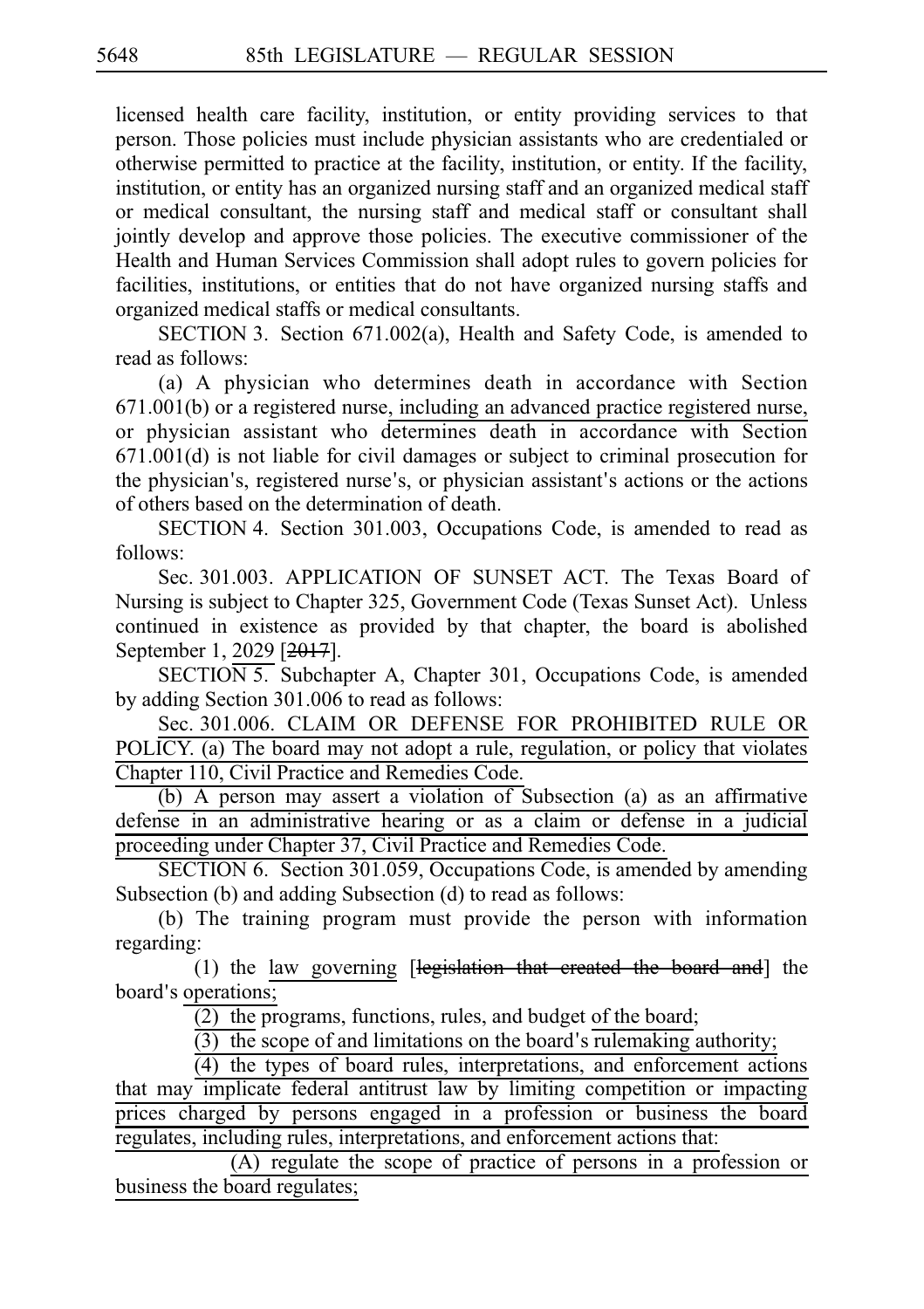(B) restrict advertising by persons in a profession or business the board regulates;

 $\overline{C}$ ) affect the price of goods or services provided by persons in a profession or business the board regulates; and

(D) restrict participation in a profession or business the board regulates;

(5)  $\left[\frac{2}{2}\right]$  the results of the most recent formal audit of the board;

 $\overline{(6)}$   $\overline{(3)}$ ] the requirements of:

(A) laws relating to open meetings, public information, administrative procedure, and disclosing conflicts of interest; and

(B) other laws applicable to members of the board in performing their duties; and

 $\overline{(7)}$   $\overline{(4)}$ ] any applicable ethics policies adopted by the board or the Texas Ethics Commission.

(d) The executive director of the board shall create a training manual that includes the information required by Subsection (b). The executive director shall distribute a copy of the training manual annually to each board member. On receipt of the training manual, each board member shall sign and submit to the executive director a statement acknowledging receipt of the training manual.

SECTION 7. Section 301.157, Occupations Code, is amended by amending Subsections  $(d-4)$ ,  $(d-8)$ ,  $(d-9)$ , and  $(d-11)$  and adding Subsection  $(d-12)$  to read as follows:

 $(d-4)$  The board may recognize and accept as approved under this section a school of nursing or educational program operated in another state and approved by a state board of nursing or other regulatory body of that state. The board shall adopt rules [develop policies] to ensure that the other state's standards are substantially equivalent to the board's standards. The board by rule shall develop a process for students enrolled in a school of nursing or educational program operated in another state that does not meet standards substantially equivalent to the board's standards to apply for an initial license under this chapter.

 $(d-8)$  For purposes of Subsection  $(d-4)$ , a nursing program is considered to meet standards substantially equivalent to the board's standards if the program:

 $(1)$  is part of an institution of higher education located outside this state that is approved by the appropriate regulatory authorities of that state;

(2) holds regional accreditation by an accrediting body recognized by the United States secretary of education and the Council for Higher Education Accreditation;

(3) holds specialty accreditation by an accrediting body recognized by the United States secretary of education and the Council for Higher Education Accreditation[, including the National League for Nursing Accrediting Commission];

 $(4)$  requires program applicants to be a licensed practical or vocational nurse, a military service corpsman, or a paramedic, or to hold a college degree in a clinically oriented health care field with demonstrated experience providing direct patient care; and

 $(5)$  graduates students who: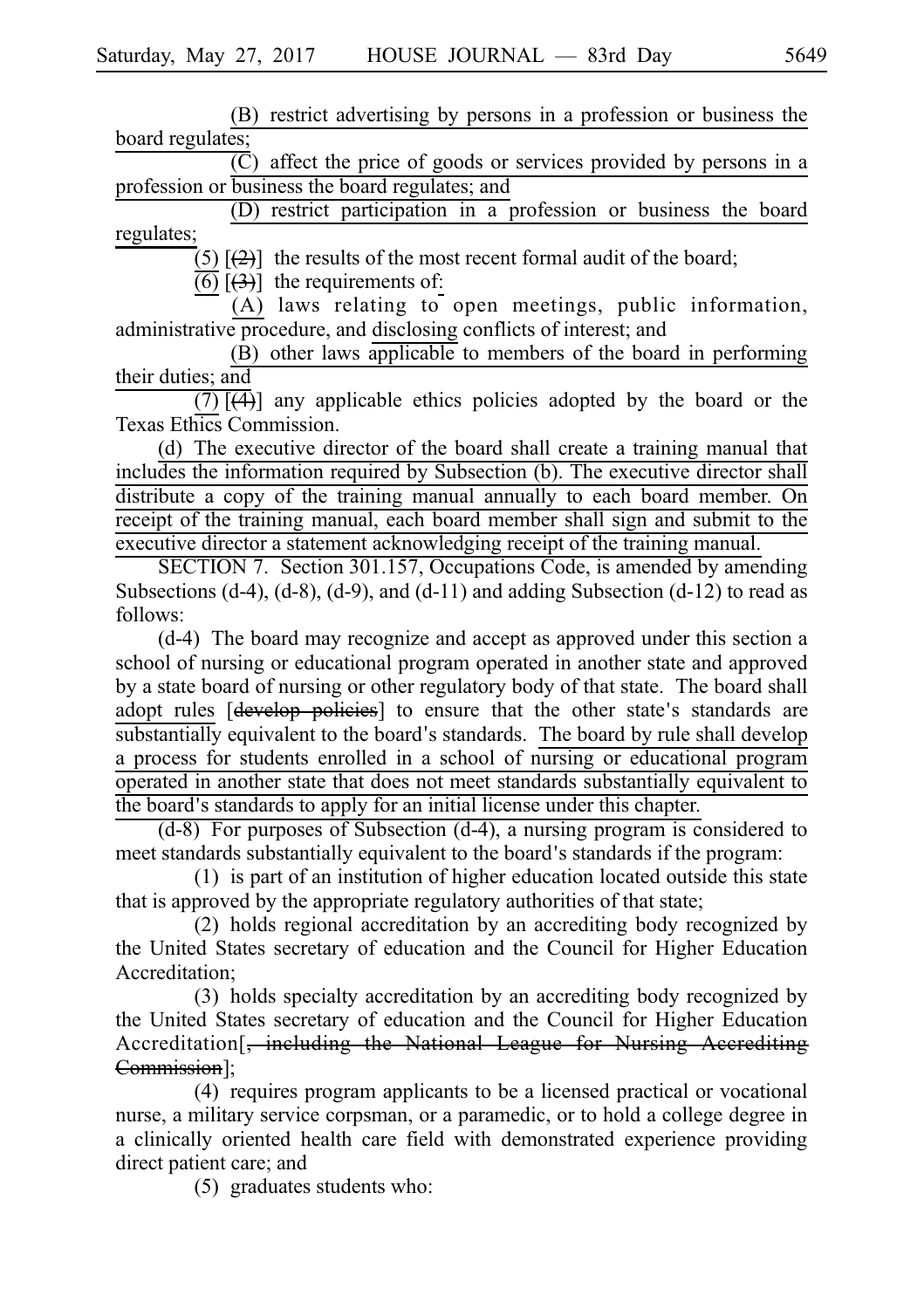(A) achieve faculty-determined program outcomes, including passing criterion-referenced examinations of nursing knowledge essential to beginning a registered nursing practice and transitioning to the role of registered nurse;

(B) pass a criterion-referenced summative performance examination developed by faculty subject matter experts that measures clinical competencies essential to beginning a registered nursing practice and that meets nationally recognized standards for educational testing, including the educational testing standards of the American Educational Research Association, the American Psychological Association, and the National Council on Measurement in Education; and

(C) pass the National Council Licensure Examination for Registered Nurses at a rate equivalent to the board's required passage rate for students of approved in-state programs.

 $(d-9)$  A graduate of a clinical competency assessment program operated in another state and approved by a state board of nursing or other regulatory body of another state is eligible to apply for an initial license under this chapter if:

 $(1)$  [the board allowed graduates of the program to apply for an initial license under this chapter continuously during the 10-year period preceding January 1, 2007;

 $[\frac{1}{2}]$  the program does not make any substantial changes in the length or content of its clinical competency assessment without the board's approval; and

(2)  $\left[\frac{1}{2}\right]$  the program remains in good standing with the state board of nursing or other regulatory body in the other state  $\frac{1}{2}$  and

 $[(4)$  the program participates in the research study under Section 105.008, Health and Safety Code].

(d-11) If a clinical competency assessment program operated in another state graduates students who pass the National Council Licensure Examination for Registered Nurses at a rate lower than the board's required passage rate for graduating students of approved in-state programs, not later than May 31 of the next school year the program shall:

 $(1)$  for the first year the student passage rate is lower than the board's required passage rate for students of approved in-state programs, complete and submit to the board for review and comment a self-study of the program in accordance with the board's guidelines;

 $(2)$  for the second consecutive year the student passage rate is lower than the board's required passage rate for students of approved in-state programs, allow the board to conduct a desk review to evaluate the program using the criteria typically used in an on-site visit and make recommendations to improve the program; and

 $\overline{(3)}$  for the third consecutive year the student passage rate is lower than the board's required passage rate for students of approved in-state programs, provide notice on the program's Internet website that prospective students of the program may need to complete additional requirements to apply for an initial license in this state because the program has failed to meet the board's standards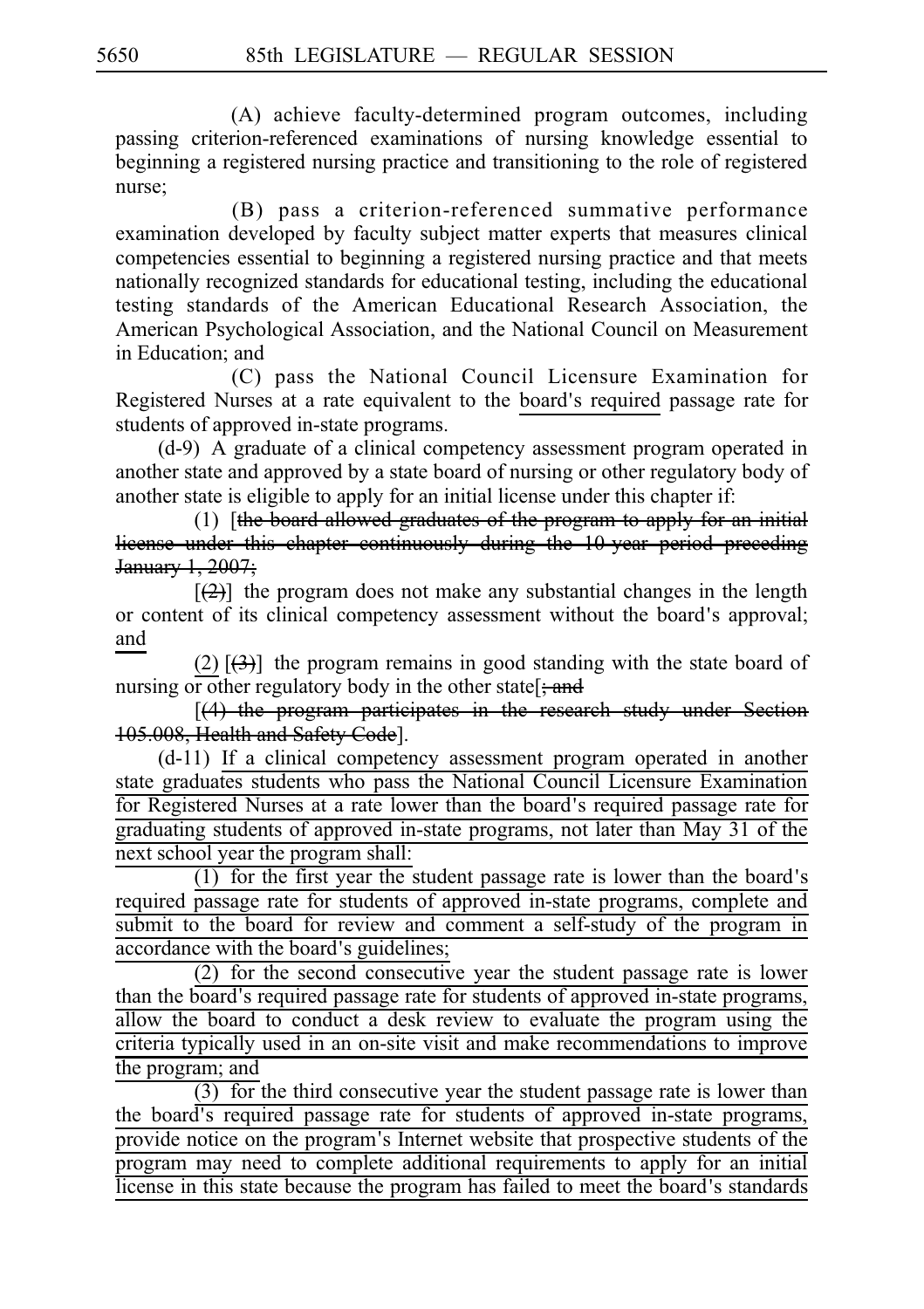related to the required passage rate on the National Council Licensure Examination for Registered Nurses [Subsections (d-8), (d-9), (d-10), and (d-11) expire December 31, 2017. As part of the first review conducted under Section 301.003 after September 1, 2009, the Sunset Advisory Commission shall:

 $[(1)$  recommend whether Subsections  $(d-8)$  and  $(d-9)$  should be extended; and

 $(2)$  recommend any changes to Subsections (d-8) and (d-9) relating to the eligibility for a license of graduates of a clinical competency assessm program operated in another state].

 $(d-12)$  A clinical competency assessment program operated in another state is not considered to meet standards substantially equivalent to the board's standards if the program fails to meet the applicable requirements under Subsection  $(d-11)$  or if the program's graduating student passage rate on the National Council Licensure Examination for Registered Nurses is lower than the board's required passage rate for graduating students of approved in-state programs for four consecutive years. A student enrolled in a program described by this subsection before December 31 of the fourth consecutive year is eligible to apply for an initial license under this chapter. The program shall notify a student who enrolls in the program after December 31 of the fourth consecutive year that the student is required to complete additional requirements established by the board under Subsection (d-4) to apply for an initial license under this chapter.

SECTION 8. Subchapter D, Chapter 301, Occupations Code, is amended by adding Section 301.1583 to read as follows:

Sec. 301.1583. DISCIPLINARY ACTION. (a) The board shall remove a disciplinary action from the nurse licensure verification page on the board's Internet website if:

 $(1)$  the disciplinary action is the only disciplinary action taken against the nurse;

(2) the disciplinary action was taken by the board for a violation that is not related to the practice of nursing;

 $(3)$  the disciplinary action did not result in the suspension or revocation of, or the probation of the suspension or revocation of, the nurse's license;

(4) the disciplinary action does not provide any indication that continued practice by the nurse may risk harm to a patient; and

 $(5)$  the nurse has successfully completed the requirements imposed by the board in the disciplinary order related to the disciplinary action.

 $(b)$  A disciplinary action that is removed from the nurse licensure verification page on the board's Internet website under Subsection (a) shall be removed from the public portion of the coordinated licensure information system, as defined by Section 304.0015 in Article II of the Nurse Licensure Compact.

SECTION 9. Section 301.252, Occupations Code, is amended by amending Subsection (a) and adding Subsection (a-2) to read as follows: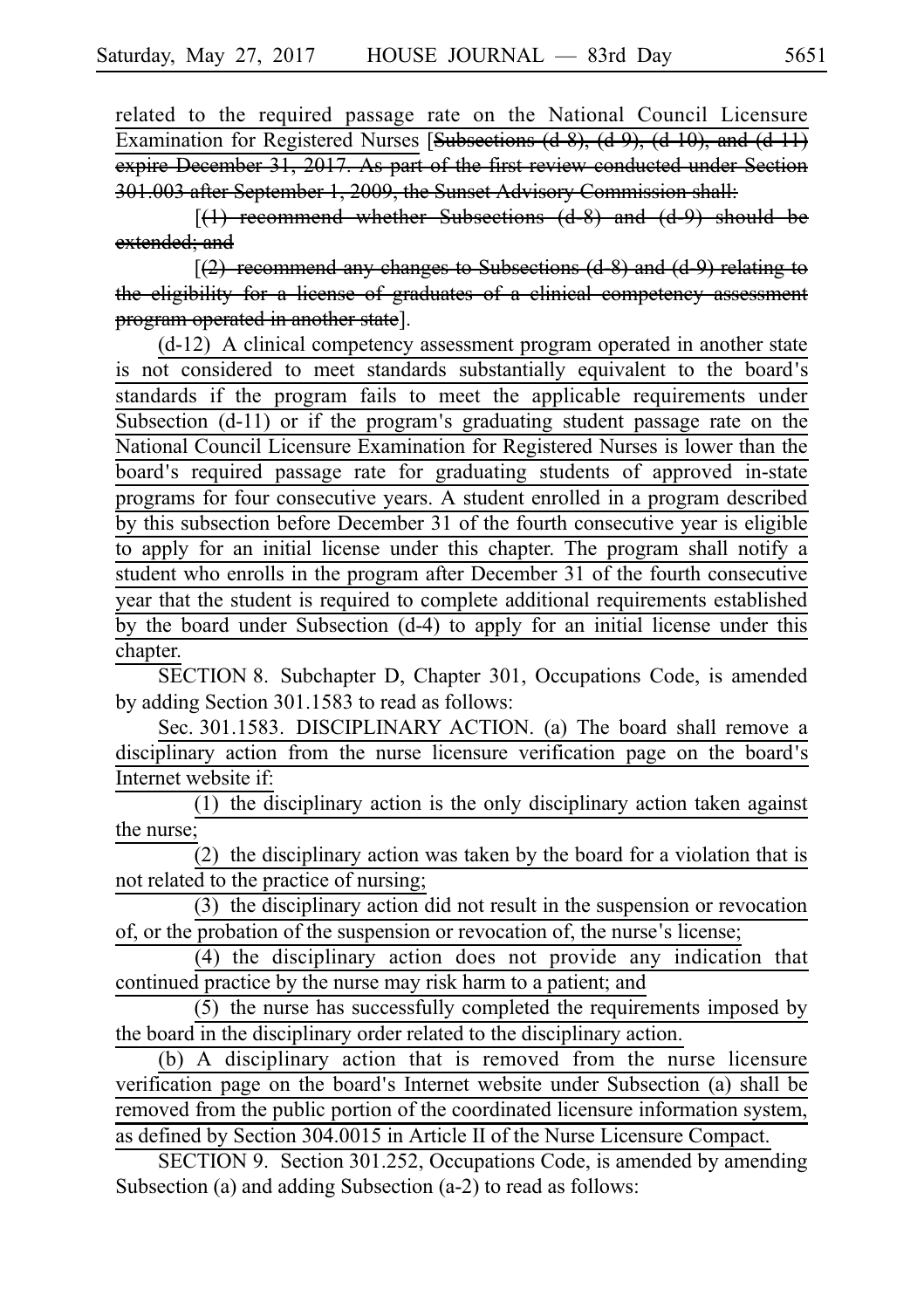(a) Each applicant for a registered nurse license or a vocational nurse license must submit to the board a sworn application that demonstrates the applicant's qualifications under this chapter, accompanied by evidence that the applicant:

 $(1)$  has good professional character related to the practice of nursing;

 $(2)$  has successfully completed a program of professional or vocational nursing education approved under Section 301.157(d); and

(3) has passed the jurisprudence examination approved by the board as provided by Subsection (a-1).

 $(a-2)$  An applicant who provides satisfactory evidence that the applicant has not committed a violation of this chapter or a rule adopted under this chapter is considered to have good professional character related to the practice of nursing. A determination by the board that an applicant does not have good professional character related to the practice of nursing must be based on a showing by the board of a clear and rational connection between a violation of this chapter or a rule adopted under this chapter and the applicant's ability to effectively practice nursing.

SECTION 10. Section 301.257, Occupations Code, is amended by adding Subsections (I) and (m) to read as follows:

(l) The board may require in a declaratory order under this section that a person begin participation in a peer assistance program at the time of receipt of an initial license under this chapter. The board shall notify the person that, on issuance of the person's initial license, the person may request reevaluation of the person's required participation in the peer assistance program.

(m) The board by rule shall develop a process to determine whether a person should continue to be required to participate in a peer assistance program. In making the determination, the board shall:

 $(1)$  review the person's criminal history record information and, if applicable, determine whether participation in the program is warranted based on  $\frac{1}{10}$  the time that has elapsed since the conviction or end of community supervision;

 $(2)$  reevaluate or require a contractor administering a peer assistance program to reevaluate the treatment plan or the time the person is required to participate in the peer assistance program based on the person's individualized needs; and

 $\overline{(3)}$  authorize, as appropriate, a waiver of peer assistance program completion if the board is satisfied the person has achieved a satisfactory period of treatment or documented sobriety, as defined by board rules, and continued participation is not necessary.

SECTION 11. Section 301.301(b), Occupations Code, is amended to read as follows:

(b) A person may renew an unexpired license issued under this chapter on payment to the board of the required renewal fee before the expiration date of the license<sup>[</sup>, payment to the board of any costs assessed under Section 301.461,] and compliance with any other renewal requirements adopted by the board. A person whose license has expired may not engage in activities that require a license until the license has been renewed.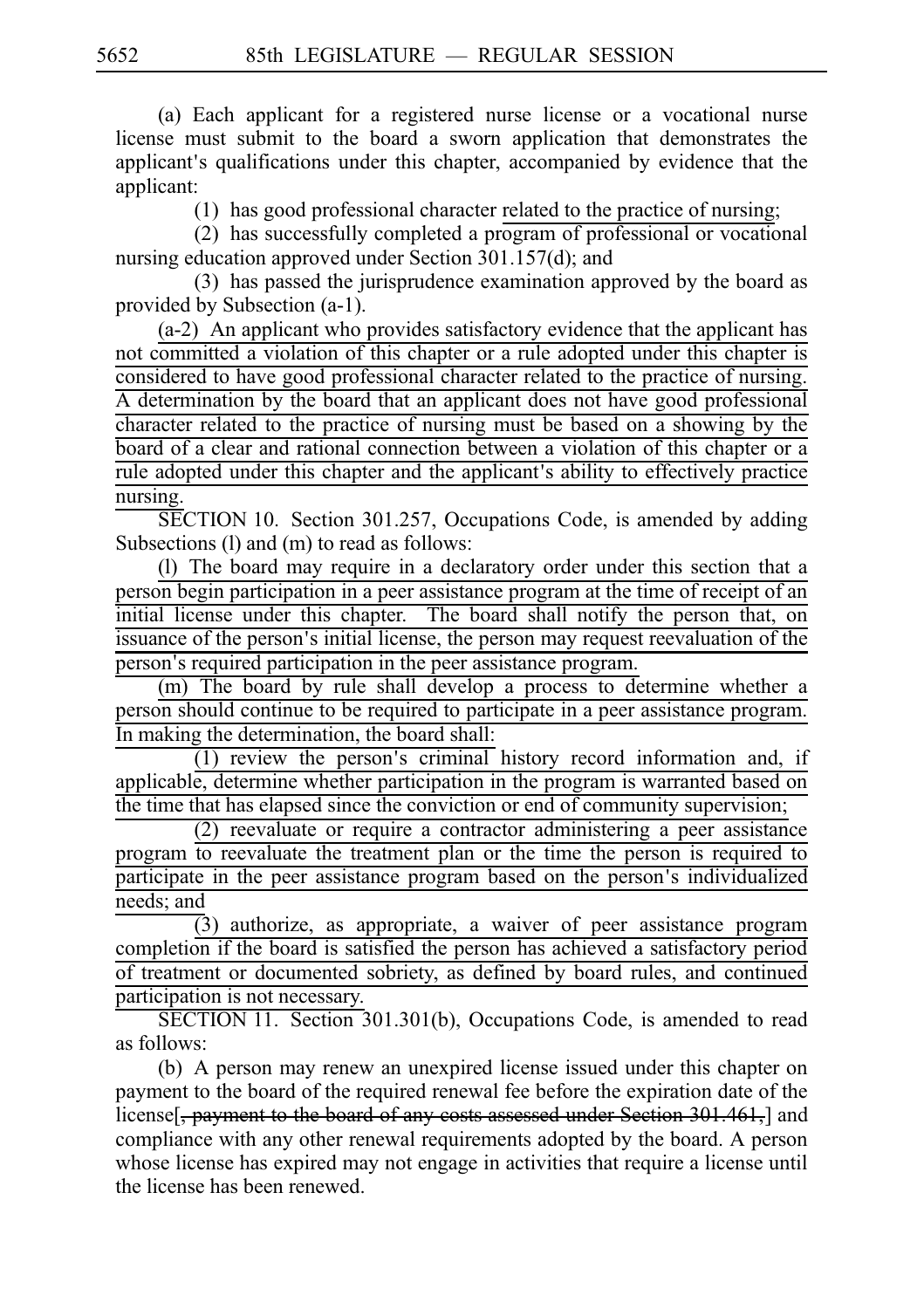SECTION 12. Section 301.4106, Occupations Code, is amended to read as follows:

Sec. 301.4106. PEER ASSISTANCE PROGRAMS. The board by rule shall develop guidelines to:

 $(1)$  outline the roles and responsibilities of the board and a peer assistance program established or approved by the board under Chapter 467, Health and Safety Code;

 $(2)$  outline the process for a peer assistance program to refer to the board complaints alleging a violation of the practice of nursing;

 $(3)$  establish requirements for successfully completing a peer assistance program and for notification of the board of the successful completion by a nurse the board has ordered to attend or referred to the program; [and]

(4) establish a clear procedure based on meaningful performance goals for evaluating the success of a peer assistance program established or approved by the board under Chapter 467, Health and Safety Code;

 $(5)$  establish individualized requirements for participants in a peer assistance program, including the duration of participation in a peer assistance program for substance use, based on the individual's diagnosis and needs; and

 $(6)$  ensure that participation requirements and treatment plans for peer assistance program participants who are referred to peer assistance for similar reasons are administered consistently.

SECTION 13. Section  $301.452$ , Occupations Code, is amended by amending Subsection (b) and adding Subsection (e) to read as follows:

(b) A person is subject to denial of a license or to disciplinary action under this subchapter for:

 $(1)$  a violation of this chapter, a rule or regulation not inconsistent with this chapter, or an order issued under this chapter;

 $(2)$  fraud or deceit in procuring or attempting to procure a license to practice professional nursing or vocational nursing;

(3) a conviction for, or placement on deferred adjudication community supervision or deferred disposition for, a felony or for a misdemeanor involving moral turpitude;

(4) conduct that results in the revocation of probation imposed because of conviction for a felony or for a misdemeanor involving moral turpitude;

 $(5)$  use of a nursing license, diploma, or permit, or the transcript of such a document, that has been fraudulently purchased, issued, counterfeited, or materially altered;

 $(6)$  impersonating or acting as a proxy for another person in the licensing examination required under Section 301.253 or 301.255;

(7) directly or indirectly aiding or abetting an unlicensed person in connection with the unauthorized practice of nursing;

 $(8)$  revocation, suspension, or denial of, or any other action relating to, the person's license or privilege to practice nursing in another jurisdiction or under federal law;

(9) intemperate use of alcohol or drugs that the board determines endangers or could endanger a patient;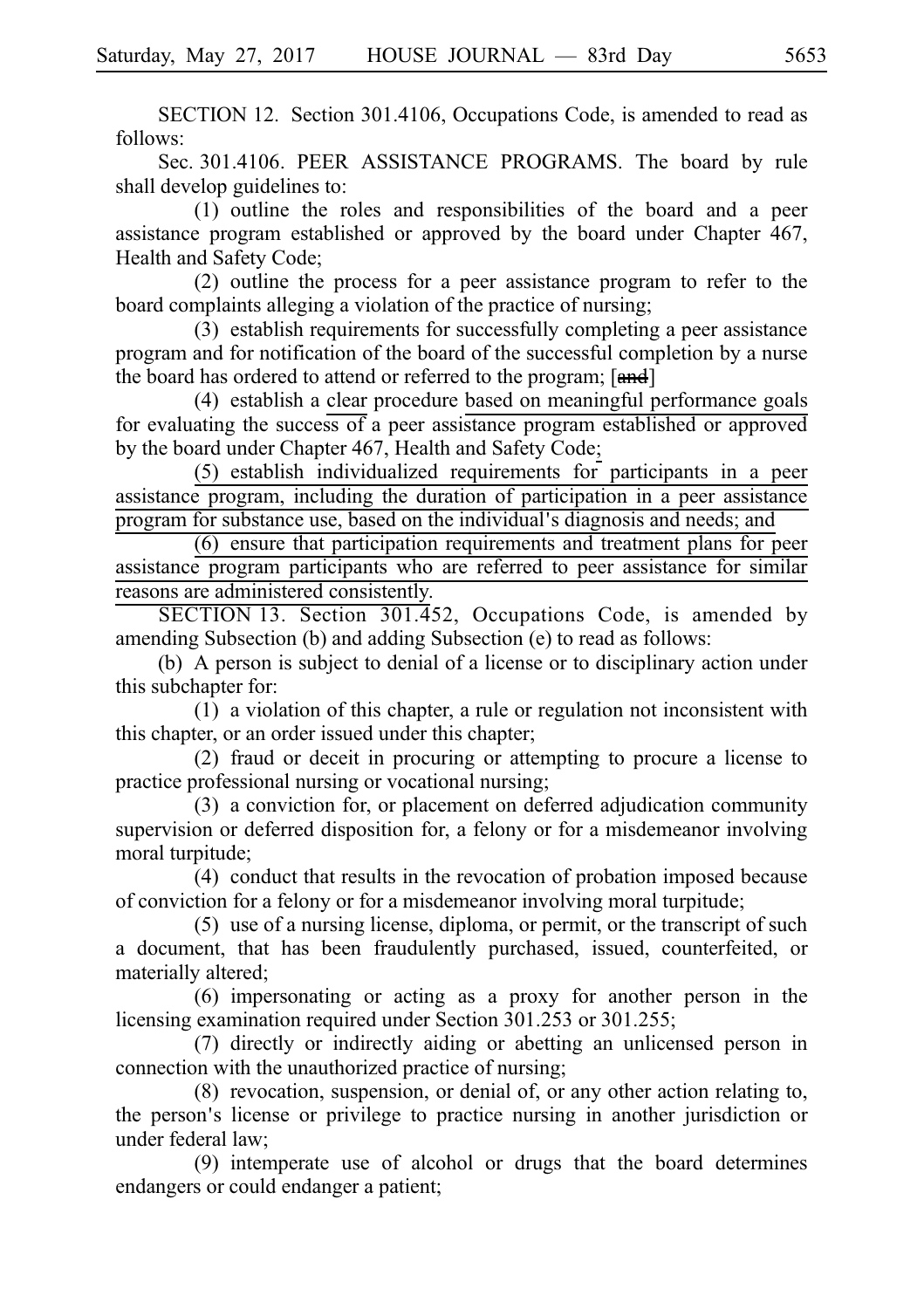$(10)$  unprofessional [or dishonorable] conduct in the practice of nursing that  $\frac{1}{2}$ , in the board's opinion, is likely to deceive, defraud, or injure a patient or the public;

 $(11)$  adjudication of mental incompetency;

 $(12)$  lack of fitness to practice because of a mental or physical health condition that could result in injury to a patient or the public; or

 $(13)$  failure to care adequately for a patient or to conform to the minimum standards of acceptable nursing practice in a manner that, in the board's opinion, exposes a patient or other person unnecessarily to risk of harm.

(e) The board shall adopt rules to ensure that license denials and disciplinary action under Subsection (b)(10) are based on the application of objective criteria that are clearly and rationally connected to the applicant's or license holder's conduct and that any negative outcome resulting from that conduct is determined to affect the person's ability to effectively practice nursing.

SECTION 14. Section 301.459, Occupations Code, is amended by amending Subsection (a) and adding Subsection (a-1) to read as follows:

(a) The board by rule shall adopt procedures under Chapter 2001, Government Code, governing formal disposition of a contested case. An administrative law judge employed by the [The] State Office of Administrative Hearings shall conduct a formal hearing. After receiving the administrative law judge's findings of fact and conclusions of law for a contested case, the board shall dispose of the case by issuing a final order based on the administrative law judge's findings of fact and conclusions of law.

(a-1) Notwithstanding Section 2001.058(e), Government Code, the board in a contested case may not change a finding of fact or conclusion of law or vacate or modify an order of the administrative law judge. The board may obtain judicial review of any finding of fact or conclusion of law issued by the administrative law judge as provided by Section 2001.058(f)(5), Government Code. For each case, the administrative law judge may make a recommendation regarding an appropriate action or sanction. The board has the sole authority and discretion to determine the appropriate action or sanction.

SECTION 15. Section 301.461, Occupations Code, is amended to read as follows:

Sec. 301.461. ASSESSMENT OF COSTS PROHIBITED. The board may not assess a person who is found to have violated this chapter the administrative costs of conducting a hearing to determine the violation.

SECTION 16. Chapter 304, Occupations Code, is amended by adding Section 304.0015 to read as follows:

Sec. 304.0015. NURSE LICENSURE COMPACT. The Nurse Licensure Compact is enacted and entered into with all other jurisdictions that legally join in the compact, which reads as follows:

NURSE LICENSURE COMPACT ARTICLE I. FINDINGS AND DECLARATION OF PURPOSE (a) The party states find that: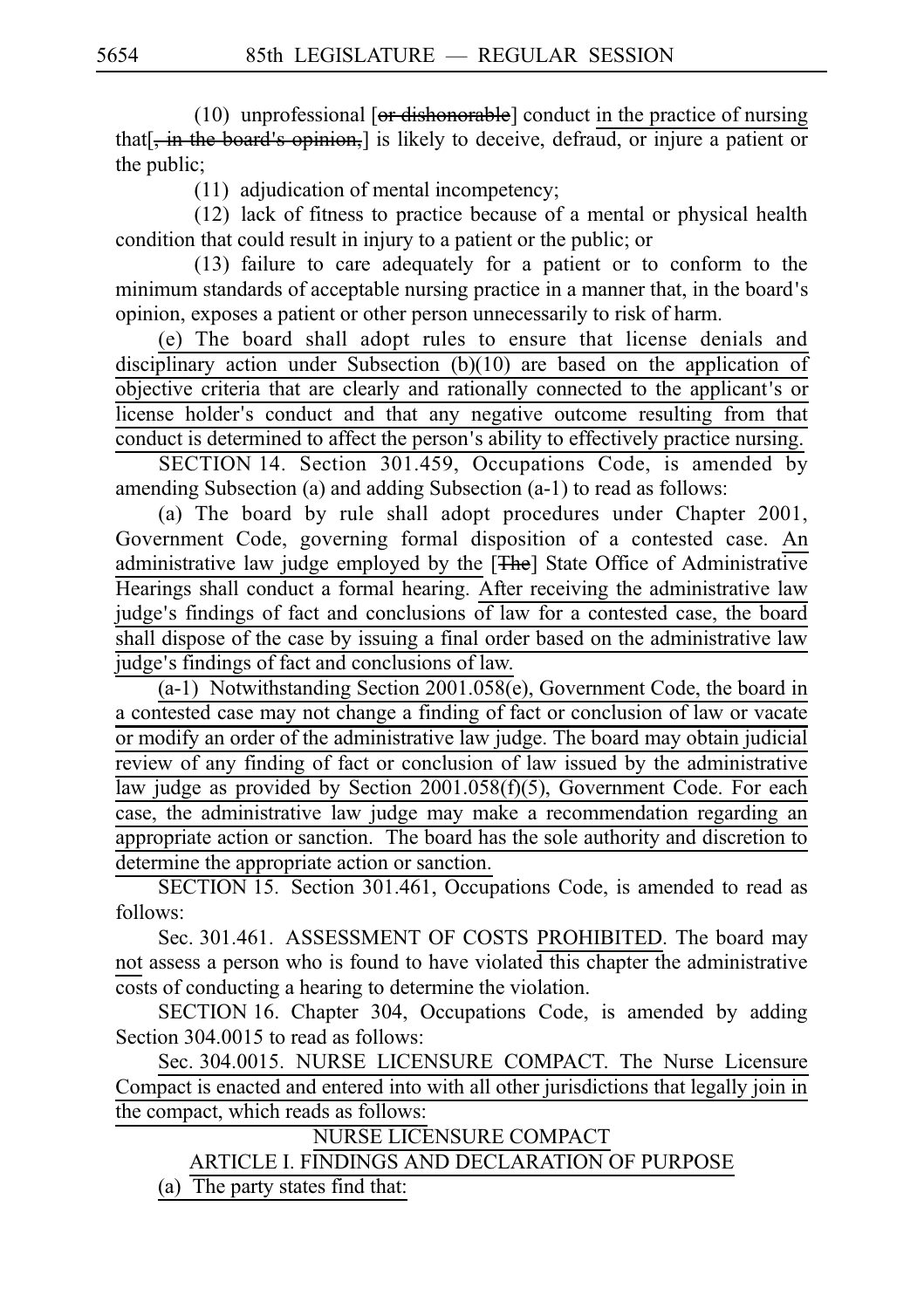$(1)$  the health and safety of the public are affected by the degree of compliance with and the effectiveness of enforcement activities related to state nurse licensure laws;

 $(2)$  violations of nurse licensure and other laws regulating the practice of nursing may result in injury or harm to the public;

 $(3)$  the expanded mobility of nurses and the use of advanced communication technologies as part of our nation's health care delivery system require greater coordination and cooperation among states in the areas of nurse licensure and regulation;

 $(4)$  new practice modalities and technology make compliance with individual state nurse licensure laws difficult and complex;

 $(5)$  the current system of duplicative licensure for nurses practicing in multiple states is cumbersome and redundant for both nurses and states; and

 $(6)$  uniformity of nurse licensure requirements throughout the states promotes public safety and public health benefits.

 $(b)$  The general purposes of this compact are to:

 $(1)$  facilitate the states' responsibility to protect the public's health and safety;

(2) ensure and encourage the cooperation of party states in the areas of nurse licensure and regulation;

 $(3)$  facilitate the exchange of information between party states in the areas of nurse regulation, investigation, and adverse actions;

 $\overline{(4)}$  promote compliance with the laws governing the practice of nursing in each jurisdiction;

 $(5)$  invest all party states with the authority to hold a nurse accountable for meeting all state practice laws in the state in which the patient is located at the time care is rendered through the mutual recognition of party state licenses;

 $(6)$  decrease redundancies in the consideration and issuance of nurse licenses; and

 $\overline{(7)}$  provide opportunities for interstate practice by nurses who meet uniform licensure requirements.

## ARTICLE II. DEFINITIONS

As used in this compact:

(a) "Adverse action" means any administrative, civil, equitable, or criminal action permitted by a state's laws that is imposed by a licensing board or other authority against a nurse, including actions against an individual's license or multistate licensure privilege such as revocation, suspension, probation, monitoring of the licensee, limitation on the licensee's practice, or any other encumbrance on licensure affecting a nurse's authorization to practice, including issuance of a cease and desist action.

(b) "Alternative program" means a nondisciplinary monitoring program approved by a licensing board.

(c) "Coordinated licensure information system" means an integrated process for collecting, storing, and sharing information on nurse licensure and enforcement activities related to nurse licensure laws that is administered by a nonprofit organization composed of and controlled by licensing boards.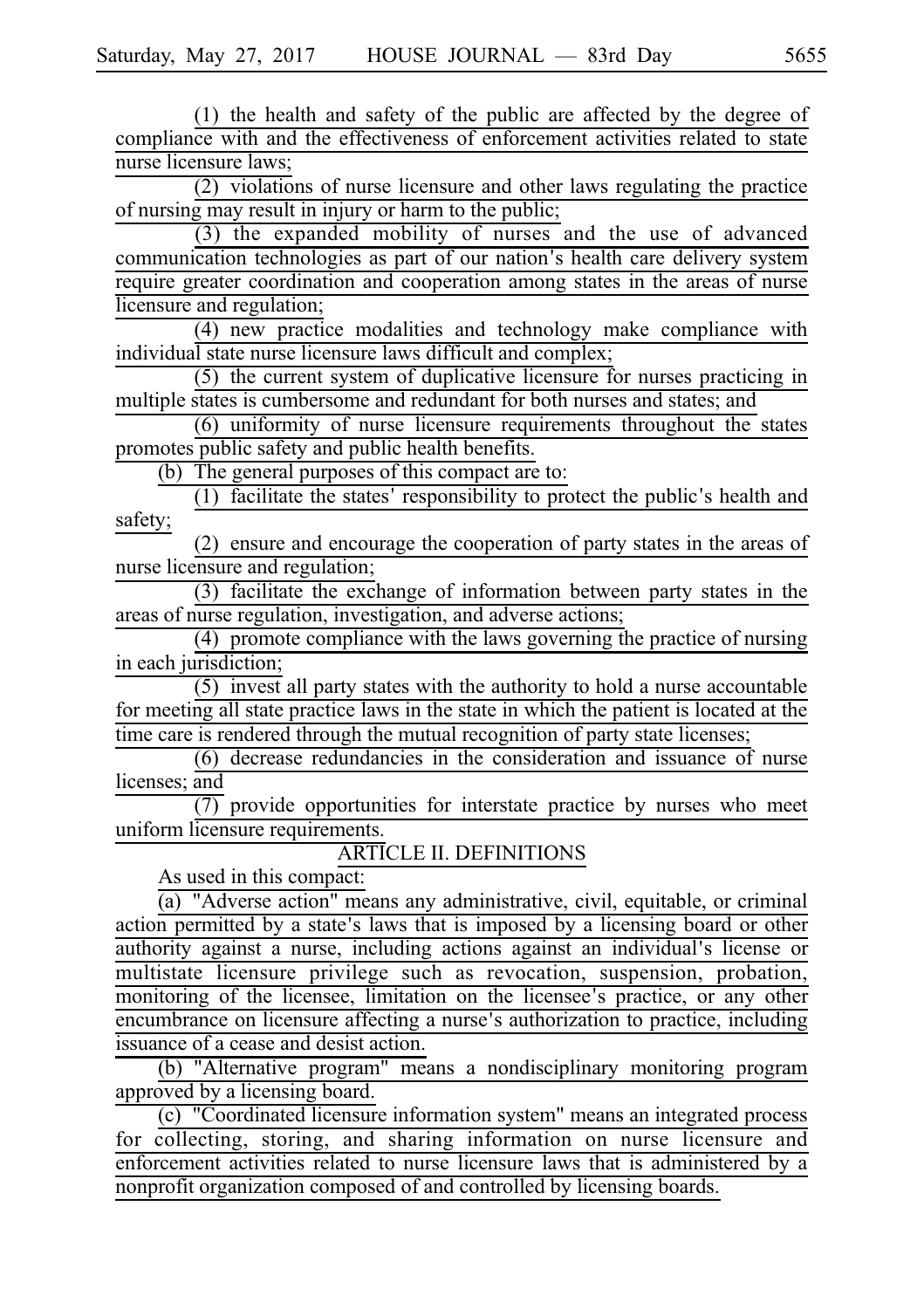(d) "Current significant investigative information" means:

(1) investigative information that a licensing board, after a preliminary inquiry that includes notification and an opportunity for the nurse to respond, if required by state law, has reason to believe is not groundless and, if proven true, would indicate more than a minor infraction; or

 $(2)$  investigative information that indicates that the nurse represents an immediate threat to public health and safety regardless of whether the nurse has been notified and had an opportunity to respond.

(e) "Encumbrance" means a revocation or suspension of, or any limitation on, the full and unrestricted practice of nursing imposed by a licensing board.

 $(f)$  "Home state" means the party state which is the nurse's primary state of residence.

 $\overline{(g)}$  "Licensing board" means a party state's regulatory body responsible for issuing nurse licenses.

(h) "Multistate license" means a license to practice as a registered or a licensed practical/vocational nurse (LPN/VN) issued by a home state licensing board that authorizes the licensed nurse to practice in all party states under a multistate licensure privilege.

(i) "Multistate licensure privilege" means a legal authorization associated with a multistate license permitting the practice of nursing as either a registered nurse (RN) or LPN/VN in a remote state.

 $(j)$  "Nurse" means RN or LPN/VN, as those terms are defined by each party state's practice laws.

 $(k)$  "Party state" means any state that has adopted this compact.

(l) "Remote state" means a party state, other than the home state.

(m) "Single-state license" means a nurse license issued by a party state that authorizes practice only within the issuing state and does not include a multistate licensure privilege to practice in any other party state.

(n) "State" means a state, territory, or possession of the United States and the District of Columbia.

(o) "State practice laws" means a party state's laws, rules, and regulations that govern the practice of nursing, define the scope of nursing practice, and create the methods and grounds for imposing discipline. "State practice laws" do not include requirements necessary to obtain and retain a license, except for qualifications or requirements of the home state.

ARTICLE III. GENERAL PROVISIONS AND JURISDICTION

(a) A multistate license to practice registered or licensed practical/vocational nursing issued by a home state to a resident in that state will be recognized by each party state as authorizing a nurse to practice as a registered nurse (RN) or as a licensed practical/vocational nurse (LPN/VN), under a multistate licensure privilege, in each party state.

(b) A state must implement procedures for considering the criminal history records of applicants for initial multistate license or licensure by endorsement. Such procedures shall include the submission of fingerprints or other biometric-based information by applicants for the purpose of obtaining an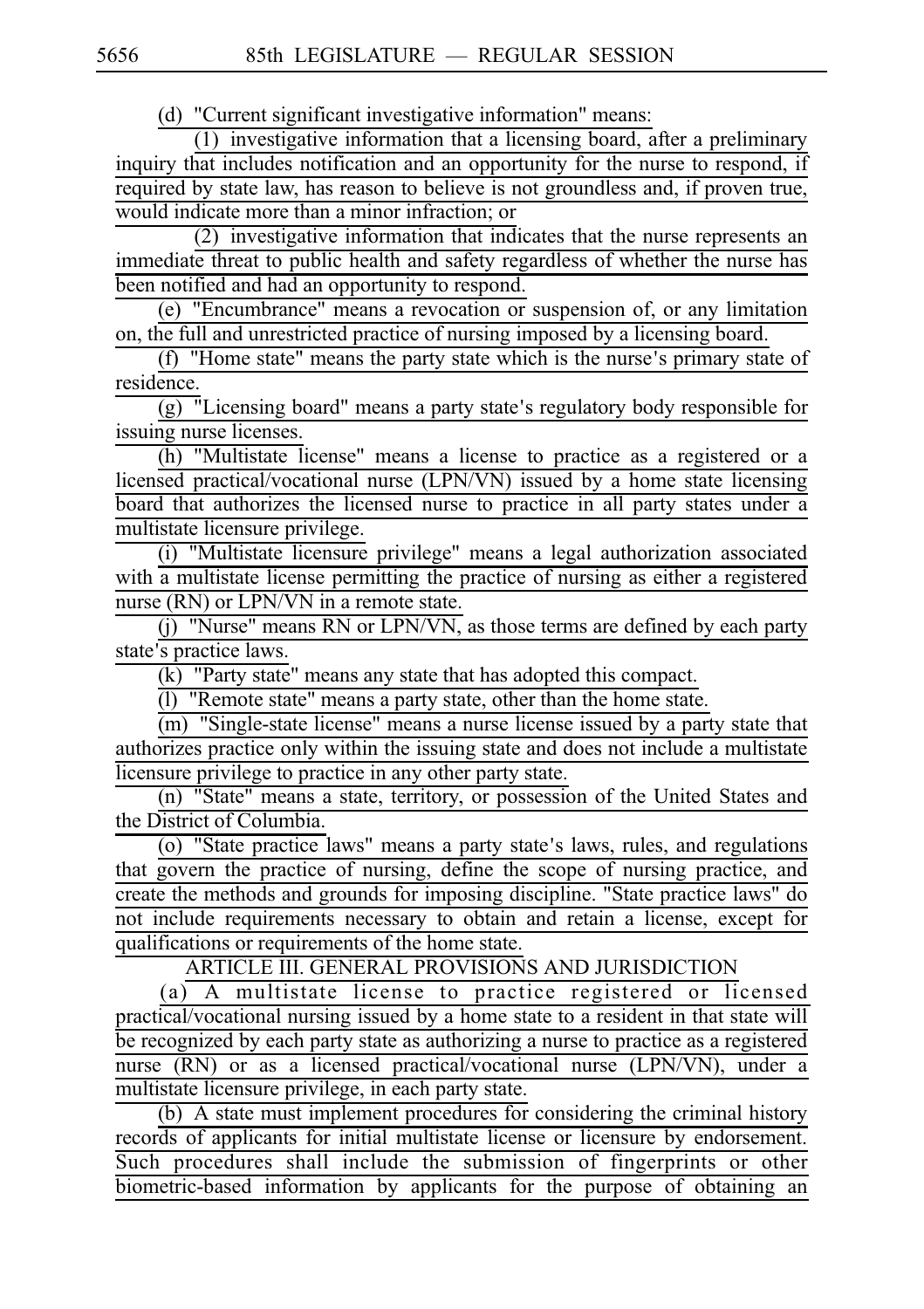applicant's criminal history record information from the Federal Bureau of Investigation and the agency responsible for retaining that state's criminal records.

 $(c)$  Each party state shall require the following for an applicant to obtain or retain a multistate license in the home state:

 $(1)$  meets the home state's qualifications for licensure or renewal of licensure, as well as all other applicable state laws;

 $(2)(i)$  has graduated or is eligible to graduate from a licensing board-approved RN or LPN/VN prelicensure education program; or

 $(iii)$  has graduated from a foreign RN or LPN/VN prelicensure education program that (a) has been approved by the authorized accrediting body in the applicable country and (b) has been verified by an independent credentials review agency to be comparable to a licensing board-approved prelicensure education program;

 $(3)$  has, if a graduate of a foreign prelicensure education program not taught in English or if English is not the individual's native language, successfully passed an English proficiency examination that includes the components of reading, speaking, writing, and listening;

 $(4)$  has successfully passed an NCLEX-RN or NCLEX-PN Examination or a recognized predecessor, as applicable;

 $(5)$  is eligible for or holds an active, unencumbered license;

 $(6)$  has submitted, in connection with an application for initial licensure or licensure by endorsement, fingerprints or other biometric data for the purpose of obtaining criminal history record information from the Federal Bureau of Investigation and the agency responsible for retaining that state's criminal records;

(7) has not been convicted or found guilty, or has entered into an agreed disposition, of a felony offense under applicable state or federal criminal law;

 $(8)$  has not been convicted or found guilty, or has entered into an agreed disposition, of a misdemeanor offense related to the practice of nursing as determined on a case-by-case basis;

 $(9)$  is not currently enrolled in an alternative program;

 $(10)$  is subject to self-disclosure requirements regarding current participation in an alternative program; and

 $(11)$  has a valid United States social security number.

(d)  $\overline{All}$  party states shall be authorized, in accordance with existing state due process law, to take adverse action against a nurse's multistate licensure privilege such as revocation, suspension, probation, or any other action that affects a nurse's authorization to practice under a multistate licensure privilege, including cease and desist actions. If a party state takes such action, it shall promptly notify the administrator of the coordinated licensure information system. The administrator of the coordinated licensure information system shall promptly notify the home state of any such actions by remote states.

 $\epsilon$  (e) A nurse practicing in a party state must comply with the state practice laws of the state in which the client is located at the time service is provided. The practice of nursing is not limited to patient care, but shall include all nursing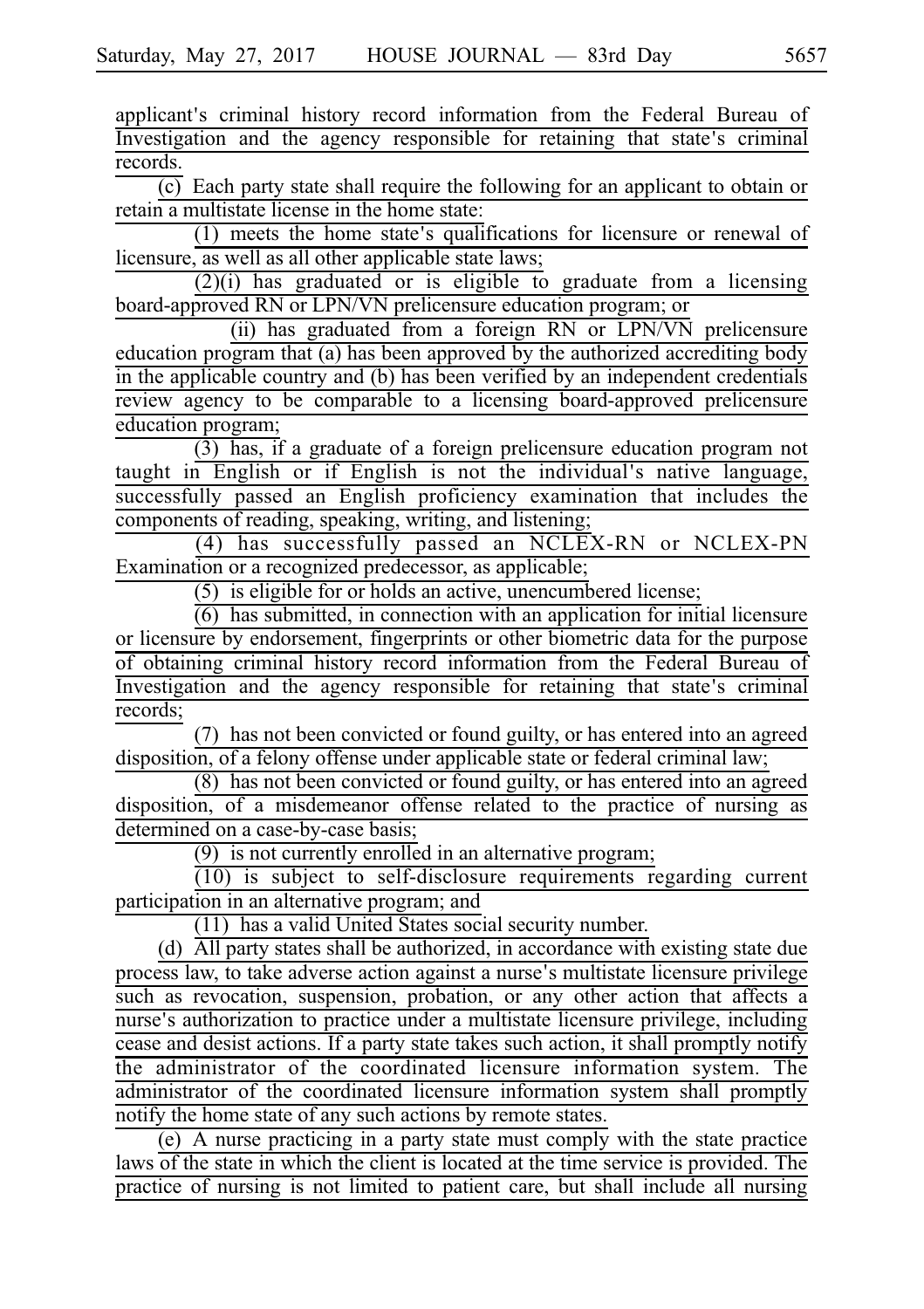practice as defined by the state practice laws of the party state in which the client is located. The practice of nursing in a party state under a multistate licensure privilege will subject a nurse to the jurisdiction of the licensing board, the courts, and the laws of the party state in which the client is located at the time service is provided.

 $(f)$  Individuals not residing in a party state shall continue to be able to apply for a party state's single-state license as provided under the laws of each party state. However, the single-state license granted to these individuals will not be recognized as granting the privilege to practice nursing in any other party state. Nothing in this compact shall affect the requirements established by a party state for the issuance of a single-state license.

 $(g)$  Any nurse holding a home state multistate license, on the effective date of this compact, may retain and renew the multistate license issued by the nurse's then-current home state, provided that:

 $(1)$  a nurse, who changes primary state of residence after this compact's effective date, must meet all applicable Article III(c) requirements to obtain a multistate license from the new home state; or

 $(2)$  a nurse who fails to satisfy the multistate licensure requirements in Article  $III(c)$  due to a disqualifying event occurring after this compact's effective date shall be ineligible to retain or renew a multistate license, and the nurse's multistate license shall be revoked or deactivated in accordance with applicable rules adopted by the Interstate Commission of Nurse Licensure Compact Administrators ("commission").

ARTICLE IV. APPLICATIONS FOR LICENSURE IN A PARTY STATE

(a) Upon application for a multistate license, the licensing board in the issuing party state shall ascertain, through the coordinated licensure information system, whether the applicant has ever held, or is the holder of, a license issued by any other state, whether there are any encumbrances on any license or multistate licensure privilege held by the applicant, whether any adverse action has been taken against any license or multistate licensure privilege held by the applicant, and whether the applicant is currently participating in an alternative program.

(b) A nurse may hold a multistate license, issued by the home state, in only one party state at a time.

(c) If a nurse changes primary state of residence by moving between two party states, the nurse must apply for licensure in the new home state, and the multistate license issued by the prior home state will be deactivated in accordance with applicable rules adopted by the commission.

 $(1)$  The nurse may apply for licensure in advance of a change in primary state of residence.

 $(2)$  A multistate license shall not be issued by the new home state until the nurse provides satisfactory evidence of a change in primary state of residence to the new home state and satisfies all applicable requirements to obtain a multistate license from the new home state.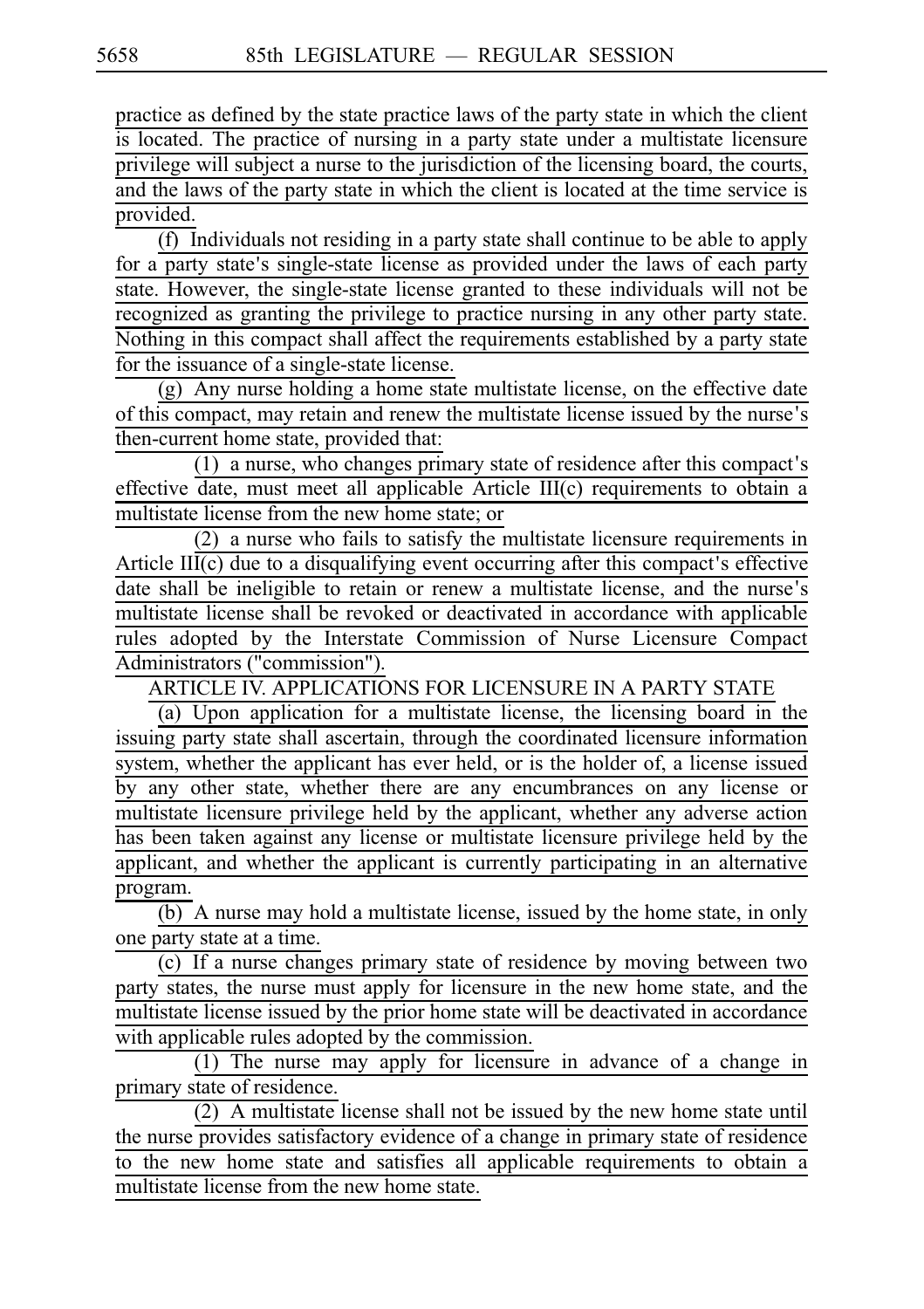(d) If a nurse changes primary state of residence by moving from a party state to a nonparty state, the multistate license issued by the prior home state will convert to a single-state license, valid only in the former home state.

ARTICLE V. ADDITIONAL AUTHORITIES INVESTED IN PARTY STATE LICENSING BOARDS

(a) In addition to the other powers conferred by state law, a licensing board shall have the authority to:

 $(1)$  take adverse action against a nurse's multistate licensure privilege to practice within that party state.

 $(i)$  Only the home state shall have the power to take adverse action against a nurse's license issued by the home state.

(ii) For purposes of taking adverse action, the home state licensing board shall give the same priority and effect to reported conduct received from a remote state as it would if such conduct had occurred within the home state. In so doing, the home state shall apply its own state laws to determine appropriate action.

(2) issue cease and desist orders or impose an encumbrance on a nurse's authority to practice within that party state.

 $(3)$  complete any pending investigation of a nurse who changes primary state of residence during the course of such investigation. The licensing board shall also have the authority to take appropriate action(s) and shall promptly report the conclusions of such investigations to the administrator of the coordinated licensure information system. The administrator of the coordinated licensure information system shall promptly notify the new home state of any such actions.

(4) issue subpoenas for both hearings and investigations that require the attendance and testimony of a witness, as well as the production of evidence. Subpoenas issued by a licensing board in a party state for the attendance and testimony of witnesses or the production of evidence from another party state shall be enforced in the latter state by any court of competent jurisdiction, according to the practice and procedures of that court applicable to subpoenas issued in proceedings pending before it. The issuing authority shall pay any witness fees, travel expenses, mileage, and other fees required by the service statutes of the state in which the witnesses or evidence are located.

(5) obtain and submit, for each nurse licensure applicant, fingerprint or other biometric-based information to the Federal Bureau of Investigation for criminal background checks, receive the results of the Federal Bureau of Investigation record search on criminal background checks, and use the results in making licensure decisions.

 $(6)$  if otherwise permitted by state law, recover from the affected nurse the costs of investigations and disposition of cases resulting from any adverse action taken against that nurse.

 $(7)$  take adverse action based on the factual findings of the remote state, provided that the licensing board follows its own procedures for taking such adverse action.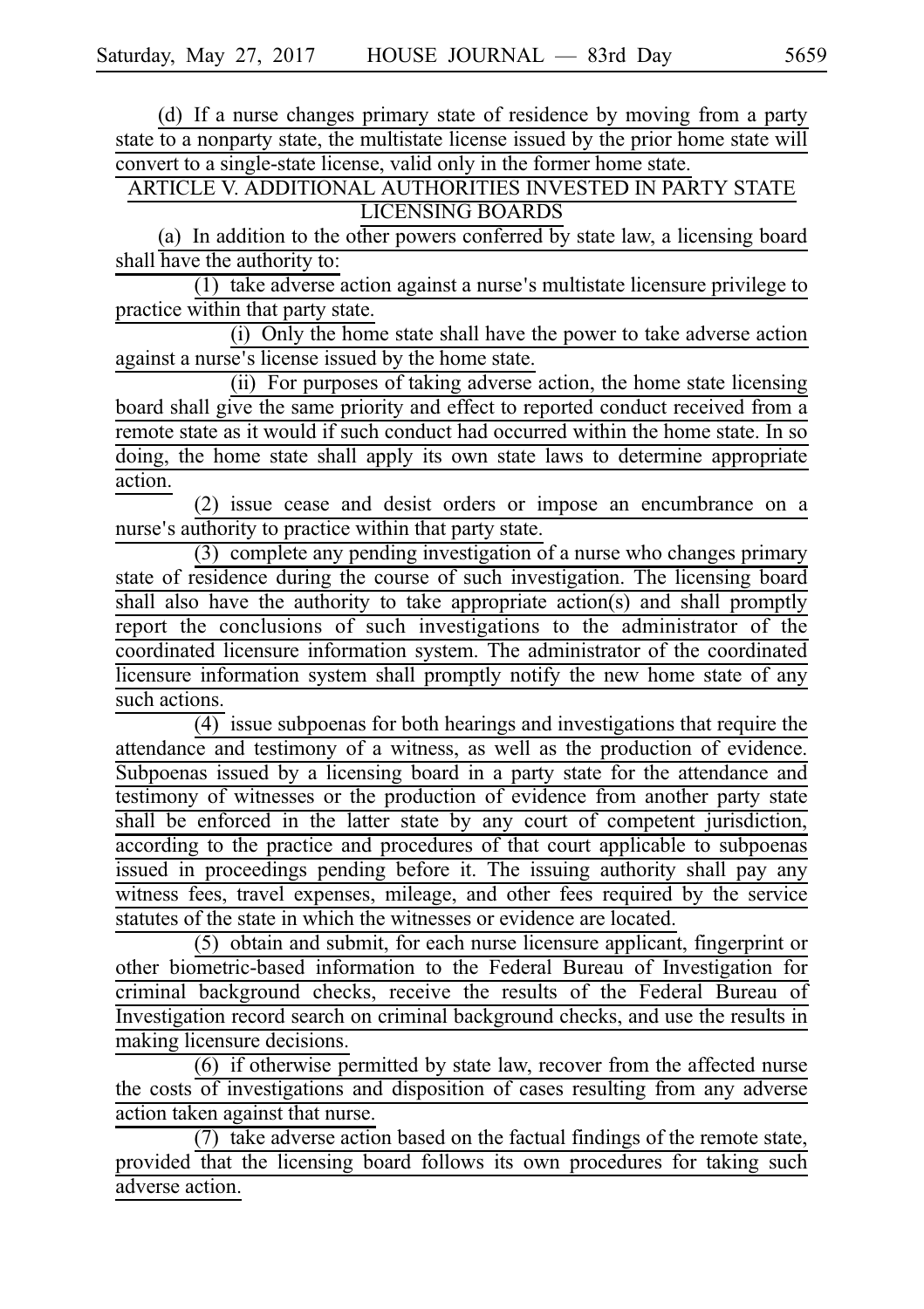(b) If adverse action is taken by the home state against a nurse's multistate license, the nurse's multistate licensure privilege to practice in all other party states shall be deactivated until all encumbrances have been removed from the multistate license. All home state disciplinary orders that impose adverse action against a nurse's multistate license shall include a statement that the nurse's multistate licensure privilege is deactivated in all party states during the pendency of the order.

(c) Nothing in this compact shall override a party state's decision that participation in an alternative program may be used in lieu of adverse action. The home state licensing board shall deactivate the multistate licensure privilege under the multistate license of any nurse for the duration of the nurse's participation in an alternative program.

ARTICLE VI. COORDINATED LICENSURE INFORMATION SYSTEM AND EXCHANGE OF INFORMATION

(a) All party states shall participate in a coordinated licensure information system of all licensed registered nurses (RNs) and licensed practical/vocational nurses (LPNs/VNs). This system will include information on the licensure and disciplinary history of each nurse, as submitted by party states, to assist in the coordination of nurse licensure and enforcement efforts.

 $(b)$  The commission, in consultation with the administrator of the coordinated licensure information system, shall formulate necessary and proper procedures for the identification, collection, and exchange of information under this compact.

 $(c)$  All licensing boards shall promptly report to the coordinated licensure information system any adverse action, any current significant investigative information, denials of applications (with the reasons for such denials), and nurse participation in alternative programs known to the licensing board regardless of whether such participation is deemed nonpublic or confidential under state law.

(d) Current significant investigative information and participation in nonpublic or confidential alternative programs shall be transmitted through the coordinated licensure information system only to party state licensing boards.

(e) Notwithstanding any other provision of law, all party state licensing boards contributing information to the coordinated licensure information system may designate information that may not be shared with nonparty states or disclosed to other entities or individuals without the express permission of the contributing state.

 $(f)$  Any personally identifiable information obtained from the coordinated licensure information system by a party state licensing board shall not be shared with nonparty states or disclosed to other entities or individuals except to the extent permitted by the laws of the party state contributing the information.

 $\frac{1}{(g)}$  Any information contributed to the coordinated licensure information system that is subsequently required to be expunged by the laws of the party state contributing that information shall also be expunged from the coordinated licensure information system.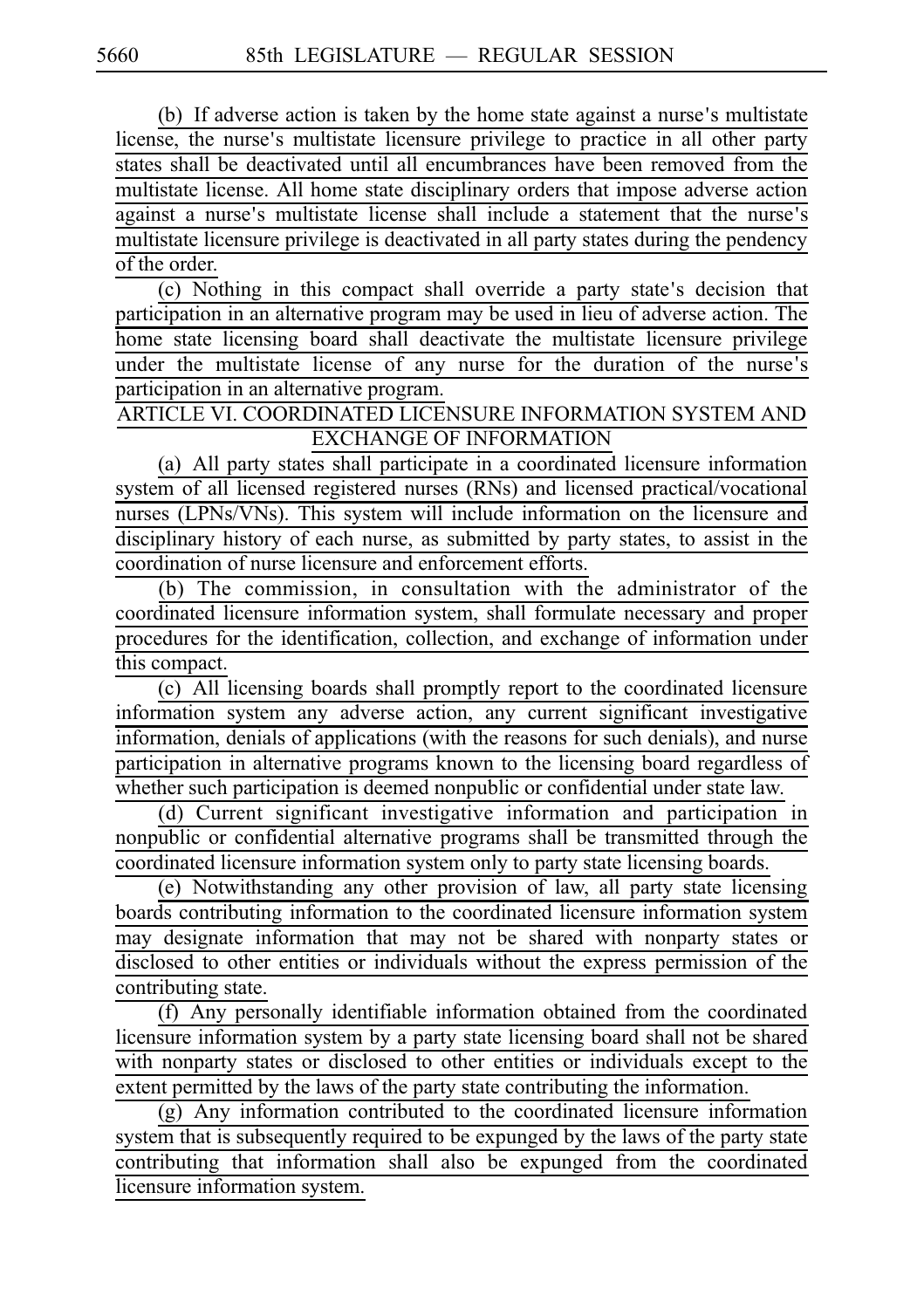(h) The compact administrator of each party state shall furnish a uniform data set to the compact administrator of each other party state, which shall include, at a minimum:

 $(1)$  identifying information;

 $(2)$  licensure data;

 $(3)$  information related to alternative program participation; and

 $(4)$  other information that may facilitate the administration of this compact, as determined by commission rules.

 $(i)$  The compact administrator of a party state shall provide all investigative documents and information requested by another party state.

ARTICLE VII. ESTABLISHMENT OF INTERSTATE COMMISSION OF NURSE LICENSURE COMPACT ADMINISTRATORS

(a) The party states hereby create and establish a joint public entity known as the Interstate Commission of Nurse Licensure Compact Administrators.

(1) The commission is an instrumentality of the party states.

 $(2)$  Venue is proper and judicial proceedings by or against the commission shall be brought solely and exclusively in a court of competent jurisdiction where the principal office of the commission is located. The commission may waive venue and jurisdictional defenses to the extent it adopts or consents to participate in alternative dispute resolution proceedings.

 $(3)$  Nothing in this compact shall be construed to be a waiver of sovereign immunity.

(b) Membership, Voting, and Meetings

 $\overline{(1)}$  Each party state shall have and be limited to one administrator. The head of the state licensing board or a designee shall be the administrator of this compact for each party state. Any administrator may be removed or suspended from office as provided by the law of the state from which the administrator is appointed. Any vacancy occurring in the commission shall be filled in accordance with the laws of the party state in which the vacancy exists.

(2) Each administrator shall be entitled to one  $(1)$  vote with regard to the promulgation of rules and the creation of bylaws and shall otherwise have an opportunity to participate in the business and affairs of the commission. An administrator shall vote in person or by such other means as provided in the bylaws. The bylaws may provide for an administrator's participation in meetings by telephone or other means of communication.

(3) The commission shall meet at least once during each calendar year. Additional meetings shall be held as set forth in the bylaws or rules of the commission.

 $\overline{(4)}$  All meetings shall be open to the public, and public notice of meetings shall be given in the same manner as required under the rulemaking provisions in Article VIII.

 $(5)$  The commission may convene in a closed, nonpublic meeting if the commission must discuss:

 $(i)$  noncompliance of a party state with its obligations under this compact;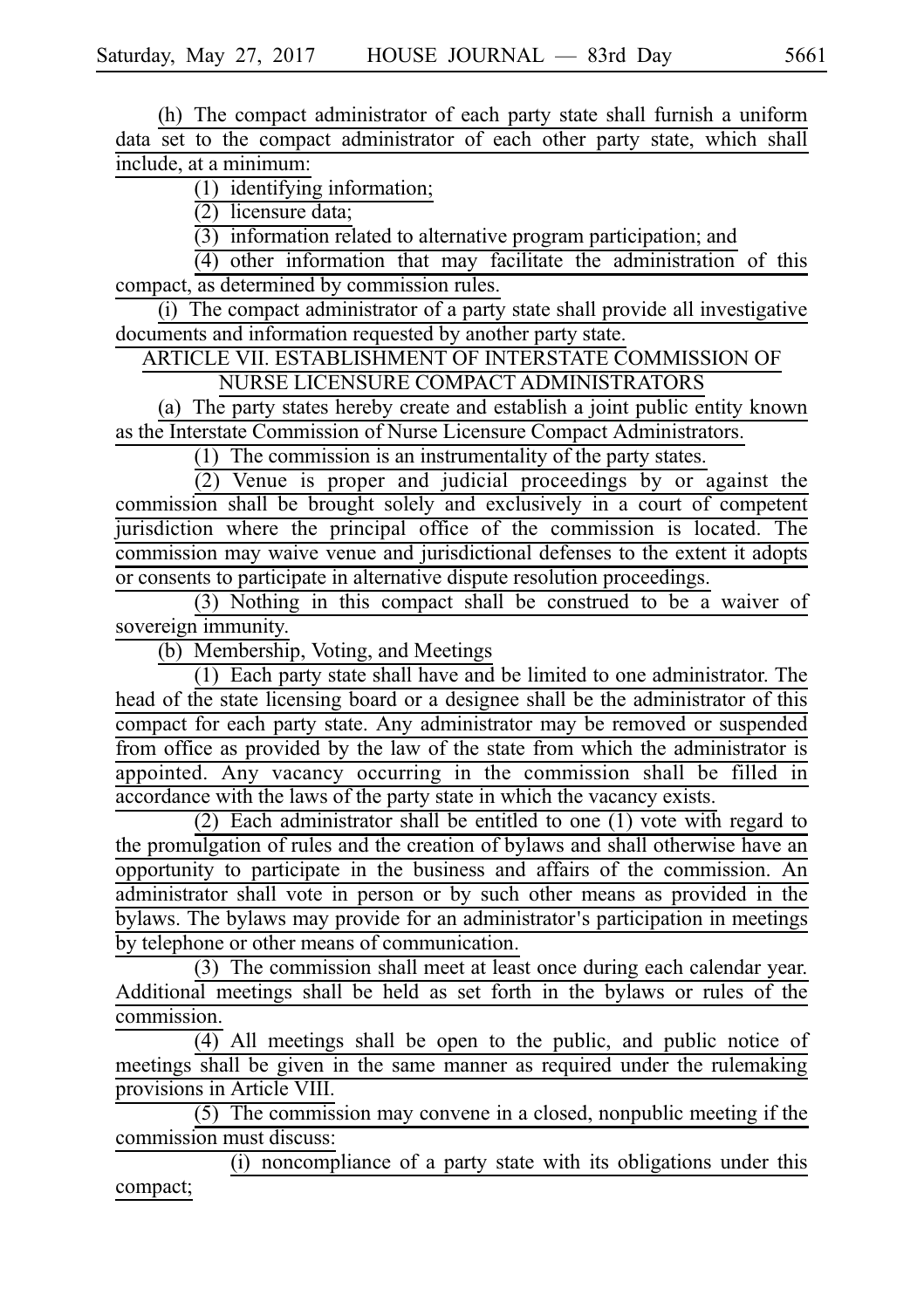(ii) the employment, compensation, discipline, or other personnel matters, practices, or procedures related to specific employees or other matters related to the commission's internal personnel practices and procedures;

 $(iii)$  current, threatened, or reasonably anticipated litigation;

 $(iv)$  negotiation of contracts for the purchase or sale of goods, services, or real estate;

 $(v)$  accusing any person of a crime or formally censuring any person;

(vi) disclosure of trade secrets or commercial or financial information that is privileged or confidential;

(vii) disclosure of information of a personal nature where disclosure would constitute a clearly unwarranted invasion of personal privacy;

(viii) disclosure of investigatory records compiled for law enforcement purposes;

(ix) disclosure of information related to any reports prepared by or on behalf of the commission for the purpose of investigation of compliance with this compact; or

 $\overline{(x)}$  matters specifically exempted from disclosure by federal or state statute.

 $(6)$  If a meeting or portion of a meeting is closed pursuant to this provision, the commission's legal counsel or designee shall certify that the meeting may be closed and shall reference each relevant exempting provision. The commission shall keep minutes that fully and clearly describe all matters discussed in a meeting and shall provide a full and accurate summary of actions taken, and the reasons therefor, including a description of the views expressed. All documents considered in connection with an action shall be identified in such minutes. All minutes and documents of a closed meeting shall remain under seal, subject to release by a majority vote of the commission or order of a court of competent jurisdiction.

 $(c)$  The commission shall, by a majority vote of the administrators, prescribe bylaws or rules to govern its conduct as may be necessary or appropriate to carry out the purposes and exercise the powers of this compact, including but not limited to:

 $(1)$  establishing the fiscal year of the commission;

 $\overline{(2)}$  providing reasonable standards and procedures:

(i) for the establishment and meeting of other committees; and

(ii) governing any general or specific delegation of any authority or function of the commission;

 $(3)$  providing reasonable procedures for calling and conducting meetings of the commission, ensuring reasonable advance notice of all meetings, and providing an opportunity for attendance of such meetings by interested parties, with enumerated exceptions designed to protect the public's interest, the privacy of individuals, and proprietary information, including trade secrets. The commission may meet in closed session only after a majority of the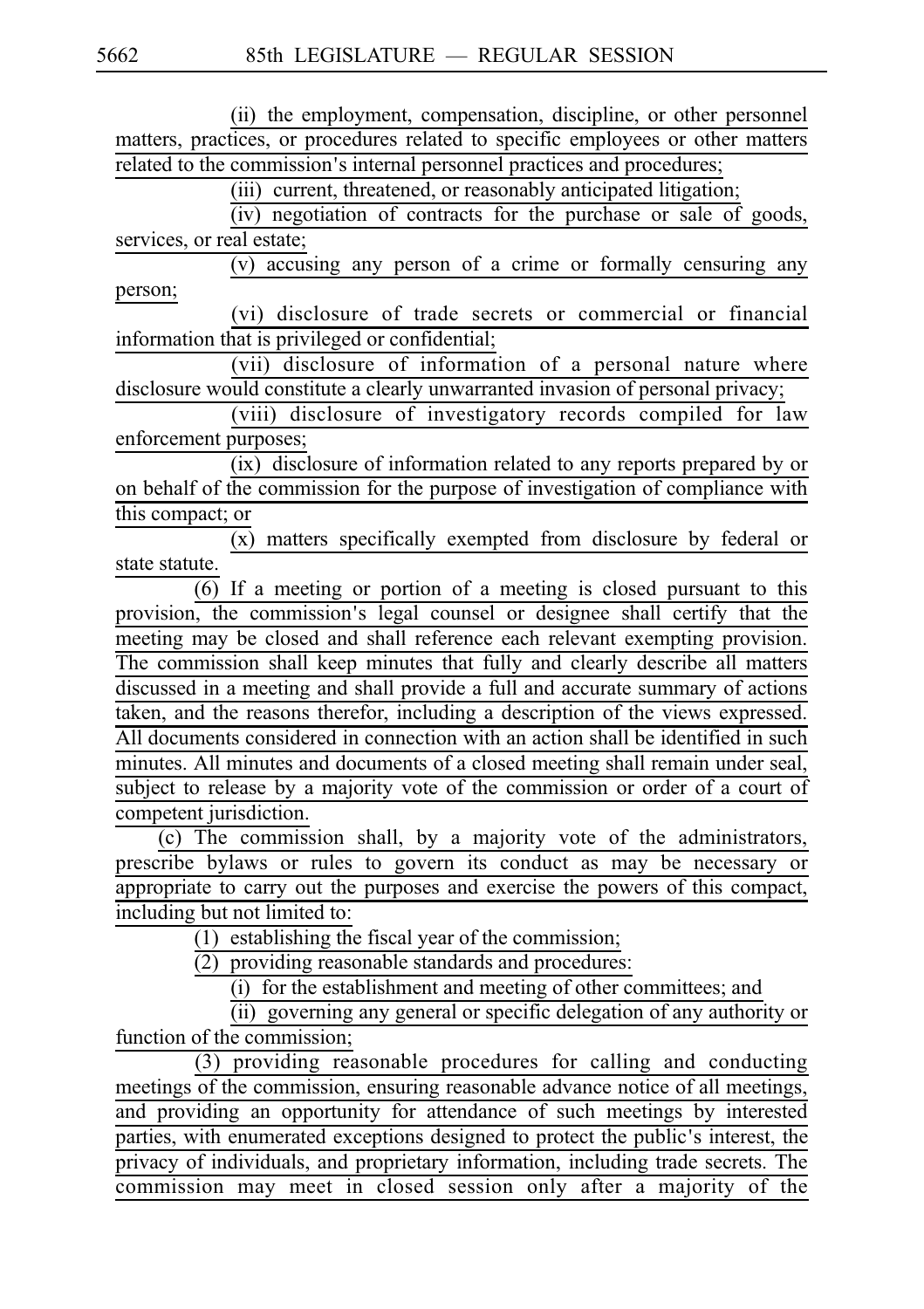administrators vote to close a meeting in whole or in part. As soon as practicable, the commission must make public a copy of the vote to close the meeting revealing the vote of each administrator, with no proxy votes allowed;

 $(4)$  establishing the titles, duties and authority, and reasonable procedures for the election of the officers of the commission;

 $(5)$  providing reasonable standards and procedures for the establishment of the personnel policies and programs of the commission. Notwithstanding any civil service or other similar laws of any party state, the bylaws shall exclusively govern the personnel policies and programs of the commission; and

 $(6)$  providing a mechanism for winding up the operations of the commission and the equitable disposition of any surplus funds that may exist after the termination of this compact after the payment or reserving of all of its debts and obligations.

(d) The commission shall publish its bylaws and rules, and any amendments thereto, in a convenient form on the website of the commission.

 $(e)$  The commission shall maintain its financial records in accordance with the bylaws.

 $(f)$  The commission shall meet and take such actions as are consistent with the provisions of this compact and the bylaws.

 $(g)$  The commission shall have the following powers:

(1) to promulgate uniform rules to facilitate and coordinate implementation and administration of this compact. The rules shall have the force and effect of law and shall be binding in all party states;

 $\overline{(2)}$  to bring and prosecute legal proceedings or actions in the name of the commission, provided that the standing of any licensing board to sue or be sued under applicable law shall not be affected;

 $(3)$  to purchase and maintain insurance and bonds;

 $(4)$  to borrow, accept, or contract for services of personnel, including, but not limited to, employees of a party state or nonprofit organizations;

 $(5)$  to cooperate with other organizations that administer state compacts related to the regulation of nursing, including, but not limited to, sharing administrative or staff expenses, office space, or other resources;

 $(6)$  to hire employees, elect or appoint officers, fix compensation, define duties, grant such individuals appropriate authority to carry out the purposes of this compact, and to establish the commission's personnel policies and programs relating to conflicts of interest, qualifications of personnel, and other related personnel matters;

(7) to accept any and all appropriate donations, grants, and gifts of money, equipment, supplies, materials, and services, and to receive, utilize, and dispose of the same; provided that at all times the commission shall avoid any appearance of impropriety or conflict of interest;

(8) to lease, purchase, accept appropriate gifts or donations of, or otherwise to own, hold, improve, or use, any property, whether real, personal, or mixed; provided that at all times the commission shall avoid any appearance of impropriety;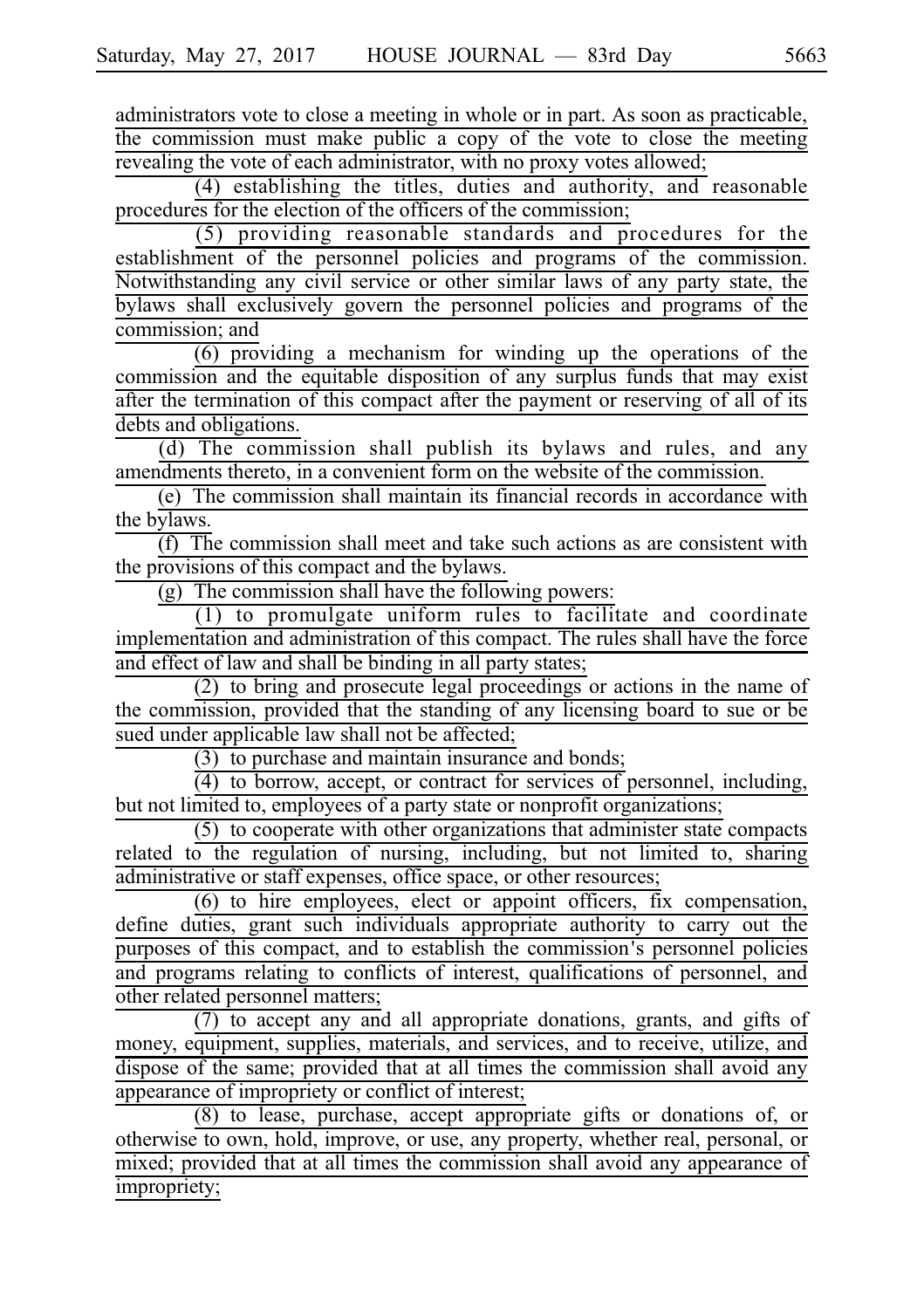(9) to sell, convey, mortgage, pledge, lease, exchange, abandon, or otherwise dispose of any property, whether real, personal, or mixed;

 $\overline{(10)}$  to establish a budget and make expenditures;

 $\overline{(11)}$  to borrow money;

 $(12)$  to appoint committees, including advisory committees comprised of administrators, state nursing regulators, state legislators or their representatives, consumer representatives, and other such interested persons;

 $(13)$  to provide and receive information from, and to cooperate with, law enforcement agencies;

 $(14)$  to adopt and use an official seal; and

 $(15)$  to perform such other functions as may be necessary or appropriate to achieve the purposes of this compact consistent with the state regulation of nurse licensure and practice.

 $(h)$  Financing of the Commission

 $(1)$  The commission shall pay, or provide for the payment of, the reasonable expenses of its establishment, organization, and ongoing activities.

 $\overline{(2)}$  The commission may also levy on and collect an annual assessment from each party state to cover the cost of its operations, activities, and staff in its annual budget as approved each year. The aggregate annual assessment amount, if any, shall be allocated based upon a formula to be determined by the commission, which shall promulgate a rule that is binding upon all party states.

 $(3)$  The commission shall not incur an obligation of any kind prior to securing the funds adequate to meet the same; nor shall the commission pledge the credit of any of the party states, except by and with the authority of such party state.

(4) The commission shall keep accurate accounts of all receipts and disbursements. The receipts and disbursements of the commission shall be subject to the audit and accounting procedures established under its bylaws. However, all receipts and disbursements of funds handled by the commission shall be audited yearly by a certified or licensed public accountant, and the report of the audit shall be included in and become part of the annual report of the commission.

 $(i)$  Qualified Immunity, Defense, and Indemnification

 $\overline{(1)}$  The compact administrators, officers, executive directors, employees, and representatives of the commission shall be immune from suit and liability, either personally or in their official capacity, for any claim for damage to or loss of property, or personal injury or other civil liability caused by or arising out of any actual or alleged act, error, or omission that occurred, or that the person against whom the claim is made had a reasonable basis for believing occurred, within the scope of commission employment, duties, or responsibilities; provided that nothing in this subdivision shall be construed to protect any such person from suit or liability for any damages, loss, injury, or liability caused by the intentional, wilful, or wanton misconduct of that person.

 $(2)$  The commission shall defend any administrator, officer, executive director, employee, or representative of the commission in any civil action seeking to impose liability arising out of any actual or alleged act, error, or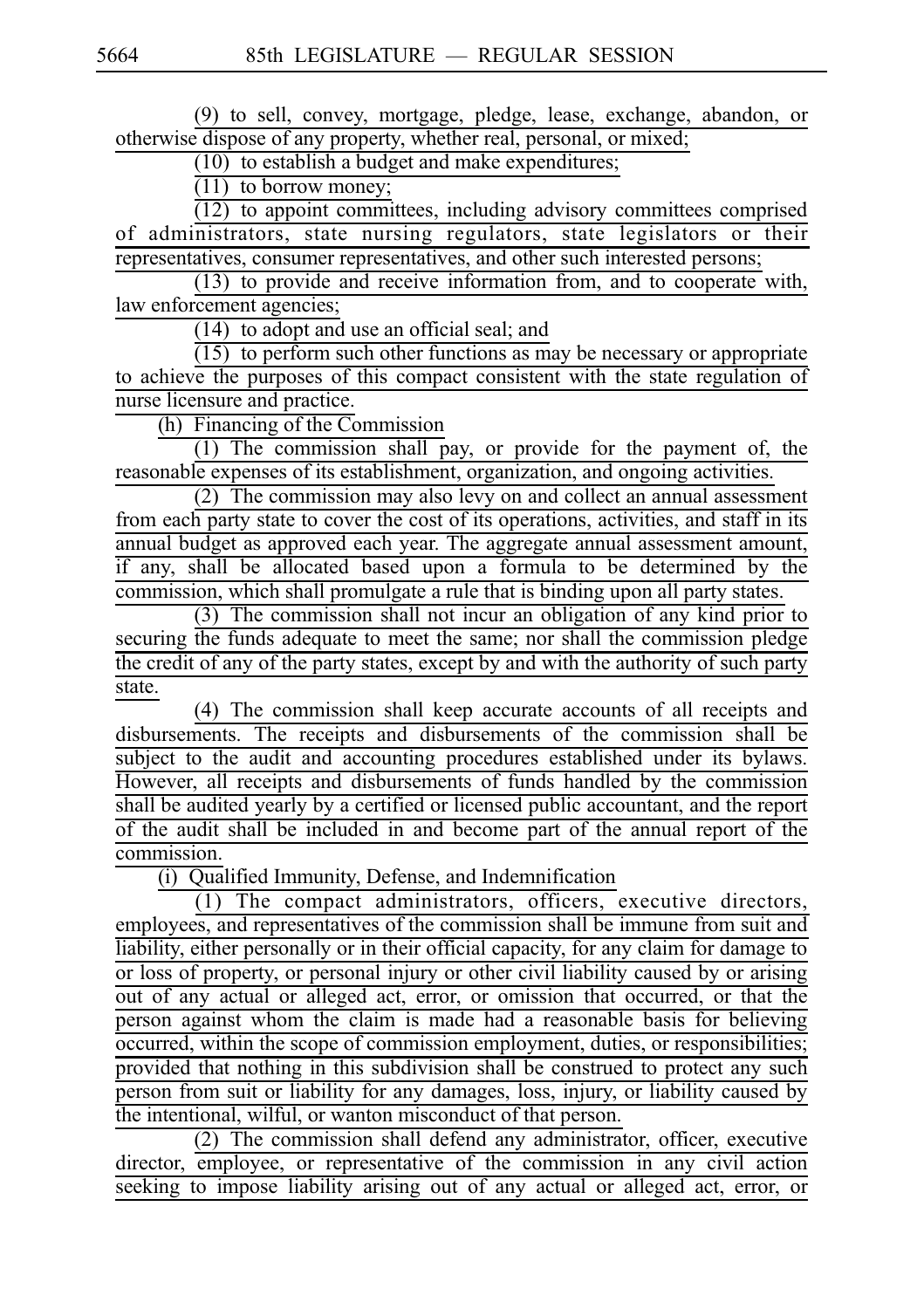omission that occurred within the scope of commission employment, duties, or responsibilities, or that the person against whom the claim is made had a reasonable basis for believing occurred within the scope of commission employment, duties, or responsibilities; provided that nothing herein shall be construed to prohibit that person from retaining his or her own counsel; and provided further that the actual or alleged act, error, or omission did not result from that person's intentional, wilful, or wanton misconduct.

 $(3)$  The commission shall indemnify and hold harmless any administrator, officer, executive director, employee, or representative of the commission for the amount of any settlement or judgment obtained against that person arising out of any actual or alleged act, error, or omission that occurred within the scope of commission employment, duties, or responsibilities, or that such person had a reasonable basis for believing occurred within the scope of commission employment, duties, or responsibilities; provided that the actual or alleged act, error, or omission did not result from the intentional, wilful, or wanton misconduct of that person.

ARTICLE VIII. RULEMAKING

(a) The commission shall exercise its rulemaking powers pursuant to the criteria set forth in this article and the rules adopted thereunder. Rules and amendments shall become binding as of the date specified in each rule or amendment and shall have the same force and effect as provisions of this compact.

 $\overline{(b)}$  Rules or amendments to the rules shall be adopted at a regular or special meeting of the commission.

 $(c)$  Prior to promulgation and adoption of a final rule or rules by the commission, and at least sixty (60) days in advance of the meeting at which the rule will be considered and voted upon, the commission shall file a notice of proposed rulemaking:

 $(1)$  on the website of the commission; and

 $\overline{(2)}$  on the website of each licensing board or the publication in which each state would otherwise publish proposed rules.

(d) The notice of proposed rulemaking shall include:

 $(1)$  the proposed time, date, and location of the meeting in which the rule will be considered and voted upon;

 $(2)$  the text of the proposed rule or amendment, and the reason for the proposed rule;

 $\overline{(3)}$  a request for comments on the proposed rule from any interested person; and

(4) the manner in which interested persons may submit notice to the commission of their intention to attend the public hearing and any written comments.

 $(e)$  Prior to adoption of a proposed rule, the commission shall allow persons to submit written data, facts, opinions, and arguments, which shall be made available to the public.

 $(f)$  The commission shall grant an opportunity for a public hearing before it adopts a rule or amendment.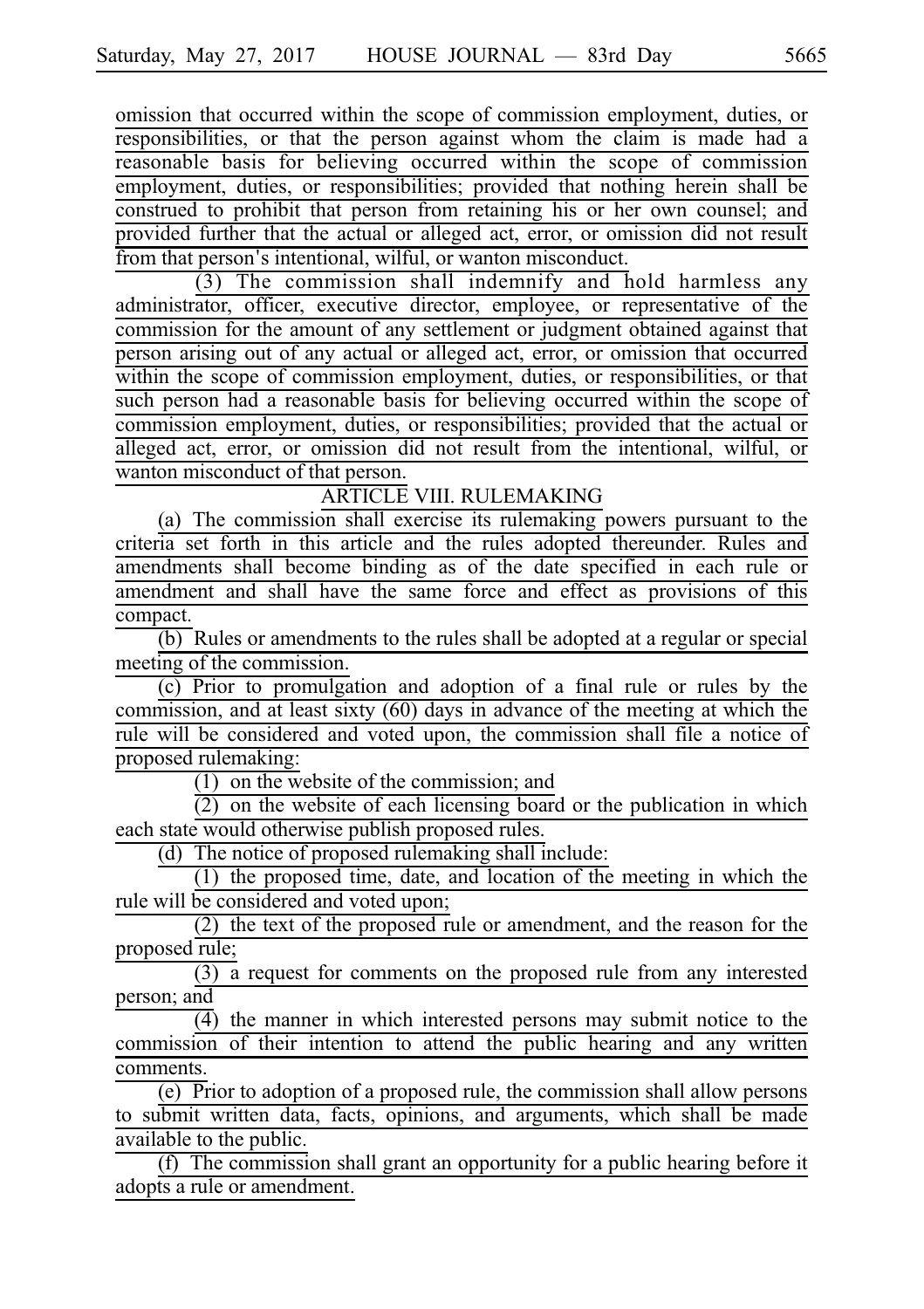$(g)$  The commission shall publish the place, time, and date of the scheduled public hearing.

 $(1)$  Hearings shall be conducted in a manner providing each person who wishes to comment a fair and reasonable opportunity to comment orally or in writing. All hearings will be recorded, and a copy will be made available upon request.

 $(2)$  Nothing in this section shall be construed as requiring a separate hearing on each rule. Rules may be grouped for the convenience of the commission at hearings required by this section.

 $(h)$  If no one appears at the public hearing, the commission may proceed with promulgation of the proposed rule.

 $(i)$  Following the scheduled hearing date, or by the close of business on the scheduled hearing date if the hearing was not held, the commission shall consider all written and oral comments received.

 $(j)$  The commission shall, by majority vote of all administrators, take final action on the proposed rule and shall determine the effective date of the rule, if any, based on the rulemaking record and the full text of the rule.

 $(k)$  Upon determination that an emergency exists, the commission may consider and adopt an emergency rule without prior notice, opportunity for comment, or hearing; provided that the usual rulemaking procedures provided in this compact and in this section shall be retroactively applied to the rule as soon as reasonably possible, and in no event later than ninety (90) days after the effective date of the rule. For the purposes of this provision, an emergency rule is one that must be adopted immediately in order to:

 $(1)$  meet an imminent threat to public health, safety, or welfare;

 $(2)$  prevent a loss of commission or party state funds; or

 $(3)$  meet a deadline for the promulgation of an administrative rule that is required by federal law or rule.

(1) The commission may direct revisions to a previously adopted rule or amendment for purposes of correcting typographical errors, errors in format, errors in consistency, or grammatical errors. Public notice of any revisions shall be posted on the website of the commission. The revision shall be subject to challenge by any person for a period of thirty (30) days after posting. The revision may be challenged only on grounds that the revision results in a material change to a rule. A challenge shall be made in writing, and delivered to the commission, prior to the end of the notice period. If no challenge is made, the revision will take effect without further action. If the revision is challenged, the revision may not take effect without the approval of the commission.

# ARTICLE IX. OVERSIGHT, DISPUTE RESOLUTION, AND ENFORCEMENT

(a) Oversight

 $(1)$  Each party state shall enforce this compact and take all actions necessary and appropriate to effectuate this compact's purposes and intent.

 $(2)$  The commission shall be entitled to receive service of process in any proceeding that may affect the powers, responsibilities, or actions of the commission, and shall have standing to intervene in such a proceeding for all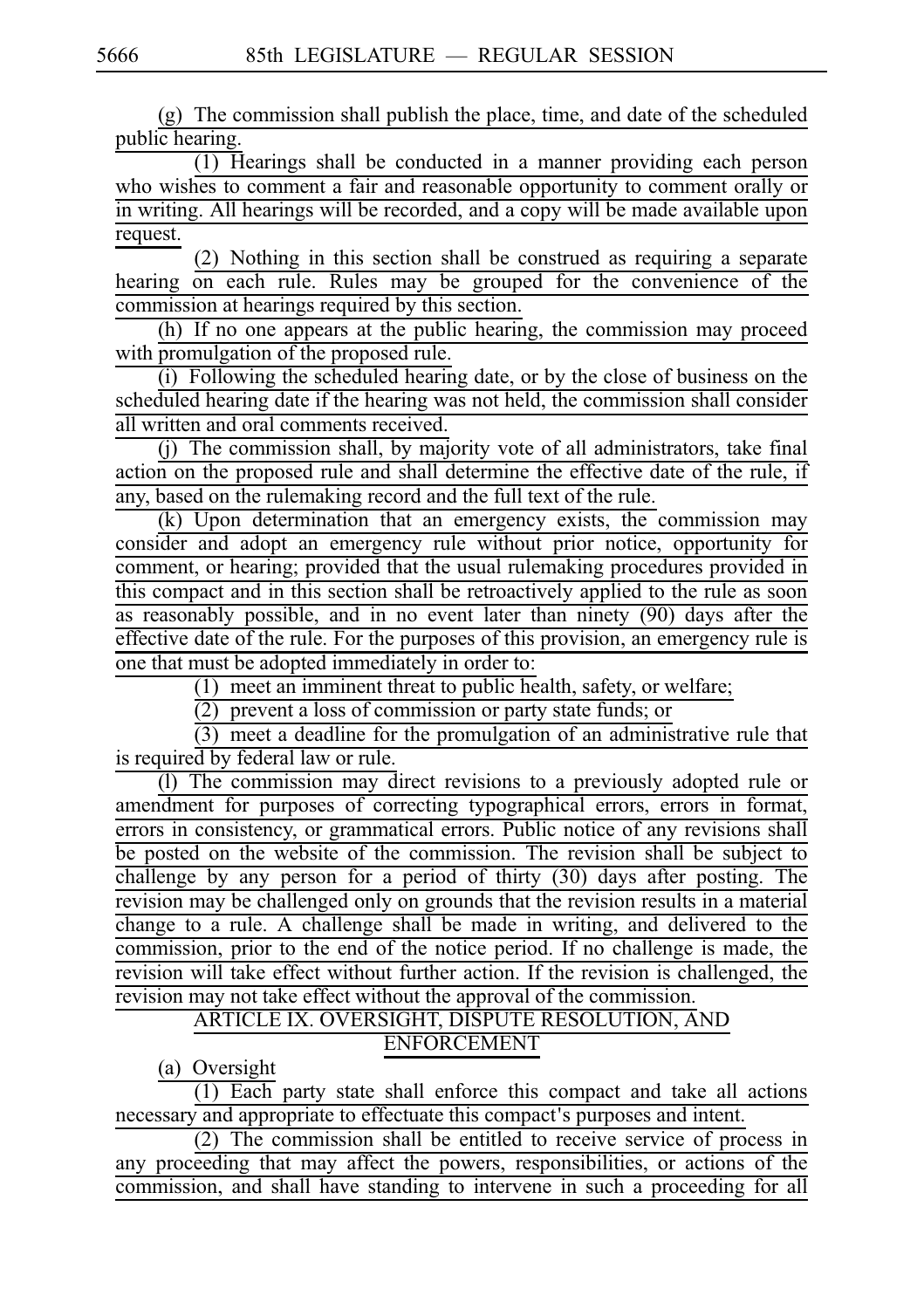purposes. Failure to provide service of process in such proceeding to the commission shall render a judgment or order void as to the commission, this compact, or promulgated rules.

(b) Default, Technical Assistance, and Termination

 $(1)$  If the commission determines that a party state has defaulted in the performance of its obligations or responsibilities under this compact or the promulgated rules, the commission shall:

(i) provide written notice to the defaulting state and other party states of the nature of the default, the proposed means of curing the default, or any other action to be taken by the commission; and

(ii) provide remedial training and specific technical assistance regarding the default.

 $(2)$  If a state in default fails to cure the default, the defaulting state's membership in this compact may be terminated upon an affirmative vote of a majority of the administrators, and all rights, privileges, and benefits conferred by this compact may be terminated on the effective date of termination. A cure of the default does not relieve the offending state of obligations or liabilities incurred during the period of default.

 $(3)$  Termination of membership in this compact shall be imposed only after all other means of securing compliance have been exhausted. Notice of intent to suspend or terminate shall be given by the commission to the governor of the defaulting state and to the executive officer of the defaulting state's licensing board and each of the party states.

 $(4)$  A state whose membership in this compact has been terminated is responsible for all assessments, obligations, and liabilities incurred through the effective date of the termination, including obligations that extend beyond the effective date of termination.

 $(5)$  The commission shall not bear any costs related to a state that is found to be in default or whose membership in this compact has been terminated unless agreed upon in writing between the commission and the defaulting state.

 $(6)$  The defaulting state may appeal the action of the commission by petitioning the U.S. District Court for the District of Columbia or the federal district in which the commission has its principal offices. The prevailing party shall be awarded all costs of such litigation, including reasonable attorneys' fees.

(c) Dispute Resolution

(1) Upon request by a party state, the commission shall attempt to resolve disputes related to the compact that arise among party states and between party and nonparty states.

 $(2)$  The commission shall promulgate a rule providing for both mediation and binding dispute resolution for disputes, as appropriate.

 $(3)$  In the event the commission cannot resolve disputes among party states arising under this compact: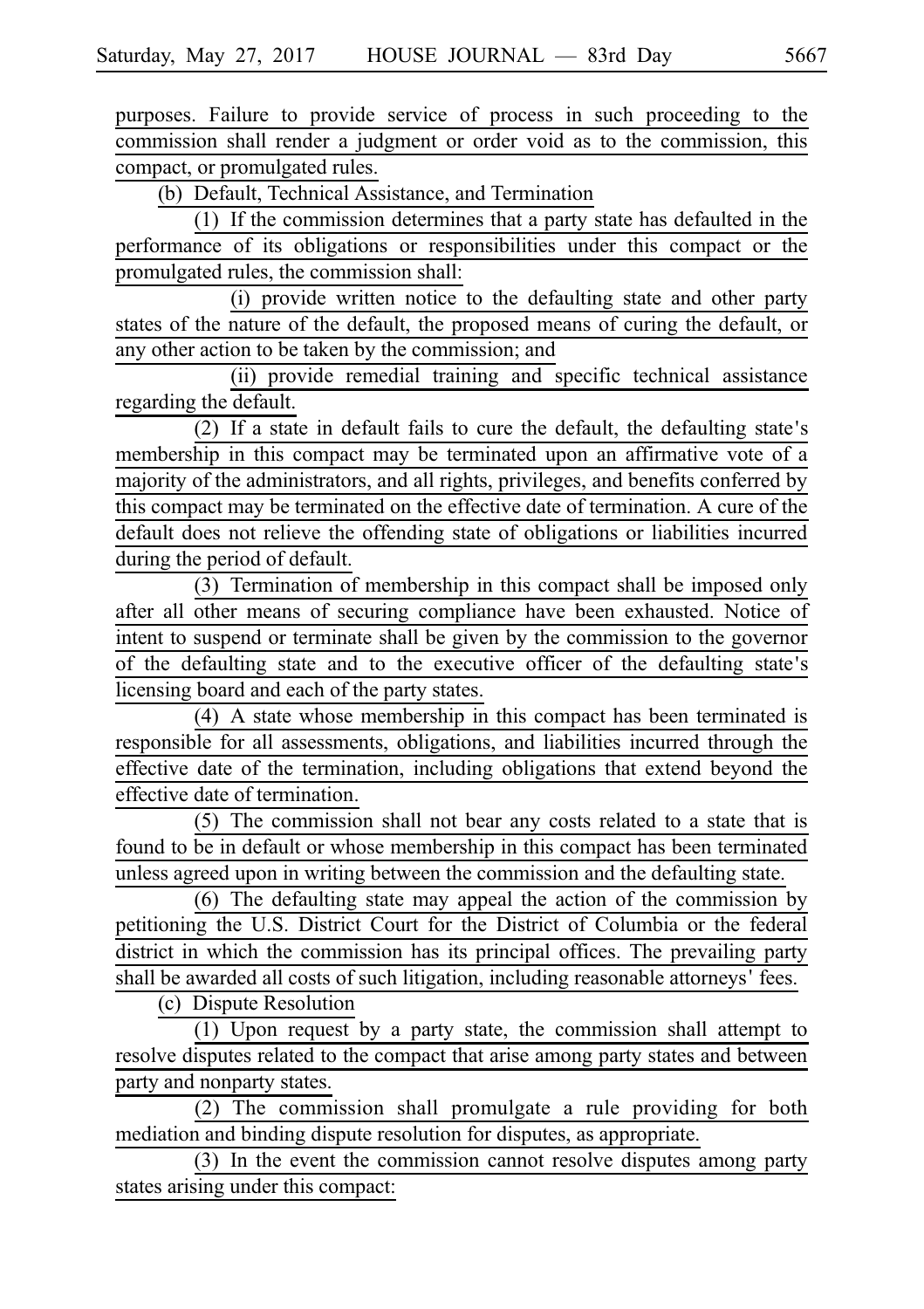(i) the party states may submit the issues in dispute to an arbitration panel, which will be comprised of individuals appointed by the compact administrator in each of the affected party states and an individual mutually agreed upon by the compact administrators of all the party states involved in the dispute; and

(ii) the decision of a majority of the arbitrators shall be final and binding.

(d) Enforcement

 $(1)$  The commission, in the reasonable exercise of its discretion, shall enforce the provisions and rules of this compact.

(2) By majority vote, the commission may initiate legal action in the U.S. District Court for the District of Columbia or in the federal district in which the commission has its principal offices against a party state that is in default to enforce compliance with the provisions of this compact and its promulgated rules and bylaws. The relief sought may include both injunctive relief and damages. In the event judicial enforcement is necessary, the prevailing party shall be awarded all costs of such litigation, including reasonable attorneys' fees.

 $(3)$  The remedies herein shall not be the exclusive remedies of the commission. The commission may pursue any other remedies available under federal or state law.

ARTICLE X. EFFECTIVE DATE, WITHDRAWAL, AND AMENDMENTS

(a) This compact shall become effective and binding on the earlier of the date of legislative enactment of this compact into law by no less than twenty-six (26) states or December 31, 2018. All party states to this compact that also were parties to the prior Nurse Licensure Compact, superseded by this compact ("prior compact"), shall be deemed to have withdrawn from said prior compact within six (6) months after the effective date of this compact.

 $(b)$  Each party state to this compact shall continue to recognize a nurse's multistate licensure privilege to practice in that party state issued under the prior compact until the party state has withdrawn from the prior compact.

(c) Any party state may withdraw from this compact by enacting a statute repealing the same. A party state's withdrawal shall not take effect until six  $(6)$ months after enactment of the repealing statute.

(d) A party state's withdrawal or termination shall not affect the continuing requirement of the withdrawing or terminated state's licensing board to report adverse actions and significant investigations occurring prior to the effective date of such withdrawal or termination.

(e) Nothing contained in this compact shall be construed to invalidate or prevent any nurse licensure agreement or other cooperative arrangement between a party state and a nonparty state that is made in accordance with the other provisions of this compact.

(f) This compact may be amended by the party states. No amendment to this compact shall become effective and binding upon the party states unless and until it is enacted into the laws of all party states.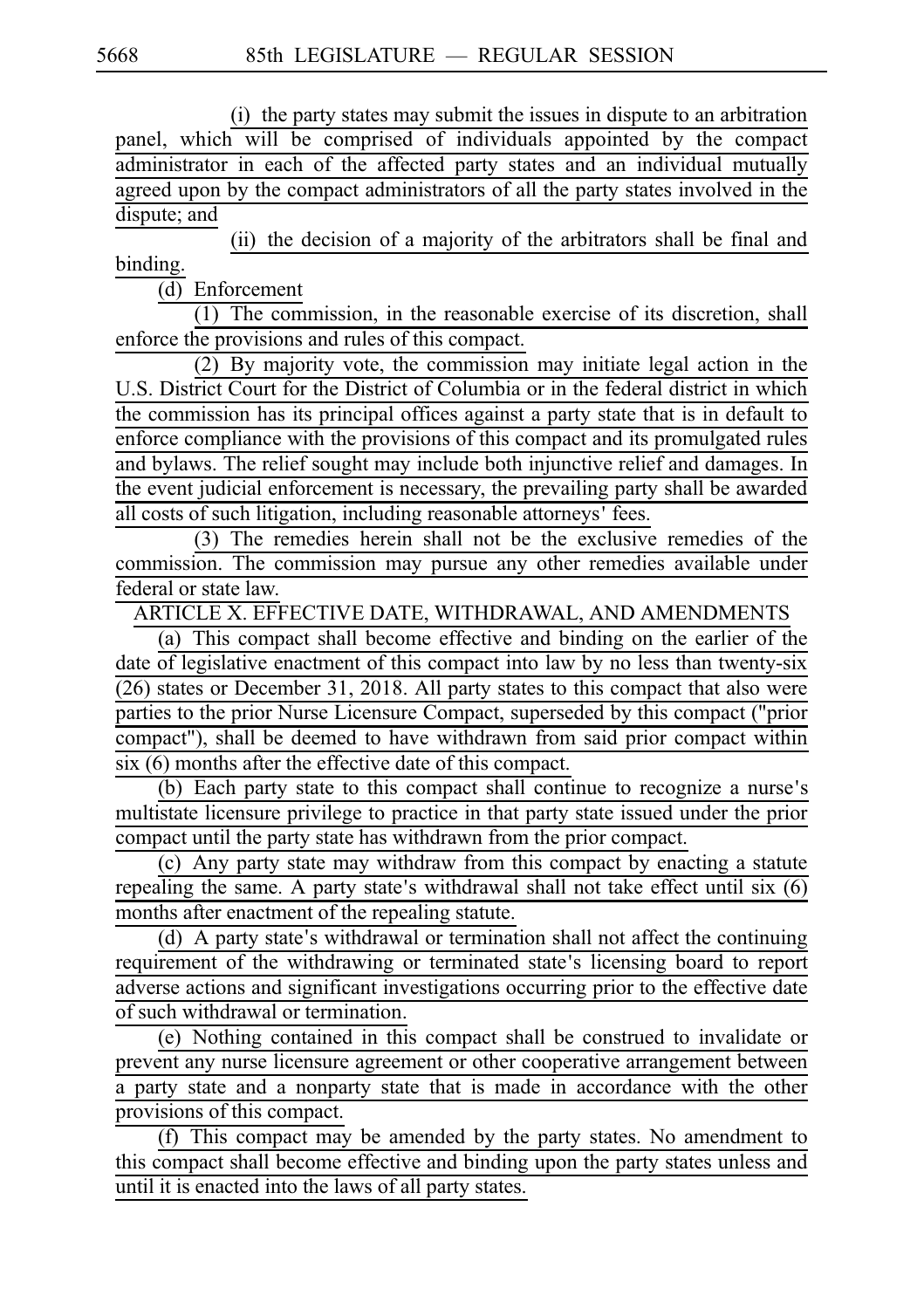$(g)$  Representatives of nonparty states to this compact shall be invited to participate in the activities of the commission, on a nonvoting basis, prior to the adoption of this compact by all states.

ARTICLE XI. CONSTRUCTION AND SEVERABILITY

This compact shall be liberally construed so as to effectuate the purposes thereof. The provisions of this compact shall be severable, and if any phrase, clause, sentence, or provision of this compact is declared to be contrary to the constitution of any party state or the United States, or if the applicability thereof to any government, agency, person, or circumstance is held invalid, the validity of the remainder of this compact and the applicability thereof to any government, agency, person, or circumstance shall not be affected thereby. If this compact shall be held to be contrary to the constitution of any party state, this compact shall remain in full force and effect as to the remaining party states and in full force and effect as to the party state affected as to all severable matters.

SECTION 17. Chapter 304, Occupations Code, is amended by adding Section 304.0025 to read as follows:

Sec. 304.0025. RULES ADOPTED UNDER COMPACT. The Interstate Commission of Nurse Licensure Compact Administrators established under the Nurse Licensure Compact under Section 304.0015 may not adopt rules that alter the requirements or scope of practice of a license issued under Chapter 301. Any rule adopted by the Interstate Commission of Nurse Licensure Compact Administrators that purports to alter the requirements or scope of practice of a license issued under Chapter 301 is not enforceable.

SECTION 18. Section  $304.006(a)$ , Occupations Code, is amended to read as follows:

(a) On request and payment of a reasonable fee, the Texas Board of Nursing shall provide a registered or vocational nurse licensed by this state with a copy of information regarding the nurse maintained by the coordinated licensure information system under Article VI [7] of the Nurse Licensure Compact.

SECTION 19. Section  $304.\overline{008}(a)$ , Occupations Code, is amended to read as follows:

(a) In reporting information to the coordinated licensure information system under Article VI [7] of the Nurse Licensure Compact, the Texas Board of Nursing may disclose personally identifiable information about the nurse, including the nurse's social security number.

 $\overline{\text{SECTION 20}}$ . (a) Sections 301.160 and 301.163, Occupations Code, are repealed.

(b) Effective December 31, 2018, Sections 304.001 and 304.009, Occupations Code, are repealed.

SECTION 21. (a) Except as provided by Subsection (b) of this section, Section 301.059, Occupations Code, as amended by this Act, applies to a member of the Texas Board of Nursing appointed before, on, or after the effective date of this Act.

(b) A member of the Texas Board of Nursing who, before the effective date of this Act, completed the training program required by Section 301.059, Occupations Code, as that law existed before the effective date of this Act, is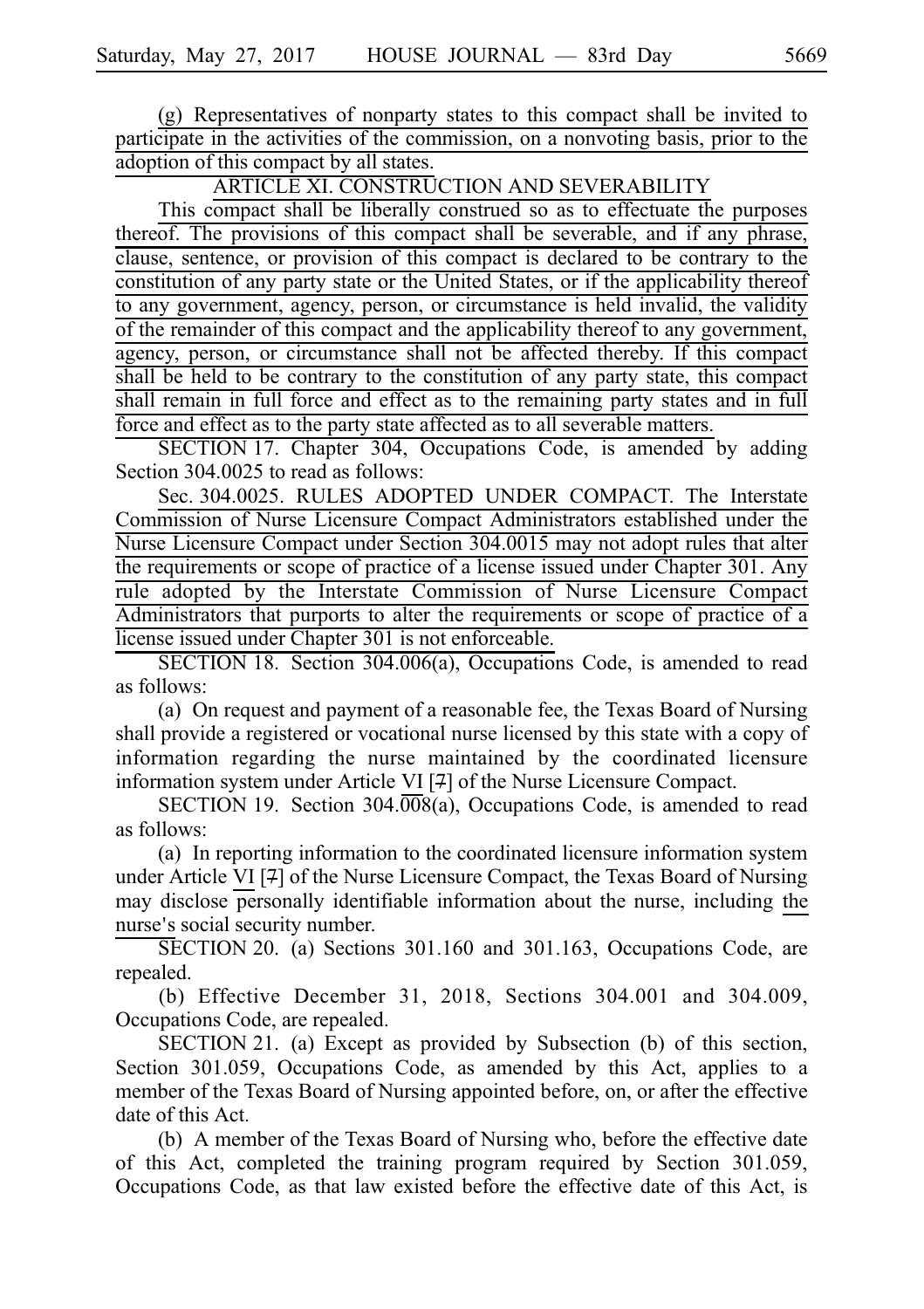required to complete additional training only on subjects added to the training program required by Section 301.059, Occupations Code, as amended by this Act. A board member described by this subsection may not vote, deliberate, or be counted as a member in attendance at a meeting of the board held on or after December 1, 2017, until the member completes the additional training.

SECTION 22. (a) Not later than May 31, 2018, the Texas Board of Nursing shall adopt the rules necessary to implement the changes in law made by this Act to Section 301.157, Occupations Code. In adopting rules under this subsection, the board shall provide an opportunity for public comment and, through the board's Advisory Committee on Education, seek comment from interested parties. The rules must:

(1) clearly define substantially equivalent education standards for purposes of recognizing a school of nursing or educational program operated in another state; and

 $(2)$  establish a process for enabling students enrolled in an out-of-state school of nursing or educational program that does not meet standards substantially equivalent to the board's standards to apply for initial licensure under Chapter 301, Occupations Code.

(b) Not later than March 1, 2018, the Texas Board of Nursing shall adopt the rules necessary to implement the changes in law made by this Act to Sections 301.252 and 301.452, Occupations Code. In adopting rules under this subsection, the board shall seek comments from relevant interested parties.

(c) Section  $301.157(d-11)$ , Occupations Code, as amended by this Act, applies beginning with the passage rates available in January 2018, reflecting the passage rates for the preceding year. If the passage rate for a clinical competency assessment program available in January 2018 does not meet the Texas Board of Nursing's required passage rate for students of approved in-state programs, the clinical competency assessment program shall complete the self-study required under Section 301.157(d-11)(1), Occupations Code, as amended by this Act, not later than May 31, 2018.

(d) Sections  $301.301(b)$  and  $301.461$ , Occupations Code, as amended by this Act, apply only to the assessment of the administrative costs of conducting a hearing to determine a violation on or after the effective date of this Act. The assessment of the administrative costs of conducting a hearing to determine a violation before the effective date of this Act is governed by the law in effect on the date the administrative costs were assessed, and the former law is continued in effect for that purpose.

(e) Section 301.459, Occupations Code, as amended by this Act, applies only to a contested case for which an administrative law judge employed by the State Office of Administrative Hearings issues written findings of fact and conclusions of law on or after the effective date of this Act. A contested case for which an administrative law judge employed by the State Office of Administrative Hearings issues written findings of fact and conclusions of law before the effective date of this Act is governed by the law in effect on the date the findings of fact and conclusions of law were issued, and the former law is continued in effect for that purpose.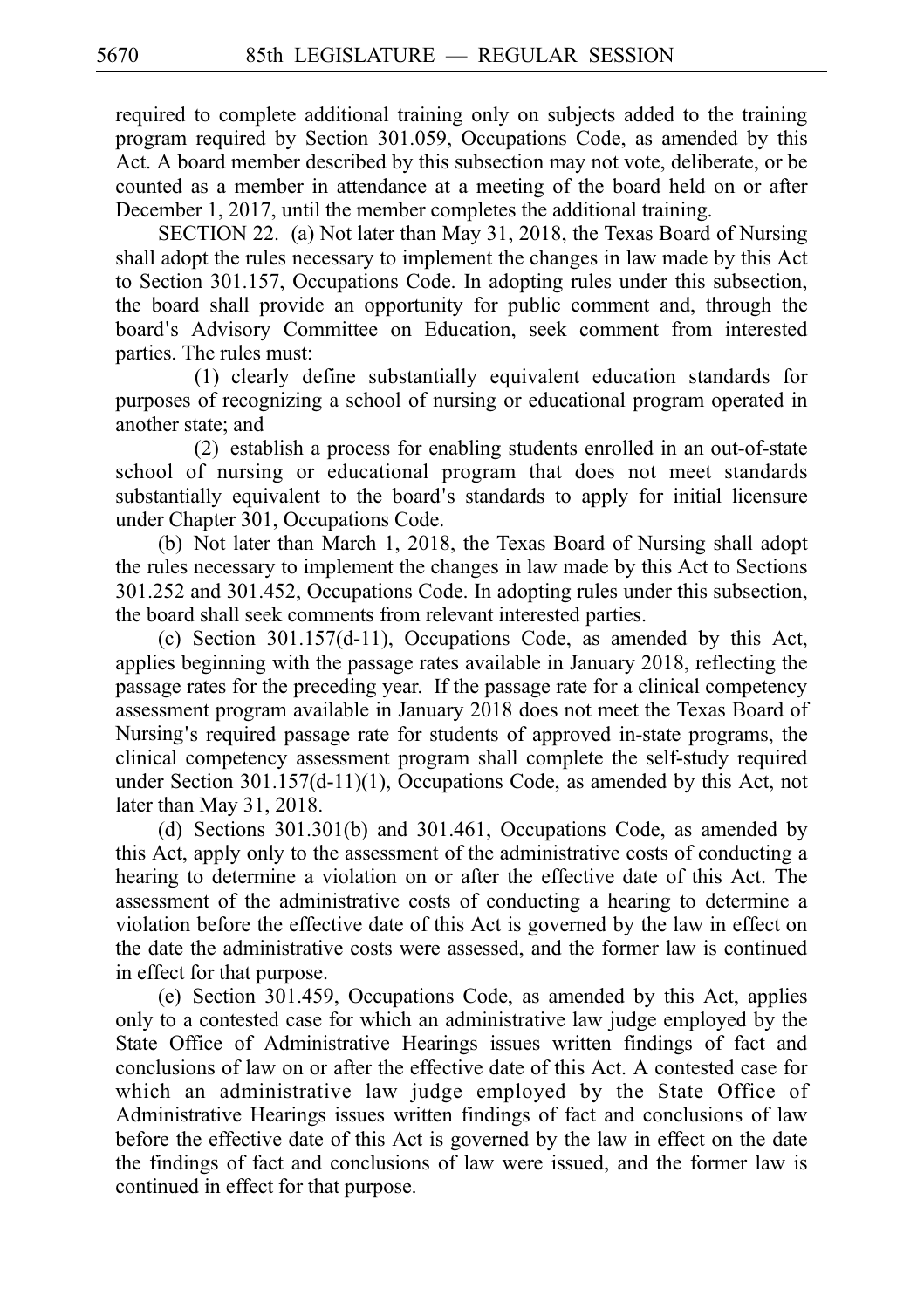(f) Not later than March 1, 2019, the Texas Board of Nursing shall implement Section 301.1583, Occupations Code, as added by this Act, and remove any disciplinary actions from the nurse licensure verification page on the board's Internet website that meet the requirements of that section.

SECTION 23. Except as otherwise provided by this Act, this Act takes effect September 1, 2017.

Representative Burkett moved to adopt the conference committee report on **HBi2950**.

The motion to adopt the conference committee report on **HB** 2950 prevailed by (Record 1953): 134 Yeas, 11 Nays, 2 Present, not voting.

Yeas — Allen; Alonzo; Alvarado; Anchia; Anderson, C.; Arévalo; Ashby; Bailes; Bell; Bernal; Blanco; Bohac; Bonnen, D.; Bonnen, G.; Burkett; Burns; Burrows; Button; Canales; Capriglione; Clardy; Coleman; Collier; Cook; Cortez; Cosper; Craddick; Cyrier; Dale; Darby; Davis, S.; Davis, Y.; Dean; Deshotel; Dutton; Elkins; Faircloth; Fallon; Farrar; Flynn; Frank; Frullo; Geren; Gervin-Hawkins; Giddings; Goldman; Gonzales; González; Gooden; Guerra; Guillen; Hefner; Hernandez; Herrero; Hinojosa; Holland; Howard; Huberty; Hunter; Isaac; Israel; Johnson, E.; Johnson, J.; Kacal; Keough; King, K.; King, P.; King, T.; Koop; Krause; Kuempel; Lambert; Landgraf; Larson; Laubenberg; Leach; Longoria; Lozano; Lucio; Martinez; Metcalf; Meyer; Miller; Minjarez; Moody; Morrison; Muñoz; Murphy; Neave; Nevárez; Oliveira; Oliverson; Ortega; Parker; Paul; Perez; Phelan; Pickett; Price; Raney; Raymond; Reynolds; Roberts; Rodriguez, E.; Rodriguez, J.; Romero; Rose; Sanford; Schofield; Schubert; Shaheen; Sheffield; Shine; Simmons; Smithee; Springer; Stephenson; Stucky; Thierry; Thompson, E.; Thompson, S.; Turner; Uresti; VanDeaver; Villalba; Vo; Walle; White; Wilson; Workman; Wray; Wu; Zedler; Zerwas.

Nays — Anderson, R.; Biedermann; Cain; Lang; Murr; Phillips; Rinaldi; Schaefer; Stickland; Swanson; Tinderholt.

Present, not voting — Mr. Speaker; Paddie(C).

Absent, Excused — Dukes.

Absent — Gutierrez; Klick.

### **HB 1553 - CONFERENCE COMMITTEE REPORT ADOPTED**

Representative Lozano submitted the following conference committee report on **HBi1553**:

Austin, Texas, May 26, 2017

The Honorable Dan Patrick President of the Senate

The Honorable Joe Straus Speaker of the House of Representatives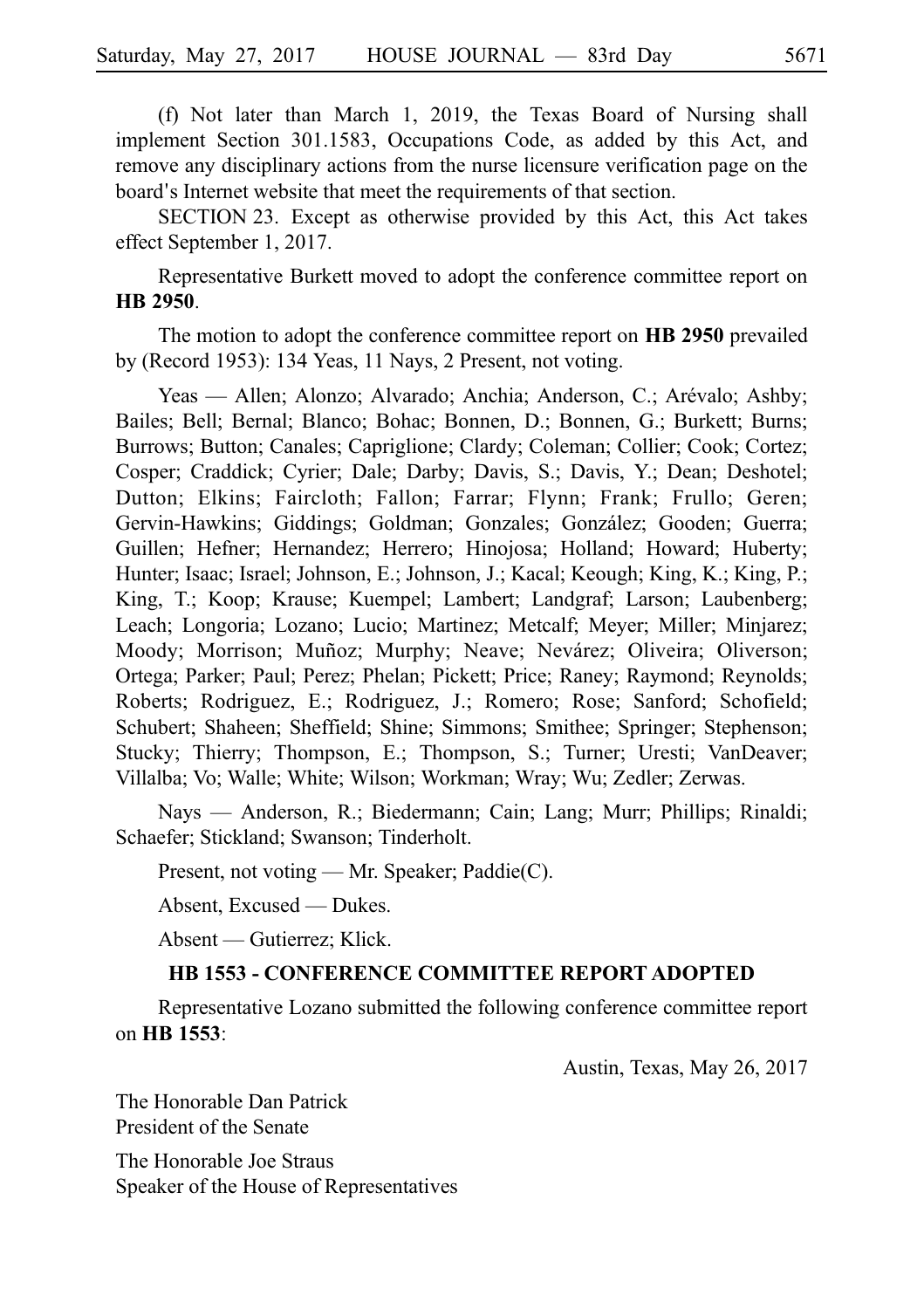Sirs: We, your conference committee, appointed to adjust the differences between the senate and the house of representatives on HB 1553 have had the same under consideration, and beg to report it back with the recommendation that it do pass in the form and text hereto attached.

| Lozano                   |
|--------------------------|
| Morrison                 |
| Ashby                    |
| Gooden                   |
| K. King                  |
| On the part of the house |
|                          |

**HB 1553**, A bill to be entitled An Act relating to permitting a school district that has failed to satisfy performance standards to partner with an institution of higher education to improve district performance.

BE IT ENACTED BY THE LEGISLATURE OF THE STATE OF TEXAS:

SECTION 1. Section 39.102(a), Education Code, is amended to read as follows:

(a) If a school district does not satisfy the accreditation criteria under Section 39.052, the academic performance standards under Section 39.053 or 39.054, or any financial accountability standard as determined by commissioner rule, or if considered appropriate by the commissioner on the basis of a special accreditation investigation under Section 39.057, the commissioner shall take any of the following actions to the extent the commissioner determines necessary:

 $(1)$  issue public notice of the deficiency to the board of trustees;

(2) order a hearing conducted by the board of trustees of the district for the purpose of notifying the public of the insufficient performance, the improvements in performance expected by the agency, and the interventions and sanctions that may be imposed under this section if the performance does not improve;

(3) order the preparation of a student achievement improvement plan that addresses each academic achievement indicator under Section 39.053(c) for which the district's performance is insufficient, the submission of the plan to the commissioner for approval, and implementation of the plan;

 $(4)$  order a hearing to be held before the commissioner or the commissioner's designee at which the president of the board of trustees of the district and the superintendent shall appear and explain the district's low performance, lack of improvement, and plans for improvement;

 $(5)$  arrange a monitoring review of the district;

 $(6)$  appoint an agency monitor to participate in and report to the agency on the activities of the board of trustees or the superintendent;

 $(7)$  appoint a conservator to oversee the operations of the district;

 $(8)$  appoint a management team to direct the operations of the district in areas of insufficient performance or require the district to obtain certain services under a contract with another person;

(9) authorize the district to enter into a memorandum of understanding with an institution of higher education that provides for the assistance of the institution of higher education in improving the district's performance;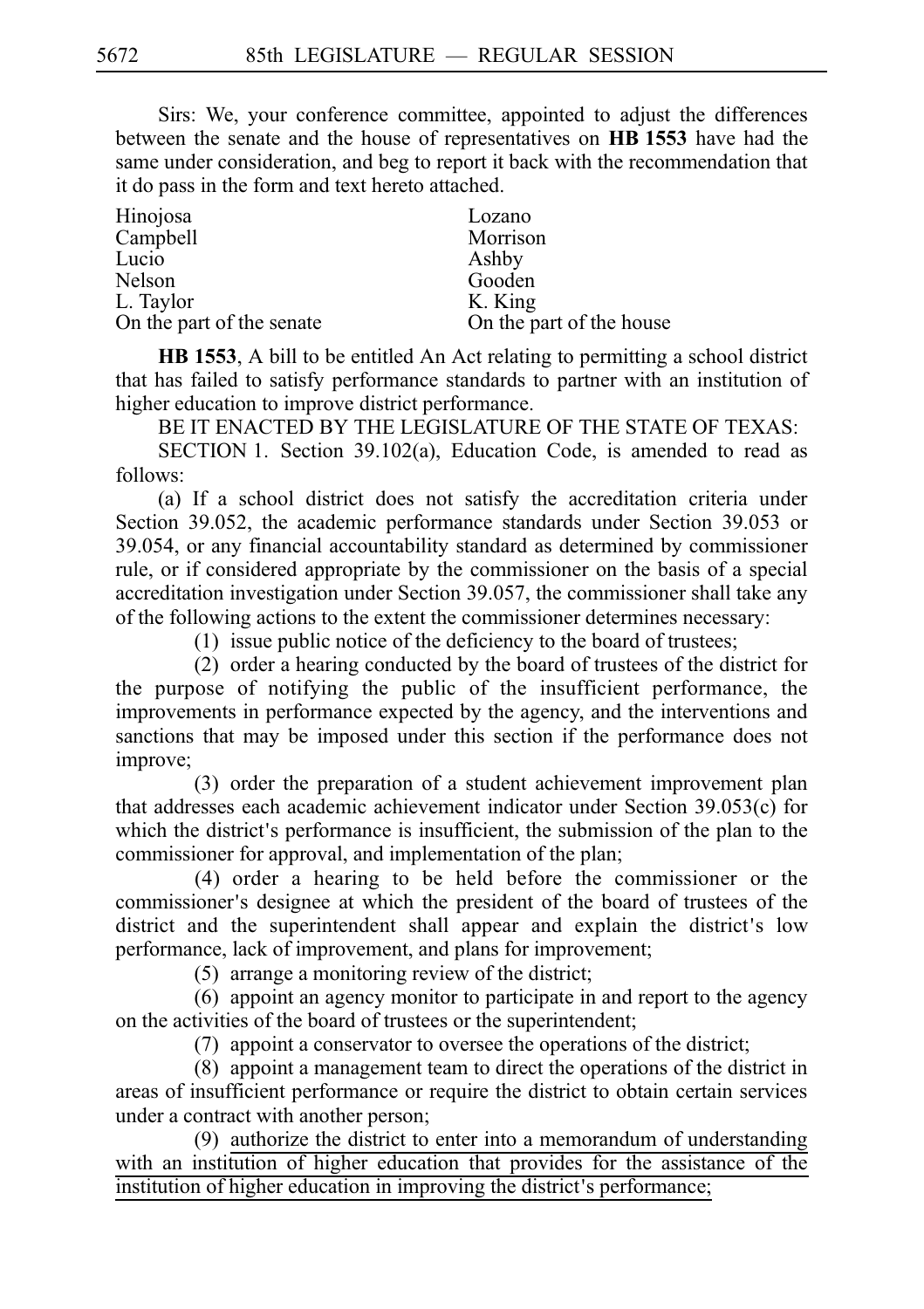$(10)$  if a district has a current accreditation status of accredited-warned or accredited-probation, fails to satisfy any standard under Section 39.054(e), or fails to satisfy financial accountability standards as determined by commissioner rule, appoint a board of managers to exercise the powers and duties of the board of trustees;

 $(11)$  [ $(10)$ ] if for two consecutive school years, including the current school year, a district has received an accreditation status of accredited-warned or accredited-probation, has failed to satisfy any standard under Section 39.054(e), or has failed to satisfy financial accountability standards as determined by commissioner rule, revoke the district's accreditation and:

(A) order closure of the district and annex the district to one or more adjoining districts under Section 13.054; or

(B) in the case of a home-rule school district or open-enrollment charter school, order closure of all programs operated under the district's or school's charter; or

 $(12)$  [ $(11)$ ] if a district has failed to satisfy any standard under Section  $39.054(e)$  due to the district's dropout rates, impose sanctions designed to improve high school completion rates, including:

(A) ordering the development of a dropout prevention plan for approval by the commissioner;

(B) restructuring the district or appropriate school campuses to improve identification of and service to students who are at risk of dropping out of school, as defined by Section 29.081;

(C) ordering lower student-to-counselor ratios on school campuses with high dropout rates; and

(D) ordering the use of any other intervention strategy effective in reducing dropout rates, including mentor programs and flexible class scheduling.

SECTION 2. Section 39.111(c), Education Code, is amended to read as follows:

 $(c)$  A conservator or management team, if directed by the commissioner, shall prepare a plan for the implementation of action under Section 39.102(a)(10) or (11)  $\left[39.102(a)(9)$  or (10). The conservator or management team:

 $(1)$  may direct an action to be taken by the principal of a campus, the superintendent of the district, or the board of trustees of the district;

 $(2)$  may approve or disapprove any action of the principal of a campus, the superintendent of the district, or the board of trustees of the district;

 $(3)$  may not take any action concerning a district election, including ordering or canceling an election or altering the date of or the polling places for an election;

(4) may not change the number of or method of selecting the board of trustees;

 $(5)$  may not set a tax rate for the district; and

 $(6)$  may not adopt a budget for the district that provides for spending a different amount, exclusive of required debt service, from that previously adopted by the board of trustees.

SECTION 3. This Act applies beginning with the 2017-2018 school year.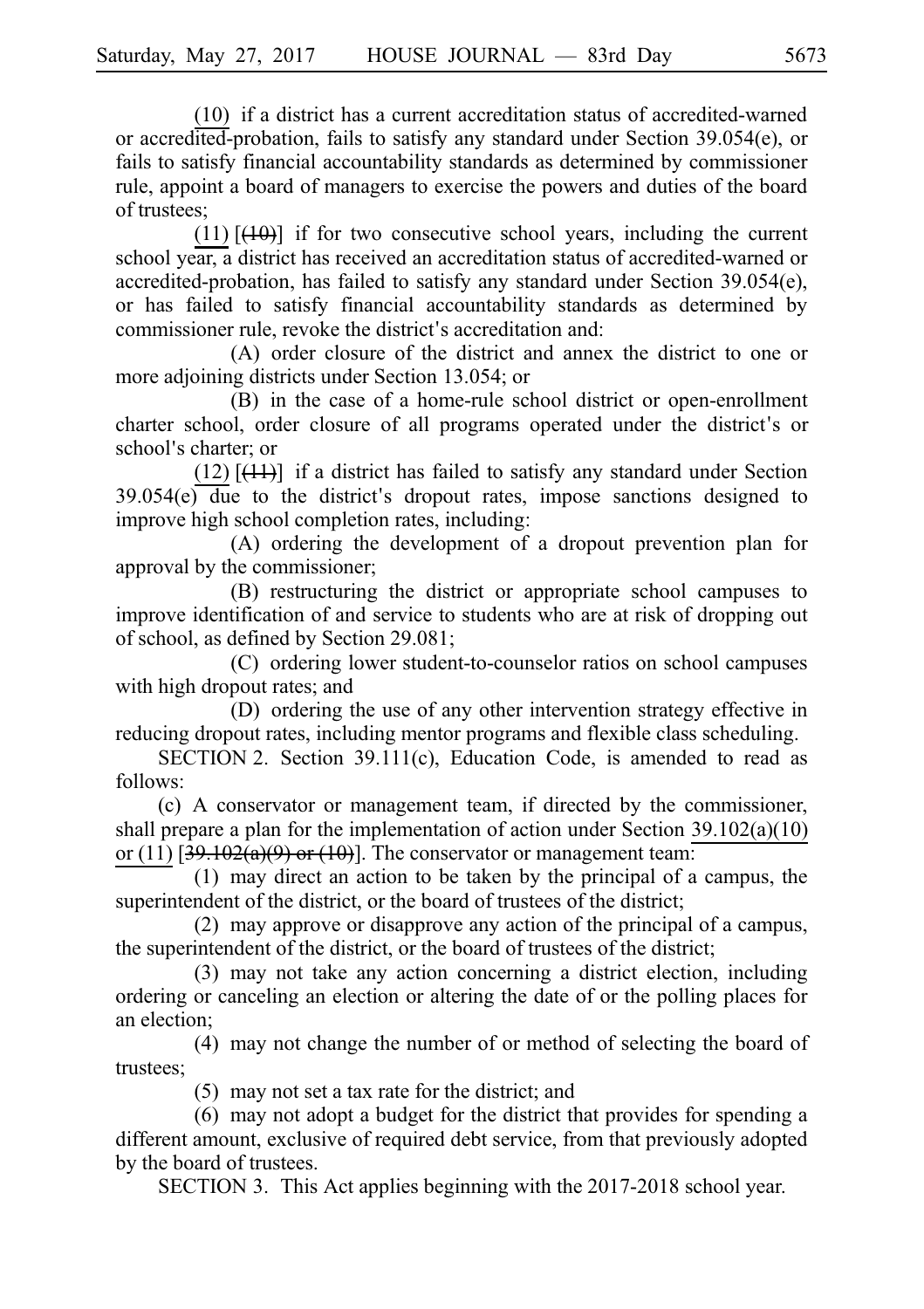SECTION 4. This Act takes effect immediately if it receives a vote of two-thirds of all the members elected to each house, as provided by Section 39, Article III, Texas Constitution. If this Act does not receive the vote necessary for immediate effect, this Act takes effect September 1, 2017.

Representative Lozano moved to adopt the conference committee report on **HBi1553**.

The motion to adopt the conference committee report on **HB 1553** prevailed by (Record 1954): 140 Yeas, 5 Nays, 2 Present, not voting.

Yeas — Allen; Alonzo; Alvarado; Anchia; Anderson, R.; Arévalo; Ashby; Bailes; Bell; Bernal; Biedermann; Blanco; Bohac; Bonnen, D.; Bonnen, G.; Burkett; Burns; Burrows; Button; Canales; Capriglione; Clardy; Coleman; Collier; Cook; Cortez; Cosper; Craddick; Cyrier; Dale; Darby; Davis, S.; Davis, Y.; Dean; Deshotel; Dutton; Elkins; Faircloth; Fallon; Farrar; Flynn; Frank; Frullo; Geren; Gervin-Hawkins; Giddings; Goldman; Gonzales; González; Gooden; Guerra; Guillen; Gutierrez; Hefner; Hernandez; Herrero; Hinojosa; Holland; Howard; Huberty; Hunter; Isaac; Israel; Johnson, E.; Johnson, J.; Keough; King, K.; King, P.; King, T.; Klick; Koop; Krause; Kuempel; Lambert; Landgraf; Larson; Laubenberg; Leach; Longoria; Lozano; Lucio; Martinez; Metcalf; Meyer; Miller; Minjarez; Moody; Morrison; Muñoz; Murphy; Murr; Neave; Nevárez; Oliveira; Oliverson; Ortega; Parker; Paul; Perez; Phelan; Phillips; Pickett; Price; Raney; Raymond; Reynolds; Rinaldi; Roberts; Rodriguez, E.; Rodriguez, J.; Romero; Rose; Sanford; Schofield; Schubert; Shaheen; Sheffield; Shine; Simmons; Smithee; Springer; Stephenson; Stucky; Swanson; Thierry; Thompson, E.; Thompson, S.; Turner; Uresti; VanDeaver; Villalba; Vo; Walle; White; Wilson; Workman; Wray; Wu; Zedler; Zerwas.

Nays — Cain; Lang; Schaefer; Stickland; Tinderholt.

Present, not voting — Mr. Speaker; Paddie(C).

Absent, Excused — Dukes.

Absent — Anderson, C.; Kacal.

## **SB 1329 - CONFERENCE COMMITTEE REPORT ADOPTED**

Representative Smithee submitted the conference committee report on **SBi1329**.

Representative Smithee moved to adopt the conference committee report on **SBi1329**.

The motion to adopt the conference committee report on SB 1329 prevailed by (Record 1955): 144 Yeas, 0 Nays, 2 Present, not voting.

Yeas — Allen; Alonzo; Alvarado; Anchia; Anderson, C.; Anderson, R.; Arévalo; Ashby; Bailes; Bell; Bernal; Biedermann; Blanco; Bohac; Bonnen, D.; Bonnen, G.; Burkett; Burns; Burrows; Button; Cain; Canales; Capriglione; Clardy; Coleman; Collier; Cook; Cortez; Cosper; Craddick; Cyrier; Dale; Darby; Davis, S.; Davis, Y.; Dean; Dutton; Elkins; Faircloth; Fallon; Farrar; Flynn; Frank; Frullo; Geren; Gervin-Hawkins; Goldman; Gonzales; González; Gooden;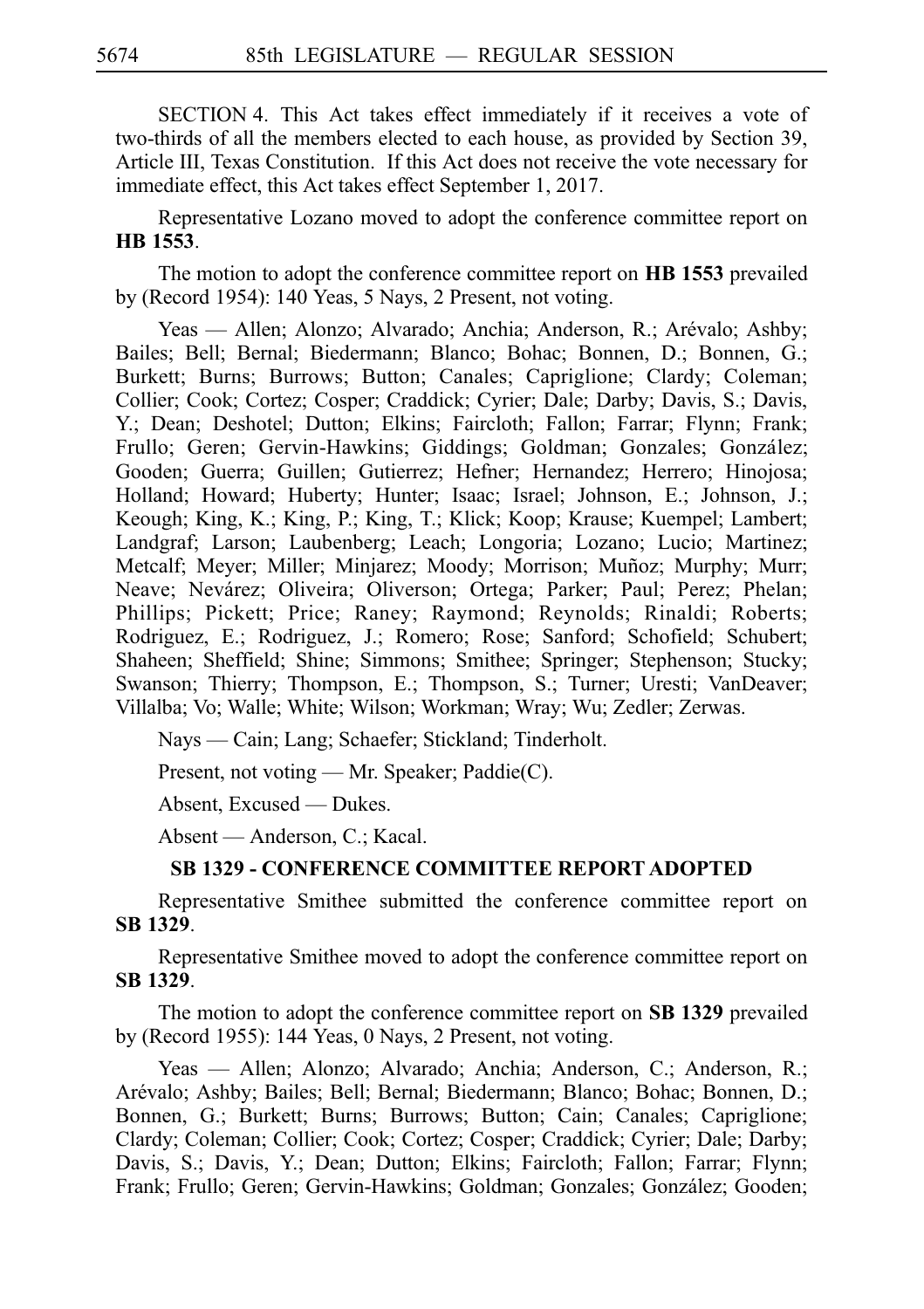Guerra; Guillen; Gutierrez; Hefner; Hernandez; Herrero; Hinojosa; Holland; Howard; Huberty; Hunter; Isaac; Johnson, E.; Johnson, J.; Kacal; Keough; King, K.; King, P.; King, T.; Klick; Koop; Krause; Kuempel; Lambert; Landgraf; Lang; Larson; Laubenberg; Leach; Longoria; Lozano; Lucio; Martinez; Metcalf; Meyer; Miller; Minjarez; Moody; Morrison; Muñoz; Murphy; Murr; Neave; Nevárez; Oliveira; Oliverson; Ortega; Parker; Paul; Perez; Phelan; Phillips; Pickett; Price; Raney; Raymond; Reynolds; Rinaldi; Roberts; Rodriguez, E.; Rodriguez, J.; Romero; Rose; Sanford; Schaefer; Schofield; Schubert; Shaheen; Sheffield; Shine; Simmons; Smithee; Springer; Stephenson; Stickland; Stucky; Swanson; Thierry; Thompson, E.; Thompson, S.; Tinderholt; Turner; Uresti; VanDeaver; Villalba; Vo; Walle; White; Wilson; Workman; Wray; Wu; Zedler; Zerwas.

Present, not voting — Mr. Speaker; Paddie(C).

Absent, Excused — Dukes.

Absent — Deshotel; Giddings; Israel.

#### **SB 1248 - CONFERENCE COMMITTEE REPORT ADOPTED**

Representative Lucio submitted the conference committee report on **SBi1248**.

Representative Lucio moved to adopt the conference committee report on **SBi1248**.

The motion to adopt the conference committee report on **SB 1248** prevailed by (Record 1956): 133 Yeas, 12 Nays, 2 Present, not voting.

Yeas — Allen; Alonzo; Alvarado; Anchia; Anderson, C.; Anderson, R.; Arévalo; Ashby; Bailes; Bernal; Biedermann; Blanco; Bohac; Bonnen, D.; Burkett; Burns; Burrows; Button; Canales; Capriglione; Clardy; Coleman; Cook; Cortez; Cosper; Craddick; Cyrier; Darby; Davis, S.; Davis, Y.; Dean; Deshotel; Dutton; Elkins; Faircloth; Fallon; Farrar; Flynn; Frank; Frullo; Geren; Gervin-Hawkins; Giddings; Gonzales; González; Gooden; Guerra; Guillen; Gutierrez; Hefner; Hernandez; Herrero; Hinojosa; Holland; Howard; Huberty; Hunter; Isaac; Israel; Johnson, E.; Johnson, J.; Kacal; Keough; King, K.; King, P.; King, T.; Klick; Koop; Krause; Kuempel; Lambert; Landgraf; Lang; Larson; Laubenberg; Longoria; Lozano; Lucio; Martinez; Metcalf; Meyer; Miller; Minjarez; Moody; Morrison; Muñoz; Murphy; Neave; Oliveira; Oliverson; Ortega; Parker; Paul; Perez; Phelan; Pickett; Price; Raney; Raymond; Reynolds; Rinaldi; Roberts; Rodriguez, E.; Rodriguez, J.; Rose; Sanford; Schaefer; Schubert; Shaheen; Sheffield; Shine; Simmons; Smithee; Springer; Stephenson; Stickland; Stucky; Thierry; Thompson, E.; Thompson, S.; Tinderholt; Turner; Uresti; VanDeaver; Villalba; Vo; Walle; White; Wilson; Wray; Wu; Zedler; Zerwas.

Nays — Bell; Bonnen, G.; Cain; Collier; Dale; Goldman; Leach; Murr; Phillips; Romero; Schofield; Swanson.

Present, not voting — Mr. Speaker; Paddie(C).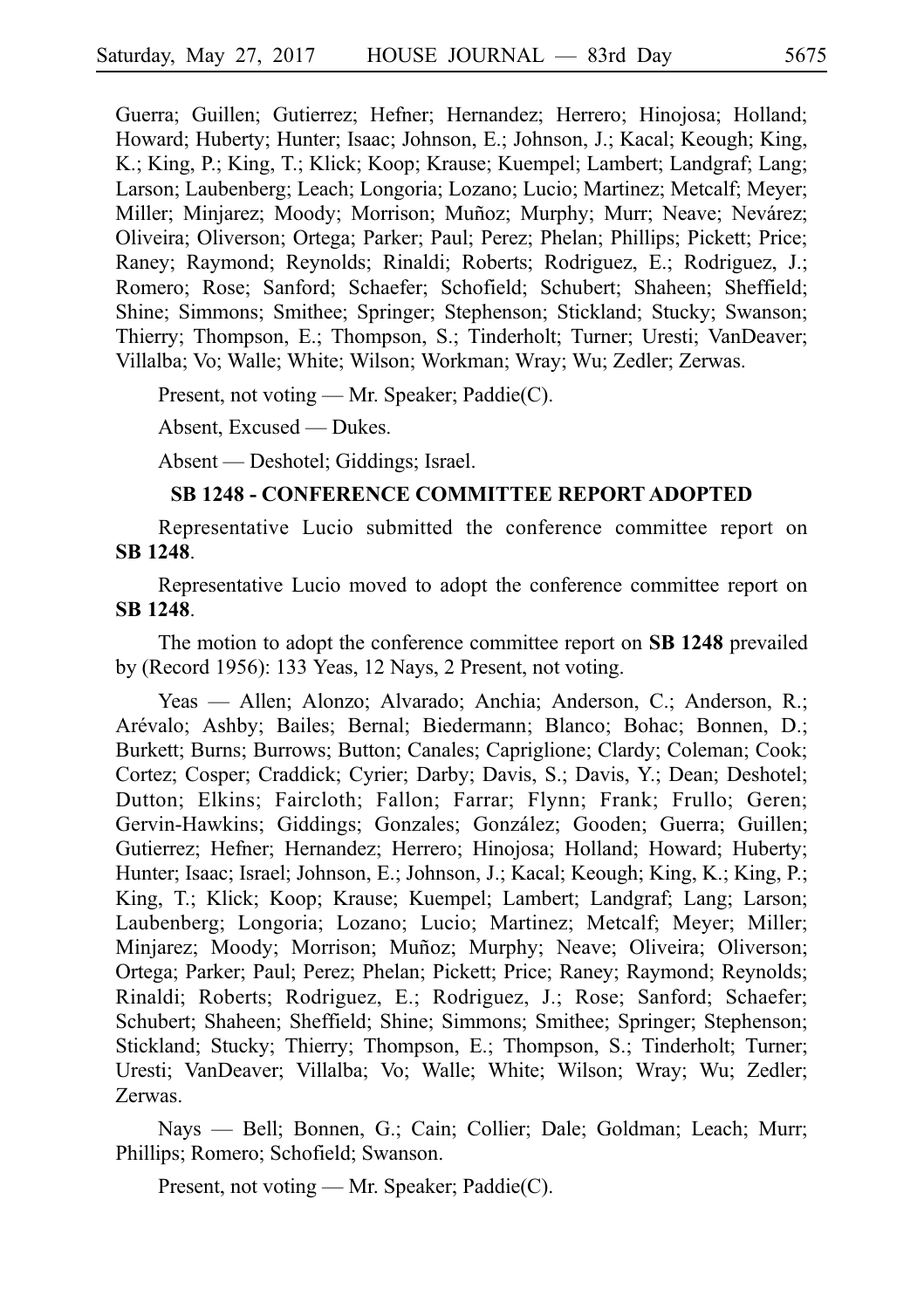Absent, Excused — Dukes.

Absent — Nevárez; Workman.

## **STATEMENT OF VOTE**

When Record No. 1956 was taken, I was shown voting no. I intended to vote yes.

Schofield

## **SB 312 - CONFERENCE COMMITTEE REPORT ADOPTED**

Representative Gonzales submitted the conference committee report on **SBi312**.

## **SB 312 - STATEMENT OF LEGISLATIVE INTENT**

REPRESENTATIVE E. THOMPSON: You and I had a conversation a little earlier today in regard to some subaccounts that were in this piece of legislation, correct?

REPRESENTATIVE GONZALES: Yes, sir.

E. THOMPSON: I'm basically asking this for legislative intent, because an actual addition to that was that the senate put on there a date for the environmental portion that a project had to be environmentally done by. I believe 2014 was the date.

GONZALES: Yes, sir, January 1, 2014.

E. THOMPSON: My concern is that one of the projects in my district, Highway 288, is one of those exemptions, if you will, to this new legislation. And I want to make sure for the future that this January 2014 date does not in any way inhibit Highway 288's ability to come under the subaccount or that future expansion of Highway 288 would not be impacted by this 2014 date.

GONZALES: Yes, sir, thank you for the question. And so you had asked about the subaccounts that were exempted from the amendment, and there are a few of them. I will read to you what it says here, Mr. Thompson. We are adding language specifying the requirement does not apply to the contribution of funds for a project if the environmental review process began on or before January 1, 2014.

E. THOMPSON: Okay, let me understand this from the standpoint of an expansion of an existing roadway that is in that subaccount. Say for example, if this toll road authority that is on the Brazoria County side of it––the distinction here, the problem here is that there is a Harris County portion of this toll road and then there's a Brazoria County side of it. Brazoria County has its own toll road authority. What their concern is that as they expand this roadway, that they would not be able to use those funds from TxDOT, that they could agree upon to expand the existing toll road.

GONZALES: Yes, sir. I see what you're asking.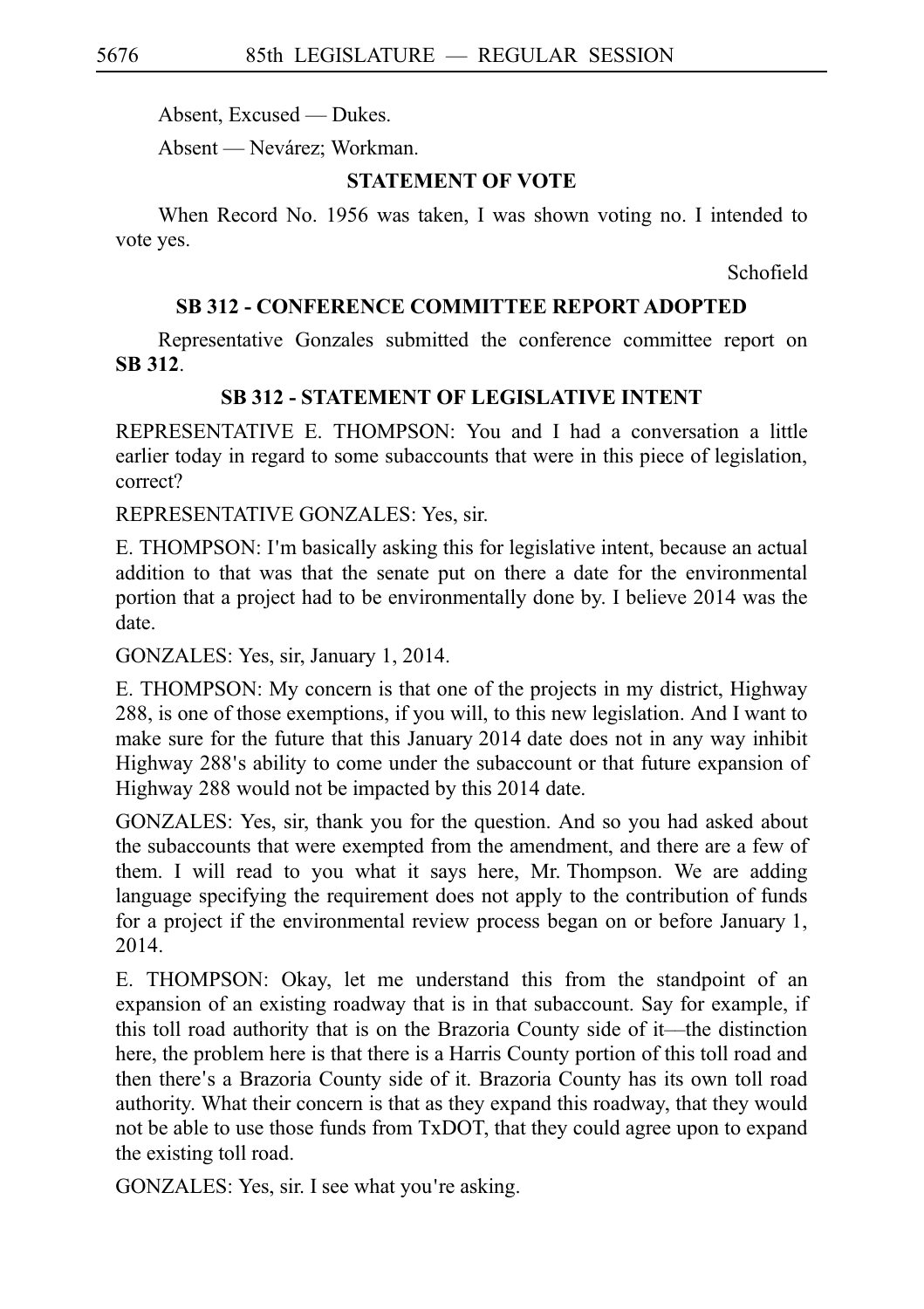E. THOMPSON: And in our conversation, your reply to me was that that was not to be worried about, and that this January 2014 date was placed in there for a particular project that was in the Austin area that a senator was concerned about.

GONZALES: Yes, sir.

E. THOMPSON: So I just want to make sure for legislative intent that we are on the same page on this going forward.

GONZALES: It is our understanding that the active subaccounts include the subaccount for State Highway 288 and that you would have had to have a contribution of funds for a project if the environmental review process began on or before January 1, 2014. I don't know exactly when you guys began the environmental review process for State Highway 288, Representative Thompson.

E. THOMPSON: Well, and that's my big concern about this, that while the environmental portion of this has already been done on the portion that is going to be completed right now, I'm not sure that the environmental portion has been done on the remainder of this roadway. Because this roadway goes from the Brazoria County line to where the Grand Parkway is anticipated to cross Highway 288. So there is a stretch there that is not currently being built, but yet I don't know if the environmental process has been done on that additional portion. So that's where my concern is, is that this date would then prohibit them from being able to possibly collect funds on the new portion even though it's an extension of an existing portion.

GONZALES: And I don't know what date the extension of Nolan Ryan Expressway has as to when the environmental began. I don't know what date that was.

E. THOMPSON: Okay, and I'm not sure either.

### **REMARKS ORDERED PRINTED**

Representative E. Thompson moved to print remarks between Representative Gonzales and Representative E. Thompson.

The motion prevailed.

Representative Gonzales moved to adopt the conference committee report on **SBi312**.

The motion to adopt the conference committee report on **SB 312** prevailed by (Record 1957): 144 Yeas, 2 Nays, 2 Present, not voting.

Yeas — Allen; Alonzo; Alvarado; Anchia; Anderson, C.; Anderson, R.; Arévalo; Ashby; Bailes; Bell; Bernal; Biedermann; Blanco; Bohac; Bonnen, D.; Bonnen, G.; Burkett; Burns; Burrows; Button; Cain; Canales; Capriglione; Clardy; Coleman; Collier; Cook; Cortez; Cosper; Craddick; Cyrier; Dale; Darby; Davis, S.; Davis, Y.; Dean; Dutton; Elkins; Faircloth; Fallon; Farrar; Flynn; Frank; Frullo; Geren; Giddings; Goldman; Gonzales; González; Gooden; Guerra; Guillen; Gutierrez; Hefner; Hernandez; Herrero; Hinojosa; Holland; Howard; Huberty; Hunter; Isaac; Israel; Johnson, E.; Johnson, J.; Kacal; Keough; King, K.; King, P.; King, T.; Klick; Koop; Krause; Kuempel; Lambert; Landgraf; Lang;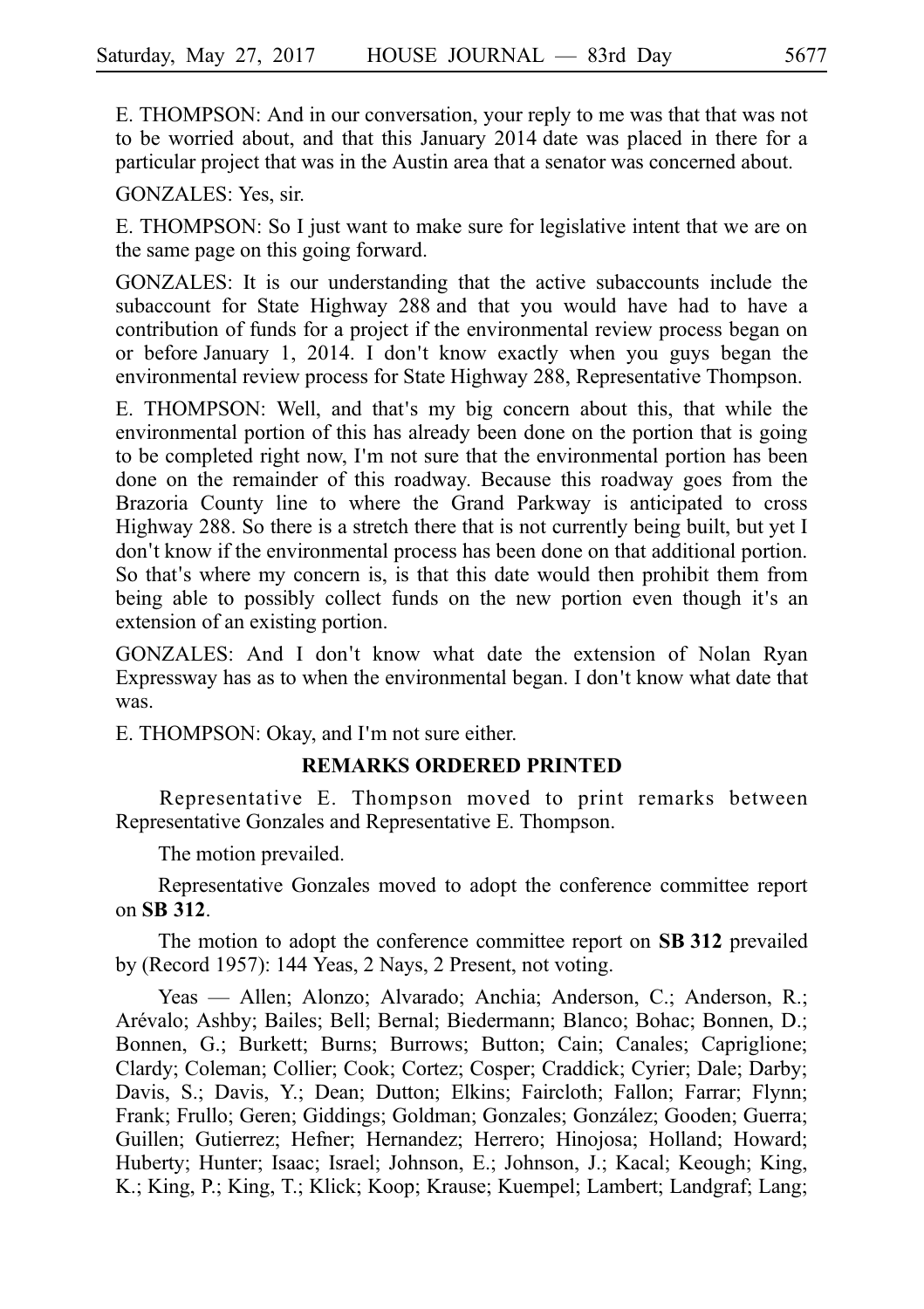Larson; Laubenberg; Leach; Longoria; Lozano; Lucio; Martinez; Metcalf; Meyer; Miller; Moody; Morrison; Muñoz; Murphy; Murr; Neave; Nevárez; Oliveira; Oliverson; Ortega; Parker; Paul; Perez; Phelan; Phillips; Pickett; Price; Raney; Raymond; Reynolds; Rinaldi; Roberts; Rodriguez, E.; Rodriguez, J.; Romero; Rose; Sanford; Schaefer; Schofield; Schubert; Shaheen; Sheffield; Shine; Simmons; Smithee; Springer; Stephenson; Stickland; Stucky; Swanson; Thierry; Thompson, E.; Thompson, S.; Tinderholt; Turner; Uresti; VanDeaver; Villalba; Vo; Walle; White; Wilson; Workman; Wray; Wu; Zedler; Zerwas.

Nays — Gervin-Hawkins; Minjarez.

Present, not voting — Mr. Speaker; Paddie(C).

Absent, Excused — Dukes.

Absent — Deshotel.

## **SB 319 - CONFERENCE COMMITTEE REPORT ADOPTED**

Representative Raymond submitted the conference committee report on **SBi319**.

Representative Raymond moved to adopt the conference committee report on **SBi319**.

The motion to adopt the conference committee report on **SB 319** prevailed by (Record 1958): 102 Yeas, 36 Nays, 2 Present, not voting.

Yeas — Allen; Alonzo; Alvarado; Anchia; Anderson, C.; Arévalo; Bernal; Blanco; Bohac; Burkett; Button; Capriglione; Coleman; Collier; Cook; Cortez; Craddick; Cyrier; Dale; Darby; Davis, S.; Davis, Y.; Dean; Deshotel; Dutton; Faircloth; Farrar; Flynn; Frank; Frullo; Geren; Gervin-Hawkins; Giddings; Gonzales; González; Gooden; Guerra; Guillen; Gutierrez; Hernandez; Herrero; Howard; Huberty; Hunter; Isaac; Israel; Johnson, E.; Keough; King, K.; King, P.; King, T.; Klick; Koop; Kuempel; Lambert; Laubenberg; Longoria; Lozano; Lucio; Martinez; Meyer; Miller; Minjarez; Moody; Morrison; Muñoz; Murphy; Neave; Oliveira; Oliverson; Ortega; Parker; Paul; Perez; Phelan; Pickett; Raney; Raymond; Reynolds; Roberts; Rodriguez, E.; Rodriguez, J.; Romero; Rose; Schubert; Sheffield; Shine; Smithee; Stephenson; Stucky; Thierry; Thompson, E.; Thompson, S.; Turner; Uresti; Villalba; Vo; Walle; Workman; Wray; Wu; Zerwas.

Nays — Anderson, R.; Ashby; Bailes; Bell; Biedermann; Bonnen, D.; Bonnen, G.; Burns; Burrows; Cain; Canales; Elkins; Fallon; Goldman; Hefner; Kacal; Krause; Landgraf; Lang; Leach; Metcalf; Murr; Phillips; Rinaldi; Sanford; Schaefer; Schofield; Shaheen; Simmons; Springer; Stickland; Swanson; Tinderholt; White; Wilson; Zedler.

Present, not voting — Mr. Speaker; Paddie(C).

Absent, Excused — Dukes.

Absent — Clardy; Cosper; Hinojosa; Holland; Johnson, J.; Larson; Nevárez; Price; VanDeaver.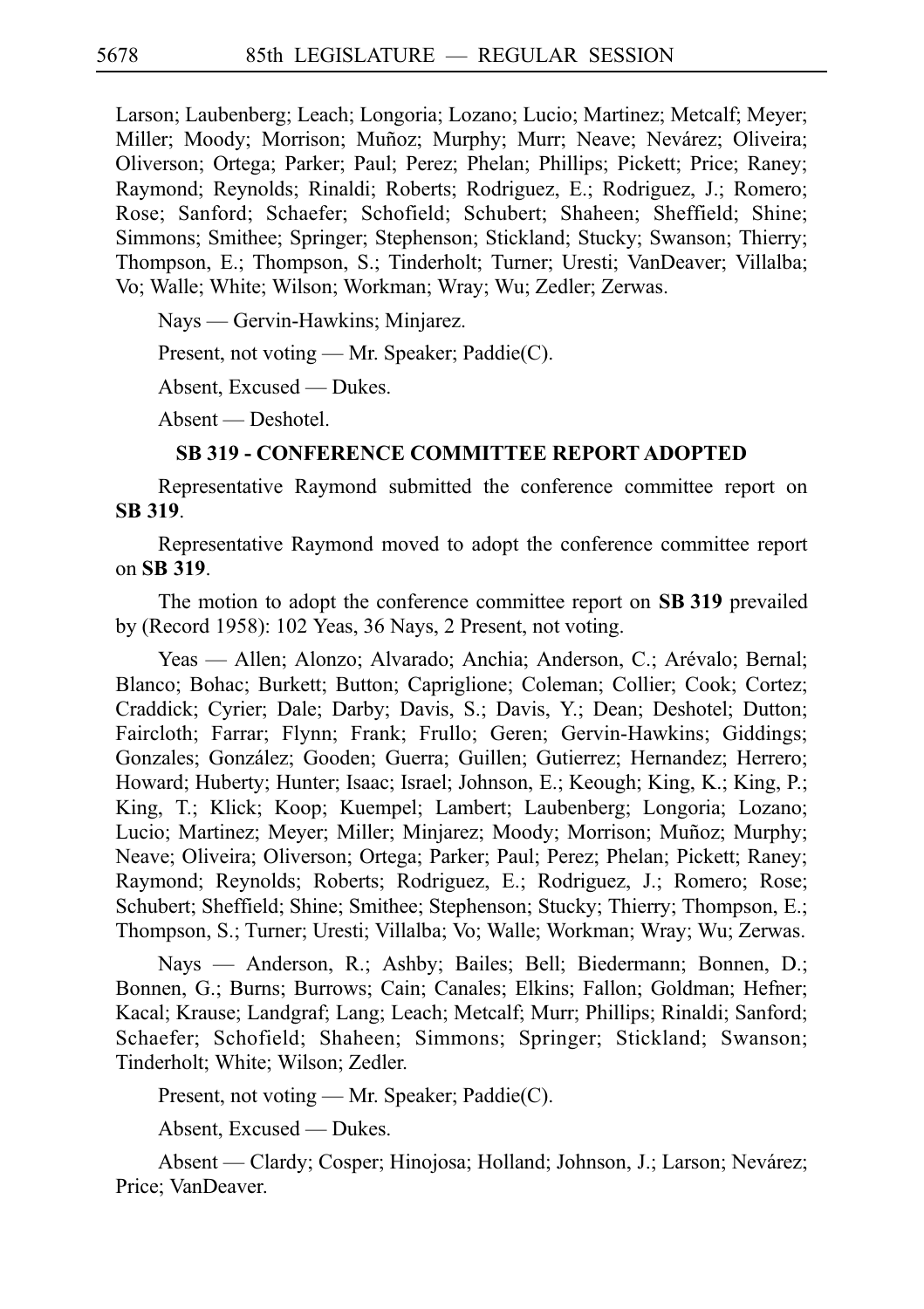### **STATEMENTS OF VOTE**

When Record No. 1958 was taken, I was in the house but away from my desk. I would have voted yes.

Clardy

When Record No. 1958 was taken, I was in the house but away from my desk. I would have voted yes.

Cosper

When Record No. 1958 was taken, I was in the house but away from my desk. I would have voted yes.

Hinojosa

When Record No. 1958 was taken, I was in the house but away from my desk. I would have voted yes.

Holland

When Record No. 1958 was taken, I was shown voting yes. I intended to vote no.

Laubenberg

When Record No. 1958 was taken, I was shown voting yes. I intended to vote no.

Phelan

#### **BILLS AND RESOLUTIONS SIGNED BY THE SPEAKER**

Notice was given at this time that the speaker had signed bills and resolutions in the presence of the house (see the addendum to the daily journal, Signed by the Speaker, Senate List No. 30).

### **PROVIDING FOR ADJOURNMENT**

At 6:28 p.m., Representative Gutierrez moved that, at the conclusion of the receipt of messages from the senate and administrative duties, the house adjourn until 2 p.m. tomorrow in memory of Specialist Isiah L. Booker of Cibolo, Private First Class Juan L. Castro of San Antonio, Captain Jake Frederick of Corpus Christi, Chief Warrant Officer II Lucas Maurice Lowe of Hardin, Staff Sergeant James F. Moriarty of Kerrville, Chief Warrant Officer III Dustin Lee Mortenson of League City, Captain Jordan B. Pierson of Abilene, and Warrant Officer Travis R. Tamayo of Brownsville.

The motion prevailed.

(Phillips in the chair)

### **MESSAGE FROM THE SENATE**

A message from the senate was received at this time (see the addendum to the daily journal, Messages from the Senate, Message No. 3).

(Geren in the chair)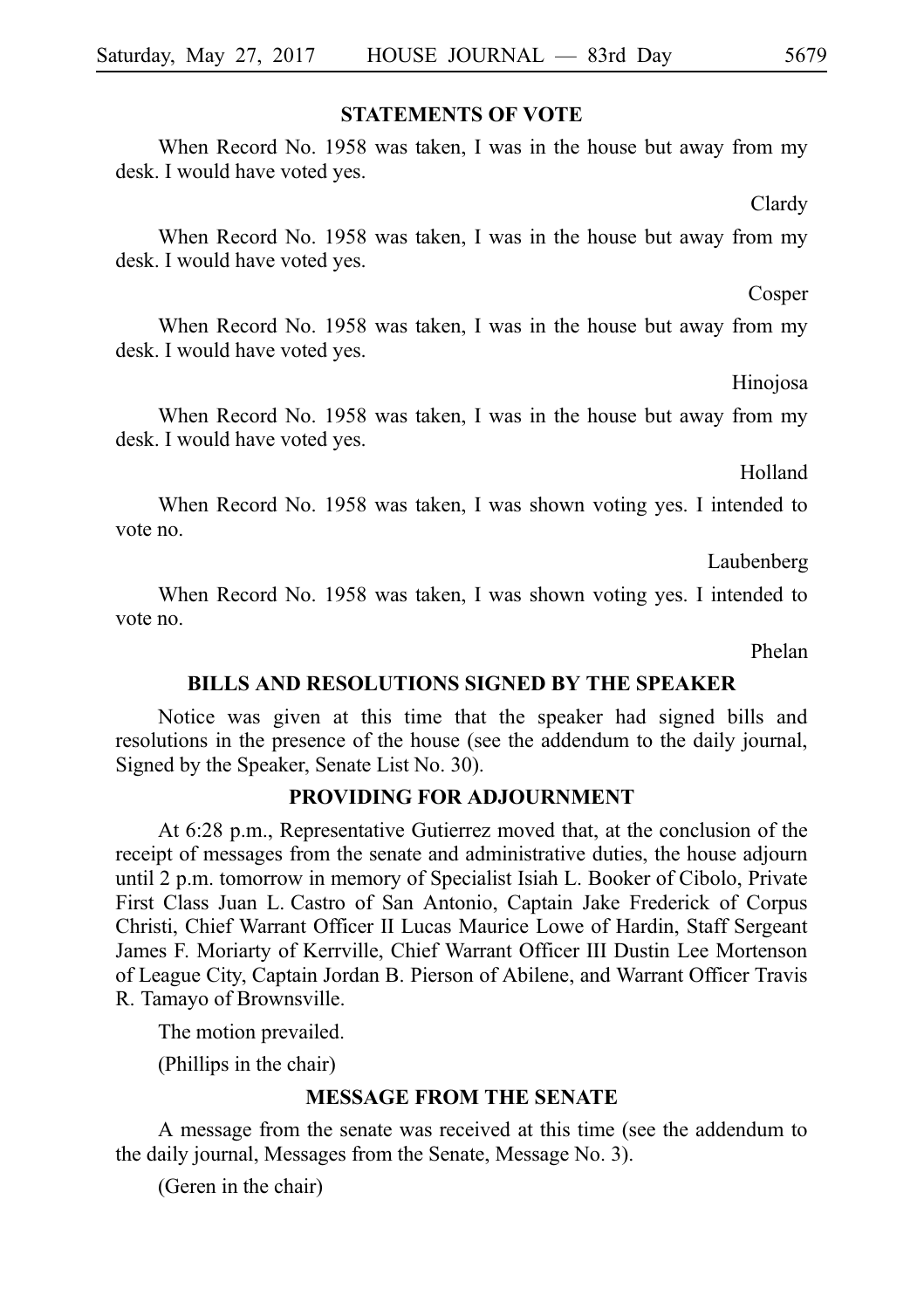### **ADJOURNMENT**

In accordance with a previous motion, the house, at  $1:50$  p.m. Sunday, May 28, adjourned until 2 p.m. today.

### ADDENDUM

#### **SIGNED BY THE SPEAKER**

The following bills and resolutions were today signed in the presence of the house by the speaker:

#### **House List No. 34**

**HB**i**51**, **HB**i**867**, **HB**i**1407**, **HB**i**1507**, **HB**i**2565**, **HB**i**2762**, **HB**i**3066**, **HB**i**3496**, **HB**i**3690**, **HB**i**3784**

### **Senate List No. 30**

**SB**i**102**, **SB**i**227**, **SB**i**396**, **SB**i**441**, **SB**i**546**, **SB**i**554**, **SB**i**564**, **SB**i**570**, **SB**i**588**, **SB**i**589**, **SB**i**744**, **SB**i**749**, **SB**i**769**, **SB**i**825**, **SB**i**830**, **SB**i**840**, **SB**i**873**, **SB**i**922**, **SB**i**928**, **SB**i**948**, **SB**i**969**, **SB**i**1004**, **SB**i**1005**, **SB**i**1009**, **SB**i**1037**, **SB**i**1047**, **SB**i**1051**, **SB**i**1063**, **SB**i**1089**, **SB**i**1123**, **SB**i**1158**, **SB**i**1177**, **SB**i**1205**, **SB**i**1250**, **SB**i**1353**, **SB**i**1371**, **SB**i**1384**, **SB**i**1501**, **SB**i**1522**, **SB**i**1676**, **SB**i**1727**, **SB**i**1735**, **SB**i**1767**, **SB**i**1878**, **SB**i**1944**, **SB**i**2068**, **SB**i**2084**, **SB**i**2141**, **SB**i**2166**, **SB**i**2174**, **SB**i**2267**, **SB**i**2275**, **SB**i**2280**, **SB**i**2283**

### **MESSAGES FROM THE SENATE**

The following messages from the senate were today received by the house:

**Message No. 1**

## MESSAGE FROM THE SENATE SENATE CHAMBER Austin, Texas Saturday, May 27, 2017 - 2

The Honorable Speaker of the House House Chamber Austin, Texas

Mr. Speaker:

I am directed by the senate to inform the house that the senate has taken the following action:

THE SENATE HAS CONCURRED IN THE HOUSE AMENDMENTS TO THE FOLLOWING MEASURES:

**SB 248** (31 Yeas, 0 Nays)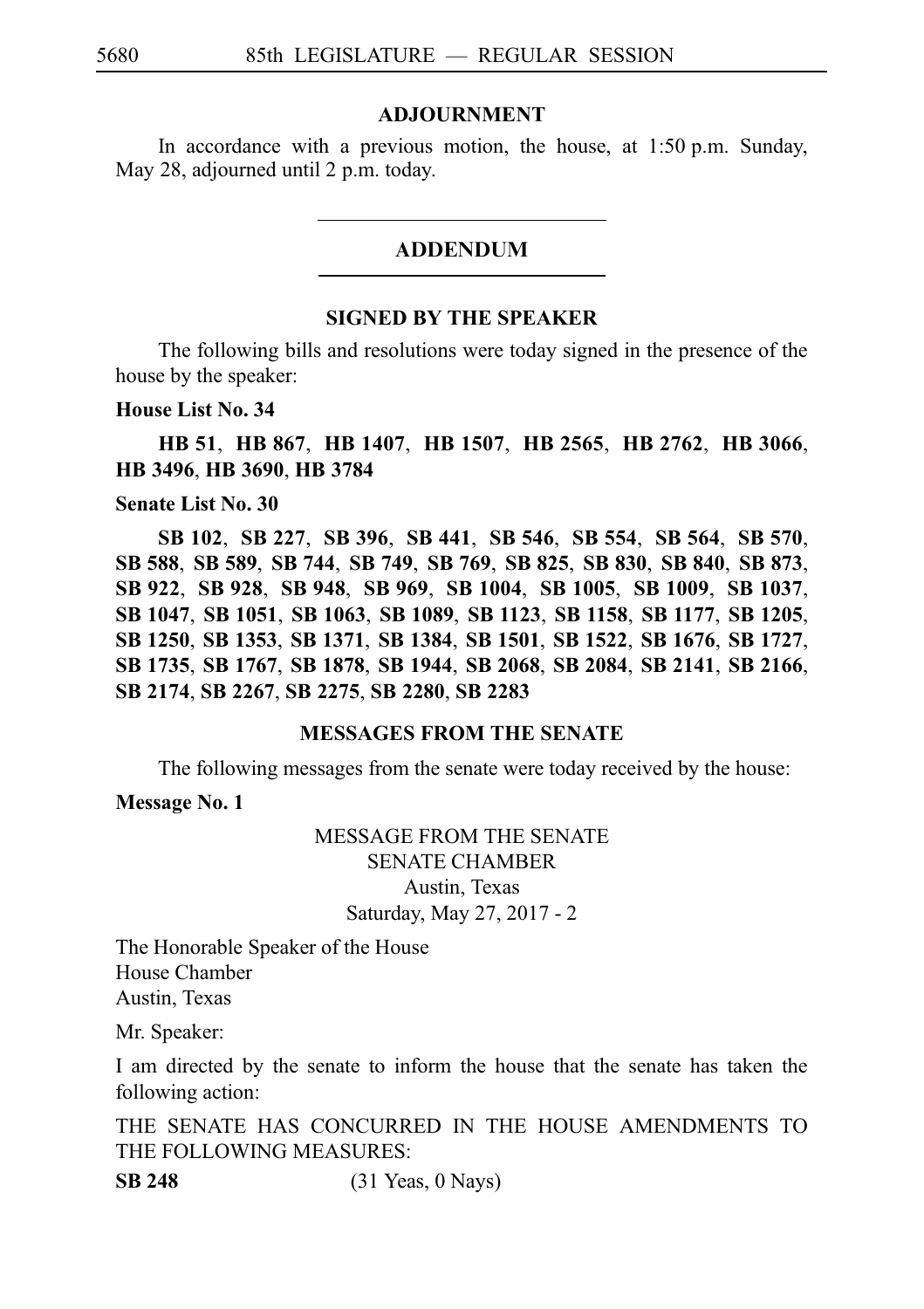| <b>SB 468</b>  | $(31$ Yeas, 0 Nays)                  |
|----------------|--------------------------------------|
| SB 526         | $(31$ Yeas, 0 Nays)                  |
| SB 736         | $(26$ Yeas, 5 Nays)                  |
| <b>SB 810</b>  | $(31$ Yeas, 0 Nays)                  |
| <b>SB 814</b>  | $(30 \text{ Years}, 1 \text{ Navy})$ |
| <b>SB 1024</b> | $(31 \text{ Years}, 0 \text{ Nays})$ |
| <b>SB 1198</b> | (28 Yeas, 3 Nays)                    |
| <b>SB 1525</b> | $(31$ Yeas, 0 Nays)                  |
| <b>SB 1566</b> | $(26$ Yeas, 5 Nays)                  |
| SB 1992        | $(28 \text{ Years}, 3 \text{ Nays})$ |

THE SENATE HAS REFUSED TO CONCUR IN THE HOUSE AMENDMENTS TO THE FOLLOWING MEASURES AND REQUESTS THE APPOINTMENT OF A CONFERENCE COMMITTEE TO ADJUST THE DIFFERENCES BETWEEN THE TWO HOUSES:

#### **SB 1929**

Senate Conferees: Kolkhorst - Chair/Buckingham/Miles/Schwertner/Taylor, Van

THE SENATE HAS GRANTED THE REQUEST OF THE HOUSE FOR THE APPOINTMENT OF A CONFERENCE COMMITTEE ON THE FOLLOWING MEASURES:

## **HB 21**

Senate Conferees: Taylor, Larry - Chair/Bettencourt/Campbell/Hughes/Lucio

THE SENATE HAS RECOMMITTED THE FOLLOWING MEASURES TO CONFERENCE COMMITTEE:

## **SB 1172**

Respectfully, Patsy Spaw Secretary of the Senate

#### **Message No. 2**

# MESSAGE FROM THE SENATE SENATE CHAMBER Austin, Texas Saturday, May 27, 2017 - 3

The Honorable Speaker of the House House Chamber Austin, Texas

Mr. Speaker: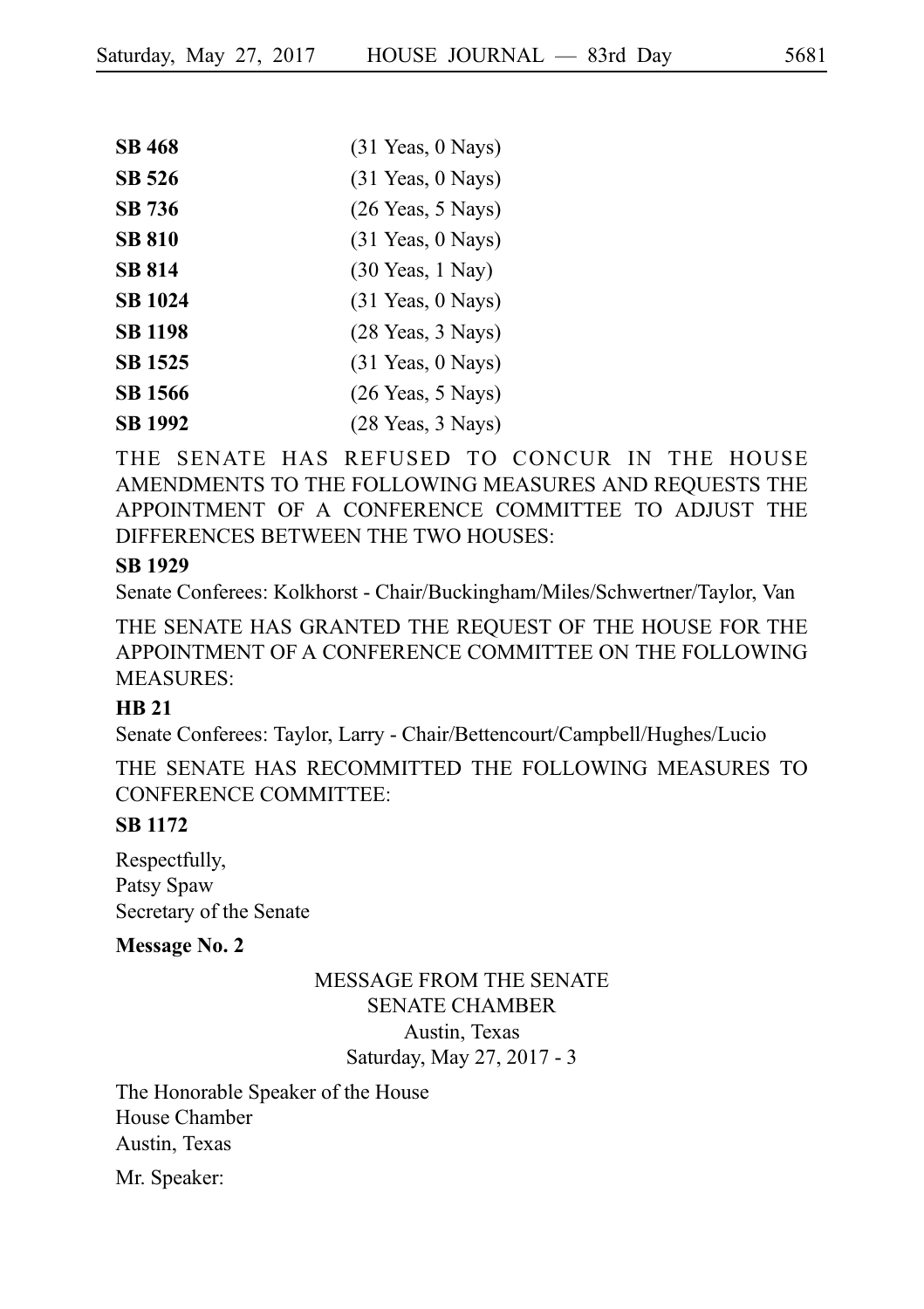I am directed by the senate to inform the house that the senate has taken the following action:

THE SENATE HAS CONCURRED IN THE HOUSE AMENDMENTS TO THE FOLLOWING MEASURES:

| <b>SB 490</b>  | (28 Yeas, 3 Nays)                  |
|----------------|------------------------------------|
| <b>SB 719</b>  | $(31$ Yeas, 0 Nays)                |
| <b>SB 807</b>  | $(29$ Yeas, $2$ Nays)              |
| <b>SB 848</b>  | $(31$ Yeas, 0 Nays)                |
| <b>SB 1014</b> | $(31$ Yeas, 0 Nays)                |
| <b>SB 1091</b> | $(30 \text{ Years}, 1 \text{May})$ |
| <b>SB 1099</b> | $(31$ Yeas, 0 Nays)                |
| <b>SB</b> 1298 | $(31$ Yeas, 0 Nays)                |
| <b>SB</b> 1326 | $(30 \text{ Years}, 1 \text{May})$ |
| <b>SB 1330</b> | $(30$ Yeas, $0$ Nays)              |
| SB 1444        | $(31$ Yeas, 0 Nays)                |

THE SENATE HAS GRANTED THE REQUEST OF THE HOUSE FOR THE APPOINTMENT OF A CONFERENCE COMMITTEE ON THE FOLLOWING MEASURES:

## **HB 2912**

Senate Conferees: Estes - Chair/Creighton/Garcia/Lucio/Nelson

Respectfully, Patsy Spaw Secretary of the Senate

## **Message No. 3**

## MESSAGE FROM THE SENATE SENATE CHAMBER Austin, Texas

Saturday, May 27, 2017 - 4

The Honorable Speaker of the House House Chamber Austin, Texas

Mr. Speaker:

I am directed by the senate to inform the house that the senate has taken the following action:

THE SENATE HAS CONCURRED IN THE HOUSE AMENDMENTS TO THE FOLLOWING MEASURES:

**SB 622** (29 Yeas, 2 Nays)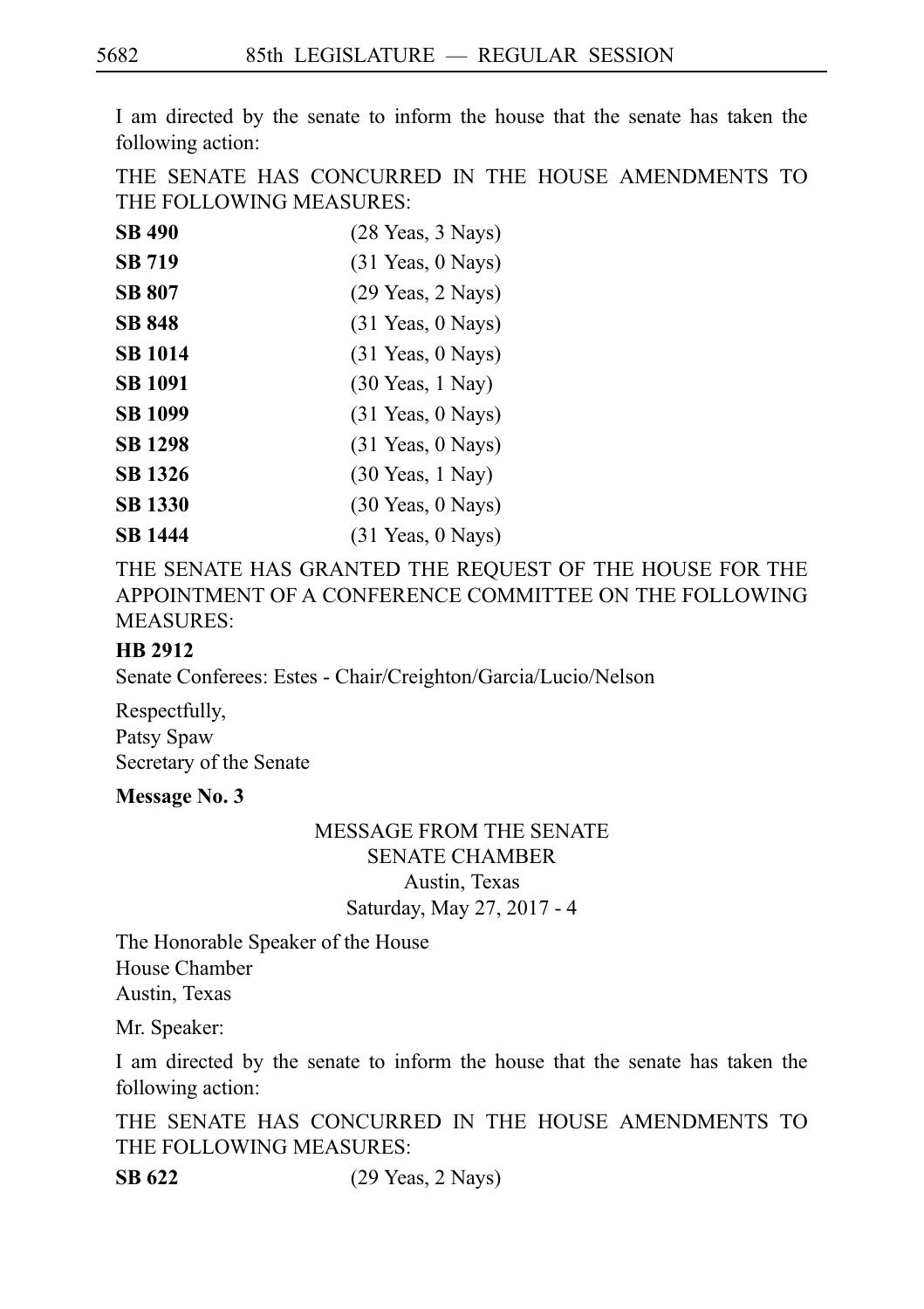| <b>SB 805</b>  | $(30 \text{ Years}, 1 \text{ Navy})$ |
|----------------|--------------------------------------|
| <b>SB</b> 1215 | $(28 \text{ Years}, 3 \text{ Nays})$ |
| <b>SB</b> 1781 | $(28 \text{ Years}, 3 \text{ Nays})$ |

THE SENATE HAS REFUSED TO CONCUR IN THE HOUSE AMENDMENTS TO THE FOLLOWING MEASURES AND REQUESTS THE APPOINTMENT OF A CONFERENCE COMMITTEE TO ADJUST THE DIFFERENCES BETWEEN THE TWO HOUSES:

# **SB 578**

Senate Conferees: Lucio - Chair/Birdwell/Creighton/Estes/Rodríguez

THE SENATE HAS GRANTED THE REQUEST OF THE HOUSE FOR THE APPOINTMENT OF A CONFERENCE COMMITTEE ON THE FOLLOWING MEASURES:

# **HB 1424**

Senate Conferees: Birdwell - Chair/Burton/Creighton/Seliger/Whitmire

THE SENATE HAS ADOPTED THE FOLLOWING CONFERENCE COMMITTEE REPORTS:

**SB 1** (30 Yeas, 1 Nay)

Respectfully, Patsy Spaw Secretary of the Senate

# APPENDIX

## **ENROLLED**

**May 26** - **HB**i**51**, **HB**i**867**, **HB**i**1407**, **HB**i**1507**, **HB**i**2565**, **HB**i**2671**, **HB**i**2762**, **HB**i**3066**, **HB**i**3294**, **HB**i**3496**, **HB**i**3690**, **HB**i**3784**

## **SENT TO THE GOVERNOR**

**May 26** - **HB**i**10**, **HB**i**45**, **HB**i**238**, **HB**i**280**, **HB**i**490**, **HB**i**505**, **HB**i**785**, **HB**i**1075**, **HB**i**1099**, **HB**i**1151**, **HB**i**1217**, **HB**i**1260**, **HB**i**1298**, **HB**i**1455**, **HB**i**1469**, **HB**i**1472**, **HB**i**1492**, **HB**i**1494**, **HB**i**1644**, **HB**i**1724**, **HB**i**1787**, **HB**i**1866**, **HB**i**1877**, **HB**i**1904**, **HB**i**1917**, **HB**i**1944**, **HB**i**1983**, **HB**i**2015**, **HB**i**2070**, **HB**i**2087**, **HB**i**2119**, **HB**i**2157**, **HB**i**2220**, **HB**i**2252**, **HB**i**2334**, **HB**i**2369**, **HB**i**2559**, **HB**i**2578**, **HB**i**2610**, **HB**i**2908**, **HB**i**3019**, **HB**i**3024**, **HB**i**3046**, **HB**i**3055**, **HB**i**3056**, **HB**i**3125**, **HB**i**3218**, **HB**i**3391**, **HB**i**3423**, **HB**i**3442**, **HB**i**3803**, **HB**i**3859**, **HB**i**3907**, **HB**i**3921**, **HB**i**3952**, **HB**i**4038**, **HB**i**4147**